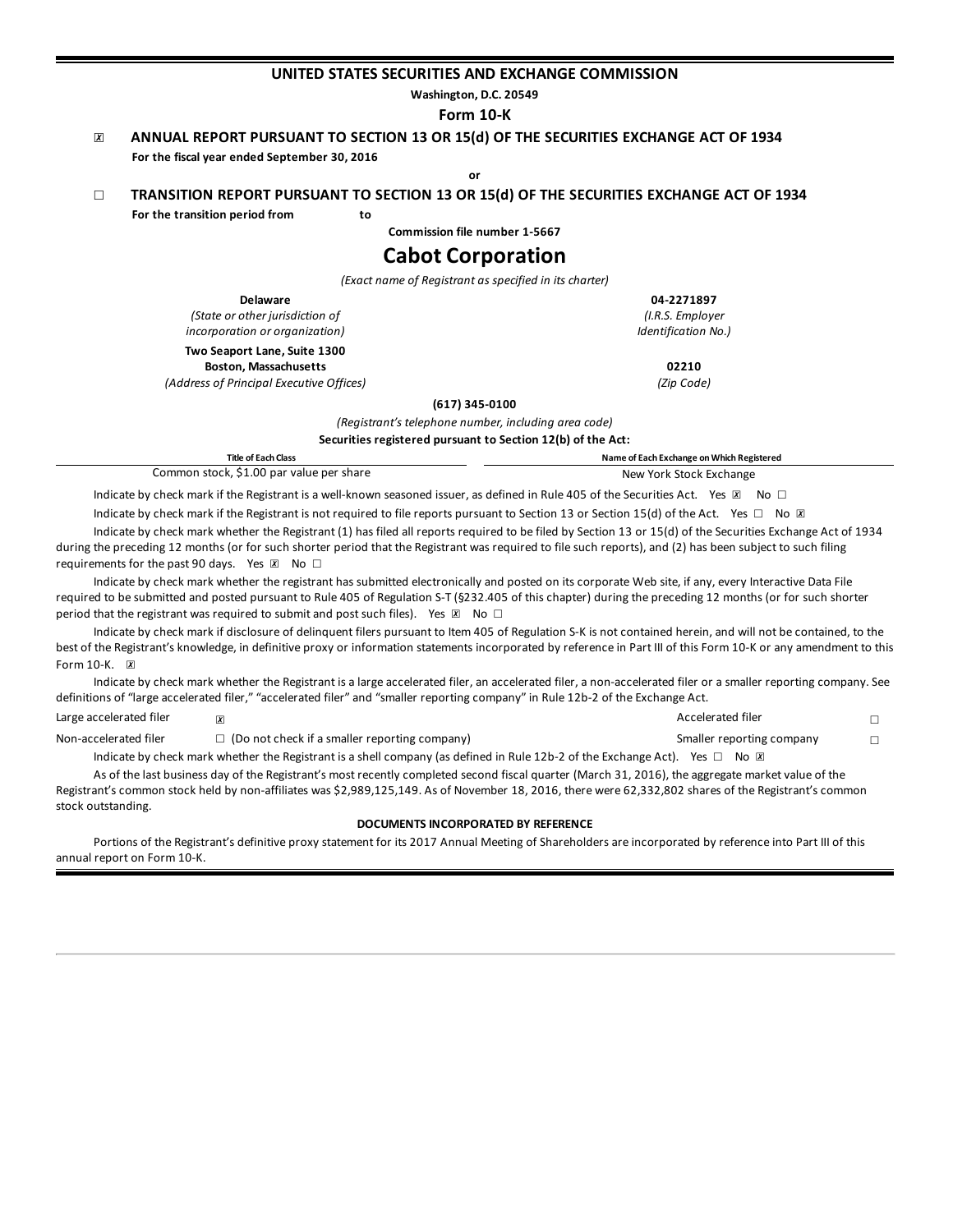# **TABLE OF CONTENTS**

# **[PART](#page-2-0) I**

| ITEM 1.  | <b>Business</b>                  | 3  |
|----------|----------------------------------|----|
| ITEM 1A. | <b>Risk Factors</b>              | 10 |
| ITEM 1B. | <b>Unresolved Staff Comments</b> | 15 |
| ITEM 2.  | <b>Properties</b>                | 15 |
| ITEM 3.  | <b>Legal Proceedings</b>         | 17 |
| ITEM 4.  | <b>Mine Safety Disclosures</b>   | 18 |

# **[PART](#page-19-0) II**

| ITEM 5.              | Market for Registrant's Common Equity, Related Stockholder Matters and Issuer Purchases of Equity Securities | 20  |
|----------------------|--------------------------------------------------------------------------------------------------------------|-----|
| ITEM 6.              | <b>Selected Financial Data</b>                                                                               | 20  |
| ITEM 7.              | Management's Discussion and Analysis of Financial Condition and Results of Operations                        | 24  |
| ITEM 7A.             | <b>Quantitative and Qualitative Disclosures About Market Risk</b>                                            | 42  |
| ITEM 8.              | <b>Financial Statements and Supplementary Data</b>                                                           | 43  |
| ITEM 9.              | Changes in and Disagreements with Accountants on Accounting and Financial Disclosure                         | 94  |
| ITEM 9A.             | <b>Controls and Procedures</b>                                                                               | 94  |
| ITEM 9B.             | Other Information                                                                                            | 94  |
|                      | <b>PART III</b>                                                                                              |     |
| <b>ITEM 10.</b>      | Directors, Executive Officers and Corporate Governance                                                       | 95  |
| <b>ITEM 11.</b>      | <b>Executive Compensation</b>                                                                                | 95  |
| <b>ITEM 12.</b>      | Security Ownership of Certain Beneficial Owners and Management and Related Stockholder Matters               | 95  |
| <b>ITEM 13.</b>      | Certain Relationships and Related Transactions, and Director Independence                                    | 95  |
| <b>ITEM 14.</b>      | <b>Principal Accounting Fees and Services</b>                                                                | 95  |
|                      | <b>PART IV</b>                                                                                               |     |
| <b>ITEM 15.</b>      | <b>Exhibits, Financial Statement Schedules</b>                                                               | 96  |
| <b>Signatures</b>    |                                                                                                              | 99  |
| <b>Exhibit Index</b> |                                                                                                              | 100 |
|                      |                                                                                                              |     |
|                      | 2                                                                                                            |     |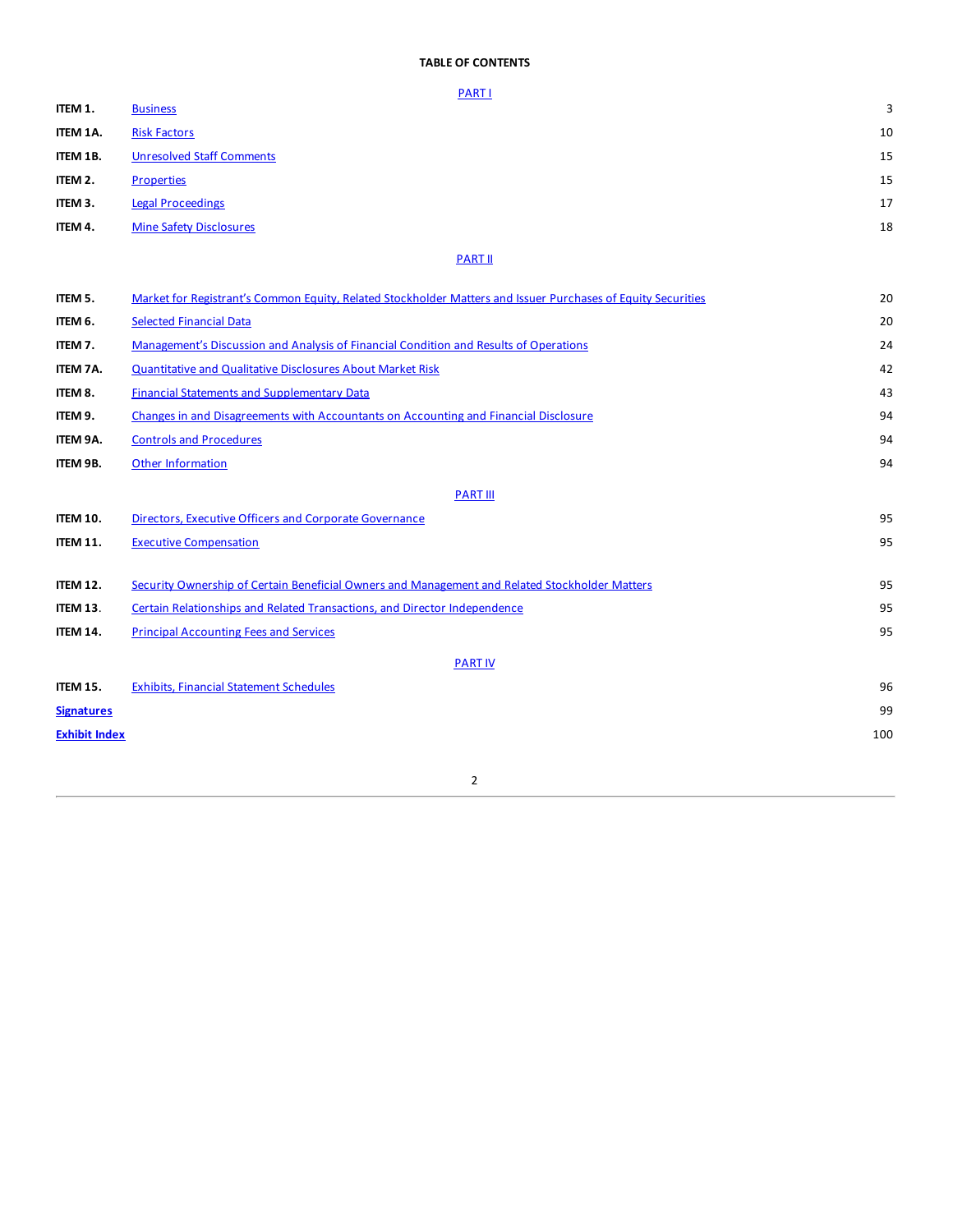# **Information Relating to Forward-Looking Statements**

<span id="page-2-0"></span>This annual report on Form 10-K contains "forward-looking statements" under the Federal securities laws. These forward-looking statements include statements relating to our expectations regarding our future business performance and overall prospects; demand for our products; when we expect construction of the fumed silica plant in Wuhai, China by our new joint venture to be completed and when we expect to open our new Asia Technology Center in Shanghai, China; the sufficiency of our cash on hand, cash provided from operations and cash available under our credit and commercial paper facilities to fund our cash requirements; anticipated capital spending, including environmental-related capital expenditures; cash requirements and uses of available cash, including future cash outlays associated with long-term contractual obligations, restructurings, contributions to employee benefit plans, environmental remediation costs and future respirator liabilities; exposure to interest rate and foreign exchange risk; future benefit plan payments we expect to make; future amortization expenses; our expected tax rate for fiscal 2017; our ability to recover deferred tax assets; and the possible outcome of legal and environmental proceedings. From time to time, we also provide forward-looking statements in other materials we release to the public and in oral statements made by authorized officers.

Forward-looking statements are based on our current expectations, assumptions, estimates and projections about Cabot's businesses and strategies, market trends and conditions, economic conditions and other factors. These statements are not guarantees of future performance and are subject to risks, uncertainties, potentially inaccurate assumptions, and other factors, some of which are beyond our control and difficult to predict. If known or unknown risks materialize, or should underlying assumptions prove inaccurate, our actual results could differ materially from past results and from those expressed in the forward-looking statements. Important factors that could cause our actual results to differ materially from those expressed in our forward-looking statements are described in Item 1A in this report.

We undertake no obligation to publicly update forward-looking statements, whether as a result of new information, future events or otherwise, except as required by law. Investors are advised, however, to consult any further disclosures we make on related subjects in our 10-Q and 8-K reports filed with the Securities and Exchange Commission (the "SEC").

## **PART I**

#### **Item 1.** *Business*

#### **General**

Cabot is a global specialty chemicals and performance materials company headquartered in Boston, Massachusetts. Our principal products are rubber and specialty grade carbon blacks, specialty compounds, fumed metal oxides, activated carbons, inkjet colorants, aerogel, and cesium formate drilling fluids. Cabot and its affiliates have manufacturing facilities and operations in the United States and over 20 other countries. Cabot's business was founded in 1882 and incorporated in the State of Delaware in 1960. The terms "Cabot", "Company", "we", and "our" as used in this report refer to Cabot Corporation and its consolidated subsidiaries.

Our vision is to be the most innovative, respected and responsible leader in our markets – delivering performance that makes a difference. Our strategy is to extend our leadership in performance materials by investing for growth in our core businesses, driving application innovation with our customers, and generating strong cash flows through efficiency and optimization. Our products are generally based on technical expertise and innovation in one or more of our four core competencies: making and handling very fine particles; modifying the surfaces of very fine particles to alter their functionality; designing particles to impart specific properties to a formulation; and combining particles with other ingredients to deliver a formulated performance intermediate or composite. We focus on creating particles with the composition, morphology, and surface functionalities, and creating formulations of those particles, to deliver the requisite performance to support our customers' existing and emerging applications.

Our four business segments are: Reinforcement Materials; Performance Chemicals; Purification Solutions; and Specialty Fluids. The business segments are discussed in more detail later in this section. Financial information about our business segments appears in Management's Discussion and Analysis of Financial Condition and Results of Operations in Item 7 below ("MD&A") and in Note U of the Notes to our Consolidated Financial Statements in Item 8 below ("Note U").

Our internet address is www.cabotcorp.com. We make available free of charge on or through our website our annual reports on Form 10-K, quarterly reports on Form 10-Q, current reports on Form 8-K, and amendments to those reports filed or furnished pursuant to Section 13(a) or 15(d) of the Securities Exchange Act of 1934 as soon as reasonably practicable after electronically filing such material with, or furnishing it to, the SEC. Information appearing on our website is not a part of, and is not incorporated in, this Annual Report on Form 10-K.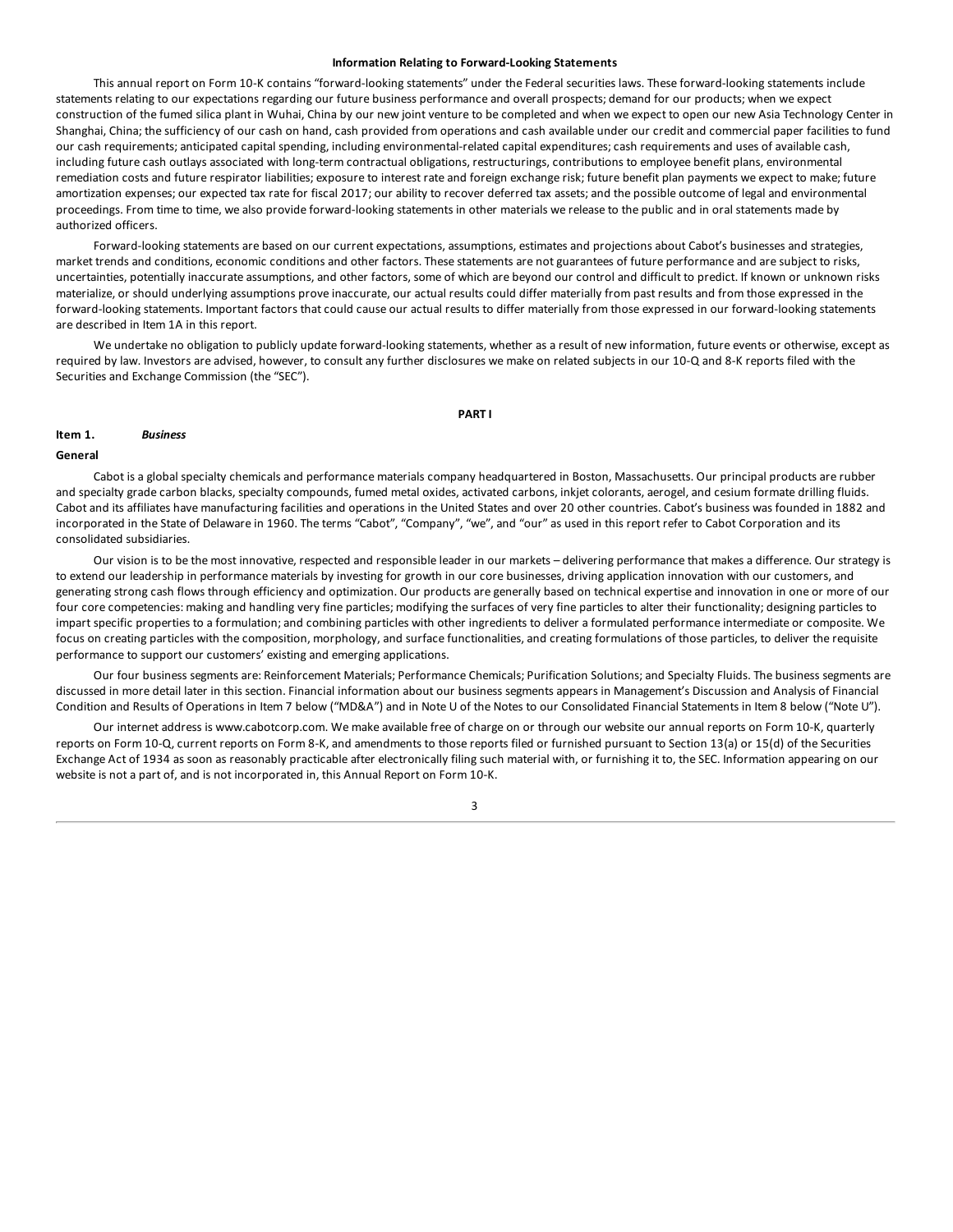# **Reinforcement Materials**

# *Products*

Carbon black is a form of elemental carbon that is manufactured in a highly controlled process to produce particles and aggregates of varied structure and surface chemistry, resulting in many different performance characteristics for a wide variety of applications. Rubber grade carbon blacks are used to enhance the physical properties of the systems and applications in which they are incorporated.

Our rubber blacks products are used in tires and industrial products. Rubber blacks have traditionally been used in the tire industry as a rubber reinforcing agent to increase tread durability and are also used as a performance additive to reduce rolling resistance and improve traction. In industrial products such as hoses, belts, extruded profiles and molded goods, rubber blacks are used to improve the physical performance of the product, including the product's physical strength, fluid resistance, conductivity and resistivity.

In addition to our rubber blacks products, we manufacture compounds of carbon black and rubber using our patented elastomer composites manufacturing process. These compounds improve abrasion/wear resistance, reduce fatigue and reduce rolling resistance compared to carbon black/rubber compounds made by conventional dry mix methods.

# *Sales and Customers*

Sales of rubber blacks products are made by Cabot employees and through distributors and sales representatives. Sales to three major tire customers represent a material portion of Reinforcement Materials' total net sales and operating revenues. The loss of any of these customers, or a significant reduction in volumes sold to them, could have a material adverse effect on the Segment.

Under appropriate circumstances, we have entered into supply contracts with certain customers, the typical duration of which is one year. Many of these contracts provide for sales price adjustments to account for changes in relevant feedstock indices and, in some cases, changes in other relevant costs (such as the cost of natural gas). In fiscal 2016, approximately half of our rubber blacks volume was sold under these supply agreements. The majority of the volumes sold under these agreements are sold to customers in North America and Europe.

We have licensed our patented elastomer composites manufacturing process to Manufacture Francaise des Pneumatiques Michelin for their exclusive use in tire applications through fiscal 2017. As consideration, we receive quarterly royalty payments extending through calendar year 2022.

Much of the rubber blacks we sell is used in tires and automotive products and, therefore, our financial results may be affected by the cyclical nature of the automotive industry. However, a large portion of the market for our products is in replacement tires that historically have been less subject to automotive industry cycles.

## *Competition*

We are one of the leading manufacturers of carbon black in the world. We compete in the manufacture of carbon black primarily with two companies with a global presence and numerous other companies that operate regionally, some of which export product outside their region. Competition for products within Reinforcement Materials is based on product performance, quality, reliability, price, service, technical innovation, and logistics. We believe our product differentiation, technological leadership, global manufacturing presence, operations and logistics excellence and customer service provide us with a competitive advantage.

#### *Raw Materials*

The principal raw material used in the manufacture of carbon black is a portion of the residual heavy oils derived from petroleum refining operations, the distillation of coal tars, and the production of ethylene throughout the world. Natural gas is also used in the production of carbon black. Raw materials are, in general, readily available and in adequate supply. Raw material costs generally are influenced by the availability of various types of carbon black feedstock and natural gas, supply and demand of such raw materials, and related transportation costs. Importantly, movements in the market price for crude oil typically affect carbon black feedstock costs.

# *Operations*

We own, or have a controlling interest in, and operate plants that produce rubber blacks in Argentina, Brazil, Canada, China, Colombia, the Czech Republic, France, Indonesia, Italy, Japan, Mexico, The Netherlands and the United States. Our equity affiliate operates a carbon black plant in Venezuela.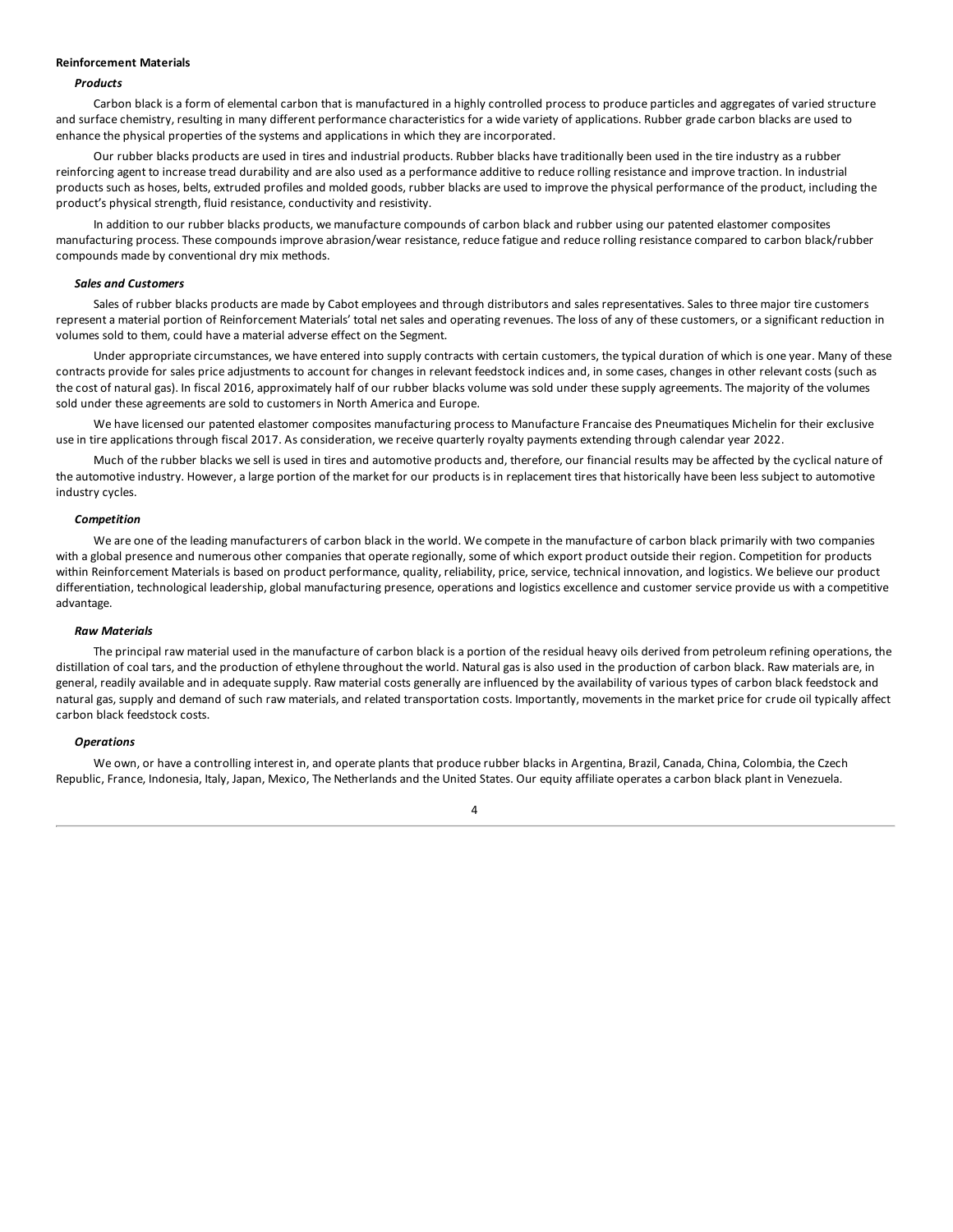The following table shows our ownership interest as of September 30, 2016 in rubber blacks operations in which we own less than 100%:

| Location                                   | <b>Percentage Interest</b>    |
|--------------------------------------------|-------------------------------|
| Shanghai, China                            | 70% (consolidated subsidiary) |
| Tianjin, China                             | 70% (consolidated subsidiary) |
| Xingtai City, China                        | 60% (consolidated subsidiary) |
| Valasske Mezirici (Valmez), Czech Republic | 52% (consolidated subsidiary) |
| Cilegon, Indonesia                         | 97% (consolidated subsidiary) |
| Valencia. Venezuela                        | 49% (equity affiliate)        |

# **Performance Chemicals**

Performance Chemicals is composed of two businesses: (i) our Specialty Carbons and Formulations business, which manufactures and sells specialty grades of carbon black, specialty compounds and inkjet colorants, and (ii) our Metal Oxides business, which manufactures and sells fumed silica, fumed alumina and dispersions thereof and aerogel. In Performance Chemicals, we design, manufacture and sell materials that deliver performance in a broad range of customer applications across the automotive, construction and infrastructure, energy, inkjet printing, electronics, and consumer products sectors.

#### *Products*

#### *Specialty Carbons and Formulations Business*

Carbon black is a form of elemental carbon that is manufactured in a highly controlled process to produce particles and aggregates of varied structure and surface chemistry, resulting in many different performance characteristics for a wide variety of applications.

Our specialty grades of carbon black are used to impart color, provide rheology control, enhance conductivity and static charge control, provide UV protection, enhance mechanical properties, and provide formulation flexibility through surface treatment. These specialty carbon products are used in a wide variety of applications, such as inks, coatings, plastics, adhesives, toners, batteries, and displays.

Our masterbatch and conductive compound products, which we refer to as "specialty compounds", are formulations derived from specialty grades of carbon black mixed with polymers and other additives. These products are generally used by plastic resin producers and converters in applications for the automotive, industrial, packaging, consumer products, and electronics industries. As an alternative to directly mixing specialty carbon blacks, these formulations offer greater ease of handling and help customers achieve their desired levels of dispersion and color and manage the addition of small doses of additives. In addition, our electrically conductive compound products generally are used to reduce risks associated with electrostatic discharge in plastics applications.

Our inkjet colorants are high-quality pigment-based black and color dispersions based on our patented carbon black surface modification technology. The dispersions are used in aqueous inkjet inks to impart color, sharp print characteristics and durability, while maintaining high printhead reliability. These products are used in various inkjet printing applications, including commercial printing, small office/home office and corporate office, and niche applications that require a high level of dispersibility and colloidal stability. Our inkjet inks, which utilize our pigment-based colorant dispersions, are used in the commercial printing segment for digital print.

#### *Metal Oxides Business*

Fumed silica is an ultra-fine, high-purity particle used as a reinforcing, thickening, abrasive, thixotropic, suspending or anti-caking agent in a wide variety of products for the automotive, construction, microelectronics, batteries, and consumer products industries. These products include adhesives, sealants, cosmetics, inks, toners, silicone rubber, coatings, polishing slurries and pharmaceuticals. Fumed alumina, also an ultra-fine, high-purity particle, is used as an abrasive, absorbent or barrier agent in a variety of products, such as inkjet media, lighting, coatings, cosmetics and polishing slurries.

Aerogel is a hydrophobic, silica-based particle with a high surface area that is used in a variety of thermal insulation and specialty chemical applications. In the building and construction industry, the product is used in insulative sprayable plasters and composite building products, as well as translucent skylight, window, wall and roof systems for insulating eco-daylighting applications. In the specialty chemicals industry, the product is used to provide matte finishing, insulating and thickening properties for use in a variety of applications.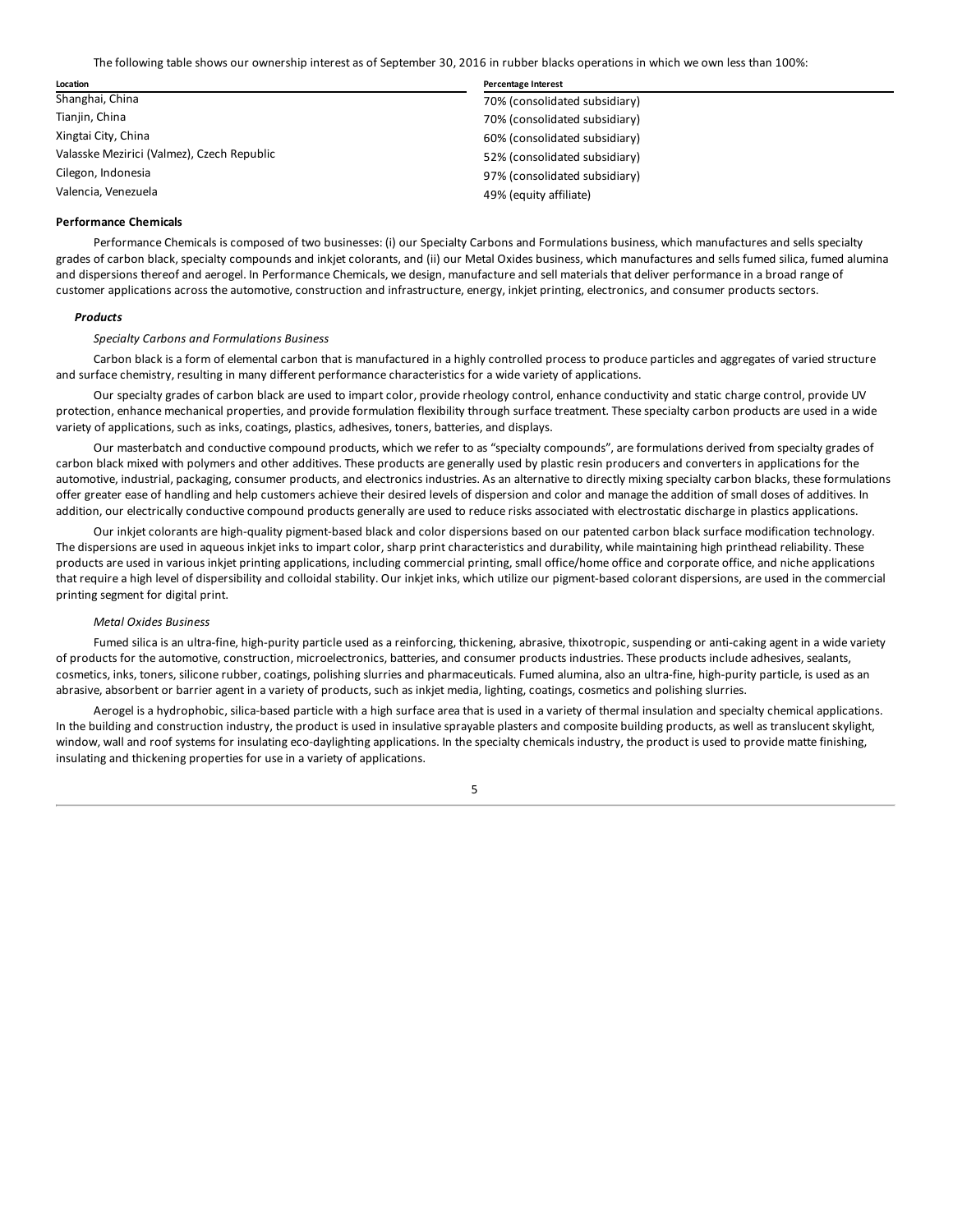# *Sales and Customers*

Sales of these products are made by Cabot employees and through distributors and sales representatives. In our Specialty Carbons and Formulations business, sales are generally to a broad number of customers. In our Metal Oxides business, sales under long-term contracts with two customers have accounted for a substantial portion of the revenue.

# *Competition*

We are a leading producer of the products we sell in this segment. We compete in the manufacture of carbon black primarily with two companies with a global presence and several other companies that have a regional presence, some of which export product outside their region. We compete with several companies that produce specialty compounds, primarily in Europe, the Middle East and Asia. Our inkjet colorants and inks are designed to replace traditional pigment dispersions and dyes used in inkjet printing applications. Competitive products for inkjet colorants are organic dyes and other dispersed pigments manufactured and marketed by large chemical companies and small independent producers. For fumed silica, we compete primarily with two companies with a global presence and several other companies which have a regional presence. For aerogel, we compete principally with one other company that produces aerogel products. We also compete with non-aerogel insulation products manufactured by regional companies throughout the world.

Competition for our products is based on product performance, quality, reliability, service, technical innovation and price. We believe our product differentiation, technological leadership, operations excellence and customer service provide us with a competitive advantage.

#### *Raw Materials*

Raw materials for our products are, in general, readily available and in adequate supply. The principal raw material used in the manufacture of carbon black is a portion of the residual heavy oils derived from petroleum refining operations, the distillation of coal tars, and the production of ethylene throughout the world. Natural gas is also used in the production of carbon black. These raw material costs generally are influenced by the availability of various types of carbon black feedstock and natural gas, supply and demand of such raw materials, and related transportation costs. Importantly, movements in the market price for crude oil typically affect carbon black feedstock costs. The primary raw materials used for our specialty compounds include carbon black sourced from our carbon black plants, thermoplastic resins and mineral fillers from various sources. Raw materials for inkjet colorants include carbon black sourced from our carbon black plants, organic pigments and other treating agents available from various sources. Raw materials for inkjet inks include pigment dispersions, solvents and other additives.

Raw materials for the production of fumed silica are various chlorosilane feedstocks. We purchase feedstocks and for some customers convert their feedstock to product on a fee-basis (so called "toll conversion"). We also purchase aluminum chloride as feedstock for the production of fumed alumina. We have long-term procurement contracts or arrangements in place for the purchase of fumed silica feedstock, which we believe will enable us to meet our raw material requirements for the foreseeable future. In addition, we buy some raw materials in the spot market to help ensure flexibility and minimize costs. The principal raw materials for the production of aerogel are silica sol and/or sodium silicate.

#### *Operations*

We own, or have a controlling interest in, and operate plants that produce specialty grades of carbon black primarily in China, The Netherlands and the United States. Our specialty compounds are produced in facilities that we own, or have a controlling interest in, located in Belgium, China and the United Arab Emirates. Our inkjet colorants and inks are manufactured at our facility in Haverhill, Massachusetts. We also own, or have a controlling interest in, manufacturing plants that produce fumed metal oxides in the United States, China, the United Kingdom, and Germany and a manufacturing plant that produces aerogel in Frankfurt, Germany. An equity affiliate operates a fumed metal oxides plant in Mettur Dam, India.

The following table shows our ownership interest as of September 30, 2016 in these segment operations in which we own less than 100%:

| Location                                                     | <b>Percentage Interest</b>    |
|--------------------------------------------------------------|-------------------------------|
| Tianjin, China (Specialty Carbons and Formulations business) | 90% (consolidated subsidiary) |
| Jiangxi Province, China (Metal Oxides business)              | 90% (consolidated subsidiary) |
| Mettur Dam, India (Metal Oxides business)                    | 50% (equity affiliate)        |

During fiscal 2016, we announced our entry into an agreement with Inner Mongolia Hengyecheng Silicone Co., Ltd ("HYC") to build a fumed silica manufacturing facility in Wuhai, China in which we will hold an 80% share and HYC will hold the remaining 20% share. The facility will have an initial annual manufacturing capacity of approximately 8,000 metric tons. We expect construction of the plant to begin in early calendar year 2017 and to be completed in calendar year 2019.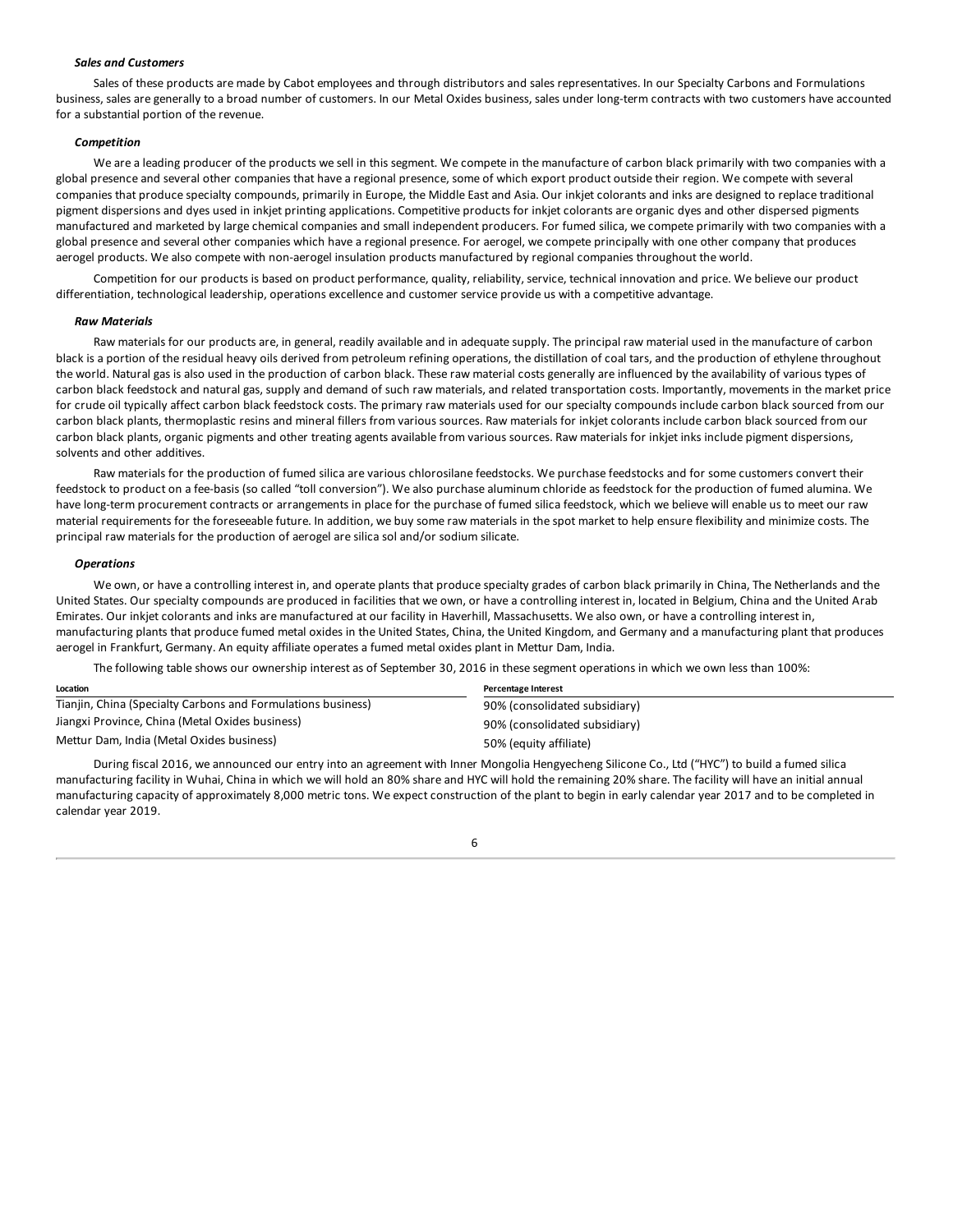# **Purification Solutions**

### *Products*

Activated carbon is a porous material consisting mainly of elemental carbon treated with heat, steam and/or chemicals to create high internal porosity, resulting in a large internal surface area that resembles a sponge. It is generally produced in two forms, powdered and granular, and is manufactured in different sizes, shapes and levels of purity and using a variety of raw materials for a wide variety of applications. Activated carbon is used to remove contaminants from liquids and gases using a process called adsorption, whereby the interconnected pores of activated carbon trap contaminants.

Our activated carbon products are used for the purification of water, air, food and beverages, pharmaceuticals and other liquids and gases, as either a colorant or a decolorizing agent in the production of products for food and beverage applications and as a chemical carrier in slow release applications. In gas and air applications, one of the uses of activated carbon is for the removal of mercury in flue gas streams. In certain applications, used activated carbon can be reactivated for further use by removing the contaminants from the pores of the activated carbon product. The most common applications for our reactivated carbon are water treatment and food and beverage purification. In addition to our activated carbon production and reactivation, we also provide activated carbon solutions through on-site equipment and services, including delivery systems for activated carbon injection in coal-fired utilities, mobile water filter units and carbon reactivation services.

#### *Sales and Customers*

Sales of activated carbon are made by Cabot employees and through distributors and sales representatives to a broad range of customers, including coalfired utilities, food and beverage processors, water treatment plants, pharmaceutical companies and catalyst producers. Some of our sales of activated carbon are made under annual contracts or longer-term agreements, particularly in mercury removal applications.

### *Competition*

We are one of the leading manufacturers of activated carbon in the world. We compete in the manufacture of activated carbon with a number of companies, some of whom have a global presence and others who have a regional or local presence, although not all of these companies manufacture activated carbon for the range of applications for which we sell our products.

Competition for activated carbon and activated carbon equipment and services is based on quality, price, performance, and supply-chain stability. We believe our product and application diversity, product differentiation, technological leadership, quality, cost-effective access to raw materials, and scalable manufacturing capabilities provide us with a competitive advantage.

# *Raw Materials*

The principal raw materials we use in the manufacture of activated carbon are various forms of coal, including lignite, wood and other carbonaceous materials, which are, in general, readily available and we believe we have in adequate supply. We also own a lignite mine that is operated by Caddo Creek Resources Company, LLC, a subsidiary of the North American Coal Company, which supplies our Marshall, Texas facility.

#### *Operations*

We own, or have a controlling interest in, and operate plants that produce activated carbon in the United States, the United Kingdom, The Netherlands and Italy. Our affiliates operate activated carbon plants in Canada and Mexico. The following table shows our ownership interest as of September 30, 2016 in activated carbon operations in which we own less than 100%:

| Location                      | <b>Percentage Interest</b>      |
|-------------------------------|---------------------------------|
| Estevan, Saskatchewan, Canada | 50% (contractual joint venture) |
| Atitalaquia, Hidalgo, Mexico  | 49% (equity affiliate)          |

#### **Specialty Fluids**

#### *Products*

Our Specialty Fluids segment principally produces and markets cesium formate as a drilling and completion fluid for use primarily in high pressure and high temperature oil and gas well construction. Cesium formate products are solids-free, high-density fluids that have a low viscosity, enabling safe and efficient well construction and workover operations. The fluid is resistant to high temperatures, minimizes damage to producing reservoirs and is readily biodegradable in accordance with the testing guidelines set by the Organization for Economic Cooperation and Development. In a majority of applications, cesium formate is blended with other formates or products. We also manufacture and sell fine cesium chemicals that are used in a wide range of applications, including catalysts and brazing fluxes.

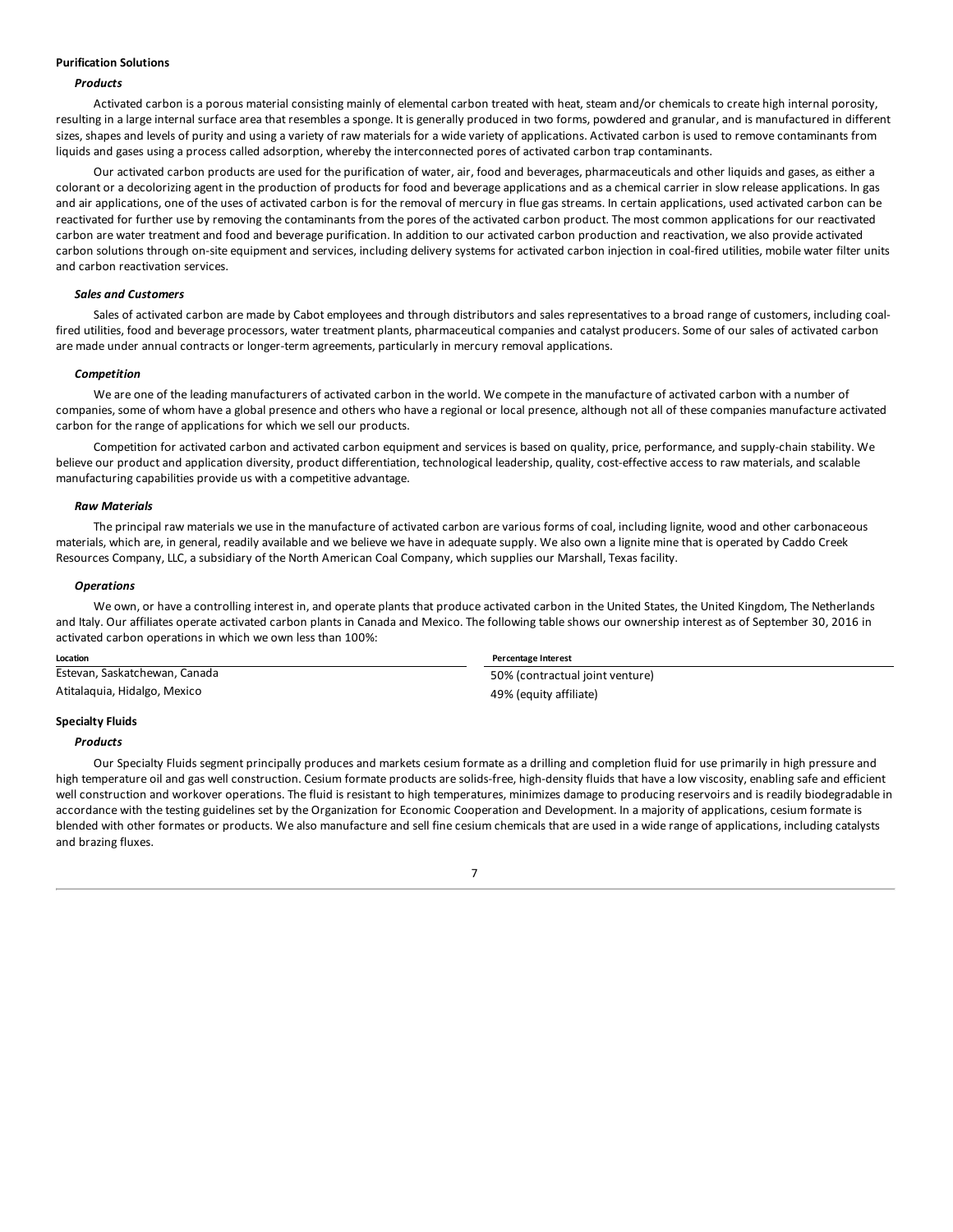# *Sales, Rental and Customers*

Sales of our cesium formate products are made to oil and gas operating companies directly by Cabot employees and sales representatives and indirectly through oil field service companies. We generally rent cesium formate to our customers for use in drilling operations on a short-term basis and on occasion make direct sales of cesium formate outside of the rental process. After completion of a job under our rental process, the customer returns the remaining fluid to Cabot and it is reprocessed for use in subsequent well operations. Any fluid that is lost during use and not returned to Cabot is paid for by the customer.

A large portion of our fluids has been used for drilling and completion of wells in the North Sea with a limited number of customers, where we have supplied cesium formate-based fluids for both reservoir drilling and completion activities on large gas and condensate field projects in the Norwegian Continental Shelf. We continue to expand the use of our fluids to drilling operations outside of the North Sea, particularly in Asia and the Middle East.

#### *Competition*

Formate fluids compete mainly with traditional drilling fluid technologies. Competition in the well fluids business is based on product performance, quality, reliability, service, technical innovation, price, and proximity of inventory to customers' drilling operations. We believe our commercial strengths include our unique product offerings and their performance, and our customer service.

#### *Raw Materials*

The principal raw material used in this business is pollucite (cesium ore), of which we own a substantial portion of the world's known reserves. In November 2015, we completed a development project at our mine in Manitoba, Canada. We believe we have sufficient raw material to enable us to continue to supply cesium products for the foreseeable future, based on our anticipated consumption. We are not currently mining at the site and will assess options to access additional reserves in the mine, various technologies to augment our cesium supply and alternative sources of ore as demand for our cesium products warrants.

Most jobs for which cesium formate is used require a large volume of the product. Accordingly, the Specialty Fluids business maintains a large inventory of fluid.

#### *Operations*

Our mine and cesium formate manufacturing facility are located in Manitoba, Canada, and we have fluid blending and reclamation facilities in Aberdeen, Scotland and in Bergen, Norway. In addition, we warehouse fluid at various locations around the world to support existing and potential operations.

# **Patents and Trademarks**

We own and are a licensee of various patents, which expire at different times, covering many of our products as well as processes and product uses. Although the products made and sold under these patents and licenses are important to Cabot, the loss of any particular patent or license would not materially affect our business, taken as a whole. We sell our products under a variety of trademarks we own and take reasonable measures to protect them. While our trademarks are important to Cabot, the loss of any one of our trademarks would not materially affect our business, taken as a whole.

#### **Seasonality**

Our businesses are generally not seasonal in nature, although we may experience some regional seasonal declines during holiday periods and some weather-related seasonality in Purification Solutions.

#### **Backlog**

We do not consider backlog to be a significant indicator of the level of future sales activity. In general, we do not manufacture our products against a backlog of orders. Production and inventory levels are based on the level of incoming orders as well as projections of future demand. Therefore, we believe that backlog information is not material to understanding our overall business and is not a reliable indicator of our ability to achieve any particular level of revenue or financial performance.

#### **Employees**

As of September 30, 2016, we had approximately 4,300 employees. Some of our employees in the United States and abroad are covered by collective bargaining or similar agreements. We believe that our relations with our employees are generally satisfactory.

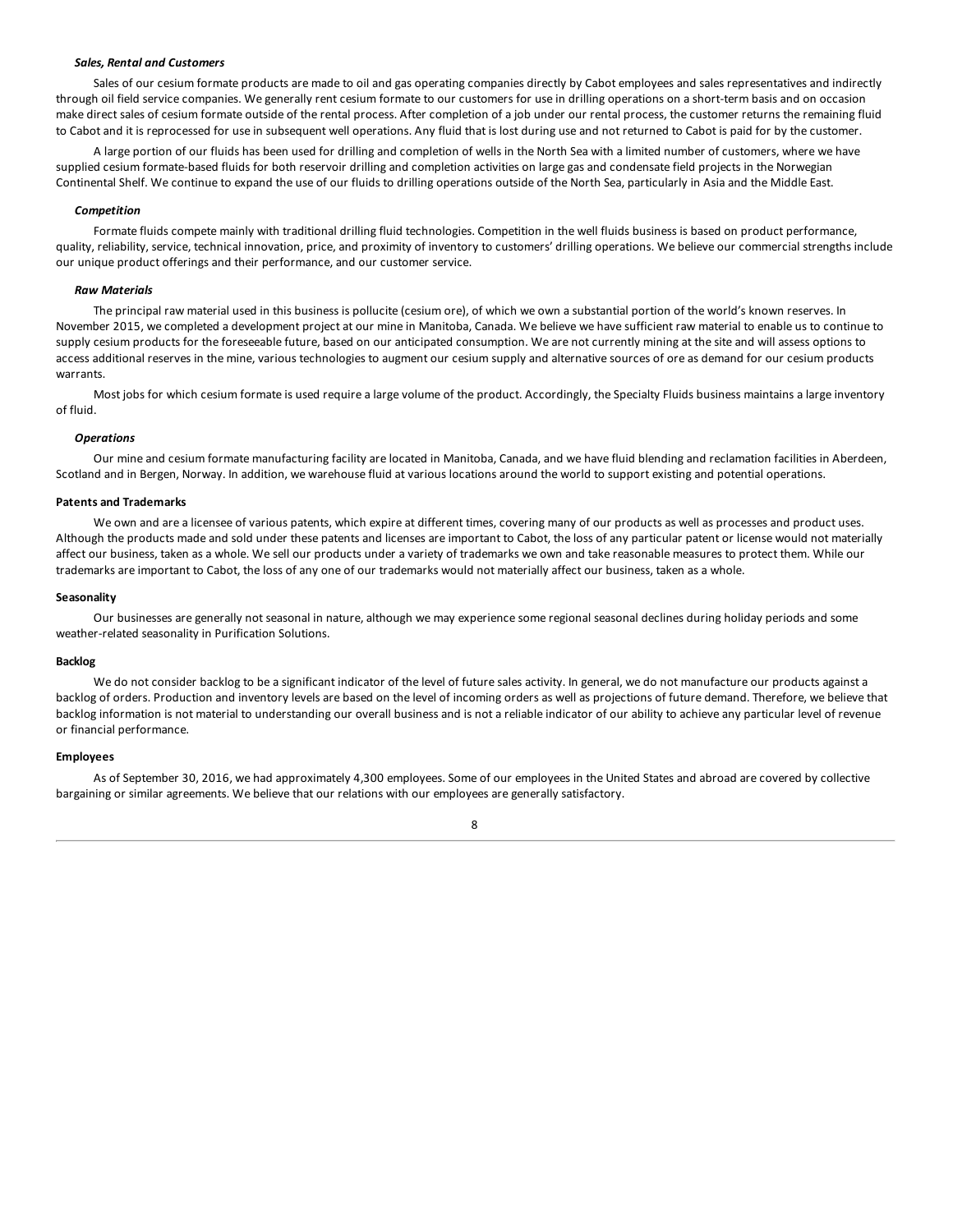# **Research and Development**

Cabot develops new and improved products and higher efficiency processes through Company-sponsored research and technical service activities, including those initiated in response to customer requests. In fiscal 2016, we announced our plan to open a new Asia Technology Center in Shanghai, China to support our applications development and customer collaboration efforts in the region. We expect to open the facility in late calendar year 2017. Our expenditures for research and technical service activities generally are spread among our businesses and are shown in the consolidated statements of operations. Further discussion of our research and technical expenses incurred in each of our last three fiscal years appears in MD&A in Item 7 below.

#### **Safety, Health and Environment ("SH&E")**

Cabot has been named as a potentially responsible party under the Comprehensive Environmental Response, Compensation, and Liability Act of 1980 (the "Superfund law") and comparable state statutes with respect to several sites primarily associated with our divested businesses. (See "Legal Proceedings" below.) During the next several years, as remediation of various environmental sites is carried out, we expect to spend against our \$14 million environmental reserve for costs associated with such remediation. Adjustments are made to the reserve based on our continuing analysis of our share of costs likely to be incurred at each site. Inherent uncertainties exist in these estimates due to unknown conditions at the various sites, changing governmental regulations and legal standards regarding liability, and changing technologies for handling site investigation and remediation. While the reserve represents our best estimate of the costs we expect to incur, the actual costs to investigate and remediate these sites may exceed the amounts accrued in the environmental reserve. While it is always possible that an unusual event may occur with respect to a given site and have a material adverse effect on our results of operations in a particular period, we do not believe that the costs relating to these sites, in the aggregate, are likely to have a material adverse effect on our consolidated financial position. Furthermore, it is possible that we may also incur future costs relating to environmental liabilities not currently known to us or as to which it is currently not possible to make an estimate.

Our ongoing operations are subject to extensive federal, state, local, and foreign laws, regulations, rules, and ordinances relating to safety, health, and environmental matters ("SH&E Requirements"). These SH&E Requirements include requirements to obtain and comply with various environmental-related permits for constructing any new facilities and operating all of our existing facilities and for product registrations. We have expended and will continue to expend considerable sums to construct, maintain, operate, and improve facilities for safety, health and environmental protection and to comply with SH&E Requirements. We spent approximately \$30 million in environmental-related capital expenditures at existing facilities in fiscal 2016. We anticipate spending approximately \$48 million for such matters in fiscal 2017, a significant portion of which will be for the installation of technology controls for sulfur dioxide and nitrogen oxide emissions at certain of our carbon black plants in North America.

In recognition of the importance of compliance with SH&E Requirements to Cabot, our Board of Directors has a Safety, Health, and Environmental Affairs Committee. The Committee, which is comprised of a majority of independent directors, meets four times a year and provides oversight and guidance to Cabot's safety, health and environmental management programs. In particular, the Committee reviews Cabot's environmental reserve, safety, health and environmental risk assessment and management processes, environmental and safety audit reports, performance metrics, performance as benchmarked against industry peer groups, assessed fines or penalties, site security and safety issues, health and environmental training initiatives, and the SH&E budget. The Committee also consults with our external and internal advisors regarding management of Cabot's safety, health and environmental programs.

The International Agency for Research on Cancer ("IARC") classifies carbon black as a Group 2B substance (known animal carcinogen, possible human carcinogen). We have communicated IARC's classification of carbon black to our customers and employees and have included that information in our safety data sheets and elsewhere, as appropriate. We continue to believe that the available evidence, taken as a whole, indicates that carbon black is not carcinogenic to humans, and does not present a health hazard when handled in accordance with good housekeeping and safe workplace practices as described in our safety data sheets.

REACH (Registration, Evaluation and Authorization of Chemicals), the European Union ("EU") regulatory framework for chemicals developed by the European Commission ("EC"), applies to all chemical substances produced or imported into the EU in quantities greater than one metric ton a year. Manufacturers or importers of these chemical substances are required to submit specified health, safety, risk and use information about the substance to the European Chemical Agency. We have completed all required registrations under REACH to date and will continue to complete the registrations under REACH for our products in accordance with future registration deadlines. We will also continue to work with the manufacturers and importers of our raw materials, including our feedstocks, to ensure their registration prior to the applicable deadlines. In addition, the EC has adopted a harmonized definition of "nanomaterial" to be used in the EU to identify materials for which special provisions may apply, such as risk assessment and ingredient labeling. The EC definition is broad and applies to many of our existing products, including carbon black, fumed silica and fumed alumina. Country-specific product registration and assessment programs have been implemented in some countries and are being developed by others. We will continue to address these requirements.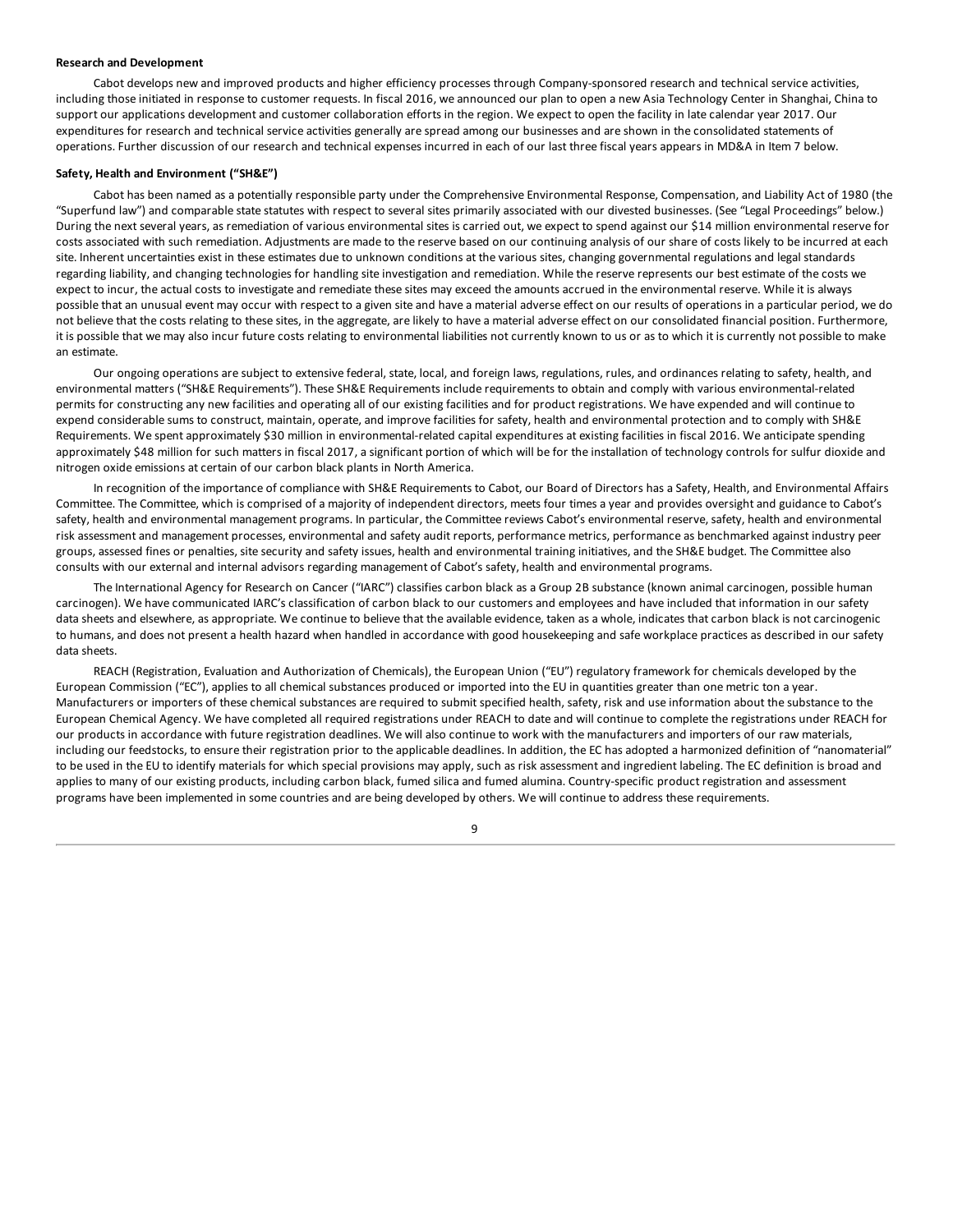<span id="page-9-0"></span>Environmental agencies worldwide are increasingly implementing regulations and other requirements resulting in more restrictive air emission limits globally, particularly as they relate to nitrogen oxide, sulphur dioxide and particulate matter emissions. In addition, global efforts to reduce greenhouse gas emissions impact the carbon black and activated carbon industries as carbon dioxide is emitted from those manufacturing processes. The EU Emission Trading Scheme applies to our carbon black facilities and one activated carbon facility in Europe. In China, two of our carbon black facilities are participating in regional pilot emissions trading programs associated with the development of a national trading program, which we anticipate will be more fully defined in fiscal 2017. In

Canada, our carbon black manufacturing facility will be subject to the greenhouse gas emissions trading program beginning in calendar year 2017. In the U.S., some of our facilities are required to report their greenhouse gas emissions, but are not currently subject to programs requiring trading or emission controls. We generally expect to purchase emission credits where necessary to respond to allocation shortfalls. In addition, air emission regulations may be adopted in the future in other regions and countries where we operate, which could have an impact on our operations.

A number of organizations and regulatory agencies have become increasingly focused on the issue of water scarcity and water quality, particularly in certain geographic regions. We are engaged in various activities to promote water conservation and wastewater recycling. The costs associated with these activities are not expected to have a material adverse effect on our operations.

Various U.S. agencies and international bodies have adopted security requirements applicable to certain manufacturing and industrial facilities and marine port locations. These security-related requirements involve the preparation of security assessments and security plans in some cases, and in other cases the registration of certain facilities with specified governmental authorities. We closely monitor all security-related regulatory developments and believe we are in compliance with all existing requirements. Compliance with such requirements is not expected to have a material adverse effect on our operations.

# **Foreign and Domestic Operations and Export Sales**

A significant portion of our revenues and operating profits is derived from overseas operations. The profitability of our segments is affected by fluctuations in the value of the U.S. dollar relative to foreign currencies. (See MD&A and the Geographic Information portion of Note U for further information relating to sales and long-lived assets by geographic area.) Currency fluctuations, nationalization and expropriation of assets are risks inherent in international operations. We have taken steps we deem prudent in our international operations to diversify and otherwise to protect against these risks, including the use of foreign currency financial instruments to reduce the risk associated with changes in the value of certain foreign currencies compared to the U.S. dollar. (See the risk management discussion contained in "Quantitative and Qualitative Disclosures About Market Risk" in Item 7A below and Note L of the Notes to the Company's Consolidated Financial Statements).

#### **Item 1A.** *Risk Factors*

In addition to factors described elsewhere in this report, the following are important factors that could adversely affect our business. The risks described below are not the only risks we face. Additional risks not presently known to us or that we currently deem immaterial may also impair our business operations and financial results.

# **Negative or uncertain worldwide or regional economic conditions may adversely impact our business.**

Our operations and performance are affected by worldwide and regional economic conditions. Continued uncertainty or a deterioration in the economic conditions affecting the businesses to which, or geographic areas in which, we sell products could reduce demand for our products. We may also experience pricing pressure on products and services, which could decrease our revenues and have an adverse effect on our financial condition and cash flows. In addition, during periods of economic uncertainty, our customers may temporarily pursue inventory reduction measures that exceed declines in the actual underlying demand. Our businesses are sensitive to industry capacity utilization, particularly Reinforcement Materials and Purification Solutions. As a result, pricing tends to fluctuate when capacity utilization changes occur, which could affect our financial performance.

# As a chemical manufacturing company, our operations are subject to operational risks and have the potential to cause environmental or other damage as **well as personal injury, which could adversely affect our business, results of operations and cash flows.**

The operation of a chemical manufacturing business as well as the sale and distribution of chemical products are subject to operational as well as safety, health and environmental risks. For example, the production and/or processing of carbon black, specialty compounds, fumed metal oxides, aerogel, activated carbon and other chemicals involve the handling, transportation, manufacture or use of certain substances or components that may be considered toxic or

hazardous. Our manufacturing processes and the transportation of chemical products are subject to risks inherent in chemical manufacturing, including leaks, fires, explosions, toxic releases, mechanical failures or unscheduled downtime. If operational risks materialize, they could result in injury or loss of life, damage to the environment, or damage to property. In addition, the occurrence of material operating problems at our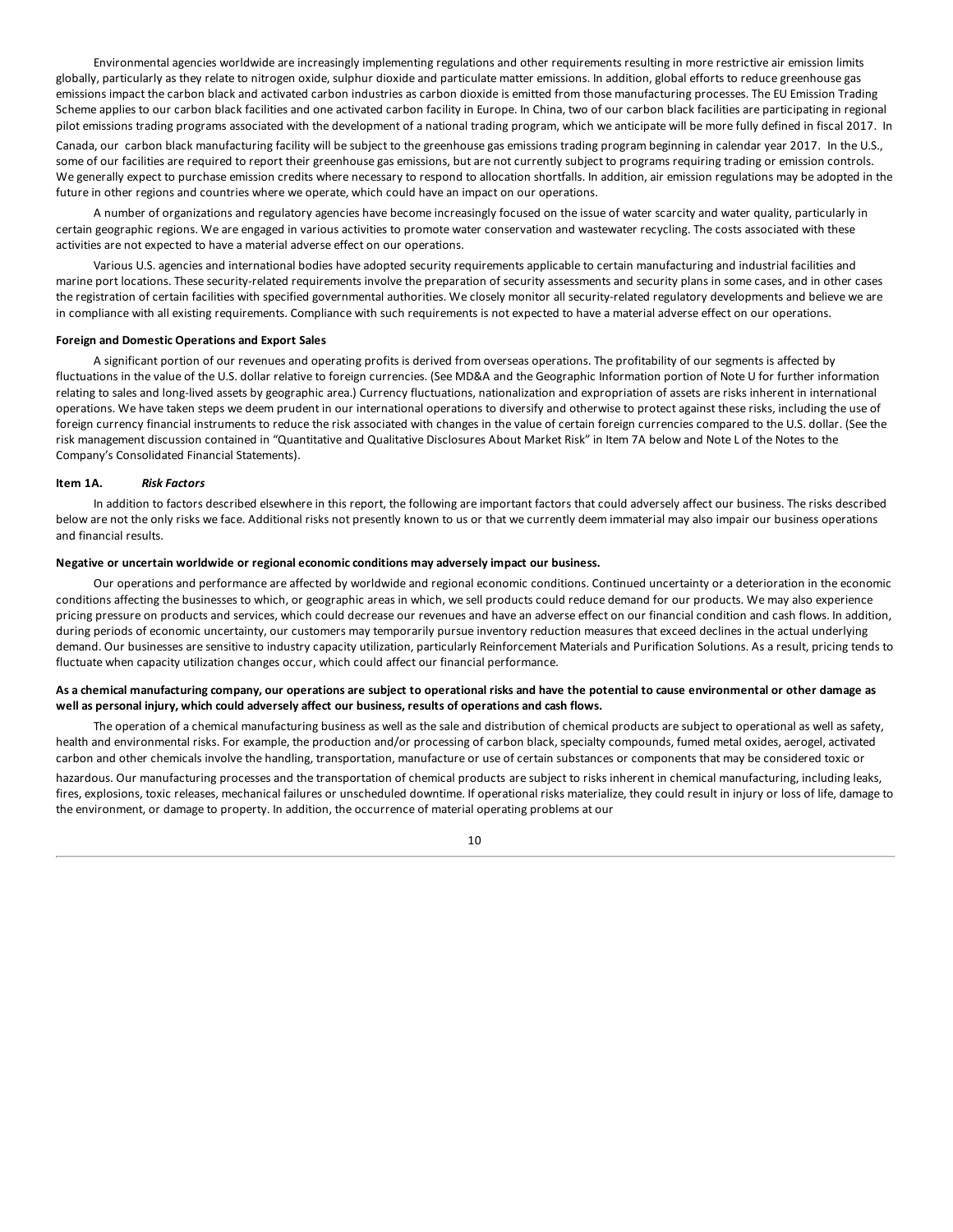facilities or a disruption in our supply chain or distribution operations may result in loss of production, which, in turn, may make it difficult for us to meet customer needs. Accordingly, these events and their consequences could negatively impact the Company's results of operations and cash flows, both during and after the period of operational difficulties, and could harm our reputation.

# A significant adverse change in a customer relationship or the failure of a customer to perform its obligations under agreements with us could harm our **business or cash flows.**

Our success in strengthening relationships and growing business with our largest customers and retaining their business over extended time periods could affect our future results. We have a group of key customers across our businesses that together represent a significant portion of our total net sales and operating revenues. The loss of any of our important customers, or a significant reduction in volumes sold to them, could adversely affect our results of operations until such business is replaced or any temporary disruption ends. Any deterioration in the financial condition of any of our customers that impairs our customers' ability to make payments to us also could increase our uncollectible receivables and could affect our future results and financial condition.

### **Volatility in the price of energy and raw materials could impact our margins and working capital.**

Our manufacturing processes consume significant amounts of energy and raw materials, the costs of which are subject to worldwide supply and demand as well as other factors beyond our control. Dramatic increases in such costs or decreases in the availability of raw materials at acceptable costs could have an adverse effect on our results of operations. For example, movements in the market price for crude oil typically affect carbon black feedstock costs. Significant movements in the market price for crude oil tend to create volatility in our carbon black feedstock costs, which can affect our working capital and results of operations. Certain of our carbon black supply contracts contain provisions that adjust prices to account for changes in a relevant feedstock price index. We also attempt to offset the effects of increases in raw material and energy costs through selling price increases in our non-contract sales, productivity improvements and cost reduction efforts. Success in offsetting increased raw material and energy costs with price increases is largely influenced by competitive and economic conditions and could vary significantly depending on the segment served. Such increases may not be accepted by our customers, may not be sufficient to compensate for increased raw material and energy costs or may decrease demand for our products and our volume of sales. If we are not able to fully offset the effects of increased raw material or energy costs, it could have a significant impact on our financial results. Rapid declines in energy and raw material costs can also negatively impact our financial results, as such changes can negatively affect the returns we receive on our energy centers and yield improvement investments, and may negatively impact our contract pricing adjustments. In addition, we use a variety of feedstock indices in our supply contracts to adjust our prices for changes in raw materials costs. Depending on feedstock markets and our choice of feedstocks, the indices we use in our supply contracts may not precisely track our actual costs. This could result in an incongruity between our contract pricing adjustments and changes in our actual feedstock costs, which can affect our margins.

# We may not be successful achieving our growth expectations from new products, new applications and technology developments, and money we spend on **these efforts may not result in a proportional increase in our revenues or profits.**

We may not be successful achieving our growth expectations from developing new products or product applications. Moreover, we cannot be certain that the costs we incur investing in new product and technology development will result in a proportional increase in our revenues or profits. In addition, the timely commercialization of products that we are developing may be disrupted or delayed by manufacturing or other technical difficulties, market acceptance or insufficient market size to support a new product, competitors' new products, and difficulties in moving from the experimental stage to the production stage. These disruptions or delays could affect our future business results.

# We face operational risks inherent in mining operations and our mining operations have the potential to cause safety issues, including those that could **result in significant personal injury.**

We own two mines, a cesium mine in Manitoba, Canada, a portion of which is located under Bernic Lake, and an above-ground lignite mine, which is located close to our Marshall, Texas facility and operated by a subsidiary of The North American Coal Company. Mining operations by their nature are activities that involve a high level of uncertainty and are often affected by risks and hazards outside of our control. At our lignite mine, the risks are primarily operational risks associated with the maintenance and operation of the heavy equipment required to dig and haul the lignite, and risks relating to lower than expected lignite quality or recovery rates. Our underground mine in Manitoba is subject to a number of risks, including industrial accidents, unexpected geological conditions, fall of ground accidents or structural collapses, which, in the case of our cesium mine, could lead to flooding, and lower than expected ore quality, ore grades or recovery rates. Following a fall of ground incident in 2013, we implemented additional safety measures and several types of monitoring devices in the mine that have indicated good structural stability in the mine since that time. However, the structural stability may change at any time and there is a possibility of deterioration and flooding of this mine. While we have not mined at our mine in Manitoba since we completed a development project at that site in November 2015, we may resume those mining operations in the future. The failure to adequately manage these risks could result in significant personal

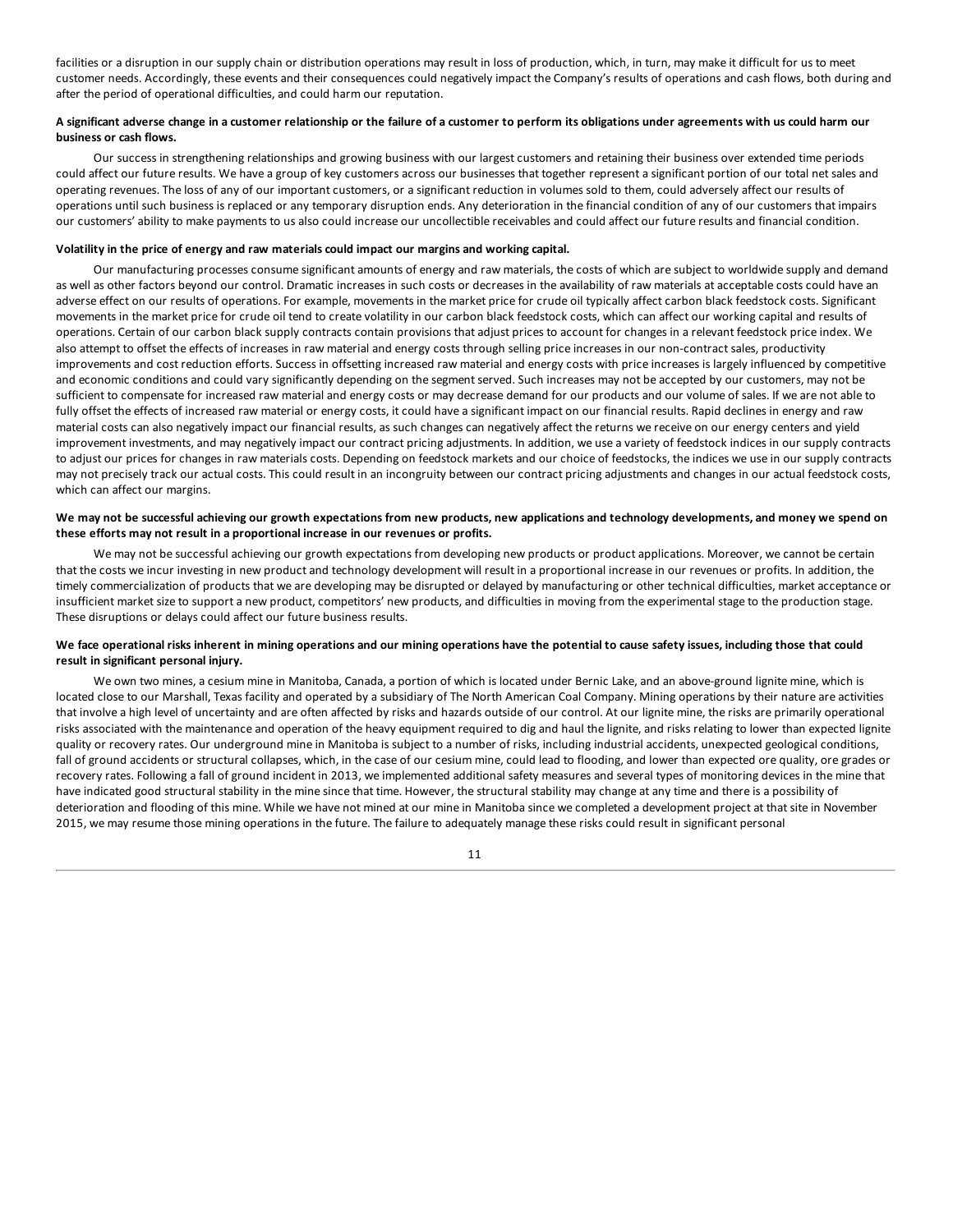injury, loss of life, damage to mineral properties, production facilities or mining equipment, damage to the environment, delays in or reduced production, and potential legal liabilities.

#### Any failure to realize benefits from acquisitions, alliances or joint ventures could adversely affect future financial results.

In achieving our strategic plan objectives, we may pursue strategic bolt-on acquisitions or joint ventures intended to complement or expand our existing businesses globally or add product technology, or both. The success of acquisitions of businesses, new technologies and products, or arrangements with third parties is not always predictable and we may not be successful in realizing our objectives as anticipated. We may not be able to integrate any acquired businesses successfully into our existing businesses, make such businesses profitable, or realize anticipated cost savings or synergies, if any, from these acquisitions, which could adversely affect our business results.

### **Plant capacity expansions and site development projects may be delayed and/or not achieve the expected benefits.**

Our ability to complete capacity expansions and other site development projects as planned may be delayed or interrupted by the need to obtain environmental and other regulatory approvals, unexpected cost increases, availability of labor and materials, unforeseen hazards such as weather conditions, and other risks customarily associated with construction projects. Moreover, the cost of these activities could have a negative impact on the financial performance of the relevant business, and in the case of capacity expansion projects, until capacity utilization at the particular facility is sufficient to absorb the incremental costs associated with the expansion. In addition, our ability to expand capacity in emerging regions depends in part on economic and political conditions in these regions and, in some cases, on our ability to establish operations, construct additional manufacturing capacity or form strategic business alliances.

# An interruption in our operations as a result of fence-line arrangements could disrupt our manufacturing operations and adversely affect our financial **results.**

At certain of our facilities we have fence-line arrangements with adjacent third party manufacturing operations ("fence-line partners"), who provide raw materials for our manufacturing operations and/or take by-products generated from our operations. Accordingly, any unplanned disruptions or curtailments in a fence-line partner's production facilities that impacts their ability to supply us with raw materials or to take our manufacturing by-products could disrupt our manufacturing operations or cause us to incur increased operating costs to mitigate such disruption.

# If our assumptions about future sales and profitability of the Purification Solutions segment are incorrect and we do not achieve our growth expectations **for this business, we may be required to impair certain assets.**

We performed our annual goodwill impairment test of Purification Solutions as of May 31, 2016 and determined that the fair value of the reporting unit exceeded its carrying amount by 9% at that time. Our strategic plan underlying this analysis relies on further growth in the mercury removal related portion of the business, which is largely dependent on the amount of coal-based power generation used in the United States and the continued regulation of those utilities under the Mercury and Air Toxics Standards ("MATS"). The analysis also anticipates growth in demand for our activated carbon products in other applications, while maintaining our margin expectations. If competitive forces, unfavorable macroeconomic trends or environmental policy changes render our assumptions concerning demand growth and margin expectations for the business unreasonable, or we are not otherwise able to successfully execute plans to achieve our growth expectations for this business, there may be an impairment of certain assets.

# **We are exposed to political or country risk inherent in doing business in some countries.**

Sales outside of the U.S. constituted a majority of our revenues in fiscal 2016. Although much of our international business is currently in regions where the political and economic risk levels and established legal systems are similar to those in the U.S., we also conduct business in countries that have less stable legal systems and financial markets, and potentially more corrupt business environments than the U.S. Our operations in some countries may be subject to the following risks: changes in the rate of economic growth; unsettled political or economic conditions; non-renewal of operating permits or licenses; possible expropriation or other governmental actions; corruption by government officials and other third parties; social unrest, war, terrorist activities or other armed conflict; confiscatory taxation or other adverse tax policies; deprivation of contract rights; trade regulations affecting production, pricing and marketing of products; reduced protection of intellectual property rights; restrictions on the repatriation of income or capital; exchange controls; inflation; currency fluctuations and devaluation; the effect of global health, safety and environmental matters on economic conditions and market opportunities; and changes in financial policy and availability of credit. In addition, there may be costs associated with repatriating income or capital.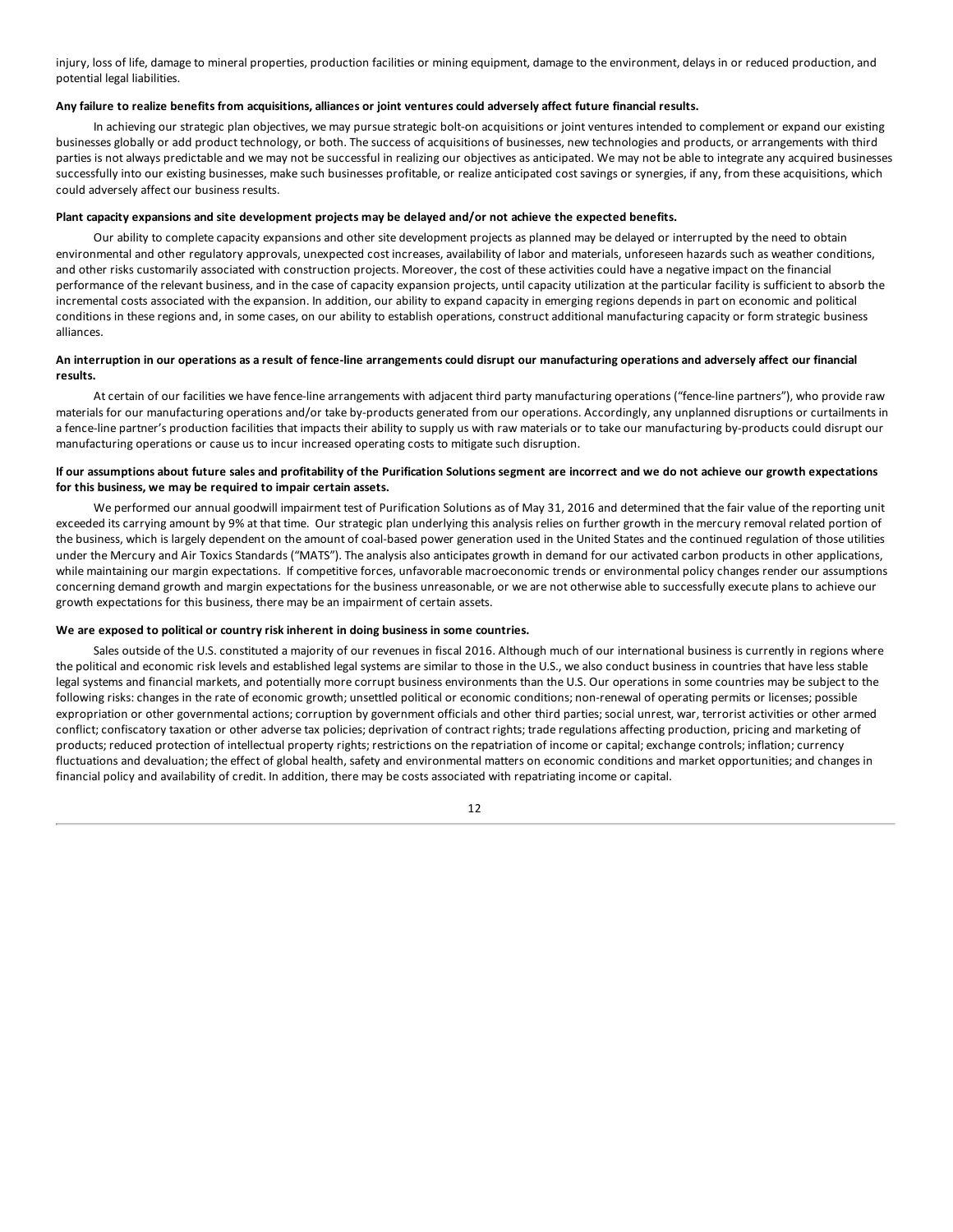# **We face competition from other specialty chemical companies.**

We operate in a highly competitive marketplace. Our ability to compete successfully depends in part upon our ability to maintain a superior technological capability and to continue to identify, develop and commercialize new and innovative, high value-added products for existing and future customers. Increased competition from existing or newly developed products offered by our competitors or companies whose products offer a similar functionality as our products and could be substituted for our products, may negatively affect demand for our products. In addition, actions by our competitors could affect our ability to maintain or raise prices, successfully enter new markets or maintain or grow our market position.

#### Litigation or legal proceedings could expose us to significant liabilities and thus negatively affect our financial results.

As more fully described in "Item 3—Legal Proceedings", we are a party to or the subject of lawsuits, claims, and proceedings, including, but not limited to, those involving environmental, and health and safety matters as well as product liability and personal injury claims relating to asbestosis, silicosis, and coal worker's pneumoconiosis. We are also a potentially responsible party in various environmental proceedings and remediation matters wherein substantial amounts are at issue. Adverse rulings, judgments or settlements in pending or future litigation (including liabilities associated with respirator claims) or in connection with environmental remediation activities could adversely affect our financial results or cause our results to differ materially from those expressed or forecasted in any forward-looking statements.

#### **Fluctuations in foreign currency exchange and interest rates could affect our financial results.**

We earn revenues, pay expenses, own assets and incur liabilities in countries using currencies other than the U.S. dollar. In fiscal 2016, we derived a majority of our revenues from sales outside the U.S. Because our consolidated financial statements are presented in U.S. dollars, we must translate revenues, income and expenses, as well as assets and liabilities, into U.S. dollars at exchange rates in effect during or at the end of each reporting period. Therefore, increases or decreases in the value of the U.S. dollar against other currencies in countries where we operate will affect our results of operations and the value of balance sheet items denominated in foreign currencies. Due to the geographic diversity of our operations, weaknesses in some currencies might be offset by strengths in others over time. In addition, we are exposed to adverse changes in interest rates. We manage both these risks through normal operating and financing activities and, when deemed appropriate, through the use of derivative instruments as well as foreign currency debt. We cannot be certain, however, that we will be successful in reducing the risks inherent in exposures to foreign currency and interest rate fluctuations.

Further, we have exposure to foreign currency movements because certain foreign currency transactions need to be converted to a different currency for settlement. These conversions can have a direct impact on our cash flows.

# Our tax rate is dependent upon a number of factors, a change in any of which could impact our future tax rates and net income.

Our future tax rates may be adversely affected by a number of factors, including: future changes in the jurisdictions in which our profits are determined to be earned and taxed; changes in the estimated realization of our net deferred tax assets; the repatriation of non-U.S. earnings for which we have not previously provided for U.S. income and non-U.S. withholding taxes; adjustments to estimated taxes upon finalization of various tax returns; increases in expenses that are not deductible for tax purposes, including charges from impairment of goodwill in connection with acquisitions; changes in available tax credits; the resolution of issues arising from tax audits with various tax authorities; and changes in tax laws or the interpretation of such tax laws. Losses for which no tax benefits can be recorded could materially impact our tax rate and its volatility from one quarter to another.

# Information technology systems failures, data security breaches or network disruptions could compromise our information, disrupt our operations and **expose us to liability, which may adversely impact our operations.**

In the ordinary course of our business, we store sensitive data, including intellectual property, our proprietary business information and certain information of our customers, suppliers, business partners, and employees in our information technology systems. The secure processing, maintenance and transmission of this data is critical to our operations. Information technology systems failures, including risks associated with upgrading our systems or in successfully integrating information technology and other systems in connection with the integration of businesses we acquire, network disruptions or unauthorized access could disrupt our operations by impeding our processing of transactions and our financial reporting, and our ability to protect our customer or company information, which could have a material adverse effect on our business or results of operations. In addition, as with all enterprise information systems, our information technology systems could be penetrated by outside parties intent on extracting information, corrupting information, or disrupting business processes. Breaches of our security measures or the accidental loss, inadvertent disclosure, or unapproved dissemination of proprietary information or sensitive or confidential information about the Company, our employees, our vendors, or our customers, could result in legal claims or proceedings and potential liability for us, damage to our reputation, and could otherwise harm our business and our results of operations.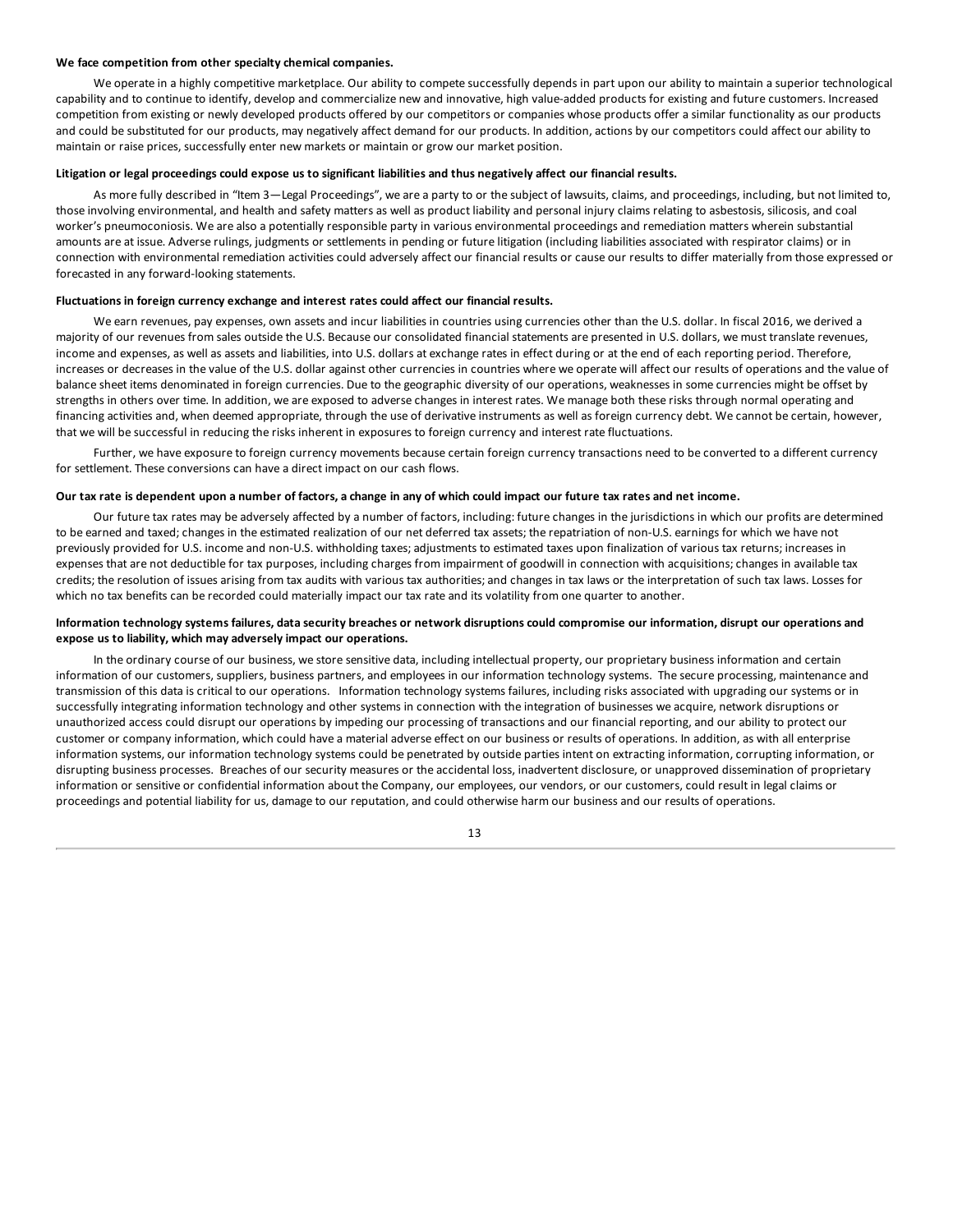# Our operations are subject to extensive safety, health and environmental requirements, which could increase our costs and/or reduce our profit.

Our ongoing operations are subject to extensive federal, state, local and foreign laws, regulations, rules and ordinances relating to safety, health and environmental matters, many of which provide for substantial monetary fines and criminal sanctions for violations. These include requirements to obtain and comply with various environmental-related permits for constructing any new facilities and operating all of our existing facilities. In addition, in certain geographic areas, our carbon black and activated carbon facilities are subject to greenhouse gas emission trading schemes under which we may be required to purchase emission credits if our emission levels exceed our allocations. The enactment of new environmental laws and regulations and/or the more aggressive interpretation of existing requirements could require us to incur significant costs for compliance or capital improvements or limit our current or planned operations, any of which could have a material adverse effect on our earnings or cash flow. We attempt to offset the effects of these compliance costs through price increases, productivity improvements and cost reduction efforts. Success in offsetting any such increased regulatory costs is largely influenced by competitive and economic conditions and could vary significantly depending on the segment served. Such increases may not be accepted by our customers, may not be sufficient to compensate for increased regulatory costs or may decrease demand for our products and our volume of sales. See "Item 3 Legal Proceedings —Environmental Proceedings".

### The elimination of tariffs placed on U.S. imports of Chinese activated carbon, or their failure to adequately address the impact of low-priced imports from **China, could have a material adverse effect on our Purification Solutions segment.**

Purification Solutions faces pressure and competition in the U.S. from low-priced imports of activated carbon products. If the amounts of these lowpriced imports increase, especially if they are sold at less than fair value, our sales of competing products could decline, which could have an adverse effect on the earnings of Purification Solutions. In addition, sales of these low-priced imports may negatively impact our pricing. To limit these activities, regulators in the U.S. have enacted an antidumping duty order on steam activated carbon products from China. A proceeding that will evaluate whether to extend the order for an additional five years will be initiated in February 2018. The amount of antidumping duties collected on imports of steam activated carbon from China is reviewed annually by the U.S. Department of Commerce. To the extent the antidumping margins do not adequately address the degree to which imports are unfairly traded, the antidumping order may be less effective in reducing the volume of these low-priced activated carbon imports in the U.S., which could negatively affect demand and/or pricing for our products. In addition, if the antidumping order is not extended beyond its current term, the amount of lowpriced imports from China may increase, which could have an adverse effect on our Purification Solutions business.

# We have entered into a number of derivative contracts with financial counterparties. The effectiveness of these contracts is dependent on the ability of these financial counterparties to perform their obligations and their nonperformance could harm our financial condition.

We have entered into forward foreign currency contracts and cross currency swaps as part of our financial risk management strategy. The effectiveness of our risk management program using these instruments is dependent, in part, upon the counterparties to these contracts honoring their financial obligations. If any of our counterparties are unable to perform their obligations in the future, we could be exposed to increased earnings and cash flow volatility due to an instrument's failure to hedge or adequately address a financial risk.

#### The continued protection of our patents, trade secrets and other proprietary intellectual property rights are important to our success.

Our patents, trade secrets and other intellectual property rights are important to our success and competitive position. We own various patents and other intellectual property rights in the U.S. and other countries covering many of our products, as well as processes and product uses. Where we believe patent protection is not appropriate or obtainable, we rely on trade secret laws and practices to protect our proprietary technology and processes, such as physical security, limited dissemination and access and confidentiality agreements with our employees, customers, consultants, business partners, potential licensees and others to protect our trade secrets and other proprietary information. However, trade secrets can be difficult to protect and the protective measures we have put in place may not prevent disclosure or unauthorized use of our proprietary information or provide an adequate remedy in the event of misappropriation or other violations of our proprietary rights. In addition, we are a licensee of various patents and intellectual property rights belonging to others in the U.S. and other countries. Because the laws and enforcement mechanisms of some countries may not allow us to protect our proprietary rights to the same extent as we are able to do in the U.S., the strength of our intellectual property rights will vary from country to country.

Irrespective of our proprietary intellectual property rights, we may be subject to claims that our products, processes or product uses infringe the intellectual property rights of others. These claims, even if they are without merit, could be expensive and time consuming to defend and if we were to lose such claims, we could be enjoined from selling our products or using our processes and/or be subject to damages, or be required to enter into licensing agreements requiring royalty payments and/or use restrictions. Licensing agreements may not be available to us, or if available, may not be available on acceptable terms.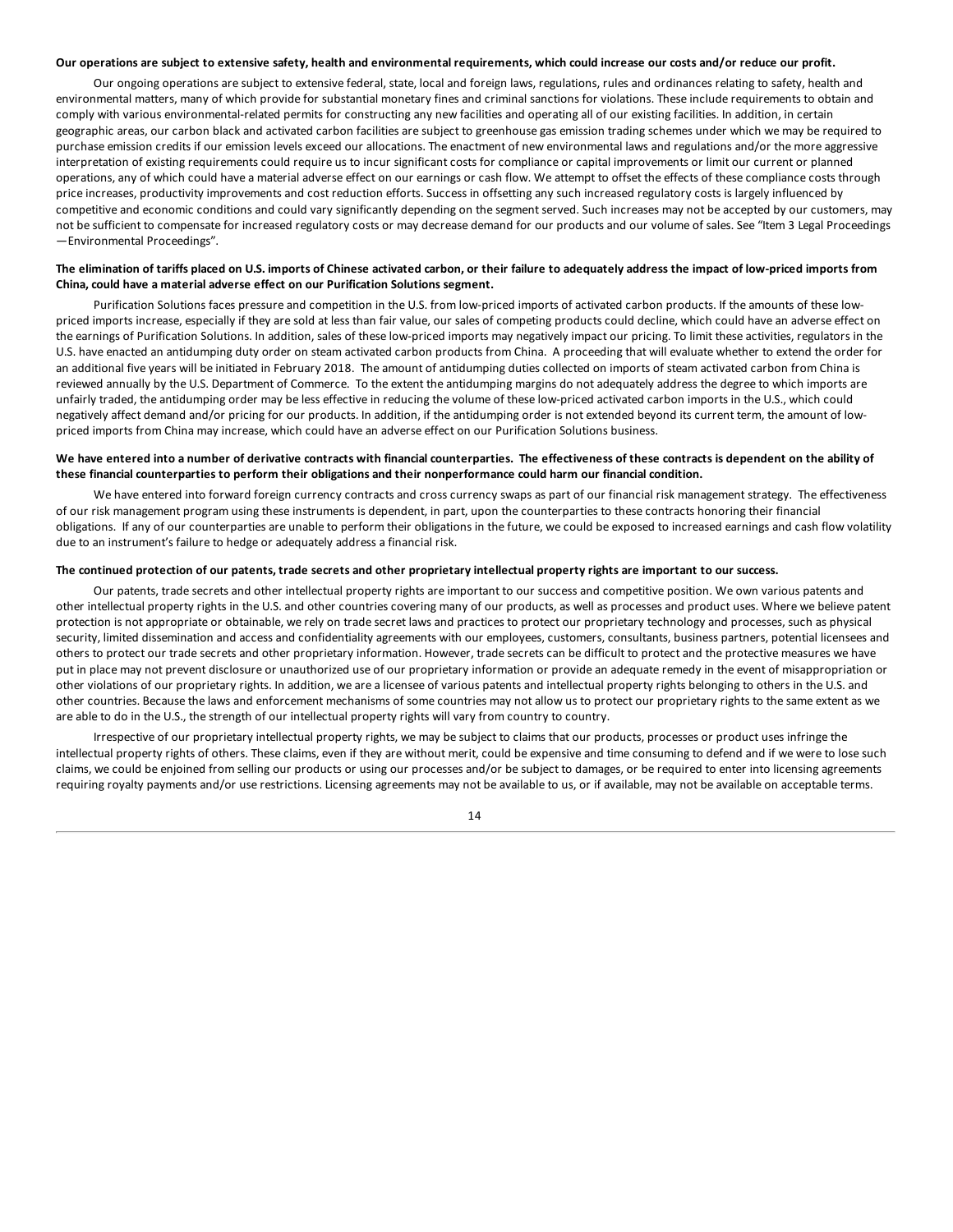# <span id="page-14-0"></span>**Natural disasters could affect our operations and financial results.**

We operate facilities in areas of the world that are exposed to natural hazards, such as floods, windstorms, hurricanes, and earthquakes. Such events could disrupt our supply of raw materials or otherwise affect production, transportation and delivery of our products or affect demand for our products.

# **Item 1B.** *Unresolved Staff Comments*

None.

#### **Item 2.** *Properties*

Cabot's corporate headquarters are in leased office space in Boston, Massachusetts. We also own or lease office, manufacturing, storage, distribution, marketing and research and development facilities in the United States and in foreign countries. The locations of our principal manufacturing and/or administrative facilities are set forth in the table below. Unless otherwise indicated, all the properties are owned.

| <b>Location by Region</b> | Reinforcement<br><b>Materials</b> | Performance<br>Chemicals | Purification<br><b>Solutions</b> | <b>Specialty Fluids</b> |
|---------------------------|-----------------------------------|--------------------------|----------------------------------|-------------------------|
| <b>Americas Region</b>    |                                   |                          |                                  |                         |
| Alpharetta, GA*(1)        | X                                 | x                        | X                                | X                       |
| Tuscola, IL               |                                   | X                        |                                  |                         |
| Canal, LA                 | x                                 | Χ                        |                                  |                         |
| Ville Platte, LA          | $\mathsf{x}$                      |                          |                                  |                         |
| Billerica, MA             | X                                 | X                        | X                                | X                       |
| Haverhill, MA             |                                   | X                        |                                  |                         |
| Midland, MI               |                                   | Χ                        |                                  |                         |
| Pryor, OK                 |                                   |                          | $\mathsf{X}$                     |                         |
| Marshall, TX              |                                   |                          | X                                |                         |
| Pampa, TX                 | X                                 | X                        |                                  |                         |
| Campana, Argentina        | X                                 |                          |                                  |                         |
| Maua, Brazil              | X                                 | X                        |                                  |                         |
| Sao Paulo, Brazil*(1)     | x                                 | Χ                        | X                                | X                       |
| Cartagena, Colombia       | X                                 |                          |                                  |                         |
| Lac du Bonnet, Manitoba** |                                   |                          |                                  | X                       |
| Altamira, Mexico          | X                                 |                          |                                  |                         |
| Sarnia, Ontario           | X                                 | Χ                        |                                  |                         |

(1) Business service center

\* Leased premises

Building(s) owned by Cabot on leased land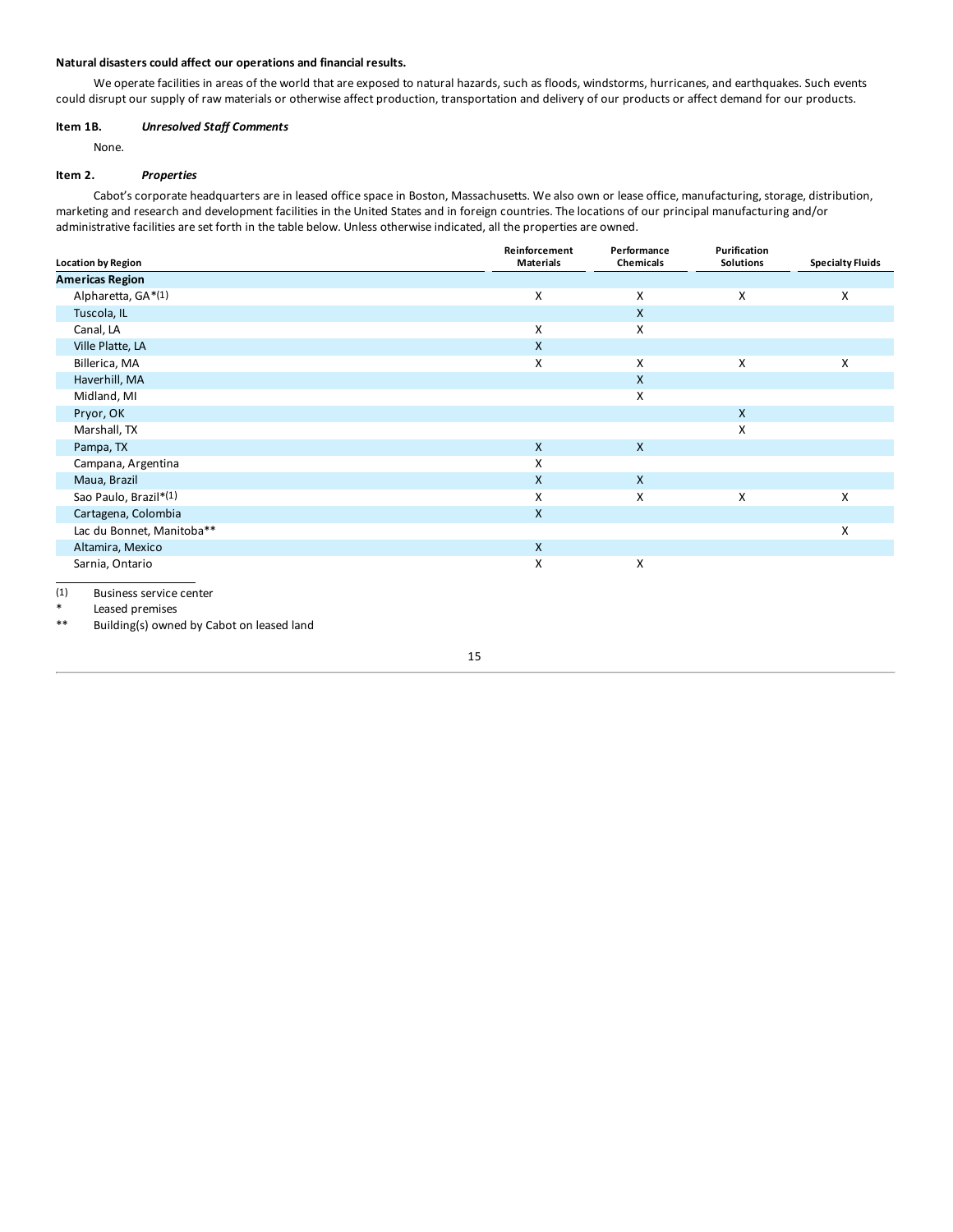| <b>Location by Region</b>                    | Reinforcement<br><b>Materials</b> | Performance<br>Chemicals | Purification<br><b>Solutions</b> | <b>Specialty Fluids</b> |
|----------------------------------------------|-----------------------------------|--------------------------|----------------------------------|-------------------------|
| <b>EMEA Region</b>                           |                                   |                          |                                  |                         |
| Loncin, Belgium                              |                                   | X                        |                                  |                         |
| Pepinster, Belgium                           |                                   | $\mathsf{x}$             |                                  |                         |
| Valasske Mezirici (Valmez), Czech Republic** | X                                 |                          |                                  |                         |
| Port Jerome, France**                        | X                                 |                          |                                  |                         |
| Frankfurt, Germany*                          |                                   | X                        |                                  |                         |
| Rheinfelden, Germany                         |                                   | $\mathsf{X}$             |                                  |                         |
| Ravenna, Italy (2 plants)                    | X                                 |                          | X                                |                         |
| Riga, Latvia*(1)                             | $\mathsf{x}$                      | $\mathsf{x}$             | $\mathsf{X}$                     | $\mathsf{x}$            |
| Bergen, Norway*                              |                                   |                          |                                  | Χ                       |
| Schaffhausen, Switzerland*                   | X                                 | $\pmb{\mathsf{X}}$       | $\mathsf{x}$                     | $\pmb{\mathsf{X}}$      |
| Botlek, The Netherlands**                    | Χ                                 | Χ                        |                                  |                         |
| Amersfoort, The Netherlands*                 |                                   |                          | $\mathsf{X}$                     |                         |
| Klazienaveen, The Netherlands                |                                   |                          | X                                |                         |
| Zaandam, The Netherlands                     |                                   |                          | $\mathsf{X}$                     |                         |
| Dubai, United Arab Emirates*                 |                                   | Χ                        |                                  |                         |
| Purton, United Kingdom (England)             |                                   |                          | $\mathsf{X}$                     |                         |
| Aberdeen, United Kingdom (Scotland)*         |                                   |                          |                                  | Χ                       |
| Glasgow, United Kingdom (Scotland)           |                                   |                          | X                                |                         |
| Barry, United Kingdom (Wales)**              |                                   | X                        |                                  |                         |
| <b>Asia Pacific Region</b>                   |                                   |                          |                                  |                         |
| Jiangxi Province, China**                    |                                   | X                        |                                  |                         |
| Tianjin, China**                             | X                                 | $\mathsf{x}$             |                                  |                         |
| Shanghai, China*(1)                          | X                                 | x                        | Χ                                | Χ                       |
| Shanghai, China** (plant)                    | X                                 |                          |                                  |                         |
| Xingtai City, China**                        | X                                 |                          |                                  |                         |
| Mumbai, India*                               | $\pmb{\chi}$                      | X                        | $\mathsf{x}$                     |                         |
| Cilegon, Indonesia**                         | Χ                                 |                          |                                  |                         |
| Jakarta, Indonesia*(1)                       | X                                 | $\mathsf{X}$             | $\mathsf{X}$                     | $\mathsf{x}$            |
| Chiba, Japan                                 | Χ                                 |                          |                                  |                         |
| Shimonoseki, Japan**                         | X                                 |                          |                                  |                         |
| Tokyo, Japan*(1)                             | X                                 | X                        | Χ                                | x                       |
| Port Dickson, Malaysia**                     | X                                 |                          |                                  |                         |

(1) Business service center

\* Leased premises

Building(s) owned by Cabot on leased land

We conduct research and development for our various businesses primarily at facilities in Billerica, Massachusetts; Amersfoort, The Netherlands; Pampa, Texas; Pepinster, Belgium; Frankfurt, Germany; and Shanghai, China.

Our existing manufacturing plants generally have sufficient production capacity to meet current requirements and expected near-term growth. These plants are generally well maintained, in good operating condition and suitable and adequate for their intended use. Our administrative offices and other facilities are suitable and adequate for their intended purposes.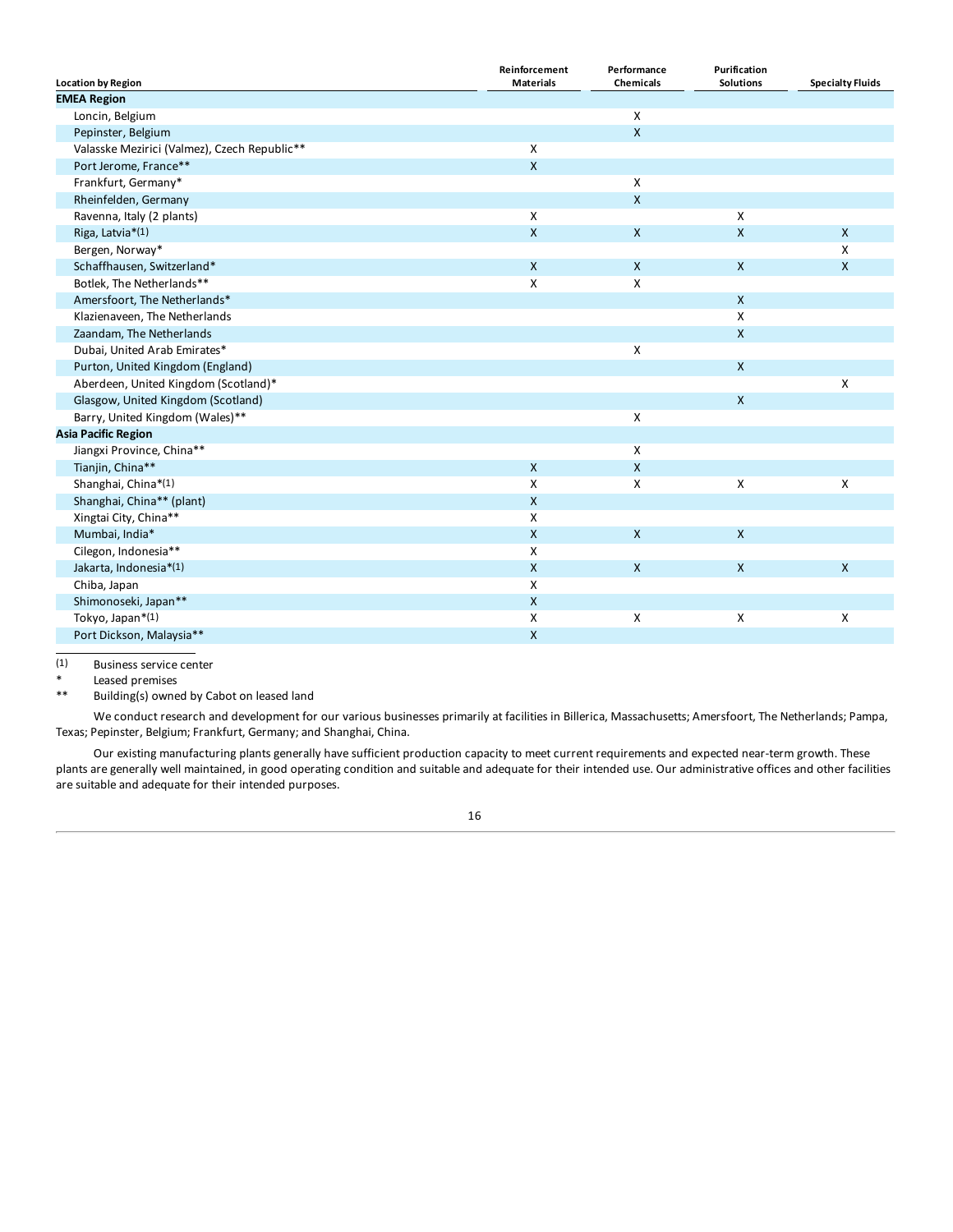#### <span id="page-16-0"></span>**Item 3.** *Legal Proceedings*

Cabot is a party in various lawsuits and environmental proceedings wherein substantial amounts are claimed. The following is a description of the significant proceedings pending on September 30, 2016, unless otherwise specified.

#### **Environmental Proceedings**

In November 2013, Cabot entered into a Consent Decree with the United States Environmental Protection Agency ("EPA") and the Louisiana Department of Environmental Quality ("LDEQ") regarding Cabot's three carbon black manufacturing facilities in the United States. This settlement is related to EPA's national enforcement initiative focused on the U.S. carbon black manufacturing sector alleging non-compliance with certain regulatory and permitting requirements under The Clean Air Act, including the New Source Review ("NSR") construction permitting requirements. Pursuant to this settlement, which was approved by the U.S. District Court for the Western District of Louisiana in March, 2014, Cabot paid a combined \$975,000 civil penalty to EPA and LDEQ, agreed to fund environmental mitigation projects in the three communities where the plants are located for a total cost of approximately \$450,000, two of which have been completed, and will install technology controls for sulfur dioxide and nitrogen oxide. We expect that the total capital costs to install these controls will be between \$100 million and \$150 million and will be incurred through calendar year 2020. In addition, Cabot has agreed to certain best management practices ("BMPs") to control emissions of particulate matter at the three locations. Continental Carbon settled with EPA on similar terms in 2015. It is expected that other carbon black manufacturers will also be required to install technology controls and agree to adopt BMPs at their U.S. facilities in connection with this initiative and are also likely to pay a civil penalty and fund mitigation projects.

We continue to perform certain sampling and remediation activities at a former pine tar manufacturing site in Gainesville, Florida that we sold in the 1960s. Those activities are pursuant to a formal Record of Decision and 1991 Consent Decree with EPA. Cabot installed a groundwater treatment system at the site in the early 1990s, and that system is still in operation. We have also been requested by EPA and other stakeholders to carry out various other additional work at the site, the scope of which has yet to be fully determined. We continue to work cooperatively with EPA, the Florida Department of Environmental Protection and the local authorities on this matter.

As of September 30, 2016, we had a \$14 million reserve for environmental remediation costs at various sites. The operation and maintenance component of this reserve was \$6 million. The \$14 million reserve represents our current best estimate of costs likely to be incurred for remediation based on our analysis of the extent of cleanup required, alternative cleanup methods available, the ability of other responsible parties to contribute and our interpretation of laws and regulations applicable to each of our sites.

# **Other Proceedings**

# *Respirator Liabilities*

We have exposure in connection with a safety respiratory products business that a subsidiary acquired from American Optical Corporation ("AO") in an April 1990 asset purchase transaction. The subsidiary manufactured respirators under the AO brand and disposed of that business in July 1995. In connection with its acquisition of the business, the subsidiary agreed, in certain circumstances, to assume a portion of AO's liabilities, including costs of legal fees together with amounts paid in settlements and judgments, allocable to AO respiratory products used prior to the 1990 purchase by the Cabot subsidiary. In exchange for the subsidiary's assumption of certain of AO's respirator liabilities, AO agreed to provide to the subsidiary the benefits of: (i) AO's insurance coverage for the period prior to the 1990 acquisition and (ii) a former owner's indemnity of AO holding it harmless from any liability allocable to AO respiratory products used prior to May 1982.

Generally, these respirator liabilities involve claims for personal injury, including asbestosis, silicosis and coal worker's pneumoconiosis, allegedly resulting from the use of respirators that are alleged to have been negligently designed and/or labeled. Neither Cabot, nor its past or present subsidiaries, at any time manufactured asbestos or asbestos-containing products. At no time did this respiratory product line represent a significant portion of the respirator market.

The subsidiary transferred the business to Aearo Corporation ("Aearo") in July 1995. Cabot agreed to have the subsidiary retain certain liabilities associated with exposure to asbestos and silica while using respirators prior to the 1995 transaction so long as Aearo paid, and continues to pay, Cabot an annual fee of \$400,000. Aearo can discontinue payment of the fee at any time, in which case it will assume the responsibility for and indemnify Cabot against those liabilities which Cabot's subsidiary had agreed to retain. We anticipate that we will continue to receive payment of the \$400,000 fee from Aearo and thereby retain these liabilities for the foreseeable future. We have no liability in connection with any products manufactured by Aearo after 1995.

In addition to Cabot's subsidiary and as described above, other parties are responsible for significant portions of the costs of respirator liabilities, leaving Cabot's subsidiary with a portion of the liability in only some of the pending cases. These parties include Aearo, AO, AO's insurers, another former owner and its insurers, and a third-party manufacturer of respirators formerly sold under the AO brand and its insurers (collectively, with Cabot's subsidiary, the "Payor Group").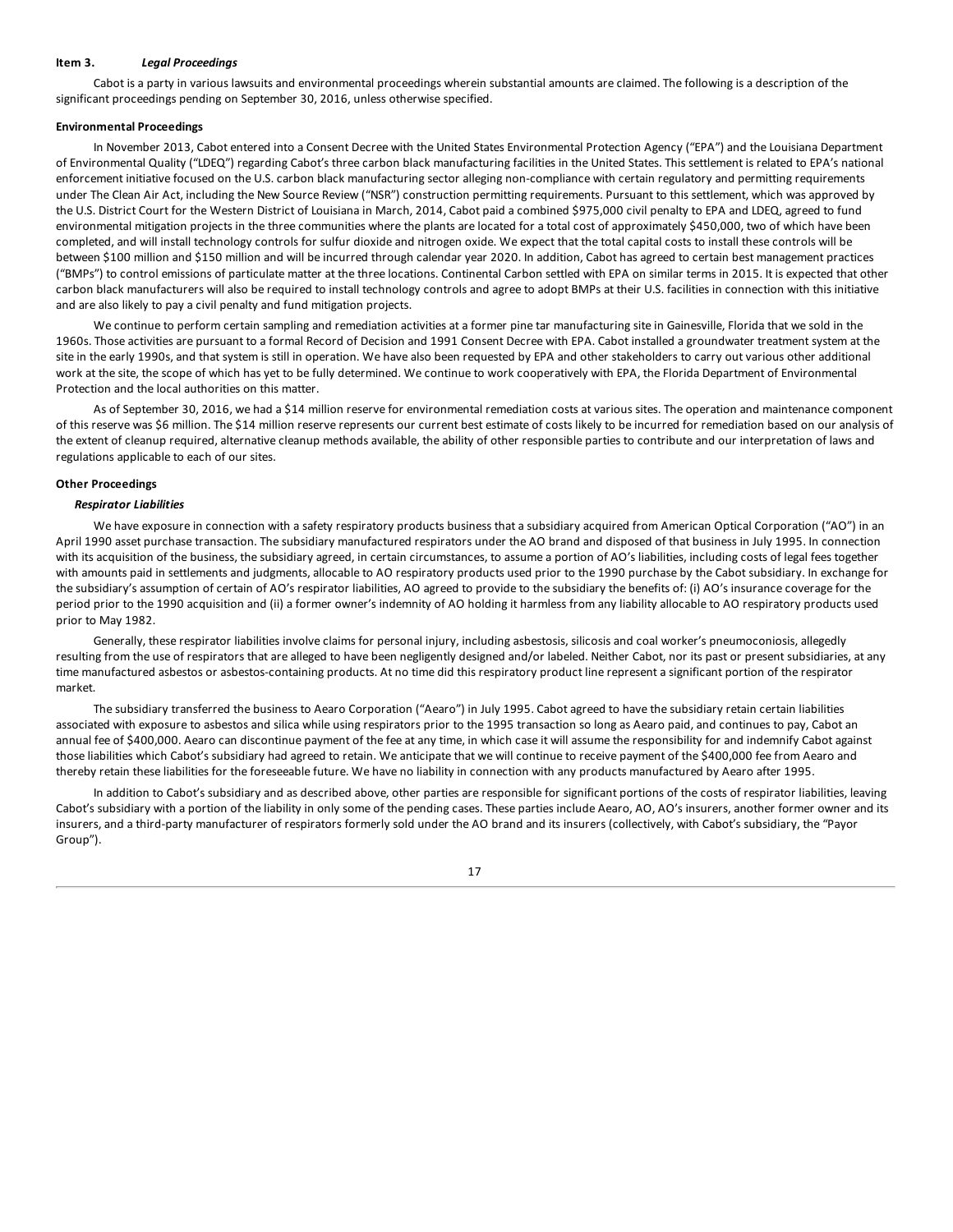<span id="page-17-0"></span>As of both September 30, 2016 and 2015, there were approximately 38,000 claimants in pending cases asserting claims against AO in connection with respiratory products. Cabot has contributed to the Payor Group's defense and settlement costs with respect to a percentage of pending claims depending on several factors, including the period of alleged product use. In order to quantify our estimated share of liability for pending and future respirator liability claims, we have engaged, through counsel, the assistance of Hamilton, Rabinovitz & Alschuler, Inc. ("HR&A"), a leading consulting firm in the field of tort liability valuation. The methodology used by HR&A addresses the complexities surrounding our potential liability by making assumptions about future claimants with respect to periods of asbestos, silica and coal mine dust exposure and respirator use. Using those and other assumptions, HR&A estimates the number of future asbestos, silica and coal mine dust claims that will be filed and the related costs that would be incurred in resolving both currently pending and future claims. On this basis, HR&A then estimates the value of the share of these liabilities that reflect our period of direct manufacture and our contractual obligations. During the three months ended September 30, 2016, HR&A updated this estimate. Based on the HR&A estimates, as of September 30, 2016, we increased our reserve for our estimated share of liability for pending and future respirator claims by \$13 million to \$21 million. The increase reflects recent increases in certain defense and indemnity costs. We made payments related to our respirator liability of \$3 million in fiscal 2016 and \$2 million in each of fiscal 2015 and 2014.

Our current estimate of the cost of our share of existing and future respirator liability claims is based on facts and circumstances existing at this time. Developments that could affect our estimate include, but are not limited to, (i) significant changes in the number of future claims, (ii) changes in the rate of dismissals without payment of pending claims, (iii) significant changes in the average cost of resolving claims, (iv) significant changes in the legal costs of defending these claims, (v) changes in the nature of claims received, (vi) changes in the law and procedure applicable to these claims, (vii) the financial viability of members of the Payor Group, (viii) a change in the availability of the insurance coverage of the members of the Payor Group or the indemnity provided by AO's former owner, (ix) changes in the allocation of costs among the Payor Group, and (x) a determination that the assumptions that were used to estimate our share of liability are no longer reasonable. We cannot determine the impact of these potential developments on our current estimate of our share of liability for these existing and future claims. Accordingly, the actual amount of these liabilities for existing and future claims could be different than the reserved amount.

# *Other Matters*

We have various other lawsuits, claims and contingent liabilities. In our opinion, although final disposition of some or all of these other suits and claims may impact our financial statements in a particular period, they should not, in the aggregate, have a material adverse effect on our consolidated financial statements.

# **Item 4.** *Mine Safety Disclosures*

Not applicable.

# **Executive Officers of the Registrant**

Set forth below is certain information about Cabot's executive officers as of November 23, 2016.

Sean D. Keohane, age 49, is President and Chief Executive Officer and a member of Cabot's Board of Directors, positions he has held since March 2016. Mr. Keohane joined Cabot in August 2002 and was named General Manager of Performance Chemicals in May 2008. From March 2012 until November 2014, he was Senior Vice President and President of Performance Chemicals, and from November 2014 until March 2016 he was Executive Vice President and President of Reinforcement Materials. He was appointed Vice President in March 2005, Senior Vice President in March 2012 and Executive Vice President in November 2014. He was a member of the Interim Office of the Chief Executive Officer (the "CEO Office"), which was in place from December 2015 until March 2016.

Eduardo E. Cordeiro, age 49, is Executive Vice President and Chief Financial Officer and President of the Americas and Europe, Middle East and Africa ("EMEA") regions. Mr. Cordeiro joined Cabot in 1998 and has served in a variety of leadership positions, including Corporate Controller, General Manager of the Fumed Metal Oxides business and General Manager of the Supermetals business. He was responsible for Corporate Strategy from May 2008 until February 2009, when he became Cabot's Chief Financial Officer. Mr. Cordeiro was appointed Vice President in March 2003 and Executive Vice President in March 2009. He was a member of the CEO Office, which was in place from December 2015 until March 2016.

Nicholas S. Cross, age 55, is Executive Vice President and President of Performance Chemicals and Specialty Fluids. Mr. Cross joined Cabot in September 2009 as President of the EMEA region and was appointed President of Advanced Technologies in January 2013 and President of Performance Chemicals in November 2014. He was appointed Vice President upon joining Cabot in 2009, Senior Vice President in March 2012 and Executive Vice President in November 2014. Prior to joining Cabot, Mr. Cross held a variety of leadership positions in BP plc's Chemicals, Oil and Gas businesses, including Director of Chemicals Strategy and Head of International NGLs. He was a member of the CEO Office, which was in place from December 2015 until March 2016.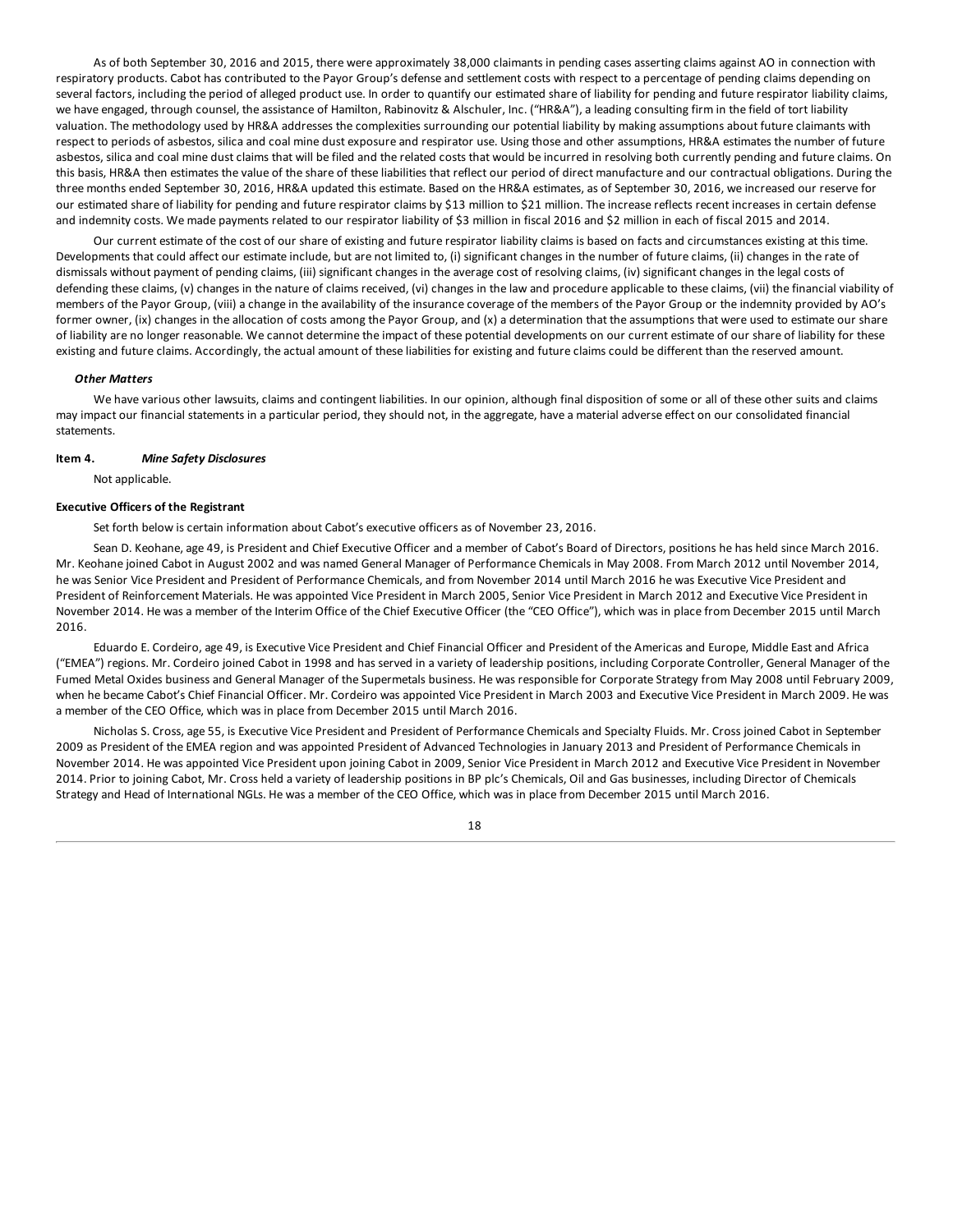Brian A. Berube, age 54, is Senior Vice President and General Counsel and interim Chief Human Resources Officer. Mr. Berube joined Cabot in 1994 as an attorney in Cabot's law department and became Deputy General Counsel in June 2001, business General Counsel in March 2002, and General Counsel in March 2003. He was appointed interim Chief Human Resources Officer in July 2016. Mr. Berube was appointed Vice President in March 2002 and Senior Vice President in March 2012. He was a member of the CEO Office, which was in place from December 2015 until March 2016.

Hobart C. Kalkstein, age 46, is Senior Vice President and President of Reinforcement Materials. Mr. Kalkstein joined Cabot in 2005. Since joining the Company, he has held several key management positions, most recently as Vice President of Corporate Strategy and Development from December 2015 to April 2016. From October 2013 to December 2015, he served as Vice President of Global Business Operations for Purification Solutions and from November 2012 to December 2015 as General Manager of Global Emission Control Solutions for Purification Solutions, and from January 2012 to November 2012 he served as Vice President of Business Operations and Executive Director of Marketing and Business Strategy for Performance Chemicals. Prior to that, he served as General Manager of the Aerogel business from October 2007 to February 2010. He was appointed Senior Vice President in April 2016.

Friedrich von Gottberg, age 48, is Senior Vice President and President of Purification Solutions. Mr. von Gottberg joined Cabot in 1997. Since joining the Company he has held a variety of leadership positions in Research and Development and Finance. Prior to assuming his current role in January 2013, he was Vice President of the New Business Group from March 2008 until March 2012, and Senior Vice President and President of Advanced Technologies from March 2012 until January 2013. Mr. von Gottberg was appointed Vice President in March 2005 and Senior Vice President in March 2012.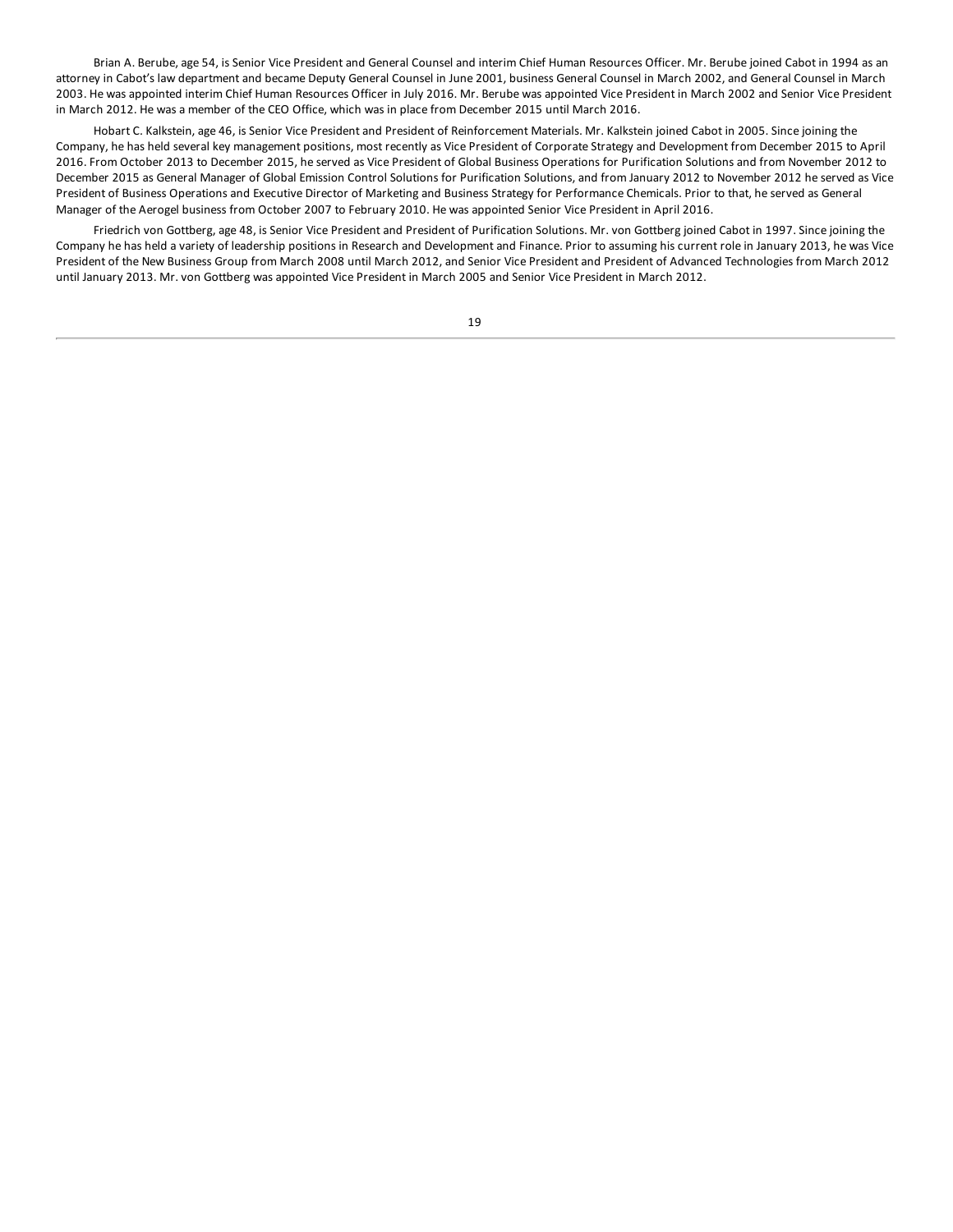# **PART II**

# <span id="page-19-0"></span>Item 5. Market for Registrant's Common Equity, Related Stockholder Matters and Issuer Purchases of Equity Securities

Cabot's common stock is listed for trading (symbol CBT) on the New York Stock Exchange. As of November 18, 2016, there were 735 holders of record of Cabot's common stock. The tables below show the high and low sales price for Cabot's common stock for each of the fiscal quarters ended December 31, March 31, June 30, and September 30 and the quarterly cash dividend paid on Cabot's common stock for the past two fiscal years.

# **Stock Price and Dividend Data**

|                              |             | <b>Quarters Ended</b> |              |       |         |       |    |              |
|------------------------------|-------------|-----------------------|--------------|-------|---------|-------|----|--------------|
|                              | December 31 |                       | March 31     |       | June 30 |       |    | September 30 |
| Fiscal 2016                  |             |                       |              |       |         |       |    |              |
| Cash dividends per share     | \$          | 0.22                  | -Ś           | 0.22  | - \$    | 0.30  | S  | 0.30         |
| Price range of common stock: |             |                       |              |       |         |       |    |              |
| High                         | Ś           | 44.23                 | S            | 49.62 | -Ś      | 50.68 | S  | 53.48        |
| Low                          |             | 31.03                 | <sub>S</sub> | 36.12 | - \$    | 42.27 | S  | 43.95        |
| Fiscal 2015                  |             |                       |              |       |         |       |    |              |
| Cash dividends per share     | Ś           | 0.22                  | - Ś          | 0.22  | 5       | 0.22  | Ŝ. | 0.22         |
| Price range of common stock: |             |                       |              |       |         |       |    |              |
| High                         |             | 50.86                 | S            | 47.94 | \$.     | 47.27 | S  | 38.59        |
| Low                          | \$          | 39.62                 |              | 40.33 | \$      | 37.24 |    | 31.04        |

# **Issuer Purchases of Equity Securities**

The table below sets forth information regarding Cabot's purchases of its equity securities during the quarter ended September 30, 2016:

| Period                                 | <b>Total Number</b><br>of Shares<br>Purchased <sup>(1)</sup> | Average<br><b>Price Paid</b><br>per Share | <b>Total Number of</b><br><b>Shares Purchased</b><br>as Part of Publicly<br><b>Announced Plans</b><br>or Programs(1) | <b>Maximum Number (or</b><br><b>Approximate Dollar</b><br>Value) of Shares that<br>May Yet Be Purchased<br><b>Under the Plans or</b><br>Programs <sup>(1)</sup> |
|----------------------------------------|--------------------------------------------------------------|-------------------------------------------|----------------------------------------------------------------------------------------------------------------------|-----------------------------------------------------------------------------------------------------------------------------------------------------------------|
| July 1, 2016-July 31, 2016             | $\equiv$                                                     |                                           |                                                                                                                      | 3,124,324                                                                                                                                                       |
| August 1, 2016 - August 31, 2016       | 210.000                                                      | 49.29                                     | 210.000                                                                                                              | 2,914,324                                                                                                                                                       |
| September 1, 2016 - September 30, 2016 | 92.000                                                       | 50.01                                     | 92,000                                                                                                               | 2,822,324                                                                                                                                                       |
| Total                                  | 302.000                                                      |                                           | 302.000                                                                                                              |                                                                                                                                                                 |

(1) On January 13, 2015, Cabot publicly announced that the Board of Directors authorized the Company to repurchase up to five million shares of its common stock on the open market or in privately negotiated transactions. The prior repurchase authorization was terminated at that time. The current authorization does not have a set expiration date. In the fourth quarter of 2016, Cabot repurchased 302,000 shares under this authorization.

# **Item 6.** *Selected Financial Data*

On July 31, 2012, Cabot completed the purchase of Norit N.V. ("Purification Solutions"). The operating results and ratios presented below for fiscal 2012 include two months of results of Purification Solutions. Beginning September 30, 2012 the balance sheet items presented below include those of Purification Solutions.

On November 18, 2013, Cabot purchased all of its joint venture partner's common stock in NHUMO, S.A. de C.V. ("NHUMO"), which represented approximately 60% of the outstanding common stock of the joint venture. Prior to this transaction, the Company owned approximately 40% of the outstanding common stock of NHUMO, and the NHUMO entity was accounted for as an equity affiliate of the Company. The results of fiscal 2014 in the table below include 11 months of results at 100% consolidation and one month of results accounted for under the equity method at 40%. Results for all years prior to fiscal 2014 are reported under the equity method at 40%.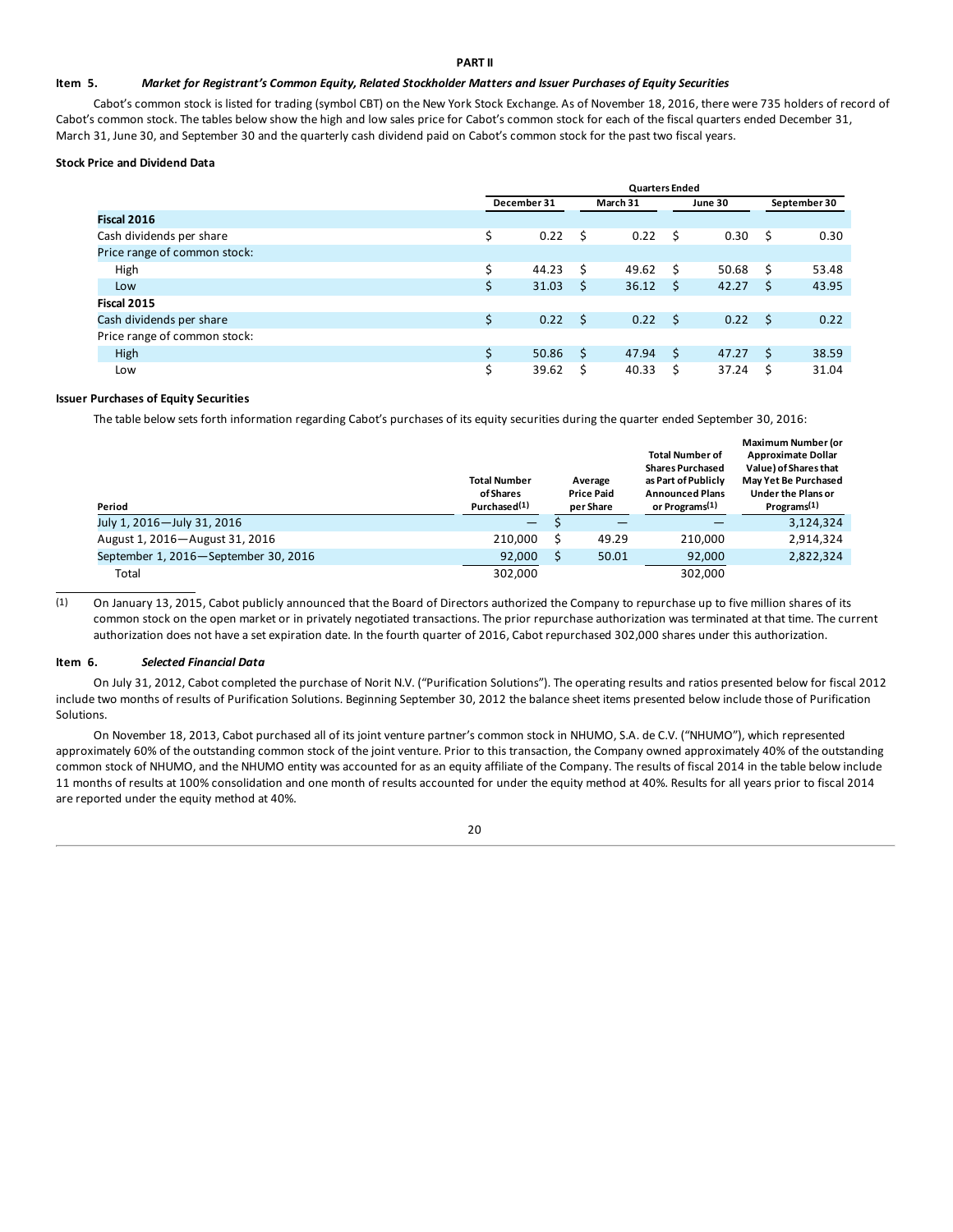The Company completed the sales of its Supermetals business and Security Materials business on January 20, 2012 and July 31, 2014, respectively. The results of operations for both businesses for all periods presented are reflected as discontinued operations in the Consolidated Statements of Operations.

|                                                              | <b>Years Ended September 30</b> |              |                  |                |                    |                                                            |                           |                   |                    |                   |  |
|--------------------------------------------------------------|---------------------------------|--------------|------------------|----------------|--------------------|------------------------------------------------------------|---------------------------|-------------------|--------------------|-------------------|--|
|                                                              |                                 | 2016         | 2015<br>2014     |                |                    |                                                            | 2013                      |                   |                    | 2012              |  |
|                                                              |                                 |              |                  |                |                    | (Dollars in millions, except per share amounts and ratios) |                           |                   |                    |                   |  |
| <b>Consolidated Net Income (Loss)</b>                        |                                 |              |                  |                |                    |                                                            |                           |                   |                    |                   |  |
| Net sales and other operating revenues                       | \$                              | 2,411        | \$               | 2,871          | Ś.                 | 3,647                                                      | Ś.                        | 3,456             | Ś.                 | 3,291             |  |
| Gross profit                                                 |                                 | 578          |                  | 585            |                    | 721                                                        |                           | 633               |                    | 644               |  |
| Selling and administrative expenses                          |                                 | 275          |                  | 282            |                    | 326                                                        |                           | 297               |                    | 281               |  |
| Research and technical expenses                              |                                 | 53           |                  | 58             |                    | 60                                                         |                           | 68                |                    | 72                |  |
| Purification Solutions long-lived assets impairment charge   |                                 |              |                  | 210            |                    |                                                            |                           |                   |                    |                   |  |
| Purification Solutions goodwill impairment charge            |                                 |              |                  | 352            |                    | -                                                          |                           |                   |                    | $\qquad \qquad -$ |  |
| Income (loss) from operations                                |                                 | 250          |                  | (317)          |                    | 335                                                        |                           | 268               |                    | 291               |  |
| Net interest expense and other charges $(1)$                 |                                 | (56)         |                  | (60)           |                    | (27)                                                       |                           | (58)              |                    | (45)              |  |
| Income (loss) from continuing operations (2)                 |                                 | 194          |                  | (377)          |                    | 308                                                        |                           | 210               |                    | 246               |  |
| (Provision) benefit for income taxes (3)                     |                                 | (34)         |                  | 45             |                    | (92)                                                       |                           | (60)              |                    | (55)              |  |
| Equity in earnings of affiliated companies                   |                                 | 3            |                  | $\overline{4}$ |                    | $\overline{\phantom{0}}$                                   |                           | 11                |                    | 11                |  |
| Income (loss) from discontinued operations, net of tax       |                                 | $\mathbf{1}$ |                  | $\overline{2}$ |                    | $\overline{2}$                                             |                           | (1)               |                    | 204               |  |
| Net income (loss)                                            |                                 | 164          |                  | (326)          |                    | 218                                                        |                           | 160               |                    | 406               |  |
| Net income attributable to noncontrolling interests, net     |                                 |              |                  |                |                    |                                                            |                           |                   |                    |                   |  |
| of tax                                                       |                                 | 15           |                  | 8              |                    | 19                                                         |                           | $\overline{7}$    |                    | 18                |  |
| Net income (loss) attributable to Cabot Corporation          | \$                              | 149          | \$               | (334)          | \$                 | 199                                                        | $\overline{\xi}$          | $\frac{153}{153}$ | \$                 | 388               |  |
| <b>Common Share Data</b>                                     |                                 |              |                  |                |                    |                                                            |                           |                   |                    |                   |  |
| Diluted net income (loss) attributable to Cabot Corporation: |                                 |              |                  |                |                    |                                                            |                           |                   |                    |                   |  |
| Income (loss) from continuing operations                     | \$                              | 2.34         | \$               | (5.29)         | $\zeta$            | 3.01                                                       | \$                        | 2.37              | \$                 | 2.84              |  |
| Income (loss) from discontinued operations                   |                                 | 0.02         |                  | 0.02           |                    | 0.02                                                       |                           | (0.01)            |                    | 3.15              |  |
| Net income (loss) attributable to Cabot Corporation          | $\overline{\xi}$                | 2.36         | \$               | (5.27)         | \$                 | 3.03                                                       | \$                        | 2.36              | \$                 | 5.99              |  |
| Dividends                                                    | \$                              | 1.04         | $\overline{\xi}$ | 0.88           | \$                 | 0.84                                                       | \$                        | 0.80              | \$                 | 0.76              |  |
| Closing prices                                               | $\mathsf{\dot{S}}$              | 52.41        | \$               | 31.56          | Ś.                 | 50.77                                                      | Ś.                        | 42.71             | \$                 | 36.57             |  |
| Weighted-average diluted shares outstanding-                 |                                 |              |                  |                |                    |                                                            |                           |                   |                    |                   |  |
| millions                                                     |                                 | 62.9         |                  | 63.4           |                    | 65.1                                                       |                           | 64.5              |                    | 64.2              |  |
| Shares outstanding at year end-millions                      |                                 | 62.2         |                  | 62.5           |                    | 64.4                                                       |                           | 64.0              |                    | 63.3              |  |
| <b>Consolidated Financial Position</b>                       |                                 |              |                  |                |                    |                                                            |                           |                   |                    |                   |  |
| <b>Current assets</b>                                        | \$                              | 1,089        | \$               | 1,048          | \$                 | 1,364                                                      | \$                        | 1,495             | \$                 | 1,443             |  |
| Net property, plant, and equipment                           |                                 | 1,290        |                  | 1,383          |                    | 1,581                                                      |                           | 1,600             |                    | 1,547             |  |
| Other assets                                                 |                                 | 665          |                  | 644            |                    | 1,139                                                      |                           | 1,138             |                    | 1,409             |  |
| <b>Total assets</b>                                          | \$                              | 3,044        | \$               | 3,075          | Ś.                 | 4,084                                                      | \$                        | 4,233             | \$                 | 4,399             |  |
| <b>Current liabilities</b>                                   |                                 | 398          |                  | 441            | $\mathsf{\dot{S}}$ | 630                                                        | $\overline{\overline{S}}$ | 844               | $\mathsf{\dot{S}}$ | 919               |  |
| Long-term debt                                               |                                 | 918          |                  | 970            |                    | 1,004                                                      |                           | 1,020             |                    | 1,172             |  |
| Other long-term liabilities                                  |                                 | 356          |                  | 326            |                    | 386                                                        |                           | 286               |                    | 369               |  |
| Cabot Corporation stockholders' equity                       |                                 | 1,274        |                  | 1,234          |                    | 1,942                                                      |                           | 1,951             |                    | 1,813             |  |
| Noncontrolling interests                                     |                                 | 98           |                  | 104            |                    | 122                                                        |                           | 132               |                    | 126               |  |
| Total liabilities and stockholders' equity                   | \$                              | 3,044        | \$               | 3,075          | Ś.                 | 4,084                                                      | \$                        | 4,233             | Ś                  | 4,399             |  |
| <b>Selected Financial Ratios</b>                             |                                 |              |                  |                |                    |                                                            |                           |                   |                    |                   |  |
| Net debt to capitalization ratio <sup>(4)</sup>              |                                 | 35%          |                  | 41%            |                    | 33%                                                        |                           | 36%               |                    | 40%               |  |
| Adjusted return on net assets(5)                             |                                 | 11%          |                  | 9%             |                    | 10%                                                        |                           | 9%                |                    | 12%               |  |

(1) Net interest expense and other charges includes foreign currency activity as follows: a gain of \$5 million for fiscal 2016, a loss of \$8 million for fiscal 2015, a loss of \$2 million for fiscal 2014, a gain of \$2 million for fiscal 2013, and a loss of \$2 million for fiscal 2012.

(2) Income (loss) from continuing operations includes certain items as presented in the table below. A discussion of certain items is included in Definition of Terms and Non-GAAP Financial Measures in Results of Operations.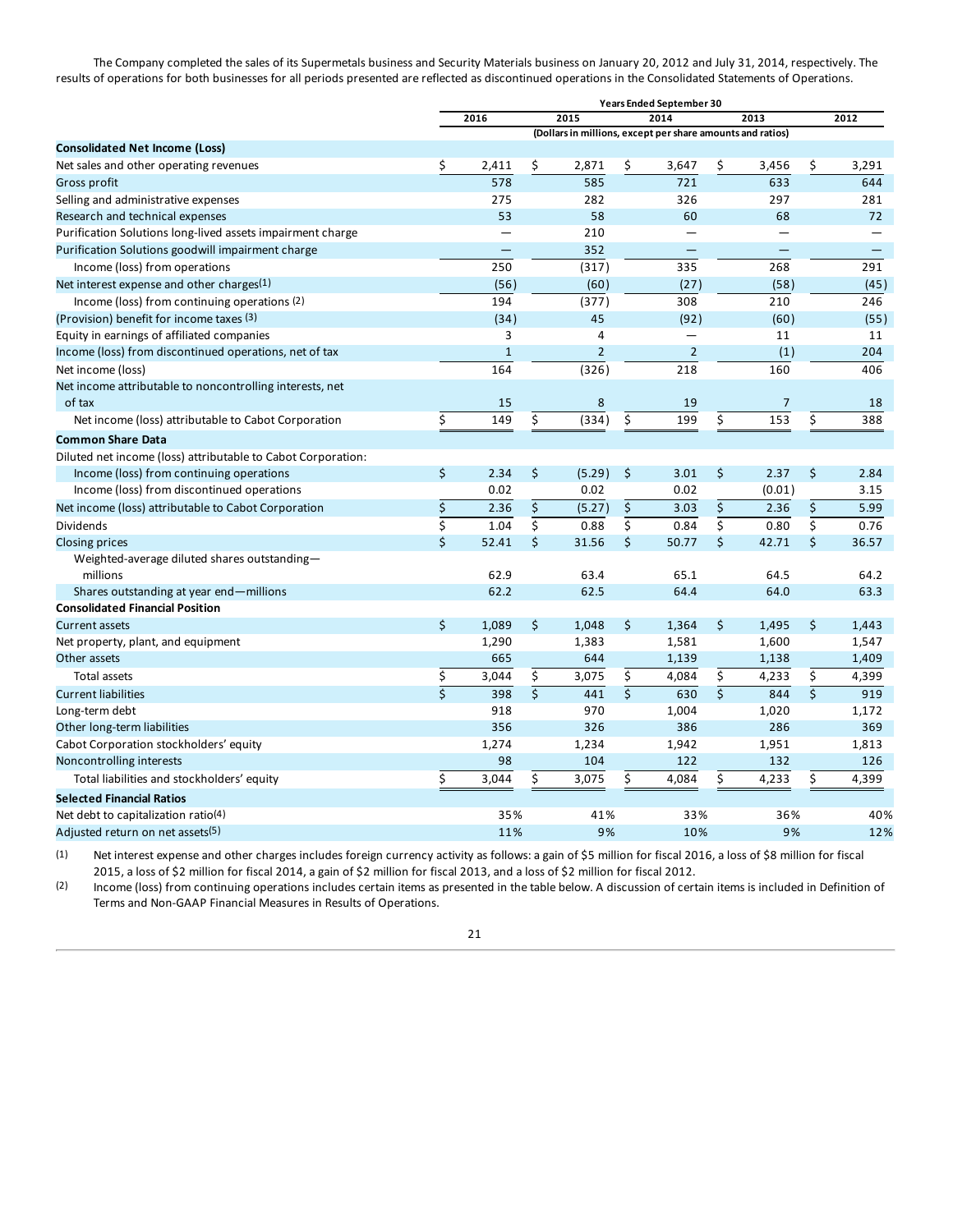|                                                                        | Years Ended September 30 |      |    |       |   |                       |    |      |      |      |
|------------------------------------------------------------------------|--------------------------|------|----|-------|---|-----------------------|----|------|------|------|
|                                                                        |                          | 2016 |    | 2015  |   | 2014                  |    | 2013 |      | 2012 |
|                                                                        |                          |      |    |       |   | (Dollars in millions) |    |      |      |      |
| Global restructuring activities (Note P)                               | S                        | (47) | S  | (21)  |   | (29)                  | S  | (35) | - \$ | (17) |
| Legal and environmental matters and reserves                           |                          | (17) |    |       |   | (18)                  |    | (1)  |      | (8)  |
| Acquisition and integration-related charges                            |                          |      |    | (5)   |   | (7)                   |    | (21) |      | (26) |
| Employee benefit plan settlement and other charges (Note N)            |                          |      |    | (21)  |   |                       |    |      |      |      |
| Impairment of goodwill and long-lived assets of Purification Solutions |                          |      |    |       |   |                       |    |      |      |      |
| (Note G)                                                               |                          |      |    | (562) |   |                       |    |      |      |      |
| Foreign currency (loss) gain on revaluations                           |                          | (11) |    | (2)   |   | (3)                   |    | 3    |      |      |
| Gain on existing investment in NHUMO                                   |                          |      |    |       |   | 29                    |    |      |      |      |
| Inventory adjustment (Note E)                                          |                          |      |    | (6)   |   |                       |    |      |      |      |
| <b>Executive transition costs</b>                                      |                          | (6)  |    |       |   |                       |    |      |      |      |
| Certain items, pre-tax                                                 |                          | (81) |    | (617) |   | (28)                  | Ś  | (54) |      | (51) |
| Tax-related certain items                                              |                          |      |    |       |   |                       |    |      |      |      |
| Tax impact of certain items(a)                                         |                          | 31   | Ś  | 94    |   | 17                    | Ś  | 10   | Ŝ.   | 9    |
| Tax impact of certain foreign exchange gains (losses)                  |                          |      |    |       |   |                       |    | (12) |      |      |
| Tax impact of non-deductible interest expense                          |                          |      |    |       |   |                       |    |      |      | (2)  |
| Discrete tax items                                                     |                          |      |    | 13    |   | (17)                  |    | 11   |      | 11   |
| Total tax-related certain items                                        |                          | 31   |    | 107   |   |                       |    | 9    |      | 19   |
| Total certain items, net of tax                                        | \$                       | (50) | \$ | (510) | S | (28)                  | \$ | (45) |      | (32) |

(a) The tax impact of certain items is determined by (1) starting with the current and deferred income tax expense or benefit, included in Net income attributable to Cabot Corporation, and (2) subtracting the tax expense or benefit on "adjusted earnings". Adjusted earnings is defined as the pretax income attributable to Cabot Corporation excluding certain items. The tax expense or benefit on adjusted earnings is calculated by applying the operating tax rate, as defined under the section Definition of Terms and Non-GAAP Financial Measures in Results of Operations, to adjusted earnings.

- (3) The Company's effective tax rate for fiscal 2016 was a provision of 18%, which included less than \$1 million of discrete tax charges, composed of charges of \$5 million for valuation allowances on beginning of the year tax balances partially offset by benefits of \$3 million for a currency loss and \$1 million each for the renewal of the U.S. research and experimentation credit and net tax settlements. The Company's effective tax rate for fiscal 2015 was a benefit of 12%, which included \$13 million of discrete tax benefits composed of \$7 million for tax settlements, \$4 million for repatriation, and \$2 million for the renewal of the U.S. research and experimentation credit. The Company's effective tax rate for fiscal 2014 was a provision of 30% which included net discrete charges of \$17 million, composed of a \$20 million charge for a valuation allowance, offset by \$3 million of net tax benefit primarily related to tax settlements. The Company's effective tax rate for fiscal 2013 was a provision of 28% which included net discrete charges of \$3 million, composed of a \$13 million foreign currency related charge, offset by \$10 million of net tax benefit related to tax settlements, renewal of the U.S. research and experimentation ("R&E") credit, and other miscellaneous tax items in the tax provision. The Company's effective tax rate for fiscal 2012 was a provision of 22% which includes net discrete tax benefits of \$8 million from the release of a valuation allowance and \$3 million from settlements and miscellaneous tax items.
- (4) Net debt to capitalization ratio is calculated by dividing total debt (the sum of short-term and long-term debt less cash and cash equivalents) by total capitalization (the sum of Total stockholders' equity plus total debt).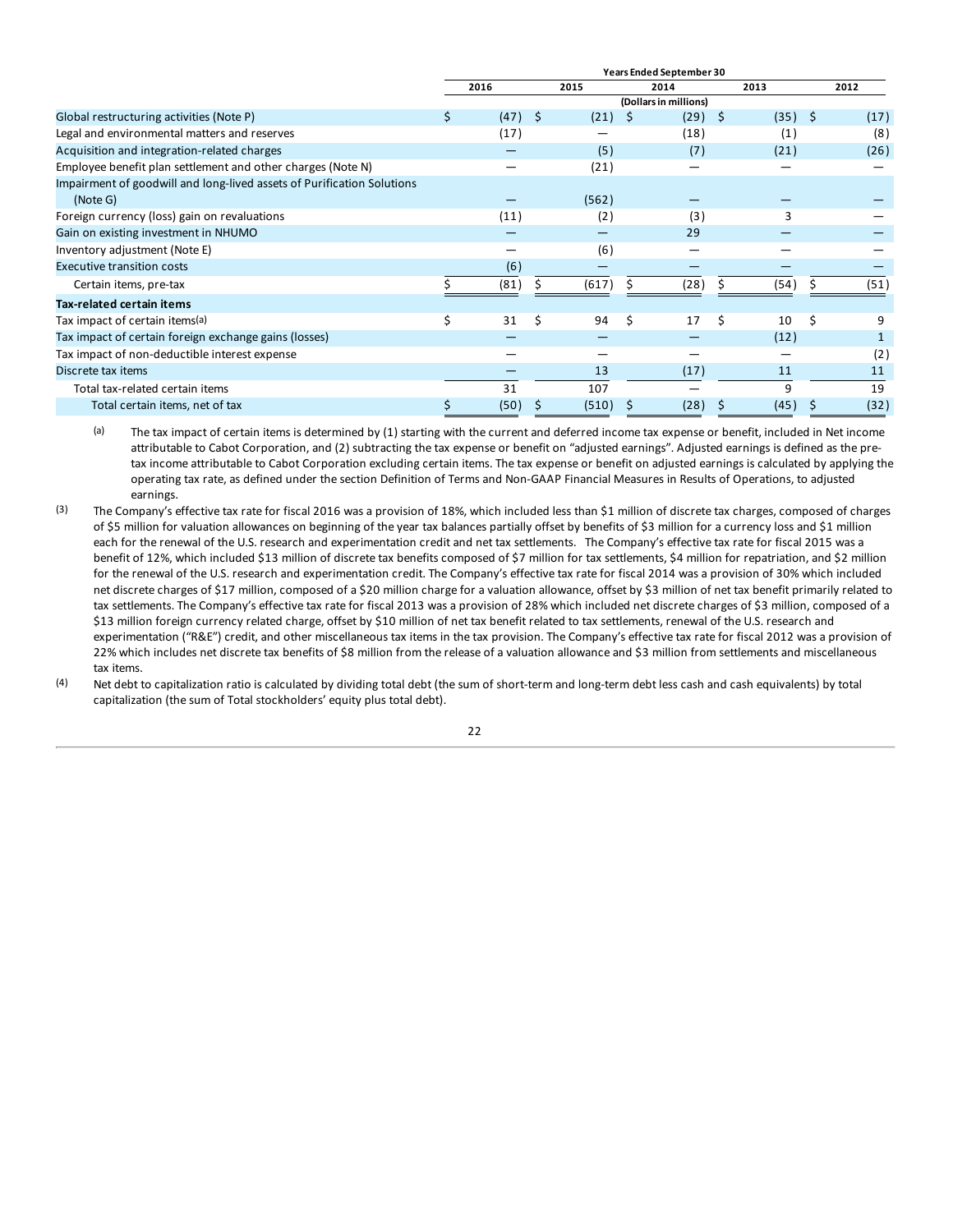(5) Adjusted return on net assets ("adjusted RONA") measures how effectively and efficiently the Company uses its operating assets to generate earnings. Return on net assets ("RONA") and adjusted RONA are not measures of financial performance under GAAP and should not be considered substitutes for measures of performance reported under GAAP. We believe adjusted RONA provides useful supplemental information to our investors because it allows investors to understand the basis on which management evaluates the Company's operational effectiveness and because it is a performance metric used in our equity incentive compensation program. We calculate "adjusted RONA" by dividing the most recent twelve months' adjusted net income (loss) (a non-GAAP numerator) by adjusted net assets (a non-GAAP denominator). In the numerator, we exclude from income (loss) from continuing operations as calculated under GAAP "certain items" net of tax. The items of expense and income we consider "certain items" are described in the discussion of Definition of Terms and Non-GAAP Financial Measures in Results of Operations. The denominator consists of our operating assets, which are: net property, plant and equipment; adjusted net working capital; assets held for rent; and investments in equity affiliates. We calculate the items in adjusted net assets using the most recent five quarters' average to normalize the impact of large inter-period movements (e.g. working capital movements caused by feedstock price volatility). Our calculation of adjusted RONA is as follows:

|                                             | Years Ended September 30 |       |   |       |    |                                      |   |       |   |       |
|---------------------------------------------|--------------------------|-------|---|-------|----|--------------------------------------|---|-------|---|-------|
|                                             | 2016                     |       |   | 2015  |    | 2014                                 |   | 2013  |   | 2012  |
|                                             |                          |       |   |       |    | (Dollars in millions, except ratios) |   |       |   |       |
| <b>Return on Net Assets</b>                 |                          |       |   |       |    |                                      |   |       |   |       |
| Income (loss) from continuing operations(a) | \$                       | 163   | Ś | (328) | \$ | 216                                  | Ś | 161   | Ś | 202   |
| Net assets(b)                               |                          | 1,372 |   | 1,338 |    | 2,064                                |   | 2,083 |   | 1,939 |
| Return on net assets                        |                          | 12%   |   | (25%) |    | 10%                                  |   | 8%    |   | 10%   |
| <b>Adjusted Return on Net Assets</b>        |                          |       |   |       |    |                                      |   |       |   |       |
| Adjusted net income (loss)(a):              |                          |       |   |       |    |                                      |   |       |   |       |
| Income (loss) from continuing operations    |                          | 163   |   | (328) |    | 216                                  |   | 161   |   | 202   |
| Less: Total certain items, net of $tax(c)$  |                          | (50)  |   | (510) |    | (28)                                 |   | (45)  |   | (32)  |
| Adjusted net income (loss)                  |                          | 213   |   | 182   |    | 244                                  |   | 206   |   | 234   |
| Adjusted net assets(d):                     |                          |       |   |       |    |                                      |   |       |   |       |
| Adjusted net working capital(e)             |                          | 439   |   | 607   |    | 680                                  |   | 661   |   | 645   |
| Net property, plant and equipment           |                          | 1,322 |   | 1,416 |    | 1,612                                |   | 1,567 |   | 1,159 |
| Assets held for rent                        |                          | 92    |   | 67    |    | 54                                   |   | 49    |   | 48    |
| Equity affiliates                           |                          | 55    |   | 63    |    | 82                                   |   | 117   |   | 76    |
| Adjusted net assets                         |                          | 1,908 |   | 2,153 |    | 2,428                                |   | 2,394 |   | 1,928 |
| Adjusted return on net assets               |                          | 11%   |   | 9%    |    | 10%                                  |   | 9%    |   | 12%   |

(a) Income (loss) from continuing operations and Adjusted net income (loss) are aggregated four quarter rolling amounts.<br>(b) Net assets represents Total stockholders' equity.

Net assets represents Total stockholders' equity.

(c) Total certain items, net of tax is detailed in the table in note (2) above.

(d) Each component of adjusted net assets is calculated by averaging previous five quarter ending balances.

(e) Adjusted net working capital is the average previous five quarter ending balances of Accounts receivable plus Inventory less Accounts payable and accruals.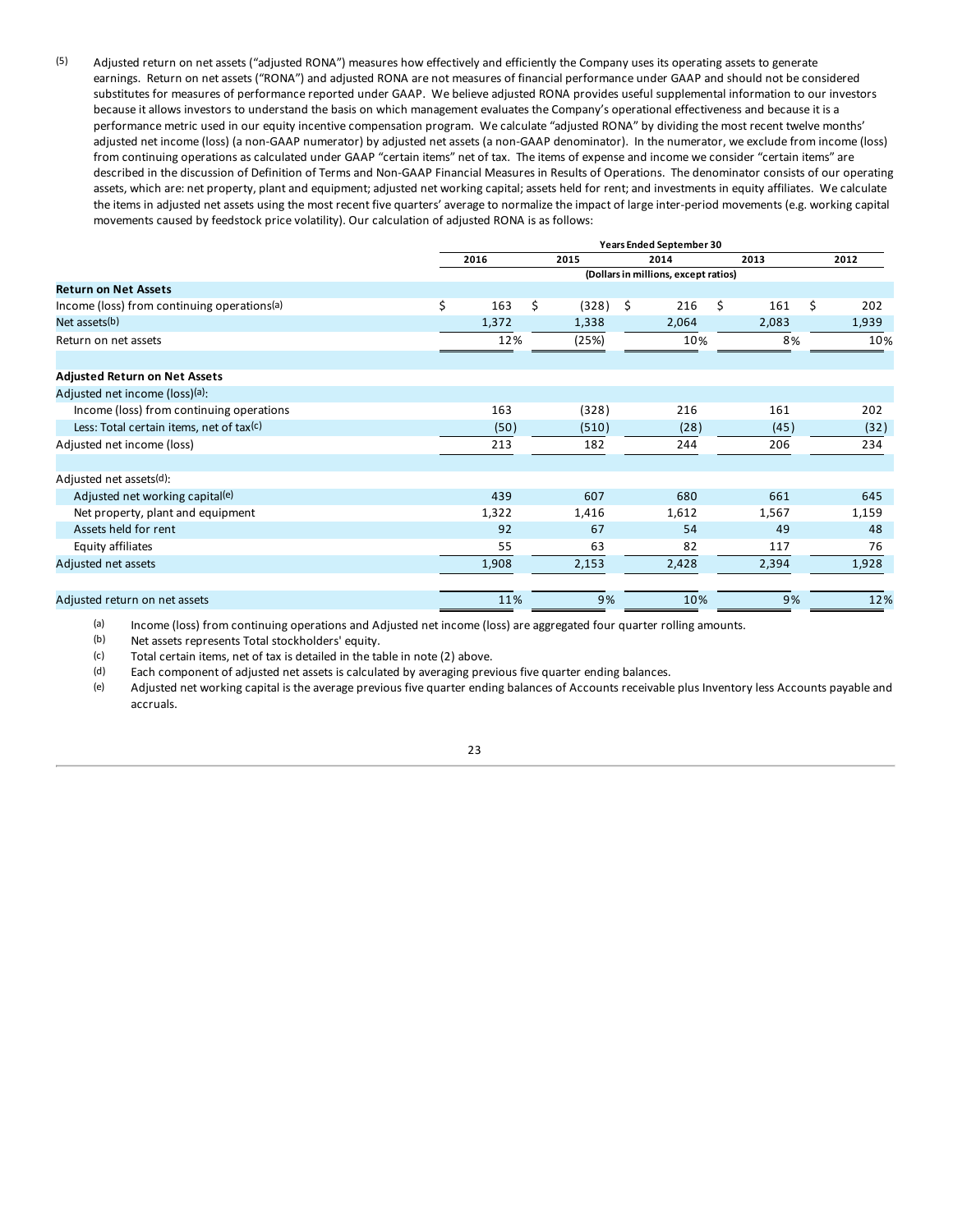# <span id="page-23-0"></span>**Item 7. Management's Discussion and Analysis of Financial Condition and Results of Operations**

# **Critical Accounting Policies**

The preparation of our financial statements is in accordance with accounting principles generally accepted in the United States ("GAAP"). This preparation of our financial statements requires management to make estimates and judgments that affect the reported amounts of assets, liabilities, revenues, and expenses and related disclosure of contingent assets and liabilities. We consider an accounting estimate to be critical to the financial statements if (i) the estimate is complex in nature or requires a high degree of judgment and (ii) different estimates and assumptions were used, the results could have a material impact on the consolidated financial statements. On an ongoing basis, we evaluate our estimates and the application of our policies. We base our estimates on historical experience, current conditions and on various other assumptions that we believe are reasonable under the circumstances, the results of which form the basis for making judgments about the carrying values of assets and liabilities that are not readily apparent from other sources. Actual results may differ from these estimates under different assumptions or conditions. The policies that we believe are critical to the preparation of the Consolidated Financial Statements are presented below.

#### **Revenue Recognition and Accounts and Notes Receivable**

We recognize revenue when persuasive evidence of an arrangement exists, delivery has occurred or services have been rendered, the price is fixed or determinable and collectability is reasonably assured. We generally are able to ensure that products meet customer specifications prior to shipment. If we are unable to determine that the product has met the specified objective criteria prior to shipment or if title has not transferred because of sales terms, the revenue is considered "unearned" and is deferred until the revenue recognition criteria are met.

Shipping and handling charges related to sales transactions are recorded as sales revenue when billed to customers or included in the sales price. Taxes collected on sales to customers are excluded from revenues.

The following table shows the relative size of the revenue recognized in each of the Company's reportable segments:

|                                |      | Years ended September 30 |      |  |  |  |  |  |
|--------------------------------|------|--------------------------|------|--|--|--|--|--|
|                                | 2016 | 2015                     | 2014 |  |  |  |  |  |
| <b>Reinforcement Materials</b> | 48%  | 54%                      | 59%  |  |  |  |  |  |
| Performance Chemicals          | 37%  | 33%                      | 29%  |  |  |  |  |  |
| <b>Purification Solutions</b>  | 13%  | 11%                      | 9%   |  |  |  |  |  |
| Specialty Fluids               | 2%   | 2%                       | 3%   |  |  |  |  |  |

We derive the substantial majority of revenues from the sale of products in Reinforcement Materials and Performance Chemicals. Revenue from these products is typically recognized when the product is shipped and title and risk of loss have passed to the customer. We offer certain customers cash discounts and volume rebates as sales incentives. The discounts and volume rebates are recorded as a reduction in sales at the time revenue is recognized and are estimated based on historical experience and contractual obligations. We periodically review the assumptions underlying estimates of discounts and volume rebates and adjust revenues accordingly.

Revenue in Purification Solutions is typically recognized when the product is shipped and title and risk of loss have passed to the customer. For major activated carbon injection systems projects, revenue is recognized using the percentage-of-completion method.

Revenue in Specialty Fluids arises primarily from the rental of cesium formate. This revenue is recognized throughout the rental period based on the contracted rental terms. Customers are also billed and revenue is recognized, typically at the end of the job, for cesium formate product that is not returned. We also generate revenues from cesium formate sold outside of a rental process and revenue is recognized upon delivery of the fluid.

We maintain allowances for doubtful accounts based on an assessment of the collectability of specific customer accounts, the aging of accounts receivable and other economic information on both a historical and prospective basis. Customer account balances are charged against the allowance when it is probable the receivable will not be recovered. There are no material changes in the allowance for any of the years presented. There is no material off-balance sheet credit exposure related to customer receivable balances.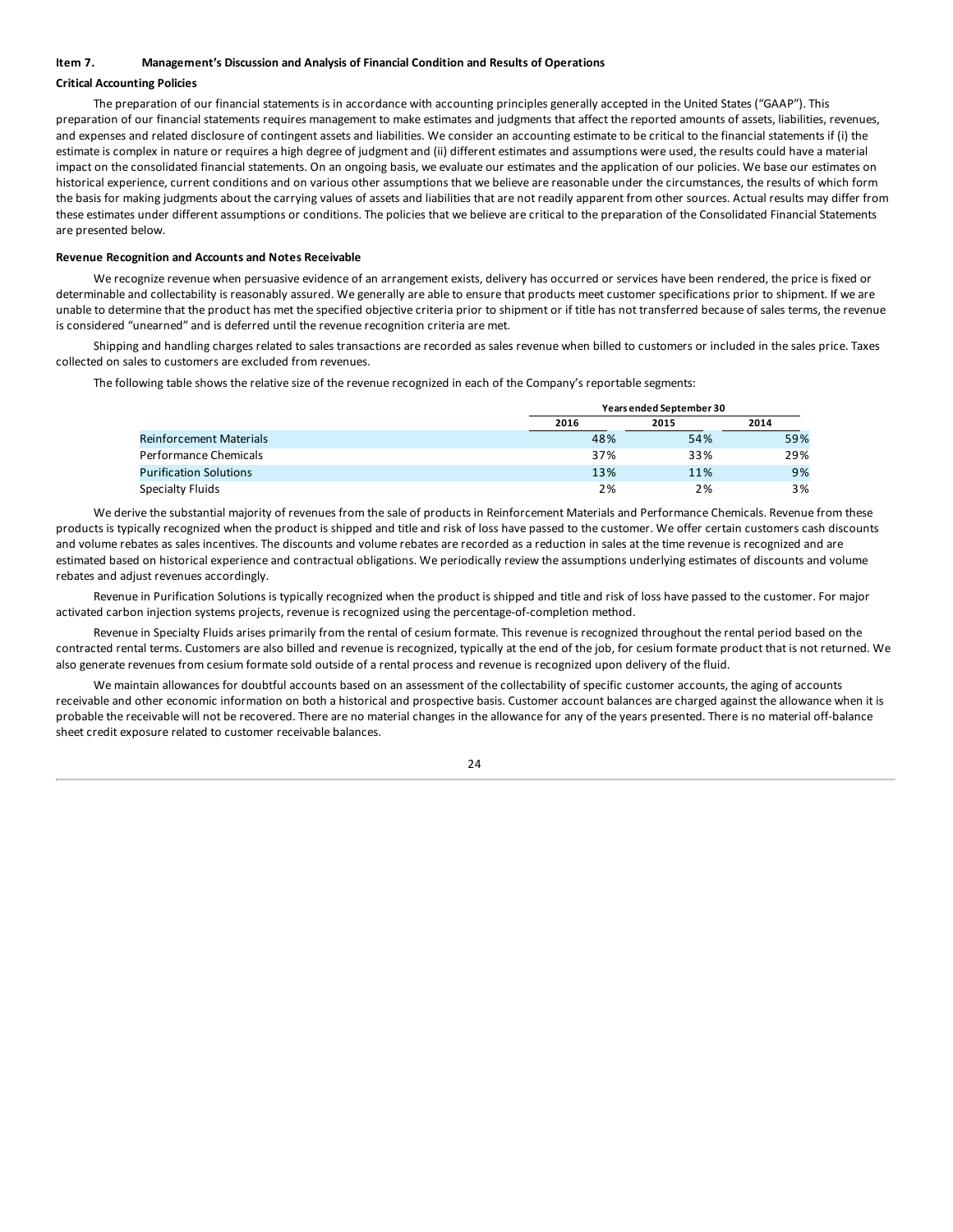#### *Inventory Valuation*

The cost of all carbon black inventories in the U.S. is determined using the last-in, first-out ("LIFO") method. Total U.S. inventories utilizing this cost flow assumption were \$28 million and \$24 million at September 30, 2016 and 2015, respectively. These inventories represent 8% and 6% of total worldwide inventories at September 30, 2016 and 2015, respectively. Had we used the first-in, first-out ("FIFO") method instead of the LIFO method for such inventories, the value of those inventories would have been \$27 million and \$30 million higher as of September 30, 2016 and 2015, respectively. The cost of Specialty Fluids inventories, which are classified as assets held for rent, is determined using the average cost method. The cost of other U.S. and all non-U.S. inventories is determined using the FIFO method. In periods of rapidly rising or declining raw material costs, the inventory method we employ can have a significant impact on our profitability. Under our current LIFO method, when raw material costs are rising, our most recent higher priced purchases are the first to be charged to Cost of sales. If, however, we were using a FIFO method, our purchases from earlier periods, which were at lower prices, would instead be the first charged to Cost of sales. The opposite result could occur during a period of rapid decline in raw material costs.

At certain times, we may decrease inventory levels to the point where layers of inventory recorded under the LIFO method that were purchased in preceding years are liquidated. The inventory in these layers may be valued at an amount that is different than our current costs. If there is a liquidation of an inventory layer, there may be an impact to our Cost of sales and Net income for that period. If the liquidated inventory is at a cost lower than our current cost, there would be a reduction in our Cost of sales and an increase to our Net income during the period. Conversely, if the liquidated inventory is at a cost higher than our current cost, there will be an increase in our Cost of sales and a reduction to our net income during the period.

We review inventory for both potential obsolescence and potential declines in anticipated selling prices periodically. In this review, we make assumptions about the future demand for and market value of the inventory and based on these assumptions estimate the amount of any obsolete, unmarketable, slow moving or overvalued inventory. We write down the value of our inventories by an amount equal to the difference between the cost of inventory and the estimated market value. Historically, such write-downs have not been material. If actual market conditions are less favorable than those projected by management at the time of the assessment, however, additional inventory write-downs may be required, which could reduce our gross profit and our earnings.

#### *Intangible Assets and Goodwill Impairment*

We record tangible and intangible assets acquired and liabilities assumed in business combinations under the acquisition method of accounting. Amounts paid for an acquisition are allocated to the assets acquired and liabilities assumed based on their fair values at the date of acquisition. Goodwill is comprised of the purchase price of business acquisitions in excess of the fair value assigned to the net tangible and identifiable intangible assets acquired. Goodwill is not amortized, but is reviewed for impairment annually as of May 31, or when events or changes in the business environment indicate that the carrying value of the reporting unit may exceed its fair value. A reporting unit, for the purpose of the impairment test, is at or below the operating segment level, and constitutes a business for which discrete financial information is available and regularly reviewed by segment management. The separate businesses included within Performance Chemicals are considered separate reporting units. The goodwill balance relative to this segment is recorded in the Metal Oxides reporting unit.

For the purpose of the goodwill impairment test, we first assess qualitative factors to determine whether it is more likely than not that the fair value of a reporting unit is less than its carrying amount. If an initial qualitative assessment identifies that it is more likely than not that the carrying value of a reporting unit exceeds its estimated fair value, an additional quantitative evaluation is performed under the two-step impairment test. Alternatively, we may elect to proceed directly to the quantitative goodwill impairment test. If based on the quantitative evaluation the fair value of the reporting unit is less than its carrying amount, we perform an analysis of the fair value of all assets and liabilities of the reporting unit. If the implied fair value of the reporting unit's goodwill is determined to be less than its carrying amount, an impairment is recognized for the difference. The fair value of a reporting unit is based on discounted estimated future cash flows. The fair value is also benchmarked against a market approach using the guideline public companies method. The assumptions used to estimate fair value include management's best estimates of future growth rates, operating cash flows, capital expenditures and discount rates over an estimate of the remaining operating period at the reporting unit level. Should the fair value of any of our reporting units decline below its carrying amount because of reduced operating performance, market declines, changes in the discount rate, or other conditions, charges for impairment may be necessary.

When we performed our annual goodwill impairment test in the third quarter of fiscal 2015, the fair value of the Purification Solutions reporting unit was less than its carrying amount and we recorded impairment charges as a result. A discussion of this assessment and the charges recorded is included under "Purification Solutions Goodwill and Long-Lived Assets Impairment Charges".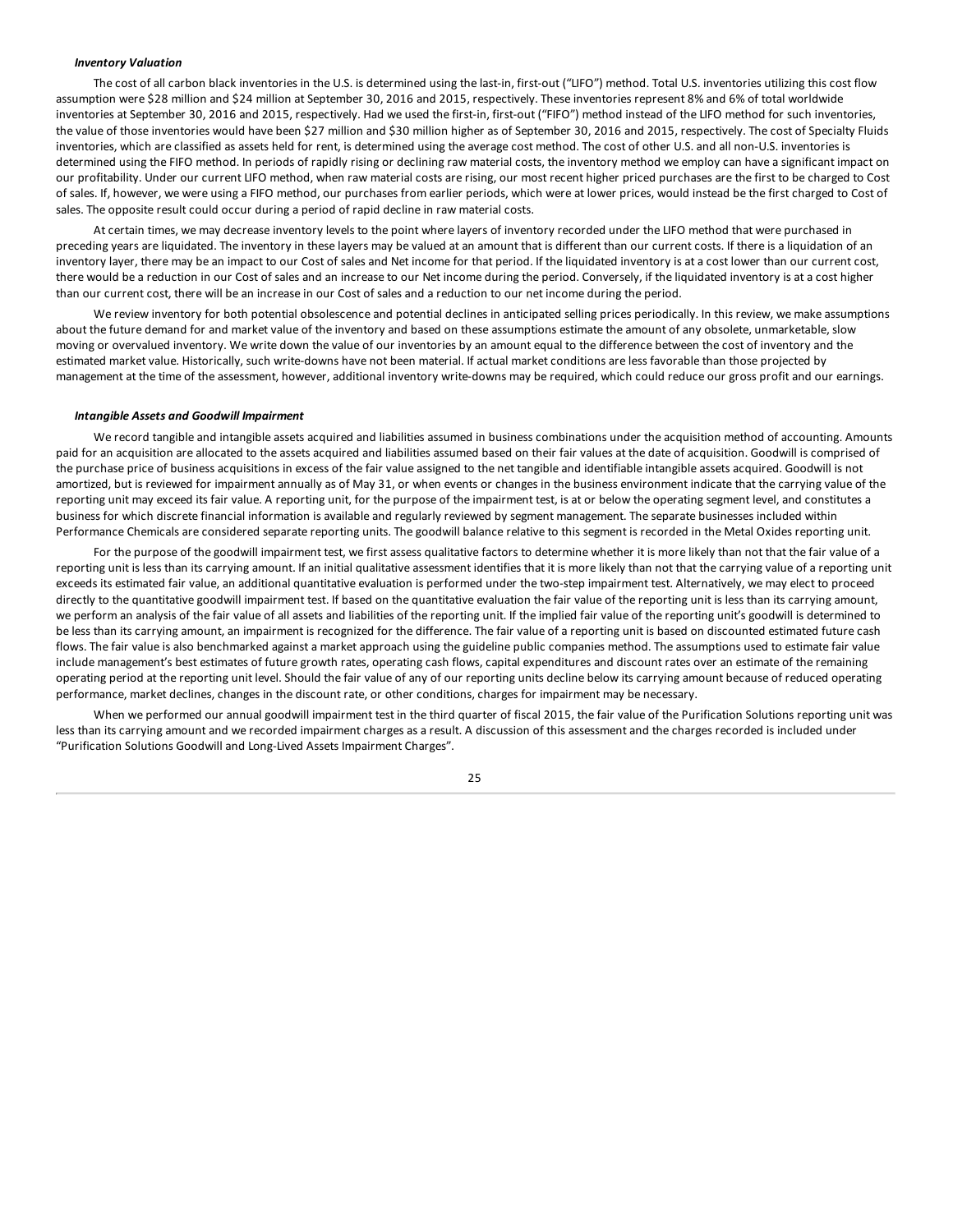Based on our most recent annual goodwill impairment test performed as of May 31, 2016, the fair values of the Reinforcement Materials and Fumed Metal Oxides reporting units were substantially in excess of their carrying values. The fair value of the Purification Solutions reporting unit exceeded its carrying amount by 9% at that time. The fair value of the Purification Solutions reporting unit includes certain growth assumptions that are primarily dependent on: (1) further growth in the mercury removal related portion of the business, which is largely dependent on the amount of coal-based power generation used in the United States and the continued regulation of those utilities under MATS and (2) growth in demand for our activated carbon products in other applications, while meeting our margin expectations. Realizing these assumptions is generally driven by the macroeconomic environment, environmental regulations, and global and regional competition.

We use assumptions and estimates in determining the fair value of assets acquired and liabilities assumed in a business combination. The determination of the fair value of intangible assets requires the use of significant judgment with regard to assumptions used in the valuation model. We estimate the fair value of identifiable acquisition-related intangible assets principally based on projections of cash flows that will arise from these assets. The projected cash flows are discounted to determine the fair value of the assets at the dates of acquisition.

Definite-lived intangible assets, which are comprised of trademarks, customer relationships and developed technologies, are amortized over their estimated useful lives and are reviewed for impairment when indication of potential impairment exists, such as a significant reduction in cash flows associated with the assets. We recognized an impairment on intangible assets associated with the Purification Solutions business in the third fiscal quarter of 2015 and no events have been subsequently identified that would require an additional impairment evaluation.

#### *Long-lived Assets Impairment*

Our long-lived assets primarily include property, plant and equipment, intangible assets, long-term investments and assets held for rent. The carrying values of long-lived assets are reviewed for impairment whenever events or changes in business circumstances indicate that the carrying amount of an asset may not be recoverable.

To test for impairment of assets we generally use a probability-weighted estimate of the future undiscounted net cash flows of the assets over their remaining lives to determine if the value of the asset is recoverable. Long-lived assets are grouped with other assets and liabilities at the lowest level for which independent identifiable cash flows are determinable.

An asset impairment is recognized when the carrying value of the asset is not recoverable based on the analysis described above, in which case the asset is written down to its fair value. If the asset does not have a readily determinable market value, a discounted cash flow model may be used to determine the fair value of the asset. In circumstances when an asset does not have separate identifiable cash flows, an impairment charge is recorded when we no longer intend to use the asset.

# *Purification Solutions Goodwill and Long-Lived Assets Impairment Charges*

During fiscal 2015 and as a result of the impairment tests performed on goodwill and long-lived assets of the Purification Solutions reporting unit, we recorded impairment charges and an associated tax benefit in the Consolidated Statements of Operations as follows:

|                                     | September 30, 2015<br>(Dollars in millions) |      |
|-------------------------------------|---------------------------------------------|------|
| Goodwill impairment charge          |                                             | 352  |
| Long-lived assets impairment charge |                                             | 210  |
| Benefit for income taxes            |                                             | (80) |
| Impairment charges, net of tax      |                                             | 482  |

In determining the fair value of the Purification Solutions reporting unit, we used an income approach (a discounted cash flow analysis) which incorporated significant estimates and assumptions related to future periods, including the timing of the MATS implementation, the anticipated size of the mercury removal industry, and growth rates and pricing assumptions of activated carbon, among others. In addition, an estimate of the reporting unit's weighted average cost of capital ("WACC") was used to discount future estimated cash flows to their present value. The WACC was based upon externally available data considering market participants' cost of equity and debt, optimal capital structure and risk factors specific to the Purification Solutions reporting unit. Based on these estimates and as part of step one of the annual impairment test, we determined that the estimated fair value of the Purification Solutions reporting unit was lower than the reporting unit's carrying value. As such, the reporting unit failed step one of the goodwill impairment test. We then proceeded to step two.

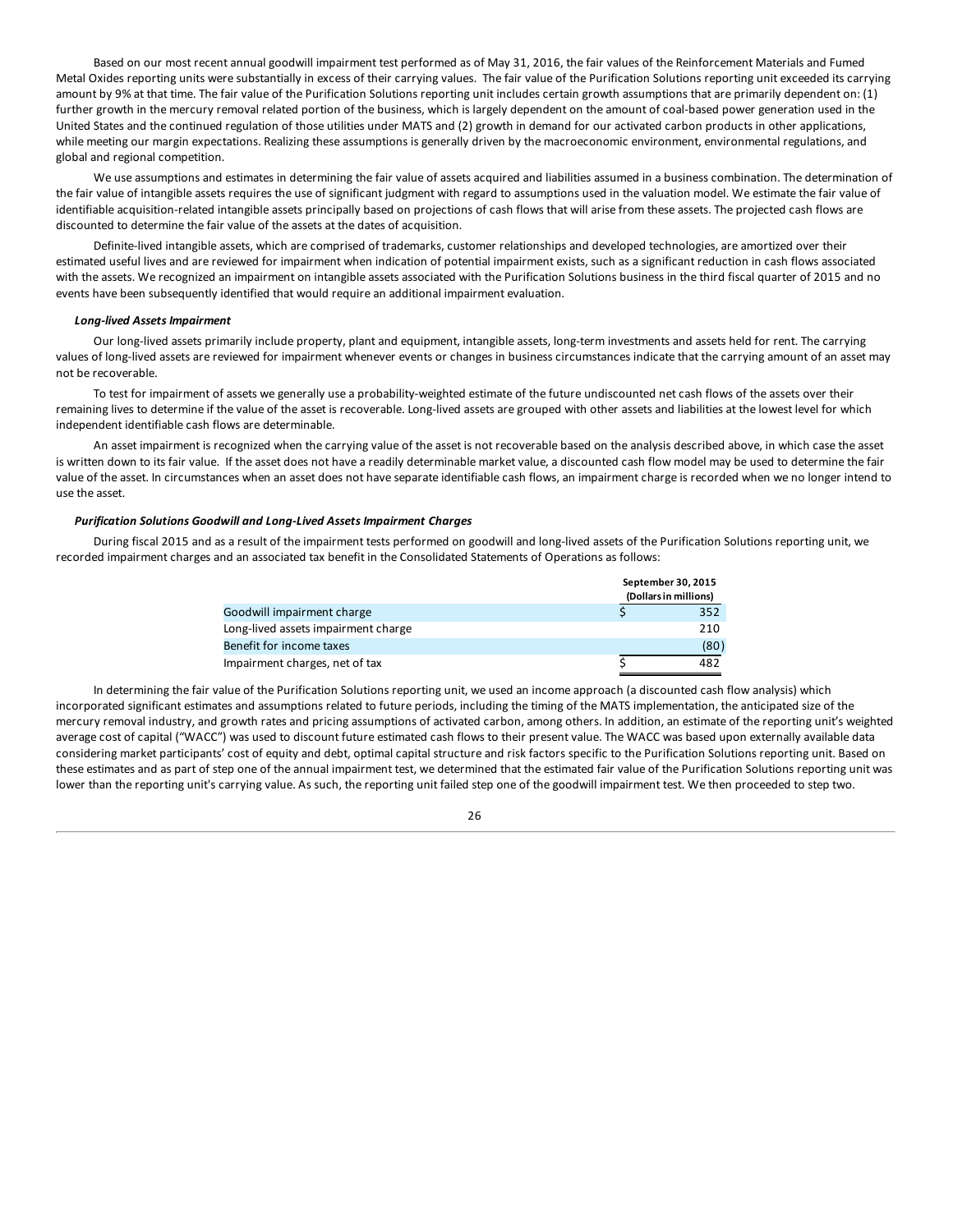Step two of the goodwill impairment test requires us to perform a theoretical purchase price allocation for the reporting unit to determine the implied fair value of goodwill and to compare the implied fair value of goodwill to the recorded amount of goodwill. The estimate of fair value is complex and requires significant judgment. Accounting guidance provides that we should recognize an estimated impairment charge to the extent that it determines that it is probable that an impairment loss has occurred and such impairment can be reasonably estimated. Based on our best estimate as of June 30, 2015, we recorded a pre-tax goodwill impairment charge of \$353 million. We completed the step two analysis in the fourth quarter of fiscal 2015, which resulted in recording a credit of \$1 million to the pre-tax goodwill impairment charge.

Based on the same factors leading to the goodwill impairment, we also considered whether the reporting unit's carrying values of definite-lived intangible assets and property, plant and equipment may not be recoverable or whether the carrying value of certain indefinite-lived intangible assets were impaired. We used the income approach to determine the fair value of the indefinite-lived intangible assets, which are the trademarks of Purification Solutions, and determined that the fair value of these intangible assets was lower than their carrying value. As such, an impairment loss was recorded in the amount of \$39 million. Subsequent to this impairment analysis, we concluded that such assets no longer had an indefinite life and began amortizing these assets over their estimated useful life. We also performed an impairment analysis to assess if definite-lived intangible assets and property, plant and equipment were recoverable based on the estimated undiscounted cash flows of the reporting unit, and determined that these cash flows were not sufficient to recover the carrying value of the long-lived assets over their remaining useful lives. Accordingly, an impairment charge was recorded based on the lower of the carrying amount or fair value of the long-lived assets. We used the income approach to determine the fair value of the definite-lived intangible assets and a combination of the cost and market approaches to fair value our property, plant and equipment. We recorded impairment charges of \$119 million and \$51 million, to our definite-lived intangible assets and property, plant and equipment, respectively, in the quarter ended June 30, 2015. We completed the impairment analysis in the fourth quarter of fiscal 2015 which resulted in increasing the property, plant and equipment impairment charge by \$1 million to \$52 million. Therefore, for the year ended September 30, 2015, the long-lived assets impairment charge was \$210 million. In connection with the long-lived assets impairment charges, we recorded a deferred tax benefit of \$80 million to our income tax provision.

#### **Pensions and Other Postretirement Benefits**

We maintain both defined benefit and defined contribution plans for our employees. In addition, we provide certain postretirement health care and life insurance benefits for our retired employees. Plan obligations and annual expense calculations are based on a number of key assumptions. The assumptions, which are specific for each of our U.S. and foreign plans, are related to both the assets we hold to fund our plans (where applicable) and the characteristics of the benefits that will ultimately be provided to our employees. The most significant assumptions relative to our plan assets include the anticipated rates of return on these assets. Assumptions relative to our pension obligations are more varied; they include estimated discount rates, rates of compensation increases for employees, and mortality, employee turnover and other related demographic data. Projected health care and life insurance obligations also rely on the above mentioned demographic assumptions and assumptions surrounding health care cost trends. Actual results that differ from the assumptions are generally accumulated and amortized over future periods and could therefore affect the recognized expense and recorded obligation in such future periods. However, cash flow requirements may be different from the amounts of expense that are recorded in the consolidated financial statements.

#### *Litigation and Contingencies*

We are involved in litigation in the ordinary course of business, including personal injury and environmental litigation. After consultation with counsel, as appropriate, we accrue a liability for litigation when it is probable that a liability has been incurred and the amount can be reasonably estimated. The estimated reserves are recorded based on our best estimate of the liability associated with such matters or the low end of the estimated range of liability if we are unable to identify a better estimate within that range. Our best estimate is determined through the evaluation of various information, including claims, settlement offers, demands by government agencies, estimates performed by independent third parties, identification of other responsible parties and an assessment of their ability to contribute, and our prior experience. Litigation is highly uncertain and there is always the possibility of an unusual result in any particular case that may reduce our earnings and cash flows.

The most significant reserves that we have established are for environmental remediation and respirator litigation claims. The amount accrued for environmental matters reflects our assumptions about remediation requirements at the contaminated sites, the nature of the remedies, the outcome of discussions with regulatory agencies and other potentially responsible parties at multi-party sites, and the number and financial viability of other potentially responsible parties. These liabilities can be affected by the availability of new information, changes in the assumptions on which the accruals are based, unanticipated government enforcement action or changes in applicable government laws and regulations, which could result in higher or lower costs.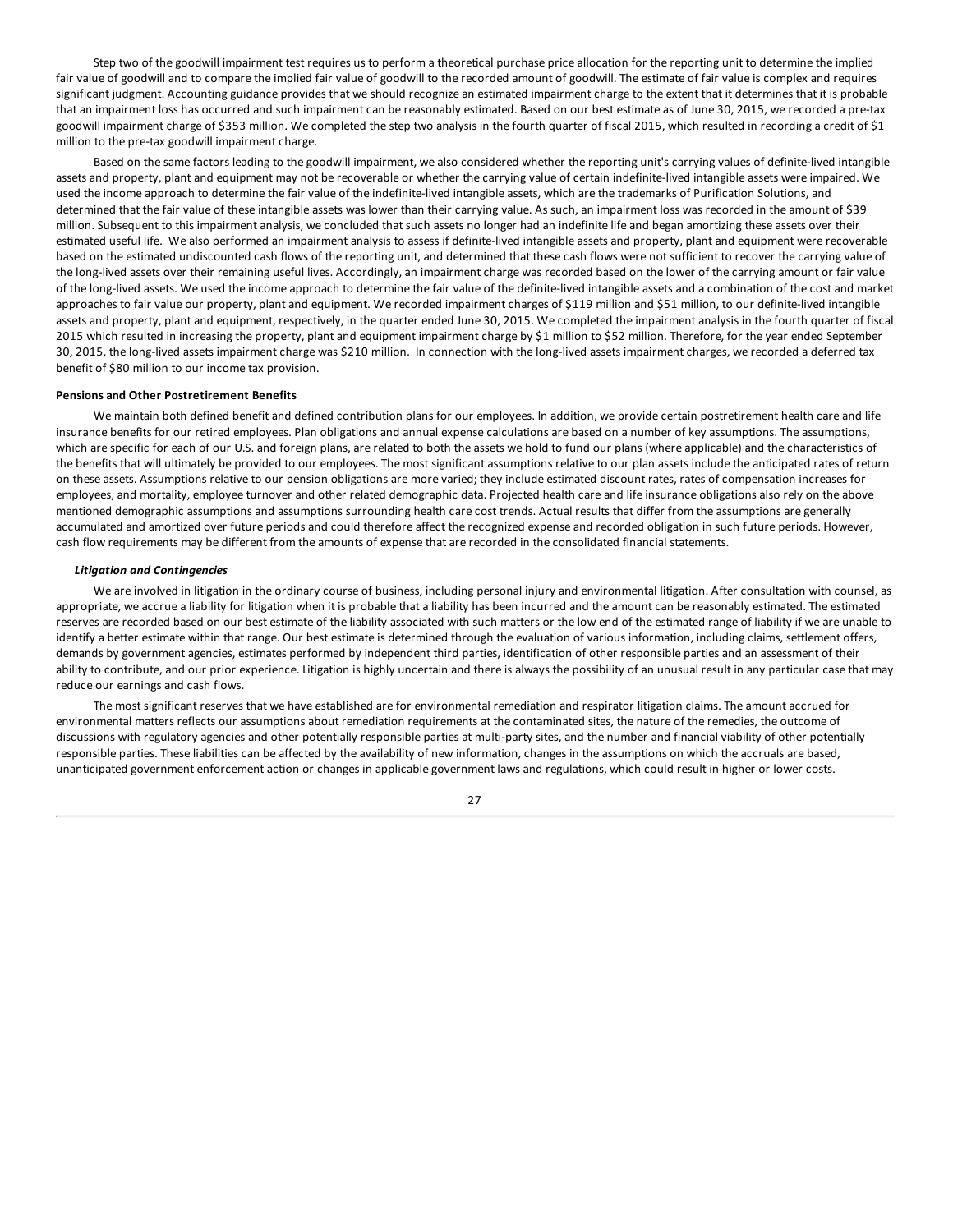Our current estimate of the cost of our share of existing and future respirator liability claims is based on facts and circumstances existing at this time. Developments that could affect our estimate include, but are not limited to, (i) significant changes in the number of future claims, (ii) changes in the rate of dismissals without payment of pending claims, (iii) significant changes in the average cost of resolving claims, (iv) significant changes in the legal costs of defending these claims, (v) changes in the nature of claims received, (vi) changes in the law and procedure applicable to these claims, (vii) the financial viability of other parties which contribute to the settlement of respirator claims, (viii) a change in the availability of insurance coverage maintained by certain of the other parties which contribute to the settlement of respirator claims, or the indemnity provided by a former owner of the business, (ix) changes in the allocation of costs among the various parties paying legal and settlement costs and (x) a determination that the assumptions that were used to estimate our share of liability are no longer reasonable. We cannot determine the impact of these potential developments on our current estimate of our share of liability for these existing and future claims. Accordingly, the actual amount of these liabilities for existing and future claims could be different than the reserved amount.

#### *Property, Plant and Equipment*

Property, plant and equipment are recorded at cost. Depreciation of property, plant and equipment is calculated using the straight-line method over the estimated useful lives. The depreciable lives for buildings, machinery and equipment, and other fixed assets are twenty to twenty-five years, ten to twenty-five years, and three to twenty-five years, respectively. The cost and accumulated depreciation for property, plant and equipment sold, retired, or otherwise disposed of are removed from the Consolidated Balance Sheets and resulting gains or losses are included in earnings in the Consolidated Statements of Operations. Expenditures for repairs and maintenance are charged to expenses as incurred. Expenditures for major renewals and betterments, which significantly extend the useful lives of existing plant and equipment, are capitalized and depreciated.

#### *Income Taxes*

Our business operations are global in nature, and we are subject to taxes in numerous jurisdictions. Tax laws and tax rates vary substantially in these jurisdictions and are subject to change based on the political and economic climate in those countries. We file our tax returns in accordance with our interpretations of each jurisdiction's tax laws.

Significant judgment is required in determining our worldwide provision for income taxes and recording the related tax assets and liabilities. In the ordinary course of our business, there are operational decisions, transactions, facts and circumstances, and calculations which make the ultimate tax determination uncertain. Furthermore, our tax positions are periodically subject to challenge by taxing authorities throughout the world. We have recorded reserves for taxes and associated interest and penalties that may become payable in future years as a result of audits by tax authorities. Any significant impact as a result of changes in underlying facts, law, tax rates, tax audit, or review could lead to adjustments to our income tax expense, our effective tax rate, and/or our cash flow.

We record benefits for uncertain tax positions based on an assessment of whether the position is more likely than not to be sustained by the taxing authorities. If this threshold is not met, no tax benefit of the uncertain tax position is recognized. If the threshold is met, the tax benefit that is recognized is the largest amount that is greater than 50% likely of being realized upon ultimate settlement. This analysis presumes the taxing authorities' full knowledge of the positions taken and all relevant facts, but does not consider the time value of money. We also accrue for interest and penalties on these uncertain tax positions and include such charges in the income tax provision in the Consolidated Statements of Operations.

Additionally, we have established valuation allowances against a variety of deferred tax assets, including net operating loss carry-forwards, foreign tax credits, and other income tax credits. Valuation allowances take into consideration our ability to use these deferred tax assets and reduce the value of such items to the amount that is deemed more likely than not to be recoverable. Our ability to utilize these deferred tax assets is dependent on achieving our forecast of future taxable operating income over an extended period of time. We review our forecast in relation to actual results and expected trends on a quarterly basis. Failure to achieve our operating income targets may change our assessment regarding the recoverability of our net deferred tax assets and such change could result in a valuation allowance being recorded against some or all of our net deferred tax assets. An increase in a valuation allowance would result in additional income tax expense, while a release of valuation allowances in periods when these tax attributes become realizable would reduce our income tax expense.

#### *Significant Accounting Policies*

We have other significant accounting policies that are discussed in Note A of the Notes to our Consolidated Financial Statements in Item 8 below. Certain of these policies include the use of estimates, but do not meet the definition of critical because they generally do not require estimates or judgments that are as difficult or subjective to measure. However, these policies are important to an understanding of the Consolidated Financial Statements.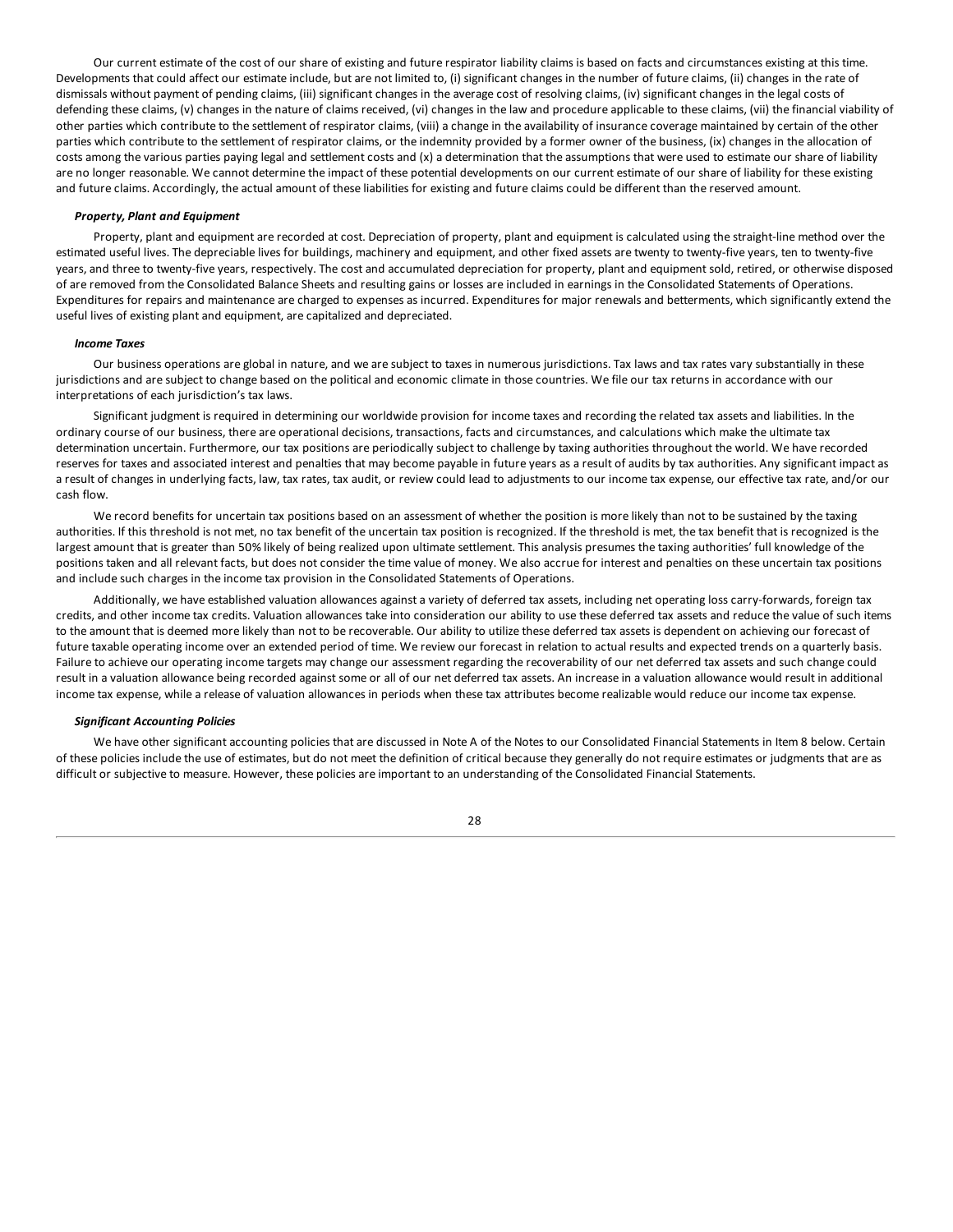### **Results of Operations**

Cabot is organized into four reportable business segments: Reinforcement Materials, Performance Chemicals, Purification Solutions, and Specialty Fluids. Cabot is also organized for operational purposes into three geographic regions: the Americas; Europe, Middle East and Africa; and Asia Pacific. The discussions of our results of operations for the periods presented reflect these structures.

Our analysis of financial condition and operating results should be read with our consolidated financial statements and accompanying notes. Unless a calendar year is specified, all references to years in this discussion are to our fiscal years ended September 30.

# *Definition of Terms and Non-GAAP Financial Measures*

When discussing our results of operations, we use several terms as described below.

The term "product mix" refers to the mix of types and grades of products sold or the mix of geographic regions where products are sold, and the positive or negative impact this has on the revenue or profitability of the business and/or segment.

The term "LIFO" includes two factors: (i) the impact of current inventory costs being recognized immediately in Cost of sales under a last-in first-out method, compared to the older costs that would have been included in Cost of sales under a first-in first-out method ("Cost of sales impact"); and (ii) the impact of reductions in inventory quantities, causing historical inventory costs to flow through Cost of sales ("liquidation impact").

Our discussion under the heading "Provision (Benefit) for Income Taxes and Reconciliation of Effective Tax Rate to Operating Tax Rate" includes a discussion of our "effective tax rate" and our "operating tax rate" and includes a reconciliation of the two rates. Our operating tax rate is a non-GAAP financial measure and should not be considered as an alternative to our effective tax rate, the most comparable GAAP financial measure. In calculating our operating tax rate, we exclude discrete tax items, which include: i) unusual or infrequent items such as a significant release or establishment of a valuation allowance, ii) items related to uncertain tax positions such as the tax impact of audit settlements, interest on tax reserves, and the release of tax reserves from the expiration of statutes of limitations, and iii) other discrete tax items, such as the tax impact of legislative changes and, on a quarterly basis, the timing of losses in certain jurisdictions and the cumulative rate adjustment, if applicable. We also exclude the tax impact of certain items, as defined below in the discussion of Total segment EBIT, on both operating income and the tax provision. Our definition of the operating tax rate may not be comparable to the definition used by other companies. Management believes that the non-GAAP financial measure is useful supplemental information because it helps our investors compare our tax rate year to year on a consistent basis and understand what our tax rate on current operations would be without the impact of these items.

Our discussion under the heading "Fiscal 2016 compared to Fiscal 2015 and Fiscal 2015 compared to Fiscal 2014—By Business Segment" includes a discussion of Total segment EBIT, which is a non-GAAP financial measure. Our Chief Operating Decision Maker, who is our President and Chief Executive Officer, uses segment EBIT to evaluate the operating results of each segment and to allocate resources to the segments. We believe Total segment EBIT, which reflects the sum of EBIT from our four reportable segments, provides useful supplemental information for our investors as it is an important indicator of the Company's operational strength and performance, allows investors to see our results through the eyes of management, and provides context for our discussion of individual business segment performance. Total segment EBIT should not be considered an alternative for Income (loss) from continuing operations before income taxes and equity in earnings of affiliated companies, which is the most directly comparable GAAP financial measure. A reconciliation of Total segment EBIT to Income (loss) from continuing operations before income taxes and equity in earnings of affiliated companies is provided in Note U of our Consolidated Financial Statements. Investors should consider the limitations associated with this non-GAAP measure, including the potential lack of comparability of this measure from one company to another.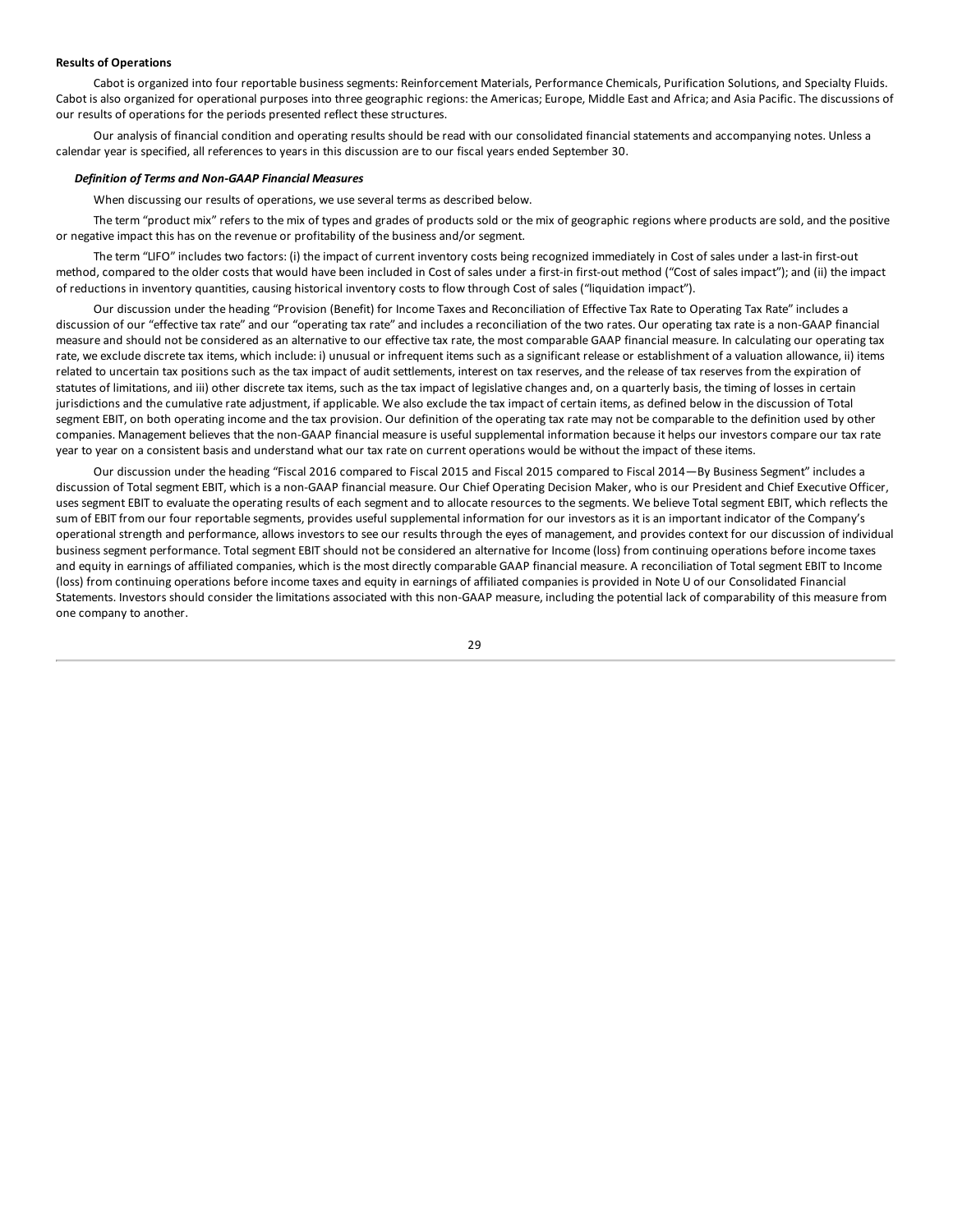In calculating Total segment EBIT, we exclude from our Income (loss) from continuing operations before income taxes and equity in earnings of affiliated companies (i) items of expense and income that management does not consider representative of our fundamental on-going segment results, which we refer to as "certain items", and (ii) items that, because they are not controlled by the business segments and primarily benefit corporate objectives, are not allocated to our business segments, such as interest expense and other corporate costs, which include unallocated corporate overhead expenses such as certain corporate salaries and headquarter expenses, plus costs related to special projects and initiatives, which we refer to as "other unallocated items". Management believes excluding the items identified as certain items facilitates operating performance comparisons from period to period by eliminating differences caused by the existence and timing of certain expense and income items that would not otherwise be apparent on a GAAP basis and also facilitates an evaluation of the Company's operating performance without the impact of these costs or benefits. The calculations of Total segment EBIT for the periods presented exclude the impact of the following items that are included in our GAAP Income (loss) from continuing operations before income taxes and equity in earnings of affiliated companies:

- Global restructuring activities include costs or benefits associated with cost reduction initiatives or plant closures and are primarily related to (i) employee termination costs, (ii) asset impairment charges associated with restructuring actions, (iii) costs to close facilities, including environmental costs and contract termination penalties and (iv) gains realized on the sale of land or equipment associated with restructured plants or locations.
- Foreign currency loss on devaluation represents the impact of government controlled currency devaluations on the Company's net monetary assets denominated in that currency. Most recently this has applied to currency exchange rate changes in Argentina and Venezuela.
- Legal and environmental matters and reserves consist of costs or benefits for matters typically related to former businesses or that are otherwise incurred outside of the ordinary course of business.
- Executive transition costs include incremental charges, including stock compensation charges, associated with the retirement or termination of employment of senior executives of the Company.
- Asset impairment charges primarily include charges associated with an impairment of goodwill or other long-lived assets.
- Acquisition and integration-related charges include transaction costs, redundant costs incurred during the period of integration, and costs associated with transitioning certain management and business processes to Cabot's processes.
- Employee benefit plan settlement charges consist of the costs associated with transferring the obligations and assets held by one of the Company's defined benefit plans to a multi-employer plan.

# *Drivers of Demand and Key Factors Affecting Profitability*

Drivers of demand and key factors affecting our profitability differ by segment. In Reinforcement Materials, longer term demand is driven primarily by: i) the number of vehicle miles driven globally; ii) the number of original equipment and replacement tires produced; and iii) the number of automotive builds. Over the past several years, operating results have been driven by a number of factors, including: i) increases or decreases in our sales volumes driven by changes in production levels for tires or industrial rubber products and the level at which we service that demand; ii) changes in raw material costs and our ability to adjust the sales price for our products commensurate with changes in raw material costs; iii) changes in pricing and product mix dependent on the level of price increases or decreases to customers as well as the mix of products sold or the region in which they are sold; iv) global and regional capacity utilization for carbon black; v) fixed cost savings achieved through restructuring and other cost saving activities; vi) the growth of our volumes and market position in emerging economies; vii) capacity management and technology investments, including the impact of energy utilization and yield improvement technologies at our manufacturing facilities; and viii) royalties and technology payments related to our patented elastomer composites technology that is used in tire applications.

In Performance Chemicals, longer term demand is driven primarily by the construction and infrastructure, automotive, electronics and consumer products industries. In recent years, operating results in Performance Chemicals have been driven by: i) increases or decreases in sales volumes to the industries previously noted; ii) our ability to deliver differentiated products that drive enhanced performance in customers' applications; iii) our ability to obtain value pricing for this differentiation; iv) the cost of new capacity; and v) the adoption of new products for use in our customers' applications.

In Purification Solutions, longer term demand is driven primarily by the demand for activated carbon based solutions for water, gas and air, pharmaceuticals, food and beverages, catalysts and other chemical applications. Operating results in Purification Solutions have been influenced by: i) changes in our sales volumes in the various applications previously noted; ii) the amount of coal-based power generation utilized in the U.S. and the regulation of those utilities; iii) management of our operations, including inventory levels, and the commensurate costs; iv) changes in price and product mix; and v) industry capacity utilization.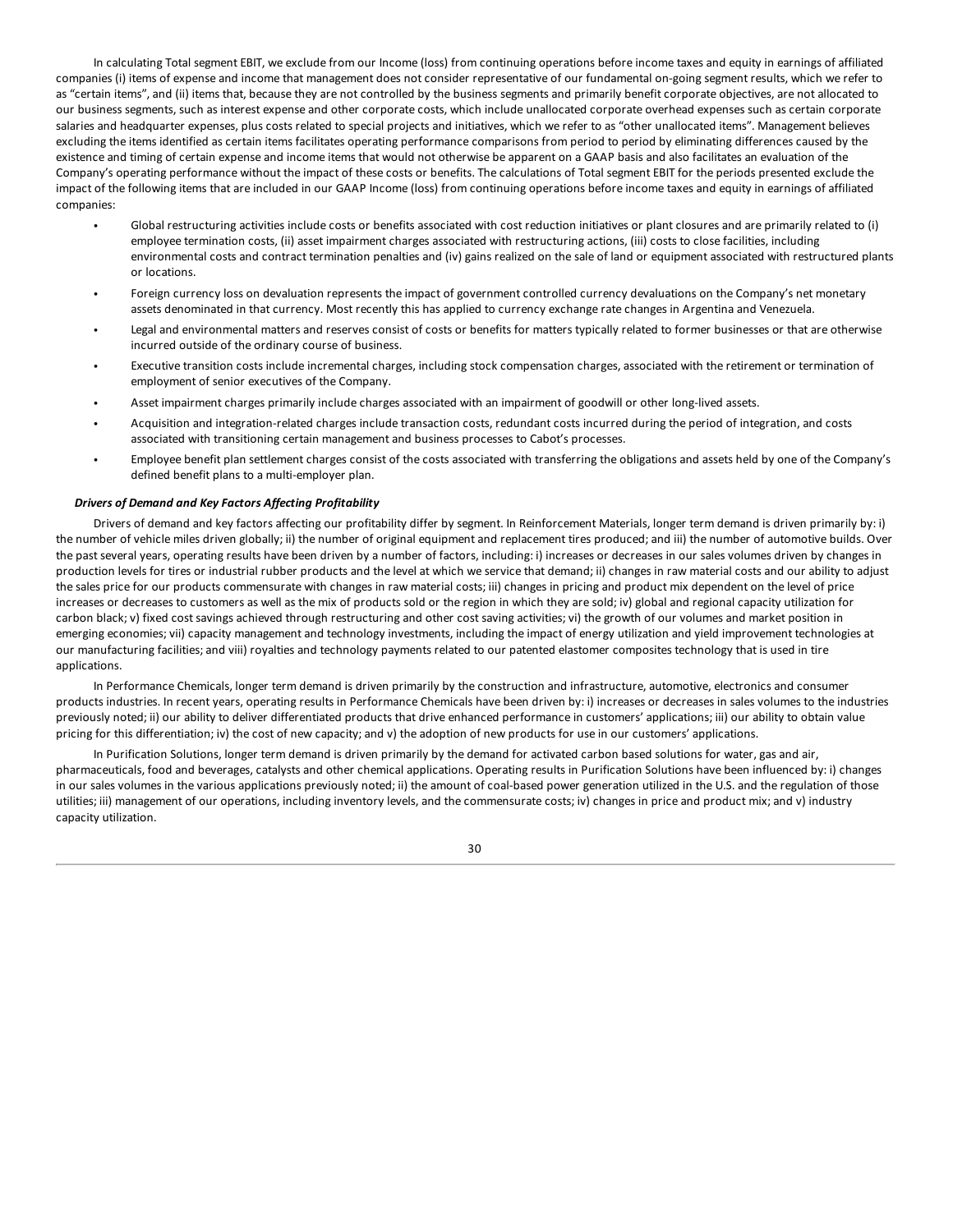In Specialty Fluids, demand for cesium formate is primarily driven by the level of drilling activity for high pressure oil and gas wells and by the petroleum industry's acceptance of our product as a drilling and completion fluid for this application. Operating results in Specialty Fluids are influenced by the number of drilling projects as well as the size, type and duration of the drilling jobs within the business.

# *Overview of Results for Fiscal 2016*

During fiscal 2016, Income (loss) from continuing operations before income taxes and equity in earnings of affiliated companies increased compared to fiscal 2015 largely due to the goodwill and long-lived asset impairment charges related to the Purification Solutions segment that we recorded in the third quarter of fiscal 2015. In addition, our results for fiscal 2016 as compared with results for fiscal 2015 reflect strong EBIT in the Performance Chemicals segment and the benefit from restructuring actions taken to reduce fixed costs across the Company.

## *Fiscal 2016 compared to Fiscal 2015 and Fiscal 2015 compared to Fiscal 2014—Consolidated*

*Net Sales and other operating revenue and Gross Profit*

|                                        | <b>Years ended September 30</b> |       |  |       |  |       |  |
|----------------------------------------|---------------------------------|-------|--|-------|--|-------|--|
|                                        |                                 | 2016  |  | 2015  |  | 2014  |  |
|                                        | (Dollars in millions)           |       |  |       |  |       |  |
| Net sales and other operating revenues |                                 | 2.411 |  | 2.871 |  | 3,647 |  |
| Gross profit                           |                                 | 578   |  | 585   |  |       |  |

The \$460 million decrease in net sales from fiscal 2015 to fiscal 2016 was due primarily to a less favorable price and product mix (combined \$398 million) and an unfavorable impact from foreign currency translation (\$63 million). The less favorable price and product mix impact was primarily due to lower selling prices during the year from price adjustments to customers for decreases in raw materials costs. The \$776 million decrease in net sales from fiscal 2014 to fiscal 2015 was due primarily to a less favorable price and product mix (combined \$433 million), an unfavorable impact from foreign currency translation (\$203 million), a decrease in volumes (\$116 million), lower elastomer composites royalties and technology payments (\$10 million), and lower royalties in Purification Solutions (\$3 million). The less favorable price and product mix impact was primarily due to lower selling prices during the year from price adjustments to customers for decreases in raw materials costs.

Gross profit decreased by \$7 million in fiscal 2016 when compared to fiscal 2015 driven by lower unit margins in Reinforcement Materials and Purification Solutions partially offset by fixed cost savings. Gross profit decreased by \$136 million in fiscal 2015 when compared to fiscal 2014 driven by lower margins in Reinforcement Materials and lower volumes in Specialty Fluids.

#### *Selling and Administrative Expenses*

|                                     | <b>Years Ended September 30</b> |  |                       |  |      |  |
|-------------------------------------|---------------------------------|--|-----------------------|--|------|--|
|                                     | 2016                            |  | 2015                  |  | 2014 |  |
|                                     |                                 |  | (Dollars in millions) |  |      |  |
| Selling and administrative expenses | 275                             |  | 282                   |  | 326  |  |

Selling and administrative expenses decreased by \$7 million in fiscal 2016 when compared to fiscal 2015.The decrease was principally driven by restructuring actions taken to reduce fixed costs across the Company partially offset by an increase in the reserve for respirator liability matters and higher incentive compensation expense. Selling and administrative expenses decreased by \$44 million in fiscal 2015 when compared to fiscal 2014. The decrease was principally driven by reduced spending on travel and corporate projects, lower incentive compensation expense, and lower expenses related to a 2014 restructuring in our Europe, Middle East and Africa ("EMEA") business service center.

#### *Research and Technical Expenses*

|                                 |      |    | <b>Years Ended September 30</b> |      |  |
|---------------------------------|------|----|---------------------------------|------|--|
|                                 | 2016 |    | 2015                            | 2014 |  |
|                                 |      |    | (Dollars in millions)           |      |  |
| Research and technical expenses |      | 53 | 58                              | 6C   |  |

Research and technical expenses decreased by \$5 million in fiscal 2016 when compared to fiscal 2015 primarily due to restructuring actions taken to reduce fixed costs across the Company partially offset by \$5 million of costs associated with these actions. Research and technical expenses decreased by \$2 million in fiscal 2015 when compared to fiscal 2014 due to lower spending on projects across the segments.

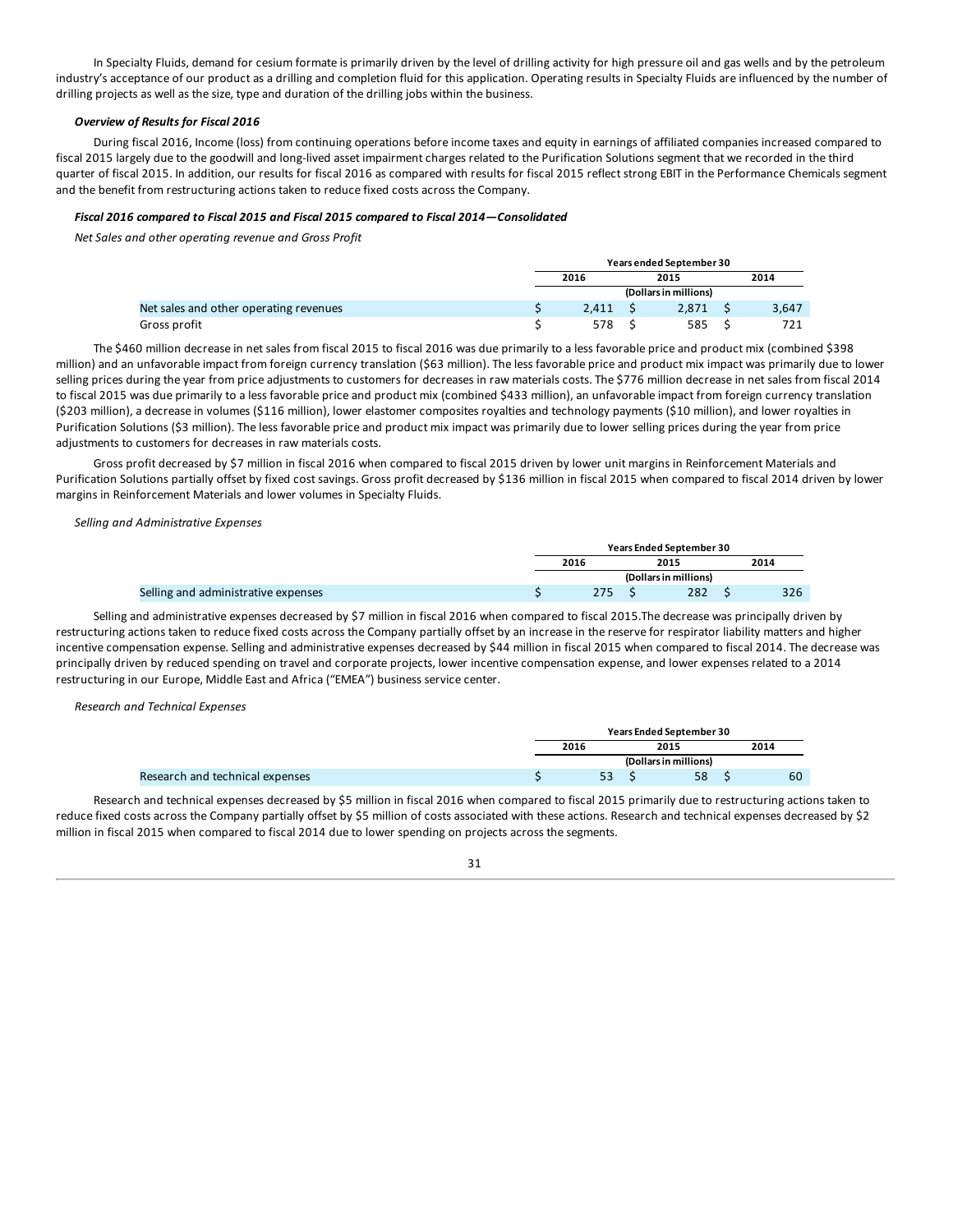|                                                            |                                |  | Years ended September 30 |  |      |  |  |
|------------------------------------------------------------|--------------------------------|--|--------------------------|--|------|--|--|
|                                                            | 2016                           |  | 2015                     |  | 2014 |  |  |
|                                                            | (Dollars in millions)          |  |                          |  |      |  |  |
| Purification Solutions long-lived assets impairment charge |                                |  | 210                      |  |      |  |  |
| Purification Solutions goodwill impairment charge          | $\qquad \qquad \longleftarrow$ |  | 352                      |  |      |  |  |

The Purification Solutions long-lived assets and goodwill impairment charges recorded during fiscal 2015 are described in Note G of our Consolidated Financial Statements.

*Interest and Dividend Income*

|  |      | <b>Years Ended September 30</b> |      |  |
|--|------|---------------------------------|------|--|
|  | 2016 | 2015                            | 2014 |  |
|  |      | (Dollars in millions)           |      |  |
|  |      |                                 |      |  |

Interest and dividend income increased by \$1 million in fiscal 2016 when compared to fiscal 2015 and in fiscal 2015 when compared to fiscal 2014 due primarily to interest earned on higher cash balances.

# *Interest Expense*

|      |    | <b>Years Ended September 30</b> |      |
|------|----|---------------------------------|------|
| 2016 |    | 2015                            | 2014 |
|      |    | (Dollars in millions)           |      |
|      | 54 | 53                              | 55   |

Interest expense increased by \$1 million in fiscal 2016 as compared to fiscal 2015. The increase was primarily due to higher interest rates on commercial paper borrowings. Interest expense decreased by \$2 million in fiscal 2015 as compared to fiscal 2014. The decrease was primarily due to the repayment of certain long-term debt.

# *Other Income (Expense)*

|  |                       | <b>Years Ended September 30</b> |      |
|--|-----------------------|---------------------------------|------|
|  | 2016                  | 2015                            | 2014 |
|  | (Dollars in millions) |                                 |      |
|  | 71                    |                                 | 25   |

Other income (expense) changed during fiscal 2016 by \$4 million as compared to fiscal 2015 due to a variety of items, none of which were individually material. Other income (expense) changed by \$36 million during fiscal 2015 as compared to fiscal 2014 due primarily to a gain recognized on our existing equity investment in NHUMO (\$29 million) in fiscal 2014 as a result of the NHUMO transaction and the unfavorable comparison of foreign currency movements (\$6 million).

# *Provision (Benefit) for Income Taxes and Reconciliation of Effective Tax Rate to Operating Tax Rate*

|                                          | Years Ended September 30 |      |      |                       |      |      |  |
|------------------------------------------|--------------------------|------|------|-----------------------|------|------|--|
|                                          | 2016                     |      | 2015 |                       | 2014 |      |  |
|                                          |                          |      |      | (Dollars in millions) |      |      |  |
| Provision (benefit) for income taxes     | \$                       | 34   | \$   | (45)                  | S    | 92   |  |
| Effective tax rate                       |                          | 18%  |      | 12%                   |      | 30%  |  |
| Impact of discrete tax items:            |                          |      |      |                       |      |      |  |
| Unusual or infrequent items              |                          | 2%   |      | (2)%                  |      | (7%) |  |
| Items related to uncertain tax positions |                          | 1%   |      | (2)%                  |      | 3%   |  |
| Other discrete tax items                 |                          | (2%) |      | 1%                    |      | (2%) |  |
| Impact of certain items                  |                          | 5%   |      | 17%                   |      | 3%   |  |
| Operating tax rate                       |                          | 24%  |      | 26%                   |      | 27%  |  |

The provision for income taxes was \$34 million for fiscal 2016, resulting in an effective tax rate of 18% (refer to the effective tax rate reconciliation in Note S of our Consolidated Financial Statements). This amount included net tax benefits of \$31 million, principally comprised of \$31 million of tax benefits from certain items partially offset by a net charge of less than \$1 million for discrete tax items. The operating tax rate for fiscal 2016 was 24%. The decrease in the operating tax rate from fiscal 2015 was largely driven by a change in the geographic mix of earnings.

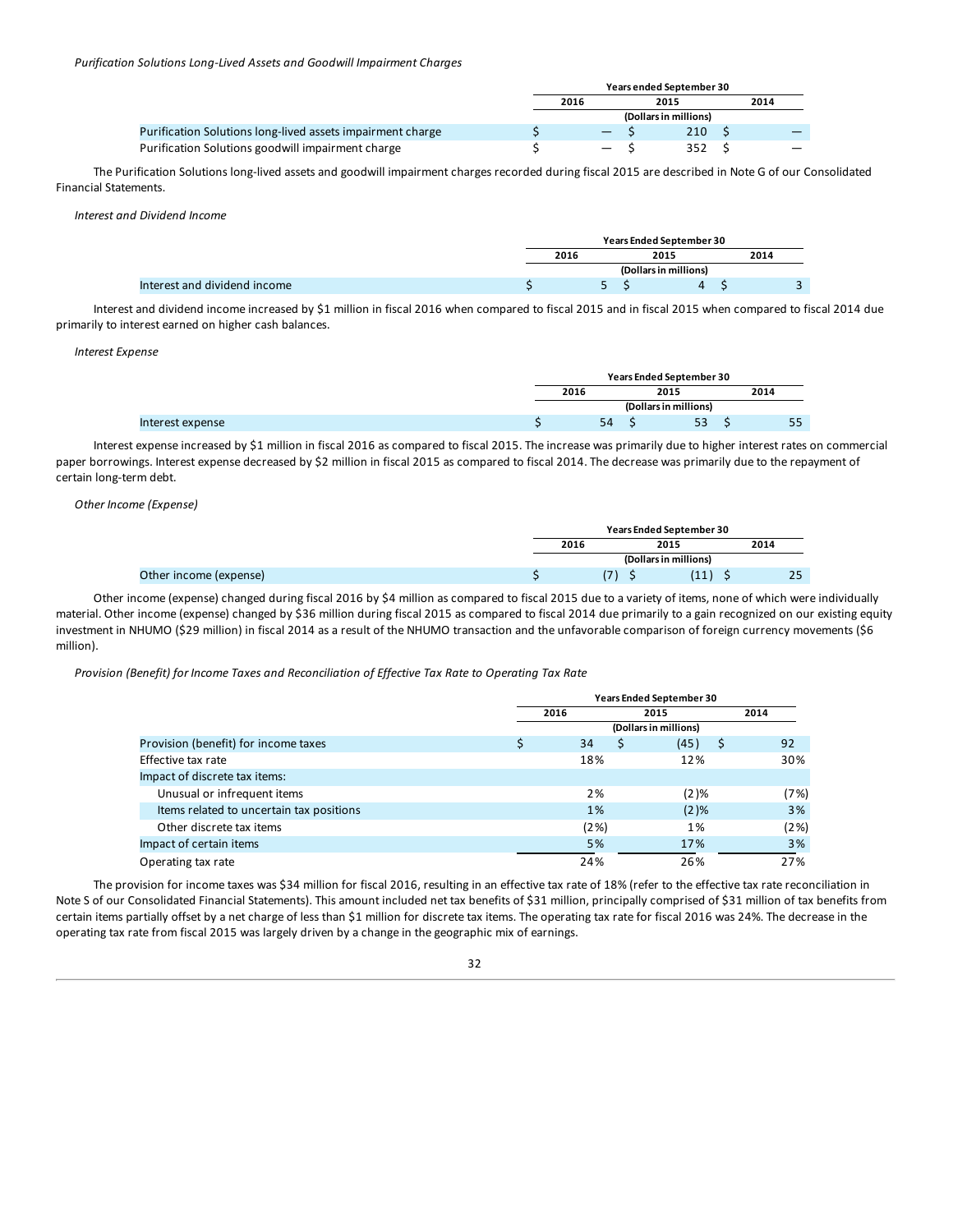The benefit for income taxes was \$45 million for fiscal 2015, resulting in an effective tax rate of 12% (refer to the effective tax rate reconciliation in Note S of our Consolidated Financial Statements). This amount included net tax benefits of \$107 million, principally comprised of an \$80 million benefit from the impairment of the Purification Solutions segment, \$14 million of benefits from other certain items and \$13 million of benefits from discrete tax items. Refer to Note G of our Consolidated Financial Statements for details of the impairment. The operating tax rate for fiscal 2015 was 26%.

The provision for income taxes was \$92 million for fiscal 2014, resulting in an effective tax rate of 30% (refer to the effective tax rate reconciliation in Note S of our Consolidated Financial Statements). This amount included net discrete charges of \$17 million, principally comprised of a \$20 million valuation allowance, partially offset by a non-taxable gain of \$29 million recognized on the Company's pre-existing investment in NHUMO as a result of the NHUMO transaction. This gain is reported as a certain item. Refer to Note C of our Consolidated Financial Statements for details of the transaction. The operating tax rate for fiscal 2014 was 27%.

The nature of the discrete tax items for the periods ended September 30, 2016, 2015, and 2014 were as follows:

- (i) Unusual or infrequent items included tax benefits during fiscal 2016 and 2015 from the renewal of the U.S. Research and Experimentation credit, extraordinary dividends from subsidiaries (fiscal 2016 only), a claim for U.S. tax benefit (fiscal 2016 only), certain dividends from high-tax jurisdictions (fiscal 2015 only), and other non-routine items, and a tax charge during fiscal 2014 for a change in valuation allowance on beginning of year tax balance;
- (ii) Items related to uncertain tax positions included tax benefits during fiscal 2016, 2015 and 2014 from uncertain tax positions accrual reversals due to the expiration of statutes of limitations and settlement of tax audits, partially offset by a charge for the accrual of interest on uncertain tax positions, and;
- (iii) Other discrete tax items included tax charges during fiscal 2016, 2015 and 2014 for a change in valuation allowance on beginning of year tax balance (fiscal 2016 only), various return to provision true-ups related to tax return filings and changes in tax laws.

Our anticipated effective and operating tax rates for fiscal 2017 are 24%.

Cabot files U.S. federal and state and non-U.S. income tax returns in jurisdictions with varying statutes of limitations. Cabot and certain subsidiaries are under audit in a number of jurisdictions. It is possible that some of these audits will be resolved in fiscal 2017 and could impact our anticipated effective tax rate. We have filed our tax returns in accordance with the tax laws in each jurisdiction and maintain tax reserves for uncertain tax positions.

*Equity in Earnings of Affiliated Companies and Net Income Attributable to Noncontrolling Interest, net of tax*

|                                                                    | Years Ended September 30 |    |      |                       |  |  |  |  |  |  |  |  |  |  |      |  |
|--------------------------------------------------------------------|--------------------------|----|------|-----------------------|--|--|--|--|--|--|--|--|--|--|------|--|
|                                                                    | 2016                     |    | 2015 |                       |  |  |  |  |  |  |  |  |  |  | 2014 |  |
|                                                                    |                          |    |      | (Dollars in millions) |  |  |  |  |  |  |  |  |  |  |      |  |
| Equity in earnings of affiliated companies, net of tax             |                          |    |      | $\mathbf{A}$          |  |  |  |  |  |  |  |  |  |  |      |  |
| Net income attributable to noncontrolling interests.<br>net of tax |                          |    |      |                       |  |  |  |  |  |  |  |  |  |  |      |  |
|                                                                    |                          | 15 |      |                       |  |  |  |  |  |  |  |  |  |  |      |  |

Equity in earnings of affiliated companies, net of tax, decreased by \$1 million in fiscal 2016 compared to fiscal 2015 and increased by \$4 million in fiscal 2015 compared to fiscal 2014. The changes in both periods were primarily due to changes in earnings from our Venezuelan equity affiliate.

Net income attributable to noncontrolling interests, net of tax, increased by \$7 million in fiscal 2016 compared to fiscal 2015 and decreased by \$11 million in fiscal 2015 compared to fiscal 2014 due to changes in the profitability of our joint ventures.

#### *Net Income (Loss) Attributable to Cabot Corporation*

In fiscal 2016, we reported net income of \$149 million (\$2.36 per diluted common share). In fiscal 2015, we reported a net loss of \$334 million (\$5.27 per diluted common share). The loss was driven by the Purification Solutions long-lived asset and goodwill impairment charges more fully discussed in Note G of our Consolidated Financial Statements. This is compared to net income of \$199 million (\$3.03 per diluted common share) in fiscal 2014.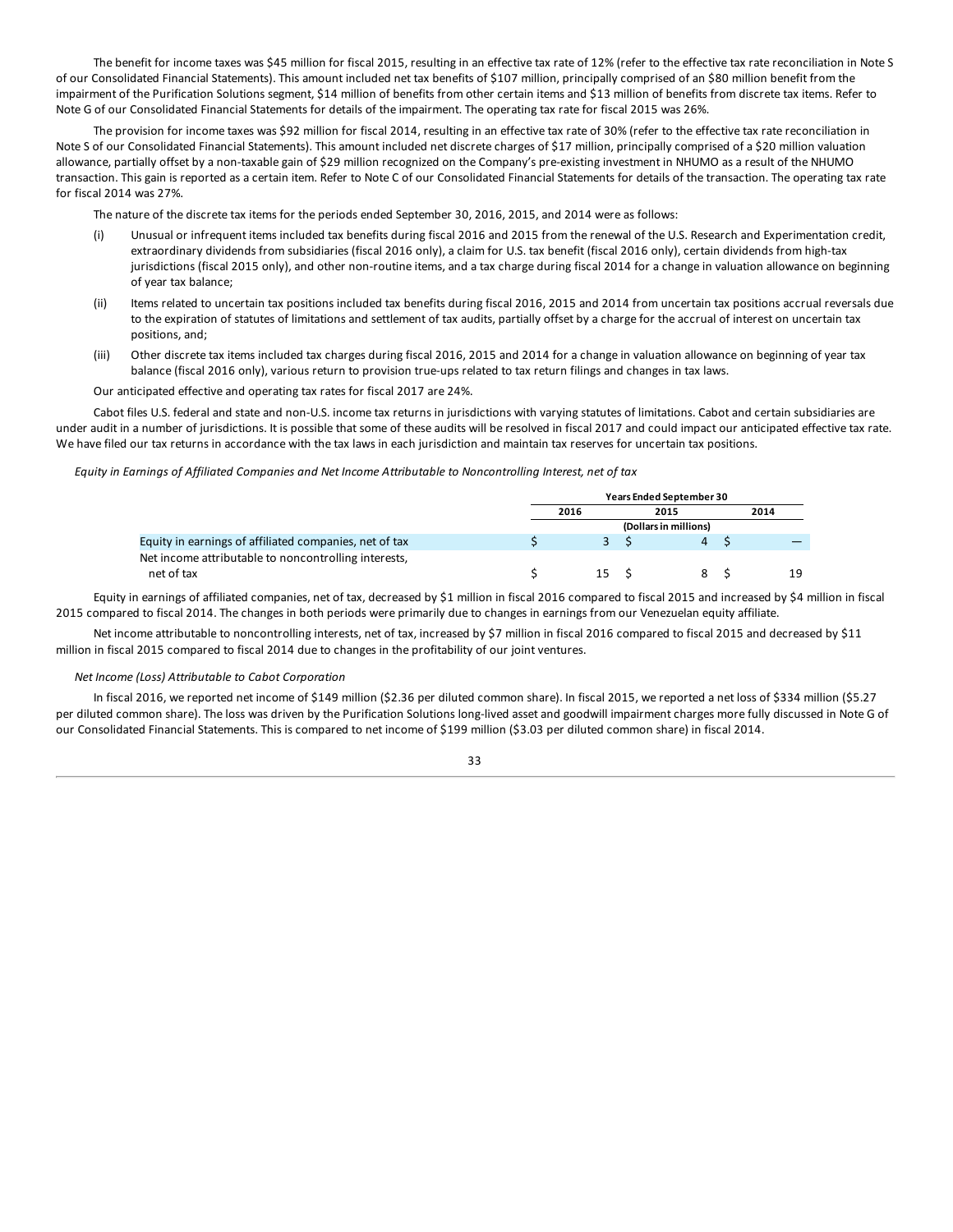# *Fiscal 2016 compared to Fiscal 2015 and Fiscal 2015 compared to Fiscal 2014—By Business Segment*

Total segment EBIT, certain items, other unallocated items and Income (loss) from continuing operations before income taxes and equity in earnings of affiliated companies for fiscal 2016, 2015 and 2014 are set forth in the table below. The details of certain items and other unallocated items are shown below and in Note U of our Consolidated Financial Statements.

| Years Ended September 30 |      |      |       |  |          |  |  |
|--------------------------|------|------|-------|--|----------|--|--|
|                          |      | 2015 |       |  | 2014     |  |  |
| (Dollars in millions)    |      |      |       |  |          |  |  |
|                          | 370  |      | 332   |  | 447      |  |  |
|                          | (81) |      | (617) |  | (28)     |  |  |
|                          | (95) |      | (92)  |  | (111)    |  |  |
|                          |      |      |       |  |          |  |  |
|                          | 194  |      |       |  | 308      |  |  |
|                          |      | 2016 |       |  | (377) \$ |  |  |

In fiscal 2016, total segment EBIT increased by \$38 million when compared to fiscal 2015. The increase was driven by lower fixed costs (\$64 million) and the favorable impact of foreign currency translation (\$10 million), partially offset by the unfavorable impact from reducing inventory levels (\$36 million).

In fiscal 2015, total segment EBIT decreased by \$115 million when compared to fiscal 2014. The decrease was driven by lower volumes (\$69 million), lower unit margins (\$44 million), an unfavorable comparison of foreign currency movements (\$20 million), lower elastomer composites royalties and technology payments (\$10 million), lower Purification Solutions royalties (\$3 million) and the absence of a one-time insurance recovery in fiscal 2014 that did not repeat in fiscal 2015 in Purification Solutions (\$9 million). These impacts were partially offset by lower fixed costs (\$46 million).

#### *Certain Items:*

Details of the certain items for fiscal 2016, 2015, and 2014 are as follows:

|                                                                        | <b>Years Ended September 30</b> |      |   |                       |    |      |
|------------------------------------------------------------------------|---------------------------------|------|---|-----------------------|----|------|
|                                                                        |                                 | 2016 |   | 2015                  |    | 2014 |
|                                                                        |                                 |      |   | (Dollars in millions) |    |      |
| Impairment of goodwill and long-lived assets of Purification Solutions | \$                              |      |   | $(562)$ \$            |    |      |
| Global restructuring activities                                        |                                 | (47) |   | (21)                  |    | (29) |
| Acquisition and integration-related charges                            |                                 |      |   | (5)                   |    | (7)  |
| Employee benefit plan settlement and other charges                     |                                 |      |   | (21)                  |    |      |
| Foreign currency gain (loss) on revaluations                           |                                 | (11) |   | (2)                   |    | (3)  |
| Gain on existing investment in NHUMO                                   |                                 |      |   |                       |    | 29   |
| Legal and environmental matters and reserves                           |                                 | (17) |   |                       |    | (18) |
| Inventory reserve adjustment                                           |                                 |      |   | (6)                   |    |      |
| <b>Executive transition costs</b>                                      |                                 | (6)  |   |                       |    |      |
| Total certain items, pre-tax                                           |                                 | (81) |   | (617)                 | S. | (28) |
| Tax-related certain items                                              |                                 |      |   |                       |    |      |
| Tax impact of certain items                                            | \$                              | 31   | Ś | 94                    | Ś  | 17   |
| Discrete tax items                                                     |                                 |      |   | 13                    |    | (17) |
| Total tax-related certain items                                        |                                 | 31   |   | 107                   |    |      |
| Total certain items, net of tax                                        | \$                              | (50) |   | (510)                 |    | (28) |
|                                                                        |                                 |      |   |                       |    |      |

An explanation of these items of expense and income is included in our discussion under the heading "Definition of Terms and Non-GAAP Financial Measures". Additional information concerning several of these items is included in the Notes to our Consolidated Financial Statements as follows: Impairment of goodwill and long-lived assets (Note G); Global restructuring activities (Note P); Employee benefit plan settlements (Note N); and Inventory reserve adjustment (Note E). Acquisition and integration-related charges include legal and professional fees, the incremental value of inventory as a result of purchase accounting adjustments and other expenses related to the completion of the acquisitions and the integrations of Purification Solutions and NHUMO. Tax-related certain items include discrete tax items, the nature of which are discussed under the heading "Provision (Benefit) for Income Taxes and Reconciliation of Effective Tax Rate to Operating Tax Rate", and the tax impact of certain foreign exchange losses.

The tax impact of certain items is determined by (1) starting with the current and deferred income tax expense or benefit, included in Net income attributable to Cabot Corporation, and (2) subtracting the tax expense or benefit on "adjusted earnings".

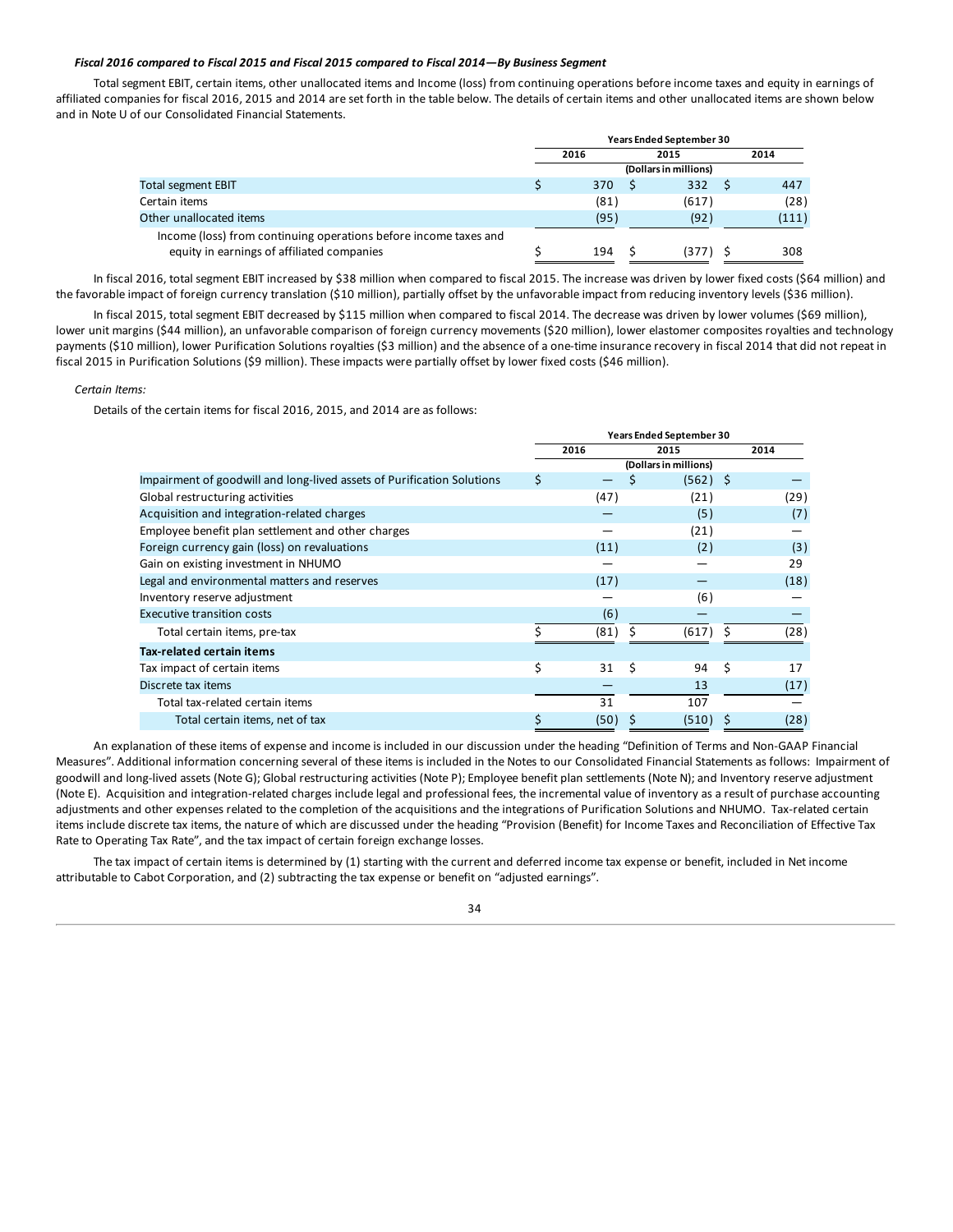Adjusted earnings is defined as the pre-tax income attributable to Cabot Corporation excluding certain items. The tax expense or benefit on adjusted earnings is calculated by applying the operating tax rate, as defined under the section Definition of Terms and Non-GAAP Financial Measures, to adjusted earnings.

*Other Unallocated Items:*

|                                                        | <b>Years Ended September 30</b> |  |                       |  |       |  |  |
|--------------------------------------------------------|---------------------------------|--|-----------------------|--|-------|--|--|
|                                                        | 2016                            |  | 2015                  |  | 2014  |  |  |
|                                                        |                                 |  | (Dollars in millions) |  |       |  |  |
| Interest expense                                       | $(54)$ \$                       |  | $(53)$ \$             |  | (55)  |  |  |
| Equity in earnings of affiliated companies, net of tax | (3)                             |  | (4)                   |  |       |  |  |
| Unallocated corporate costs                            | (45)                            |  | (46)                  |  | (54)  |  |  |
| General unallocated income (expense)                   |                                 |  | 11                    |  | (2)   |  |  |
| Total other unallocated items                          | (95)                            |  | (92)                  |  | (111) |  |  |

A discussion of items that we refer to as "other unallocated items" can be found under the heading "Definition of Terms and Non-GAAP Financial Measures". The balances of unallocated corporate costs are primarily comprised of expenditures related to managing a public company that are not allocated to the segments and corporate business development costs related to new technology efforts. The balances of General unallocated income (expense) consists of gains (losses) arising from foreign currency transactions, net of other foreign currency risk management activities, the impact of accounting for certain inventory on a LIFO basis, the profit or loss related to the corporate adjustment for unearned revenue, and the impact of including the full operating results of an equity affiliate in Purification Solutions Segment EBIT.

In fiscal 2016, costs from Total other unallocated items increased by \$3 million when compared to fiscal 2015. The increase was primarily driven by a change of \$4 million in General unallocated income (expense) due to the cost of sales impact of LIFO accounting from changes in carbon black raw material costs that resulted in an unfavorable comparison (\$19 million), partially offset by the favorable impact of changes in foreign currency movements (\$13 million).

In fiscal 2015, costs from Total other unallocated items decreased by \$19 million when compared to fiscal 2014. The decrease was driven by a change of \$13 million of General unallocated income (expense) due to the cost of sales impact of LIFO accounting from changes in carbon black raw material costs that resulted in a favorable comparison (\$19 million) partially offset by the unfavorable impact of changes in foreign currency movements (\$6 million). In addition, Unallocated corporate costs decreased by \$8 million primarily associated with lower spending for corporate projects and lower expenses related to incentive compensation.

# *Reinforcement Materials*

Sales and EBIT for Reinforcement Materials for fiscal 2016, 2015 and 2014 are as follows:

|                                      | <b>Years Ended September 30</b> |  |       |  |       |  |  |
|--------------------------------------|---------------------------------|--|-------|--|-------|--|--|
|                                      | 2016<br>2015                    |  |       |  | 2014  |  |  |
|                                      | (Dollars in millions)           |  |       |  |       |  |  |
| <b>Reinforcement Materials Sales</b> | 1.108                           |  | 1.507 |  | 2.108 |  |  |
| <b>Reinforcement Materials EBIT</b>  | 137                             |  | 143   |  | 259   |  |  |

In fiscal 2016, sales in Reinforcement Materials decreased by \$399 million when compared to fiscal 2015. The decrease was principally driven by less favorable price and product mix (combined \$335 million), 2% lower volumes (\$27 million), and an unfavorable comparison from foreign currency translation (\$37 million). The less favorable price and product mix was primarily due to lower selling prices from price adjustments to customers for decreases in raw material costs. Lower volumes were driven by lower demand in South America and Asia due to a challenging macro-economic environment and the closure of our Merak, Indonesia manufacturing plant.

In fiscal 2015, sales in Reinforcement Materials decreased by \$601 million when compared to fiscal 2014. The decrease was principally driven by a less favorable price and product mix (combined \$418 million), an unfavorable comparison of foreign currency translation (\$116 million), 2% lower volumes (\$55 million), and lower elastomer composites royalties and technology payments (\$10 million). The less favorable price and product mix was primarily due to price adjustments to customers for decreases in raw material costs, lower pricing, and a shift in regional mix from North America to Asia. Lower volumes were driven by a reduction in rubber blacks volumes from lower contractual volumes in North America and weaker demand in China and South America. The lower elastomer composites royalties and technology payments were due to the transition from a fixed to a variable royalty arrangement and lower technology milestone payments.

In fiscal 2016, Reinforcement Materials EBIT decreased by \$6 million when compared to fiscal 2015 driven principally by lower unit margins (\$23 million) and lower volumes (\$10 million). The decrease was partially offset by lower fixed costs (\$19 million) and a

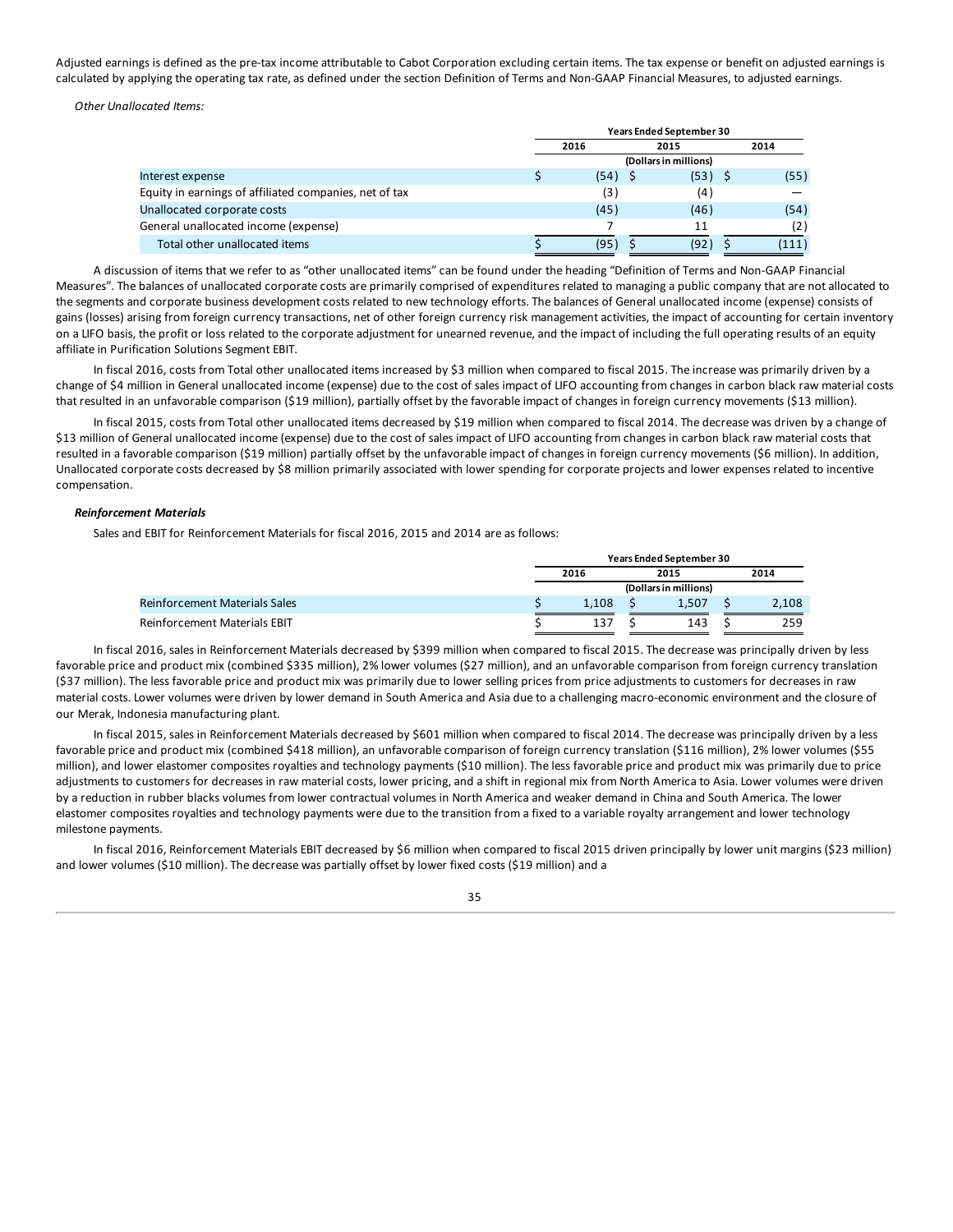favorable comparison from foreign currency translation (\$9 million). Lower unit margins were driven primarily by lower year over year contract pricing in the first quarter of fiscal 2016, increased competition in Asia, unfavorable feedstock-related effects, and lower benefits generated from our energy efficiency investments as a result of lower energy prices. The favorable foreign currency impact was mainly due to the translation of our local currency fixed costs in South America to U.S. dollars. Lower fixed costs were due to cost reductions as a result of restructuring actions and reduced maintenance costs.

In fiscal 2015, Reinforcement Materials EBIT decreased by \$116 million when compared to fiscal 2014 driven principally by lower rubber blacks unit margins (\$91 million), lower rubber blacks volumes (\$14 million), lower elastomer composites royalties and technology payments (\$10 million), and an unfavorable comparison of foreign currency translation (\$7 million). The decreases were partially offset by lower rubber blacks fixed costs (\$9 million). The less favorable rubber blacks unit margins were due to lower contract pricing and increased competition in Asia, negative feedstock effects from lower raw materials purchasing savings, lower benefits from our energy efficiency investments, and the impact of high cost inventory that moved through our supply chain during the first half of the year. We also experienced a less favorable sales mix, with lower sales in North America and higher sales in Asia. Lower rubber blacks fixed costs were primarily associated with cost management efforts and lower discretionary spending.

### *Performance Chemicals*

Sales and EBIT for Performance Chemicals for fiscal 2016, 2015 and 2014 are as follows:

|                                          |      | <b>Years Ended September 30</b> |      |                       |  |       |  |  |
|------------------------------------------|------|---------------------------------|------|-----------------------|--|-------|--|--|
|                                          | 2016 |                                 | 2015 |                       |  | 2014  |  |  |
|                                          |      |                                 |      | (Dollars in millions) |  |       |  |  |
| Specialty Carbons and Formulations Sales |      | 578                             |      | 630                   |  | 709   |  |  |
| Metal Oxides Sales                       |      | 287                             |      | 297                   |  | 313   |  |  |
| Performance Chemicals Sales              |      | 865                             |      | 927                   |  | 1.022 |  |  |
| Performance Chemicals EBIT               |      | 225                             |      | 178                   |  | 168   |  |  |

In fiscal 2016, sales in Performance Chemicals decreased by \$62 million when compared to fiscal 2015 due to a less favorable price and product mix (combined \$51 million) and the unfavorable comparison from foreign currency translation (\$21 million) partially offset by higher volumes (\$10 million). The change in price and product mix was mainly driven by price adjustments to customers for decreases in raw material costs.

In fiscal 2015, sales in Performance Chemicals decreased by \$95 million when compared to fiscal 2014 due to an unfavorable comparison of foreign currency translation (\$64 million), and a less favorable price and product mix (combined \$32 million). The change in price and product mix was mainly driven by price adjustments to customers for decreases in raw material costs.

In fiscal 2016, EBIT in Performance Chemicals was \$47 million higher when compared to fiscal 2015 primarily due to higher unit margins (\$34 million) and lower fixed costs (\$22 million), partially offset by the unfavorable impact of reducing inventory levels (\$6 million) and the unfavorable impact of foreign currency translation (\$2 million). Unit margins improved primarily due to lower raw material costs. Lower fixed costs were primarily due to cost reductions as a result of restructuring actions taken earlier in the fiscal year.

In fiscal 2015, EBIT in Performance Chemicals was \$10 million higher when compared to fiscal 2014 due to higher unit margins (\$20 million) and lower fixed costs (\$8 million). The improvement in unit margins was driven by lower raw material costs. Lower fixed costs were a result of cost management efforts across the segment. These benefits were partially offset by unfavorable foreign currency translation (\$16 million) and slightly lower volumes (\$2 million). Volumes were relatively flat across the segment during fiscal 2015.

# *Purification Solutions*

Sales and EBIT for Purification Solutions for fiscal 2016, 2015 and 2014 are as follows:

|                                     | <b>Years Ended September 30</b> |  |      |  |      |  |  |
|-------------------------------------|---------------------------------|--|------|--|------|--|--|
|                                     | 2016                            |  | 2015 |  | 2014 |  |  |
|                                     |                                 |  |      |  |      |  |  |
| <b>Purification Solutions Sales</b> | 290                             |  | 296  |  | 315  |  |  |
| <b>Purification Solutions EBIT</b>  | 5                               |  |      |  | 19)  |  |  |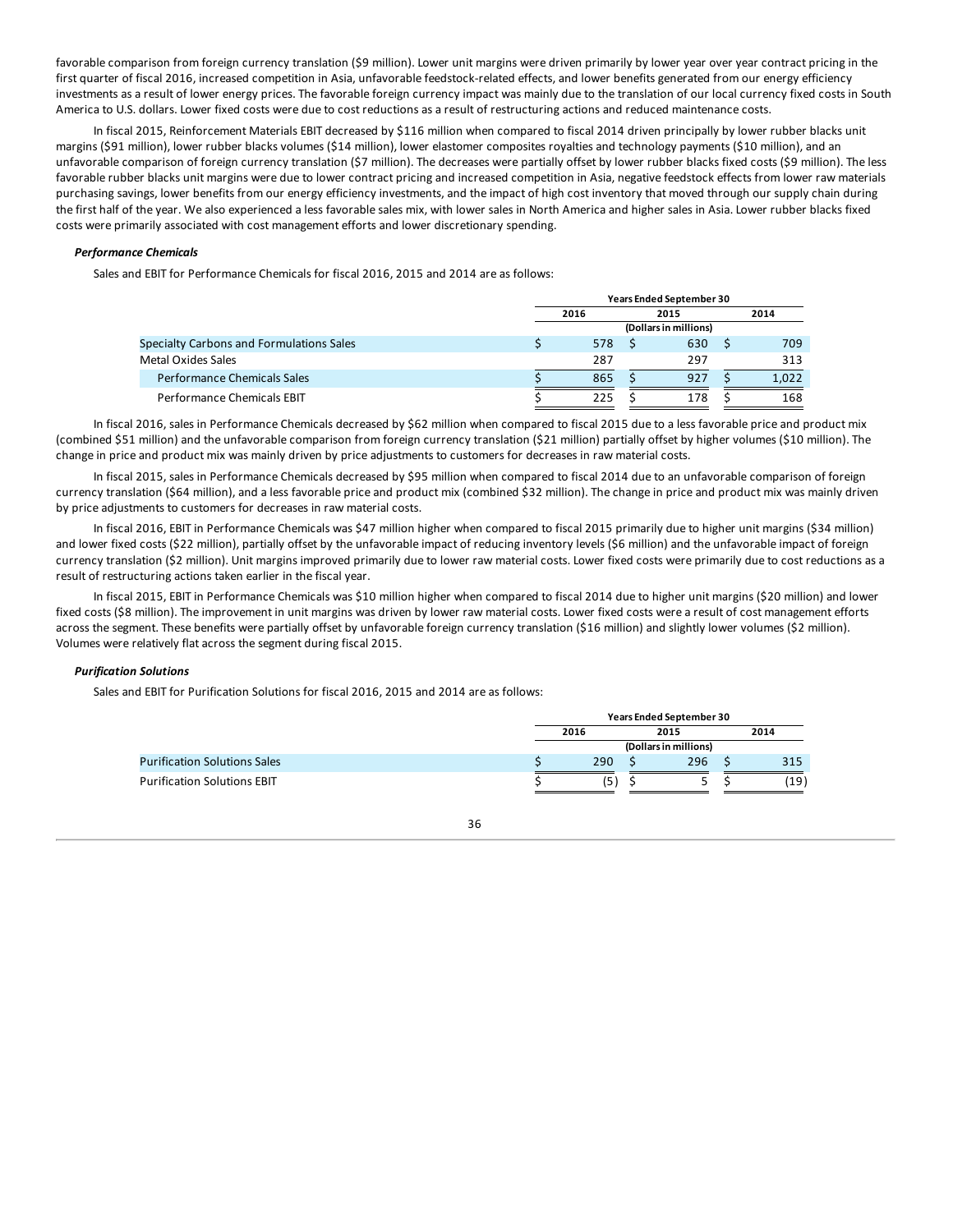Sales in Purification Solutions decreased by \$6 million in fiscal 2016 when compared to fiscal 2015 primarily due to a less favorable price and product mix (combined \$10 million) and the unfavorable impact of foreign currency translation (\$6 million), partially offset by an increase in volumes (\$10 million). The less favorable price and product mix was due to competitive factors in certain gas and air and water applications as well as increased demand for lower priced products. Higher volumes were driven by higher demand for activated carbon in gas and air applications as the MATS regulation took full effect in April 2016.

Sales in Purification Solutions decreased by \$19 million in fiscal 2015 when compared to fiscal 2014 due to an unfavorable comparison of foreign currency translation (\$23 million), lower royalties (\$3 million) and lower volumes (\$3 million), partially offset by a more favorable price and product mix (combined \$10 million). The more favorable price and product mix was primarily due to the implementation of price increases and an improved product mix. These price increases contributed to a decline in overall sales volumes; however, volumes sold to mercury removal customers increased due to the first wave of customers complying with the MATS regulation in April 2015.

EBIT in Purification Solutions decreased by \$10 million in fiscal 2016 when compared to fiscal 2015 driven by the unfavorable impact from reducing inventory levels (\$29 million) and lower unit margins (\$12 million) due to a less favorable price and product mix and higher raw material costs, partially offset by lower fixed costs due to cost reduction efforts (\$19 million), higher volumes (\$9 million), and the favorable impact of foreign currency exchange (\$3 million).

EBIT in Purification Solutions increased by \$24 million in fiscal 2015 when compared to fiscal 2014 driven by improved unit margins (\$21 million), lower fixed costs (\$14 million), and the favorable comparison of foreign currency translation (\$2 million). These improvements were partially offset by lower royalties (\$3 million) and the absence of a one-time insurance recovery in fiscal 2014 that did not repeat in fiscal 2015 (\$9 million), and lower volumes (\$2 million). Higher unit margins were due to the implementation of price increases, improvement in the product mix and lower variable costs. Lower fixed costs were a result of improved operational performance, cost management efforts and \$5 million of lower depreciation and amortization.

### *Specialty Fluids*

Sales and EBIT for Specialty Fluids for fiscal 2016, 2015 and 2014 are as follows:

|                               |      | <b>Years Ended September 30</b> |      |    |  |  |  |  |  |  |
|-------------------------------|------|---------------------------------|------|----|--|--|--|--|--|--|
|                               | 2016 |                                 | 2014 |    |  |  |  |  |  |  |
|                               |      | (Dollars in millions)           |      |    |  |  |  |  |  |  |
| <b>Specialty Fluids Sales</b> | 47   | 42                              |      | 98 |  |  |  |  |  |  |
| Specialty Fluids EBIT         | 13   |                                 |      | 39 |  |  |  |  |  |  |

Sales in Specialty Fluids increased by \$5 million in fiscal 2016 when compared to fiscal 2015. The increase was primarily due to higher volumes (\$5 million). The increase in volumes was driven by a higher level of project activity that resulted in higher rental and sales volumes for our drilling fluids in both the North Sea and Asia.

Sales in Specialty Fluids decreased by \$56 million in fiscal 2015 when compared to fiscal 2014. The decrease was primarily due to lower volumes (\$62 million) from lower project activity levels that resulted in lower rental and sales volumes for our drilling fluids. The lower level of project activity was caused by the downturn in the oil and gas industry, which resulted in fewer investments, project delays, and stringent cost management by our customers. The decrease in volumes was partially offset by a more favorable price and product mix (combined \$6 million).

EBIT in Specialty Fluids increased by \$7 million in fiscal 2016 when compared to fiscal 2015. The increase is primarily due to higher volumes (\$4 million) and lower fixed costs (\$4 million) partially offset by a less favorable price and product mix (\$1 million).

EBIT in Specialty Fluids decreased by \$33 million in fiscal 2015 when compared to fiscal 2014. The decrease was primarily due to lower volumes (\$46 million). In response, we improved our price and product mix (\$5 million) and reduced fixed costs (\$8 million) to help partially offset the lower volumes.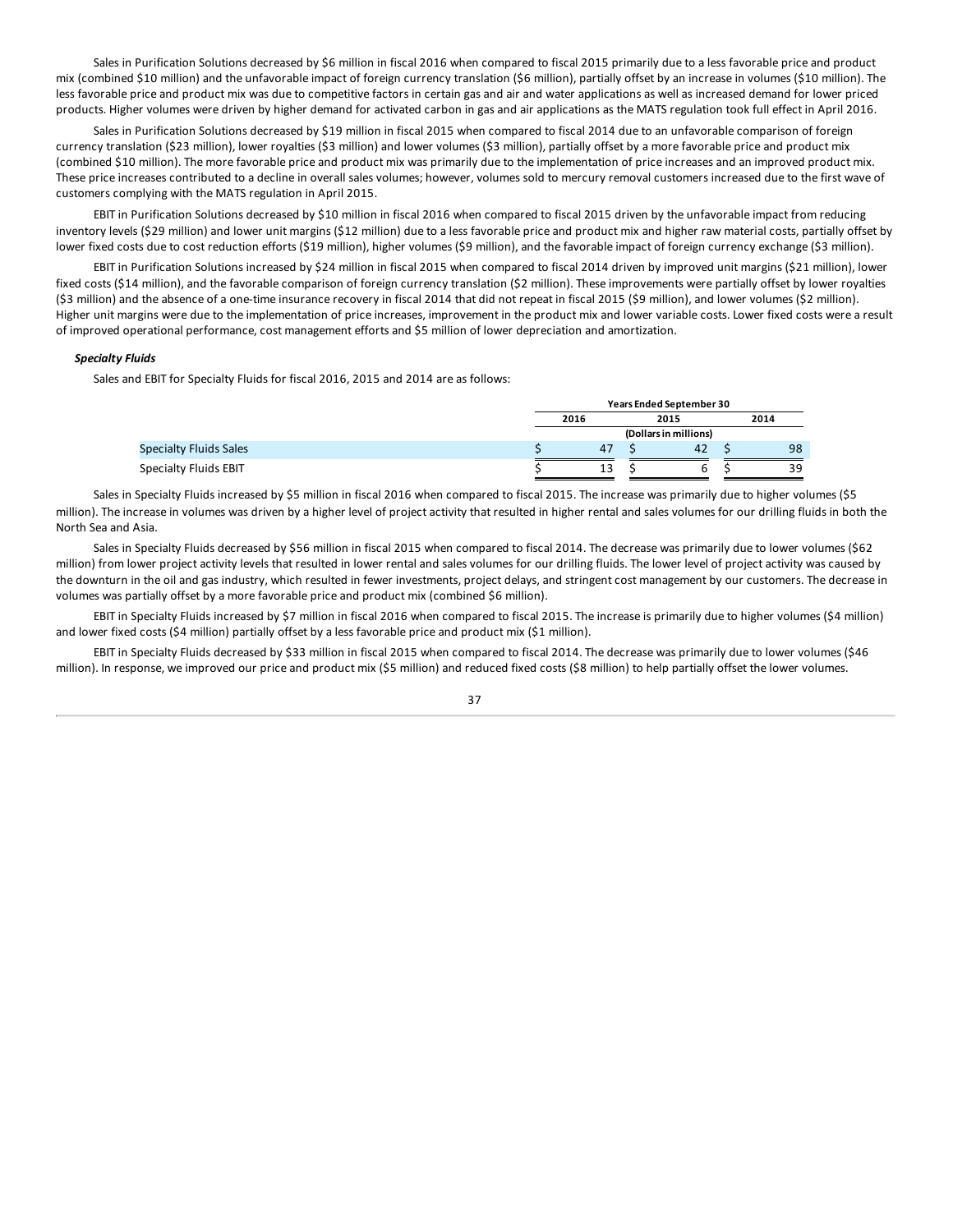## *Outlook*

Looking ahead to fiscal 2017, we remain focused on driving our advancing the core strategy across all of our segments. The outlook for Reinforcement Materials is mixed. We are experiencing continued strong demand in Europe and a strengthening environment in China. In North America, the long-term fundamentals for tire growth remain solid, however, the near term market is soft due to high levels of truck tire inventories in the supply chain. The South American market remains weak; however, we are beginning to see some signs of recovery in calendar year 2017. After a third record year of EBIT in the Performance Chemicals segment, we expect earnings growth in 2017 to moderate. Although volumes in fumed silica are expected to moderate, the long term fundamentals of the segment remain solid as we continue to invest for future growth. In the Purification Solutions segment, we anticipate solid performance based on the continued strong growth in the MATS related business combined with the elimination of the negative impact associated with decreased inventory levels. For the Specialty Fluids segment, we continue to pursue opportunities outside of the North Sea with a number of projects in the pipeline that support our outlook of continued solid performance in 2017. Overall, we remain confident that our strategy will deliver top-line growth consistent with our end-market participation. In addition, we will continue to invest in new product and process technology, seek to capture the operating leverage from improving plant utilizations, and pursue growth investments, including bolt-on acquisition opportunities in our existing businesses.

### **Cash Flows and Liquidity**

### *Overview*

Our liquidity position, as measured by cash and cash equivalents plus borrowing availability, increased by \$384 million during fiscal 2016. The increase was largely attributable to an increase in borrowing capacity under our revolving credit facility, an increase in our cash balances and a reduction in outstanding commercial paper. As of September 30, 2016, we had cash and cash equivalents of \$200 million and borrowing availability under our revolving credit agreement of \$1 billion. Borrowings under our revolving credit agreement, which was amended in October 2015 to increase the borrowing limit from \$750 million to \$1 billion, may be used for working capital, letters of credit and other general corporate purposes. There was no outstanding balance of commercial paper as of September 30, 2016. At September 30, 2016, we were in compliance with all applicable covenants under our revolving credit facility including the total consolidated debt to consolidated EBITDA (earnings before interest, taxes, depreciation and amortization) covenant.

We generally manage our cash and debt on a global basis to provide for working capital requirements as needed by region or site. Cash and debt are generally denominated in the local currency of the subsidiary holding the assets or liabilities, except where there are operational cash flow reasons to hold nonfunctional currency or debt. The vast majority of our cash and cash equivalent holdings tend to be held outside the U.S., as excess cash balances in the U.S. are generally used to repay commercial paper.

We anticipate sufficient liquidity from (i) cash on hand; (ii) cash flows from operating activities; and (iii) cash available from our revolving credit agreement and our commercial paper program to meet our operational and capital investment needs and financial obligations for the foreseeable future. Our liquidity derived from cash flows from operations is, to a large degree, predicated on our ability to collect our receivables in a timely manner, the cost of our raw materials, and our ability to manage inventory levels.

On September 27, 2016, we redeemed \$300 million of 5% fixed rate debt that was issued in fiscal 2009 and had a maturity date of October 1, 2016. In September 2016, Cabot issued \$250 million in registered notes with a coupon of 3.4% that mature on September 15, 2026. The net proceeds of this offering were \$248 million after deducting discounts and issuance costs.

Our Consolidated Statements of Cash Flows have been presented to include discontinued operations with continuing operations. Therefore, unless noted otherwise, the following discussion of our cash flows and liquidity position include both continuing and discontinued operations.

The following discussion of the changes in our cash balance refers to the various sections of our Consolidated Statements of Cash Flows.

### *Cash Flows from Operating Activities*

Cash provided by operating activities, which consists of net income adjusted for the various non-cash items included in income, changes in working capital and changes in certain other balance sheet accounts, totaled \$392 million in fiscal 2016. Operating activities provided \$499 million and \$315 million in fiscal 2015 and 2014, respectively.

Cash provided by operating activities in fiscal 2016 was driven primarily by net income of \$164 million plus \$161 million of non-cash depreciation and amortization. In addition, there was a net decrease in accounts receivable and inventories largely driven by lower raw material costs and associated price reductions. These sources of cash were partially offset by a decrease in accounts payable.

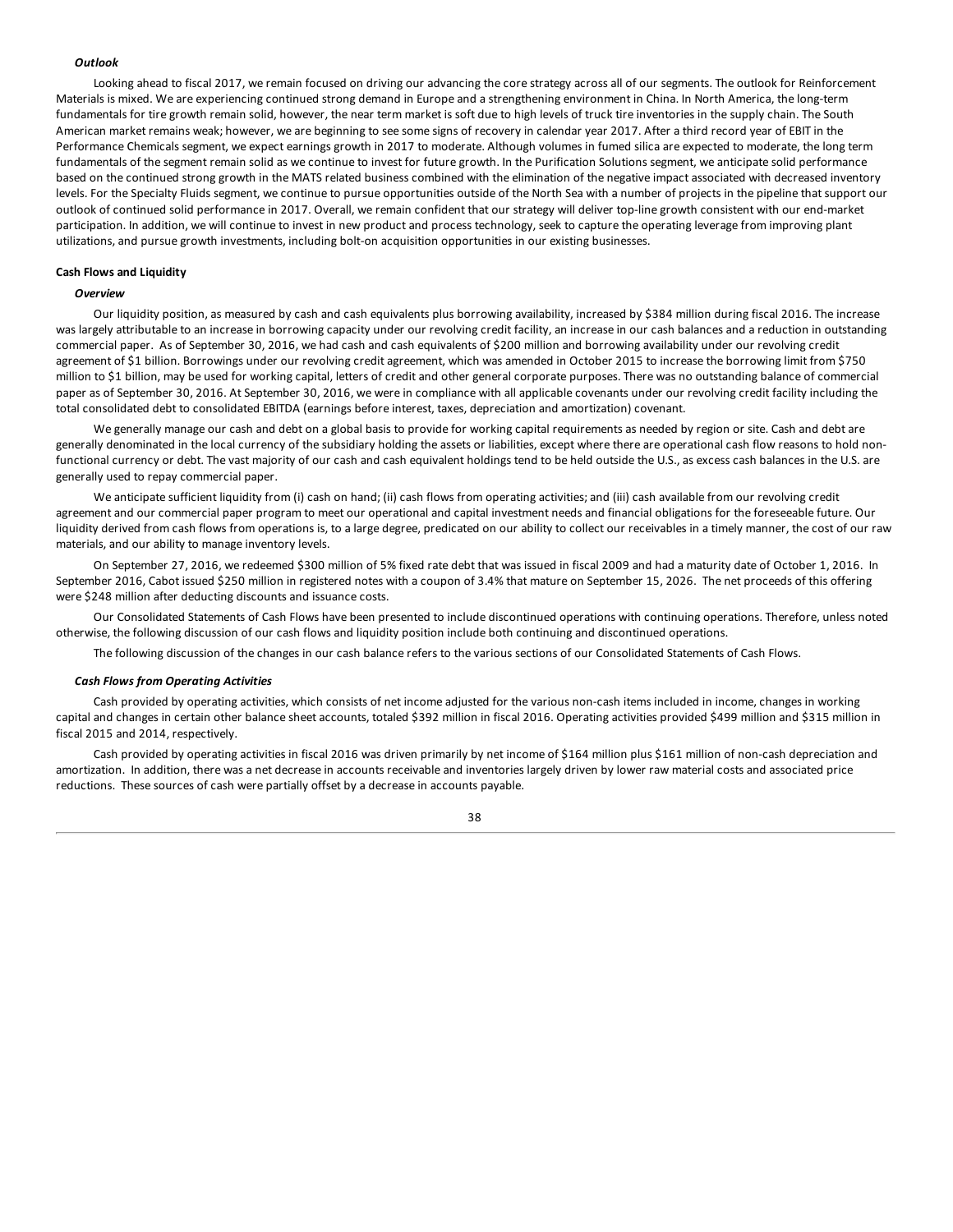Cash provided by operating activities in fiscal 2015 was driven primarily by our non-cash charges for depreciation and amortization and asset impairments, which more than offset our net loss for the period. In addition, there was a net decrease in accounts receivable and inventories largely driven by lower raw material costs and associated price reductions.

Cash provided by operating activities in fiscal 2014 was driven primarily by net income of \$218 million plus \$201 million of depreciation and amortization and \$25 million of dividends from equity affiliates, \$14 million of which was received from NHUMO prior to our purchase of the remaining outstanding common stock of the joint venture. These sources of cash were partially offset by an increase in accounts receivable and inventories due to higher sales and the inclusion of NHUMO balances.

In addition to the factors noted above, the following other elements of operations have a bearing on operating cash flows:

Restructurings — As of September 30, 2016, we had \$5 million of total restructuring costs in accrued expenses in the consolidated balance sheet related to our global restructuring activities. We made cash payments of \$37 million during fiscal 2016 and received \$16 million in cash payments in connection with the sale of land and land rights. In fiscal 2017 and thereafter, we expect to make cash payments totaling approximately \$8 million related to these restructuring plans.

During fiscal 2016, we restructured our operations in certain locations, including the closure of our carbon black manufacturing facility in Merak, Indonesia. These actions resulted in net cash outlays of approximately \$29 million in fiscal 2016.

We may receive cash in the future from the sale of certain assets and land relating to restructured sites, which is not included in these amounts.

Environmental Reserves and Litigation Matters—As of September 30, 2016, we have a \$14 million reserve for environmental remediation costs at various sites. These sites are primarily associated with businesses divested in prior years. We anticipate that the expenditures at these sites will be made over a number of years, and will not be concentrated in any one year. Additionally, as of September 30, 2016 we have a \$21 million reserve for respirator claims. These expenditures will be incurred over many years. We also have other litigation costs arising in the ordinary course of business.

The following table represents the estimated future payments related to our environmental reserve.

|               |      |      |  |      | <b>Future Payments by Fiscal Year</b> |  |      |  |            |  |       |    |
|---------------|------|------|--|------|---------------------------------------|--|------|--|------------|--|-------|----|
|               | 2017 | 2018 |  | 2019 | 2020                                  |  | 2021 |  | Thereafter |  | Total |    |
|               |      |      |  |      | (Dollars in millions)                 |  |      |  |            |  |       |    |
| Environmental |      |      |  |      |                                       |  |      |  |            |  |       | 14 |

#### *Cash Flows from Investing Activities*

In fiscal 2016, capital expenditures were \$112 million. Major capital project expenditures were related to sustaining and compliance activities. In fiscal 2015, capital expenditures were \$141 million. Major capital project expenditures were related to the completion of our lignite mine development project in the Purification Solutions segment, mine development activities for our Specialty Fluids segment, and sustaining and compliance capital projects at our operating facilities. In fiscal 2014, capital expenditures of \$171 million and cash paid for NHUMO of \$73 million (net of cash acquired of \$7 million) were partially offset by the receipt of the final cash payment on the notes issued as part of the sale of our Supermetals business of \$215 million and cash proceeds of \$20 million received for the sale of our Security Materials business, which were classified as discontinued operations. Capital expenditures were primarily related to our lignite mine development project in the Purification Solutions segment, sustaining and compliance capital projects at our operating facilities, and mine development activities for the Specialty Fluids segment.

Capital expenditures for fiscal 2017 are expected to be between \$150 million and \$175 million. Our planned capital spending program for fiscal 2017 is primarily for sustaining and compliance capital projects at our operating facilities.

### *Cash Flows from Financing Activities*

Financing activities consumed \$184 million of cash in fiscal 2016 compared to \$256 million of cash in fiscal 2015 and \$302 million in fiscal 2014. During fiscal 2016, our overall debt balance decreased by \$68 million. The decrease was driven primarily by our redemption of our \$300 million 5% fixed rate debt and a reduction in our outstanding commercial paper, partially offset by the issuance of \$250 million in registered notes with a coupon of 3.4% that mature on September 15, 2026. As of September 30, 2016, we had no outstanding notes under our commercial paper program. During fiscal 2015, our overall debt balance decreased by \$78 million. The decrease was driven primarily by our repayment of certain long-term debt and commercial paper. As of September 30, 2015, we had outstanding notes under our commercial paper program in an aggregate amount of \$12 million, with a weighted average interest rate of 0.36%.

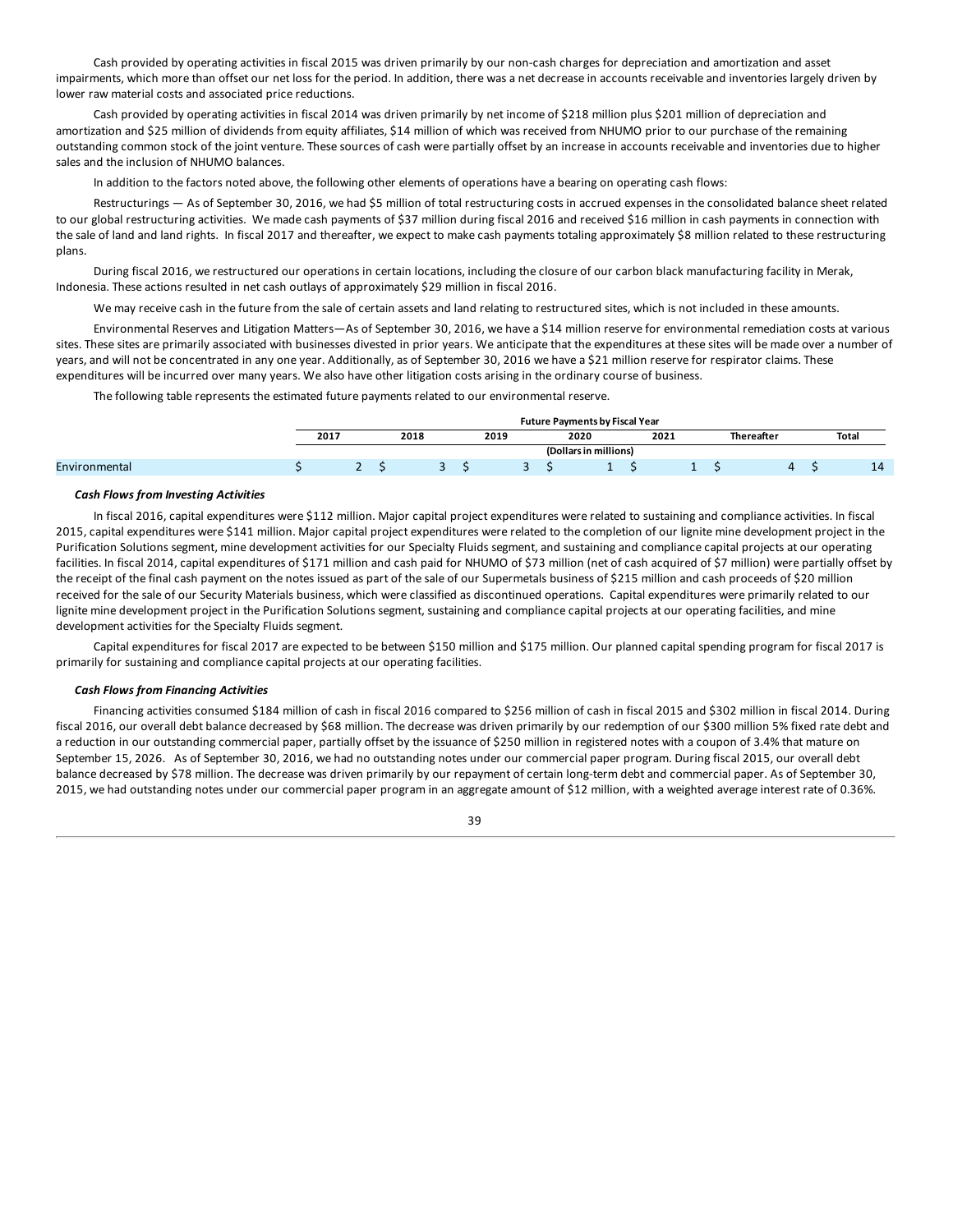The following table provides a summary of our outstanding debt.

|                                  | September 30          |     |  |     |  |  |  |  |
|----------------------------------|-----------------------|-----|--|-----|--|--|--|--|
|                                  | 2016<br>2015          |     |  |     |  |  |  |  |
|                                  | (Dollars in millions) |     |  |     |  |  |  |  |
| Notes payable                    |                       |     |  | 22  |  |  |  |  |
| Variable rate debt               |                       |     |  |     |  |  |  |  |
| Total variable rate debt         |                       |     |  | 22  |  |  |  |  |
| Fixed rate debt, net of discount |                       | 907 |  | 958 |  |  |  |  |
| Unamortized bond discounts       |                       | (1) |  | (1) |  |  |  |  |
| Capital leases                   |                       | 13  |  | 14  |  |  |  |  |
| <b>Total debt</b>                |                       | 926 |  | 993 |  |  |  |  |

At September 30, 2016, we had \$1 billion of availability under our credit agreement.

Our long-term total debt, of which \$1 million is current, matures at various times as presented in Note J. The weighted-average interest rate on our fixed rate long-term debt was 3.54% as of September 30, 2016.

At September 30, 2016, we have provided standby letters of credit totaling \$16 million, which expire throughout fiscal 2017.

On October 23, 2015, we entered into a credit agreement that amended and extended our \$750 million revolving credit agreement (which was scheduled to mature October 3, 2019). With this amendment and extension, we increased our borrowing availability to \$1 billion. The credit agreement matures on October 23, 2020. The credit agreement continues to support our commercial paper program. Borrowings under the credit agreement may be used for working capital, letters of credit and other general corporate purposes. The revolving credit agreement contains affirmative and negative covenants, a single financial covenant (consolidated total debt to consolidated EBITDA) and events of default customary for financings of this type.

On September 27, 2016, we redeemed \$300 million of 5% fixed rate debt that was issued in fiscal 2009 and had a maturity date of October 1, 2016.

In September 2016, Cabot issued \$250 million in registered notes with a coupon of 3.4% that mature on September 15, 2026. The net proceeds of this offering were \$248 million after deducting discounts and issuance costs.

### *Share repurchases*

During fiscal 2016, 2015, and 2014, we repurchased approximately 0.8 million, 2.3 million, and 0.2 million shares of our common stock on the open market for an aggregate purchase price of \$39 million, \$96 million, and \$11 million, respectively. As of September 30, 2016, we had approximately 2.8 million shares available for repurchase under the Board of Directors' share repurchase authorization.

# *Dividend payments*

In fiscal 2016, 2015 and 2014, we paid cash dividends on our common stock of \$1.04, \$0.88 and \$0.84 per share, respectively. These cash dividend payments totaled \$65 million in fiscal 2016, \$56 million in fiscal 2015, and \$54 million in fiscal 2014.

# *Employee Benefit Plans*

As of September 30, 2016, we had a consolidated pension obligation, net of the fair value of plan assets, of \$170 million, comprised of \$113 million for pension benefit plan liabilities and \$57 million for postretirement benefit plan liabilities.

The \$113 million of unfunded pension benefit plan liabilities is derived as follows:

|                           | <b>U.S.</b> | Foreign               | Total |
|---------------------------|-------------|-----------------------|-------|
|                           |             | (Dollars in millions) |       |
| Fair Value of Plan Assets | 157         | 305                   | 462   |
| <b>Benefit Obligation</b> | 175         | 400                   | 575   |
| <b>Unfunded Status</b>    | (18)        | (95)                  | (113) |

In fiscal 2016, we made cash contributions totaling approximately \$10 million to our foreign pension benefit plans. In fiscal 2017, we expect to make cash contributions of \$8 million to our foreign pension plans.

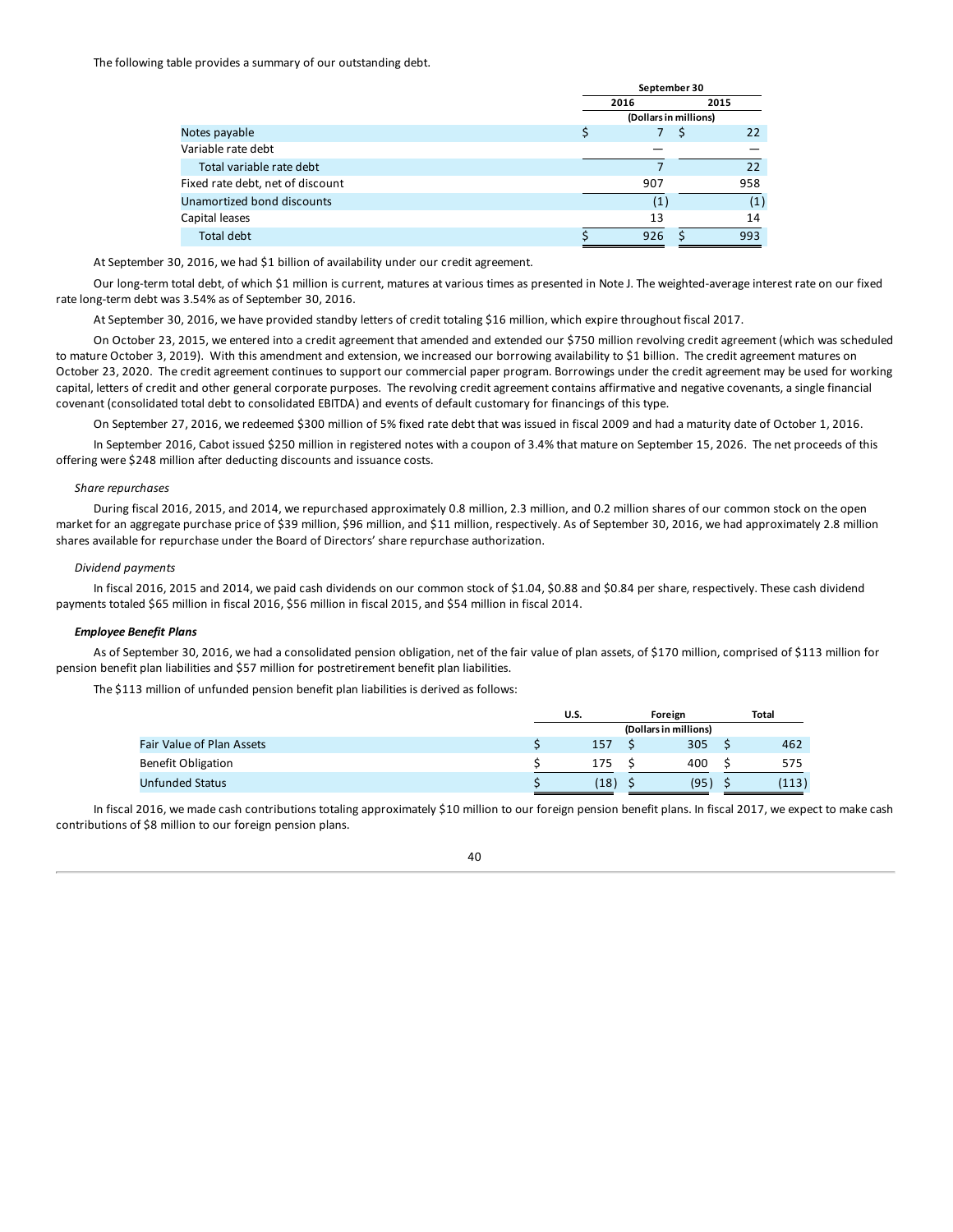The \$57 million of unfunded postretirement benefit plan liabilities is comprised of \$37 million for our U.S. and \$20 million for our foreign postretirement benefit plans. These postretirement benefit plans provide certain health care and life insurance benefits for retired employees. Typical of such plans, our postretirement plans are unfunded and, therefore, have no plan assets. We fund these plans as claims or insurance premiums come due. In fiscal 2016, we paid postretirement benefits of \$3 million under our U.S. postretirement plans and \$1 million under our foreign postretirement plans. For fiscal 2017, our benefit payments for our postretirement plans are expected to be immaterial.

# *Off-balance sheet arrangements*

We had no material transactions that meet the definition of an off-balance sheet arrangement.

# *Contractual Obligations*

The following table sets forth our long-term contractual obligations.

|                                  | <b>Payments Due by Fiscal Year</b> |  |      |  |      |  |                       |  |      |                   |  |       |
|----------------------------------|------------------------------------|--|------|--|------|--|-----------------------|--|------|-------------------|--|-------|
|                                  | 2017                               |  | 2018 |  | 2019 |  | 2020                  |  | 2021 | <b>Thereafter</b> |  | Total |
|                                  |                                    |  |      |  |      |  | (Dollars in millions) |  |      |                   |  |       |
| Contractual Obligations(1)       |                                    |  |      |  |      |  |                       |  |      |                   |  |       |
| <b>Purchase Commitments</b>      | 217                                |  | 182  |  | 172  |  | 136                   |  | 107  | 1.275             |  | 2,089 |
| Long-term debt                   |                                    |  | 250  |  | 30   |  |                       |  |      | 627               |  | 907   |
| Capital lease obligations(2)     |                                    |  | 3    |  |      |  |                       |  |      |                   |  | 20    |
| Fixed interest on long-term debt | 32                                 |  | 27   |  | 24   |  | 23                    |  | 23   | 57                |  | 186   |
| Operating leases                 | 21                                 |  | 17   |  | 13   |  | 8                     |  |      | 56                |  | 122   |
| <b>Total</b>                     | 272                                |  | 479  |  | 241  |  | 169                   |  | 139  | 2.024             |  | 3,324 |

(1) We are unable to estimate the timing of potential future payments related to our accrual for uncertain tax positions in the amount of \$18 million at September 30, 2016.

(2) Capital lease obligations include interest.

### *Purchase commitments*

We have entered into long-term, volume-based purchase agreements primarily for the purchase of raw materials and natural gas with various key suppliers in Reinforcement Materials, Performance Chemicals, and Purification Solutions. Under certain of these agreements the quantity of material being purchased is fixed, but the price we pay changes as market prices change. For purposes of the table above, current purchase prices have been used to quantify total commitments.

## *Capital Leases*

We have capital lease obligations primarily for certain equipment and buildings. These obligations are payable over the next 15 years.

### *Operating Leases*

We have operating leases primarily comprised of leases for transportation vehicles, warehouse facilities, office space, and machinery and equipment.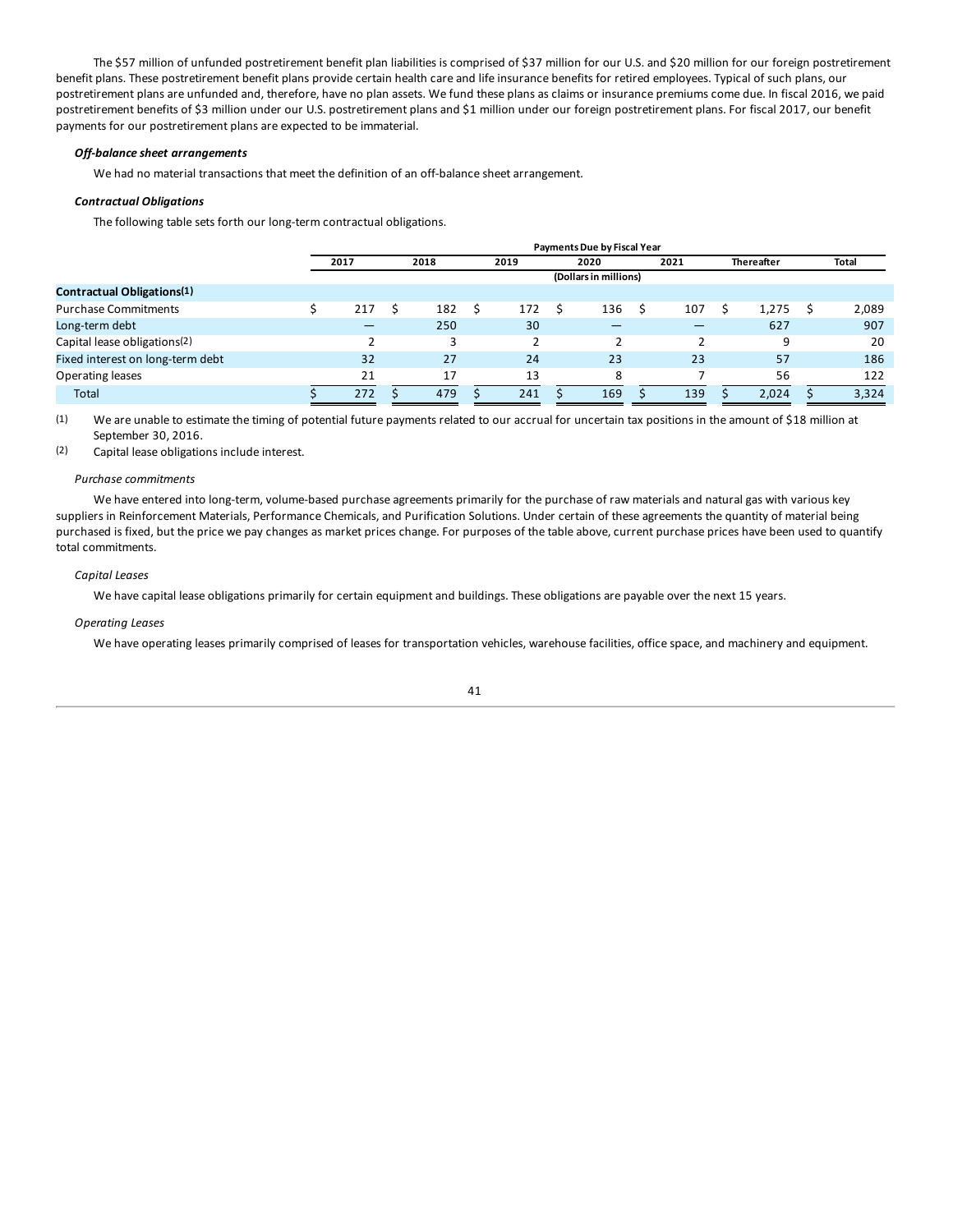# **Item 7A.** *Quantitative and Qualitative Disclosures About Market Risk*

We are exposed to changes in interest rates and foreign currency exchange rates because we finance certain operations through long- and short-term borrowings and denominate our transactions in a variety of foreign currencies. Changes in these rates may have an impact on future cash flows and earnings. We manage these risks through normal operating and financing activities and, when deemed appropriate, through the use of derivative financial instruments.

We have policies governing our use of derivative instruments, and we do not enter into financial instruments for trading or speculative purposes.

By using derivative instruments, we are subject to credit and market risk. The derivative instruments are booked in our balance sheet at fair value and reflect the asset or (liability) position as of September 30, 2016. If a counterparty fails to fulfill its performance obligations under a derivative contract, our exposure will equal the fair value of the derivative. Generally, when the fair value of a derivative contract is positive, the counterparty owes Cabot, thus creating a payment risk for Cabot. We minimize counterparty credit (or repayment) risk by entering into these transactions with major financial institutions of investment grade credit rating. Our exposure to market risk is not hedged in a manner that completely eliminates the effects of changing market conditions on earnings or cash flow.

## *Foreign Currency Risk*

Our international operations are subject to certain risks, including currency exchange rate fluctuations and government actions. In the fourth quarter of fiscal 2016, we entered into cross currency swaps designated as hedges of our net investments in certain Euro denominated subsidiaries. The following table summarizes the principal terms of our cross currency swaps, including the aggregate notional amount of the swaps, the interest rate payment we receive from and pay to our swap counterparties, the term and fair value at September 30, 2016.

**Fair Value**

| Description                 | <b>Notional Amount</b>                                               | <b>Interest Rate</b><br>Received | <b>Interest Rate</b><br>Paid | <b>Fiscal Year</b><br><b>Entered Into</b> | Maturity<br>Year | at<br>September<br>30, 2016 |
|-----------------------------|----------------------------------------------------------------------|----------------------------------|------------------------------|-------------------------------------------|------------------|-----------------------------|
| <b>Cross Currency Swaps</b> | <b>USD 250</b><br>million<br>swapped to<br><b>EUR 223</b><br>million | 3.40%                            | 1.94%                        | 2016                                      | 2026             | $$1$ million                |

In addition, foreign currency exposures also relate to assets and liabilities denominated in foreign currencies other than the functional currency of a given subsidiary as well as the risk that currency fluctuations could affect the dollar value of future cash flows generated in foreign currencies. Accordingly, we use short-term forward contracts to reduce the exposure to foreign currency risk. At September 30, 2016, we had \$4 million in net notional foreign currency contracts, which were denominated in Indonesian rupiah and Czech koruna. These forwards had a fair value of less than \$1 million as of September 30, 2016.

In certain situations where we have a long-term commitment denominated in a foreign currency we may enter into appropriate financial instruments in accordance with our risk management policy to hedge future cash flow exposures.

The primary currencies for which we have exchange rate exposure are the Euro, Japanese Yen, Brazilian Real, and Argentine Peso. In fiscal year 2016, foreign currency translations in the aggregate increased our business segment EBIT by \$10 million, the majority of which affected the results of the Reinforcement Materials segment. The favorable impact was largely from the translation of local currency denominated operating costs to U.S. dollars in Argentina and Brazil, where the average exchange rates devalued versus the U.S. dollar during fiscal 2016. In addition, we recognized a \$7 million expense in Other income (expense) in fiscal 2016 from the revaluation of monetary assets and liabilities from transactional currencies to functional currency, largely attributable to changes in the value of the Argentine Peso and the Brazilian Real during the year.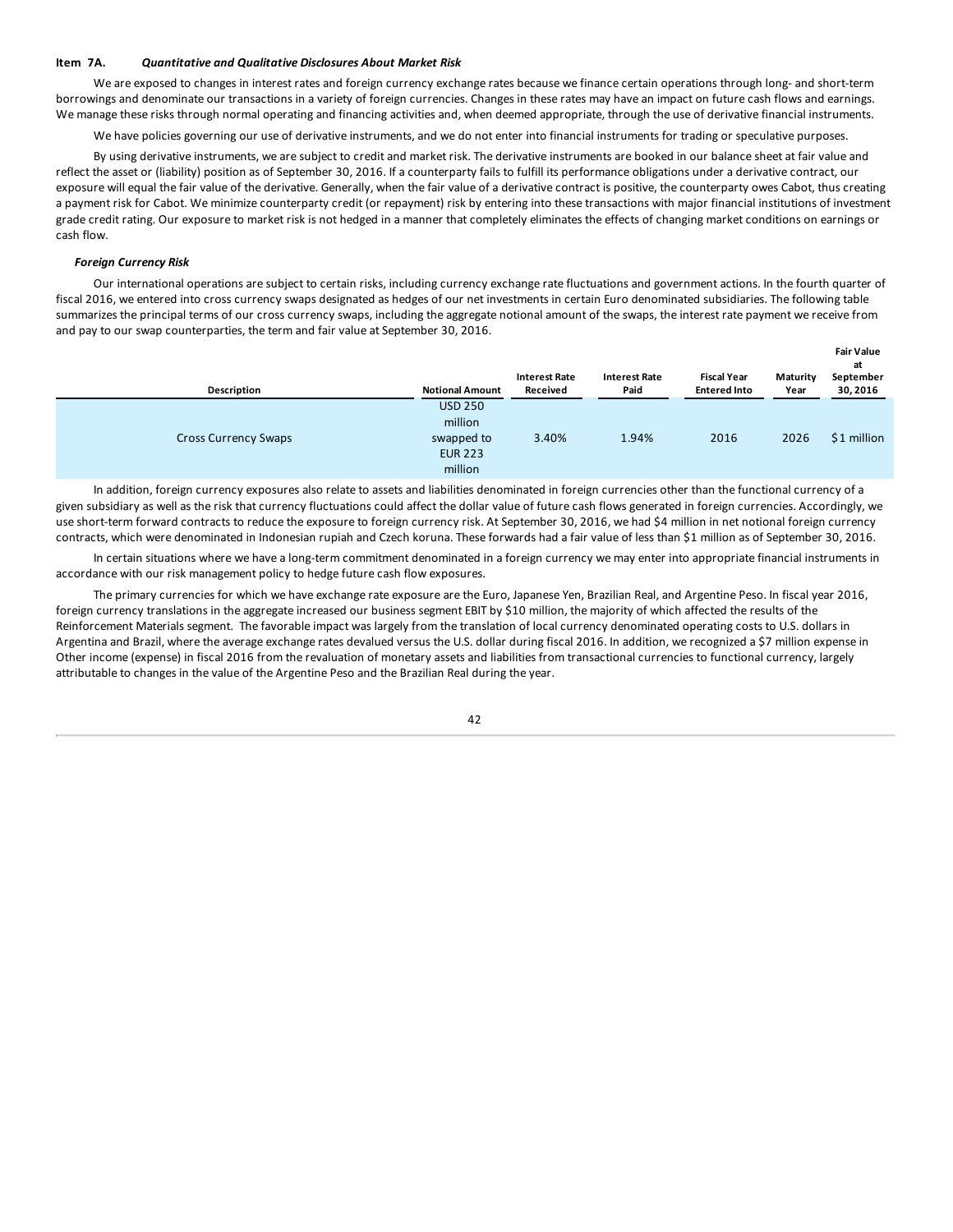# **INDEX TO FINANCIAL STATEMENTS**

| <b>Description</b> |                                                                | Page |
|--------------------|----------------------------------------------------------------|------|
| (1)                | <b>Consolidated Statements of Operations</b>                   | 44   |
| (2)                | <b>Consolidated Statements of Comprehensive Income</b>         | 45   |
| (3)                | <b>Consolidated Balance Sheets</b>                             | 46   |
| (4)                | <b>Consolidated Statements of Cash Flows</b>                   | 48   |
| (5)                | Consolidated Statements of Changes in Stockholders' Equity     | 49   |
| (6)                | Notes to the Consolidated Financial Statements                 | 52   |
| (7)                | <b>Report of Independent Registered Public Accounting Firm</b> | 92   |
|                    |                                                                |      |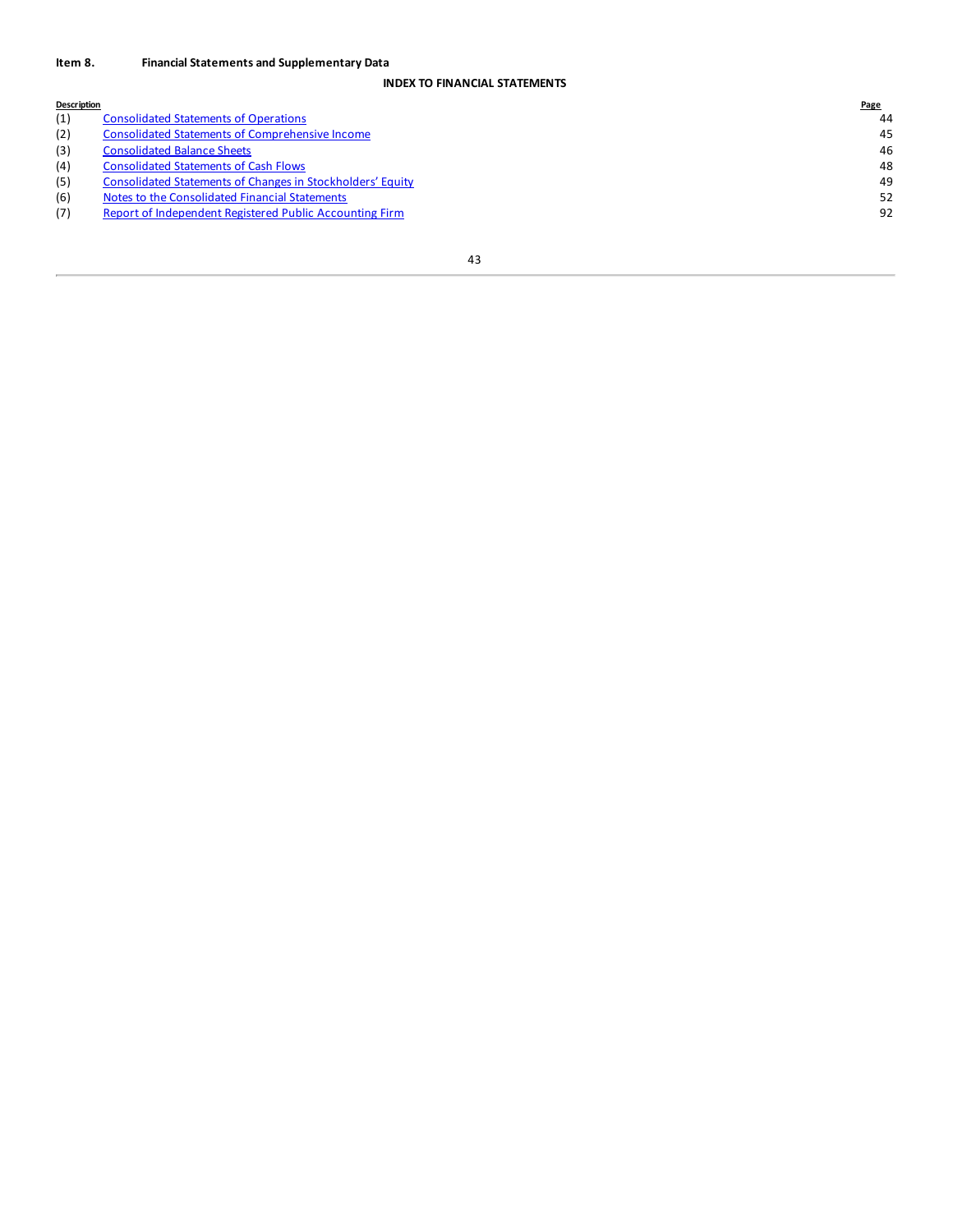# **CABOT CORPORATION CONSOLIDATED STATEMENTS OF OPERATIONS**

<span id="page-43-0"></span>

| 2014<br>2016<br>2015<br>(In millions, except per share amounts)<br>\$<br>Net sales and other operating revenues<br>\$<br>2,411<br>2,871<br>\$<br>3,647<br>Cost of sales<br>1,833<br>2,286<br>2,926<br>578<br>585<br>721<br>Gross profit<br>275<br>282<br>326<br>Selling and administrative expenses<br>53<br>58<br>60<br>Research and technical expenses<br>Purification Solutions long-lived assets impairment charge (Note G)<br>210<br>Purification Solutions goodwill impairment charge (Note G)<br>352<br>-<br>Income (loss) from operations<br>250<br>(317)<br>335<br>Interest and dividend income<br>5<br>$\overline{4}$<br>3<br>(54)<br>(53)<br>(55)<br>Interest expense<br>Other income (expense)<br>(7)<br>(11)<br>25<br>Income (loss) from continuing operations before income taxes and<br>194<br>308<br>(377)<br>equity in earnings of affiliated companies<br>(Provision) benefit for income taxes<br>(34)<br>45<br>(92)<br>Equity in earnings of affiliated companies, net of tax<br>3<br>4<br>163<br>(328)<br>216<br>Income (loss) from continuing operations<br>Income (loss) from discontinued operations, net of tax of $$1, $-$ and $$2$<br>2<br>2<br>1<br>218<br>164<br>(326)<br>Net income (loss)<br>Net income attributable to noncontrolling interests, net of tax of<br>\$4, \$5 and \$5<br>15<br>8<br>19<br>\$<br>\$<br>\$<br>(334)<br>199<br>Net income (loss) attributable to Cabot Corporation<br>149<br>Weighted-average common shares outstanding, in millions:<br>62.4<br>63.4<br>64.4<br><b>Basic</b><br><b>Diluted</b><br>63.4<br>65.1<br>62.9<br>Income (loss) per common share:<br>Basic:<br>Income (loss) from continuing operations attributable to<br>\$<br><b>Cabot Corporation</b><br>2.36<br>\$<br>(5.29)<br>\$<br>3.04<br>\$<br>\$<br>\$<br>Income (loss) from discontinued operations<br>0.02<br>0.02<br>0.02<br>$\overline{\xi}$<br>$\overline{\xi}$<br>$\overline{\xi}$<br>2.38<br>(5.27)<br>3.06<br>Net income (loss) attributable to Cabot Corporation<br>Diluted:<br>Income (loss) from continuing operations attributable to<br>\$<br><b>Cabot Corporation</b><br>\$<br>(5.29)<br>\$<br>3.01<br>2.34<br>\$<br>\$<br>\$<br>Income (loss) from discontinued operations<br>0.02<br>0.02<br>0.02<br>\$<br>\$<br>\$<br>Net income (loss) attributable to Cabot Corporation<br>2.36<br>(5.27)<br>3.03 |                            | Years Ended September 30 |            |    |      |
|---------------------------------------------------------------------------------------------------------------------------------------------------------------------------------------------------------------------------------------------------------------------------------------------------------------------------------------------------------------------------------------------------------------------------------------------------------------------------------------------------------------------------------------------------------------------------------------------------------------------------------------------------------------------------------------------------------------------------------------------------------------------------------------------------------------------------------------------------------------------------------------------------------------------------------------------------------------------------------------------------------------------------------------------------------------------------------------------------------------------------------------------------------------------------------------------------------------------------------------------------------------------------------------------------------------------------------------------------------------------------------------------------------------------------------------------------------------------------------------------------------------------------------------------------------------------------------------------------------------------------------------------------------------------------------------------------------------------------------------------------------------------------------------------------------------------------------------------------------------------------------------------------------------------------------------------------------------------------------------------------------------------------------------------------------------------------------------------------------------------------------------------------------------------------------------------------------------------------------------------------------------------------------------------------------------------------------------------------|----------------------------|--------------------------|------------|----|------|
|                                                                                                                                                                                                                                                                                                                                                                                                                                                                                                                                                                                                                                                                                                                                                                                                                                                                                                                                                                                                                                                                                                                                                                                                                                                                                                                                                                                                                                                                                                                                                                                                                                                                                                                                                                                                                                                                                                                                                                                                                                                                                                                                                                                                                                                                                                                                                   |                            |                          |            |    |      |
|                                                                                                                                                                                                                                                                                                                                                                                                                                                                                                                                                                                                                                                                                                                                                                                                                                                                                                                                                                                                                                                                                                                                                                                                                                                                                                                                                                                                                                                                                                                                                                                                                                                                                                                                                                                                                                                                                                                                                                                                                                                                                                                                                                                                                                                                                                                                                   |                            |                          |            |    |      |
|                                                                                                                                                                                                                                                                                                                                                                                                                                                                                                                                                                                                                                                                                                                                                                                                                                                                                                                                                                                                                                                                                                                                                                                                                                                                                                                                                                                                                                                                                                                                                                                                                                                                                                                                                                                                                                                                                                                                                                                                                                                                                                                                                                                                                                                                                                                                                   |                            |                          |            |    |      |
|                                                                                                                                                                                                                                                                                                                                                                                                                                                                                                                                                                                                                                                                                                                                                                                                                                                                                                                                                                                                                                                                                                                                                                                                                                                                                                                                                                                                                                                                                                                                                                                                                                                                                                                                                                                                                                                                                                                                                                                                                                                                                                                                                                                                                                                                                                                                                   |                            |                          |            |    |      |
|                                                                                                                                                                                                                                                                                                                                                                                                                                                                                                                                                                                                                                                                                                                                                                                                                                                                                                                                                                                                                                                                                                                                                                                                                                                                                                                                                                                                                                                                                                                                                                                                                                                                                                                                                                                                                                                                                                                                                                                                                                                                                                                                                                                                                                                                                                                                                   |                            |                          |            |    |      |
|                                                                                                                                                                                                                                                                                                                                                                                                                                                                                                                                                                                                                                                                                                                                                                                                                                                                                                                                                                                                                                                                                                                                                                                                                                                                                                                                                                                                                                                                                                                                                                                                                                                                                                                                                                                                                                                                                                                                                                                                                                                                                                                                                                                                                                                                                                                                                   |                            |                          |            |    |      |
|                                                                                                                                                                                                                                                                                                                                                                                                                                                                                                                                                                                                                                                                                                                                                                                                                                                                                                                                                                                                                                                                                                                                                                                                                                                                                                                                                                                                                                                                                                                                                                                                                                                                                                                                                                                                                                                                                                                                                                                                                                                                                                                                                                                                                                                                                                                                                   |                            |                          |            |    |      |
|                                                                                                                                                                                                                                                                                                                                                                                                                                                                                                                                                                                                                                                                                                                                                                                                                                                                                                                                                                                                                                                                                                                                                                                                                                                                                                                                                                                                                                                                                                                                                                                                                                                                                                                                                                                                                                                                                                                                                                                                                                                                                                                                                                                                                                                                                                                                                   |                            |                          |            |    |      |
|                                                                                                                                                                                                                                                                                                                                                                                                                                                                                                                                                                                                                                                                                                                                                                                                                                                                                                                                                                                                                                                                                                                                                                                                                                                                                                                                                                                                                                                                                                                                                                                                                                                                                                                                                                                                                                                                                                                                                                                                                                                                                                                                                                                                                                                                                                                                                   |                            |                          |            |    |      |
|                                                                                                                                                                                                                                                                                                                                                                                                                                                                                                                                                                                                                                                                                                                                                                                                                                                                                                                                                                                                                                                                                                                                                                                                                                                                                                                                                                                                                                                                                                                                                                                                                                                                                                                                                                                                                                                                                                                                                                                                                                                                                                                                                                                                                                                                                                                                                   |                            |                          |            |    |      |
|                                                                                                                                                                                                                                                                                                                                                                                                                                                                                                                                                                                                                                                                                                                                                                                                                                                                                                                                                                                                                                                                                                                                                                                                                                                                                                                                                                                                                                                                                                                                                                                                                                                                                                                                                                                                                                                                                                                                                                                                                                                                                                                                                                                                                                                                                                                                                   |                            |                          |            |    |      |
|                                                                                                                                                                                                                                                                                                                                                                                                                                                                                                                                                                                                                                                                                                                                                                                                                                                                                                                                                                                                                                                                                                                                                                                                                                                                                                                                                                                                                                                                                                                                                                                                                                                                                                                                                                                                                                                                                                                                                                                                                                                                                                                                                                                                                                                                                                                                                   |                            |                          |            |    |      |
|                                                                                                                                                                                                                                                                                                                                                                                                                                                                                                                                                                                                                                                                                                                                                                                                                                                                                                                                                                                                                                                                                                                                                                                                                                                                                                                                                                                                                                                                                                                                                                                                                                                                                                                                                                                                                                                                                                                                                                                                                                                                                                                                                                                                                                                                                                                                                   |                            |                          |            |    |      |
|                                                                                                                                                                                                                                                                                                                                                                                                                                                                                                                                                                                                                                                                                                                                                                                                                                                                                                                                                                                                                                                                                                                                                                                                                                                                                                                                                                                                                                                                                                                                                                                                                                                                                                                                                                                                                                                                                                                                                                                                                                                                                                                                                                                                                                                                                                                                                   |                            |                          |            |    |      |
|                                                                                                                                                                                                                                                                                                                                                                                                                                                                                                                                                                                                                                                                                                                                                                                                                                                                                                                                                                                                                                                                                                                                                                                                                                                                                                                                                                                                                                                                                                                                                                                                                                                                                                                                                                                                                                                                                                                                                                                                                                                                                                                                                                                                                                                                                                                                                   |                            |                          |            |    |      |
|                                                                                                                                                                                                                                                                                                                                                                                                                                                                                                                                                                                                                                                                                                                                                                                                                                                                                                                                                                                                                                                                                                                                                                                                                                                                                                                                                                                                                                                                                                                                                                                                                                                                                                                                                                                                                                                                                                                                                                                                                                                                                                                                                                                                                                                                                                                                                   |                            |                          |            |    |      |
|                                                                                                                                                                                                                                                                                                                                                                                                                                                                                                                                                                                                                                                                                                                                                                                                                                                                                                                                                                                                                                                                                                                                                                                                                                                                                                                                                                                                                                                                                                                                                                                                                                                                                                                                                                                                                                                                                                                                                                                                                                                                                                                                                                                                                                                                                                                                                   |                            |                          |            |    |      |
|                                                                                                                                                                                                                                                                                                                                                                                                                                                                                                                                                                                                                                                                                                                                                                                                                                                                                                                                                                                                                                                                                                                                                                                                                                                                                                                                                                                                                                                                                                                                                                                                                                                                                                                                                                                                                                                                                                                                                                                                                                                                                                                                                                                                                                                                                                                                                   |                            |                          |            |    |      |
|                                                                                                                                                                                                                                                                                                                                                                                                                                                                                                                                                                                                                                                                                                                                                                                                                                                                                                                                                                                                                                                                                                                                                                                                                                                                                                                                                                                                                                                                                                                                                                                                                                                                                                                                                                                                                                                                                                                                                                                                                                                                                                                                                                                                                                                                                                                                                   |                            |                          |            |    |      |
|                                                                                                                                                                                                                                                                                                                                                                                                                                                                                                                                                                                                                                                                                                                                                                                                                                                                                                                                                                                                                                                                                                                                                                                                                                                                                                                                                                                                                                                                                                                                                                                                                                                                                                                                                                                                                                                                                                                                                                                                                                                                                                                                                                                                                                                                                                                                                   |                            |                          |            |    |      |
|                                                                                                                                                                                                                                                                                                                                                                                                                                                                                                                                                                                                                                                                                                                                                                                                                                                                                                                                                                                                                                                                                                                                                                                                                                                                                                                                                                                                                                                                                                                                                                                                                                                                                                                                                                                                                                                                                                                                                                                                                                                                                                                                                                                                                                                                                                                                                   |                            |                          |            |    |      |
|                                                                                                                                                                                                                                                                                                                                                                                                                                                                                                                                                                                                                                                                                                                                                                                                                                                                                                                                                                                                                                                                                                                                                                                                                                                                                                                                                                                                                                                                                                                                                                                                                                                                                                                                                                                                                                                                                                                                                                                                                                                                                                                                                                                                                                                                                                                                                   |                            |                          |            |    |      |
|                                                                                                                                                                                                                                                                                                                                                                                                                                                                                                                                                                                                                                                                                                                                                                                                                                                                                                                                                                                                                                                                                                                                                                                                                                                                                                                                                                                                                                                                                                                                                                                                                                                                                                                                                                                                                                                                                                                                                                                                                                                                                                                                                                                                                                                                                                                                                   |                            |                          |            |    |      |
|                                                                                                                                                                                                                                                                                                                                                                                                                                                                                                                                                                                                                                                                                                                                                                                                                                                                                                                                                                                                                                                                                                                                                                                                                                                                                                                                                                                                                                                                                                                                                                                                                                                                                                                                                                                                                                                                                                                                                                                                                                                                                                                                                                                                                                                                                                                                                   |                            |                          |            |    |      |
|                                                                                                                                                                                                                                                                                                                                                                                                                                                                                                                                                                                                                                                                                                                                                                                                                                                                                                                                                                                                                                                                                                                                                                                                                                                                                                                                                                                                                                                                                                                                                                                                                                                                                                                                                                                                                                                                                                                                                                                                                                                                                                                                                                                                                                                                                                                                                   |                            |                          |            |    |      |
|                                                                                                                                                                                                                                                                                                                                                                                                                                                                                                                                                                                                                                                                                                                                                                                                                                                                                                                                                                                                                                                                                                                                                                                                                                                                                                                                                                                                                                                                                                                                                                                                                                                                                                                                                                                                                                                                                                                                                                                                                                                                                                                                                                                                                                                                                                                                                   |                            |                          |            |    |      |
|                                                                                                                                                                                                                                                                                                                                                                                                                                                                                                                                                                                                                                                                                                                                                                                                                                                                                                                                                                                                                                                                                                                                                                                                                                                                                                                                                                                                                                                                                                                                                                                                                                                                                                                                                                                                                                                                                                                                                                                                                                                                                                                                                                                                                                                                                                                                                   |                            |                          |            |    |      |
|                                                                                                                                                                                                                                                                                                                                                                                                                                                                                                                                                                                                                                                                                                                                                                                                                                                                                                                                                                                                                                                                                                                                                                                                                                                                                                                                                                                                                                                                                                                                                                                                                                                                                                                                                                                                                                                                                                                                                                                                                                                                                                                                                                                                                                                                                                                                                   |                            |                          |            |    |      |
|                                                                                                                                                                                                                                                                                                                                                                                                                                                                                                                                                                                                                                                                                                                                                                                                                                                                                                                                                                                                                                                                                                                                                                                                                                                                                                                                                                                                                                                                                                                                                                                                                                                                                                                                                                                                                                                                                                                                                                                                                                                                                                                                                                                                                                                                                                                                                   |                            |                          |            |    |      |
|                                                                                                                                                                                                                                                                                                                                                                                                                                                                                                                                                                                                                                                                                                                                                                                                                                                                                                                                                                                                                                                                                                                                                                                                                                                                                                                                                                                                                                                                                                                                                                                                                                                                                                                                                                                                                                                                                                                                                                                                                                                                                                                                                                                                                                                                                                                                                   |                            |                          |            |    |      |
|                                                                                                                                                                                                                                                                                                                                                                                                                                                                                                                                                                                                                                                                                                                                                                                                                                                                                                                                                                                                                                                                                                                                                                                                                                                                                                                                                                                                                                                                                                                                                                                                                                                                                                                                                                                                                                                                                                                                                                                                                                                                                                                                                                                                                                                                                                                                                   |                            |                          |            |    |      |
|                                                                                                                                                                                                                                                                                                                                                                                                                                                                                                                                                                                                                                                                                                                                                                                                                                                                                                                                                                                                                                                                                                                                                                                                                                                                                                                                                                                                                                                                                                                                                                                                                                                                                                                                                                                                                                                                                                                                                                                                                                                                                                                                                                                                                                                                                                                                                   |                            |                          |            |    |      |
|                                                                                                                                                                                                                                                                                                                                                                                                                                                                                                                                                                                                                                                                                                                                                                                                                                                                                                                                                                                                                                                                                                                                                                                                                                                                                                                                                                                                                                                                                                                                                                                                                                                                                                                                                                                                                                                                                                                                                                                                                                                                                                                                                                                                                                                                                                                                                   |                            |                          |            |    |      |
|                                                                                                                                                                                                                                                                                                                                                                                                                                                                                                                                                                                                                                                                                                                                                                                                                                                                                                                                                                                                                                                                                                                                                                                                                                                                                                                                                                                                                                                                                                                                                                                                                                                                                                                                                                                                                                                                                                                                                                                                                                                                                                                                                                                                                                                                                                                                                   |                            |                          |            |    |      |
|                                                                                                                                                                                                                                                                                                                                                                                                                                                                                                                                                                                                                                                                                                                                                                                                                                                                                                                                                                                                                                                                                                                                                                                                                                                                                                                                                                                                                                                                                                                                                                                                                                                                                                                                                                                                                                                                                                                                                                                                                                                                                                                                                                                                                                                                                                                                                   |                            |                          |            |    |      |
|                                                                                                                                                                                                                                                                                                                                                                                                                                                                                                                                                                                                                                                                                                                                                                                                                                                                                                                                                                                                                                                                                                                                                                                                                                                                                                                                                                                                                                                                                                                                                                                                                                                                                                                                                                                                                                                                                                                                                                                                                                                                                                                                                                                                                                                                                                                                                   |                            |                          |            |    |      |
|                                                                                                                                                                                                                                                                                                                                                                                                                                                                                                                                                                                                                                                                                                                                                                                                                                                                                                                                                                                                                                                                                                                                                                                                                                                                                                                                                                                                                                                                                                                                                                                                                                                                                                                                                                                                                                                                                                                                                                                                                                                                                                                                                                                                                                                                                                                                                   |                            |                          |            |    |      |
|                                                                                                                                                                                                                                                                                                                                                                                                                                                                                                                                                                                                                                                                                                                                                                                                                                                                                                                                                                                                                                                                                                                                                                                                                                                                                                                                                                                                                                                                                                                                                                                                                                                                                                                                                                                                                                                                                                                                                                                                                                                                                                                                                                                                                                                                                                                                                   | Dividends per common share | \$<br>1.04               | \$<br>0.88 | \$ | 0.84 |

*The accompanying notes are an integral part of these consolidated financial statements.*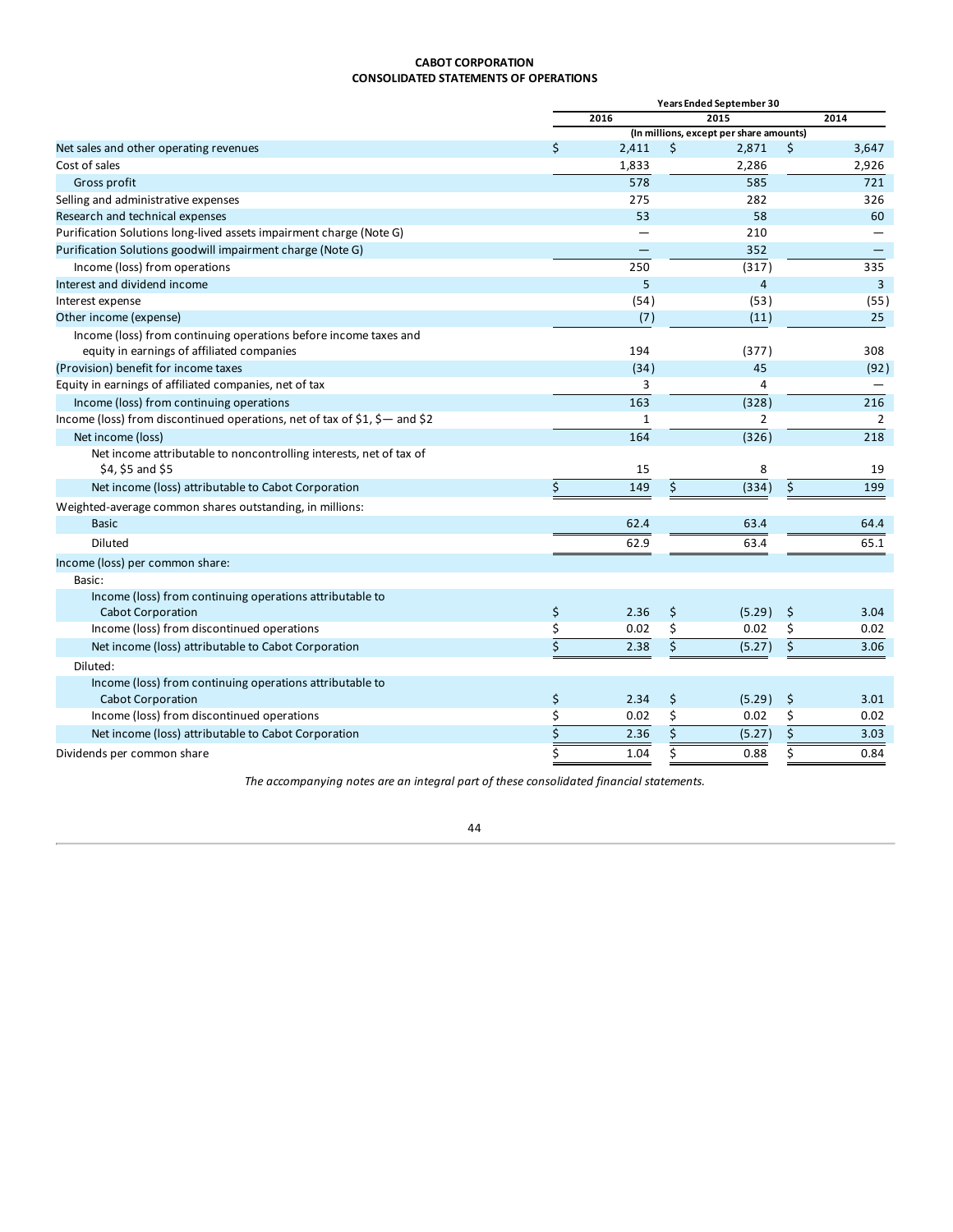# **CABOT CORPORATION CONSOLIDATED STATEMENTS OF COMPREHENSIVE INCOME**

<span id="page-44-0"></span>

|                                                                            | Years Ended September 30 |      |               |            |  |  |  |
|----------------------------------------------------------------------------|--------------------------|------|---------------|------------|--|--|--|
|                                                                            |                          | 2016 | 2015          | 2014       |  |  |  |
|                                                                            |                          |      | (In millions) |            |  |  |  |
| Net income (loss)                                                          | S                        | 164  | (326)         | 218<br>- S |  |  |  |
| Other comprehensive income (loss), net of tax                              |                          |      |               |            |  |  |  |
| Foreign currency translation adjustment, net of tax benefit                |                          |      |               |            |  |  |  |
| of $\zeta$ - $\zeta$ (3), ( $\zeta$ 10)                                    |                          |      | (270)         | (131)      |  |  |  |
| Pension and other postretirement benefit liability adjustments             |                          |      |               |            |  |  |  |
| Pension and other postretirement benefit liability adjustments arising     |                          |      |               |            |  |  |  |
| during the period, net of tax                                              |                          | (38) | 28            | (40)       |  |  |  |
| Amortization of net loss and prior service credit included in net periodic |                          |      |               |            |  |  |  |
| pension cost, net of tax                                                   |                          |      | 3             |            |  |  |  |
| Other comprehensive loss                                                   |                          | (31) | (239)         | (171)      |  |  |  |
| Comprehensive income (loss)                                                |                          | 133  | (565)         | 47         |  |  |  |
| Net income attributable to noncontrolling interests, net of tax            |                          | 15   | 8             | 19         |  |  |  |
| Noncontrolling interests foreign currency translation adjustment           |                          | (5)  | (4)           | (4)        |  |  |  |
| Comprehensive income attributable to noncontrolling interests              |                          | 10   |               | 15         |  |  |  |
| Comprehensive income (loss) attributable to Cabot Corporation              |                          | 123  | (569)         | 32         |  |  |  |

*The accompanying notes are an integral part of these consolidated financial statements.*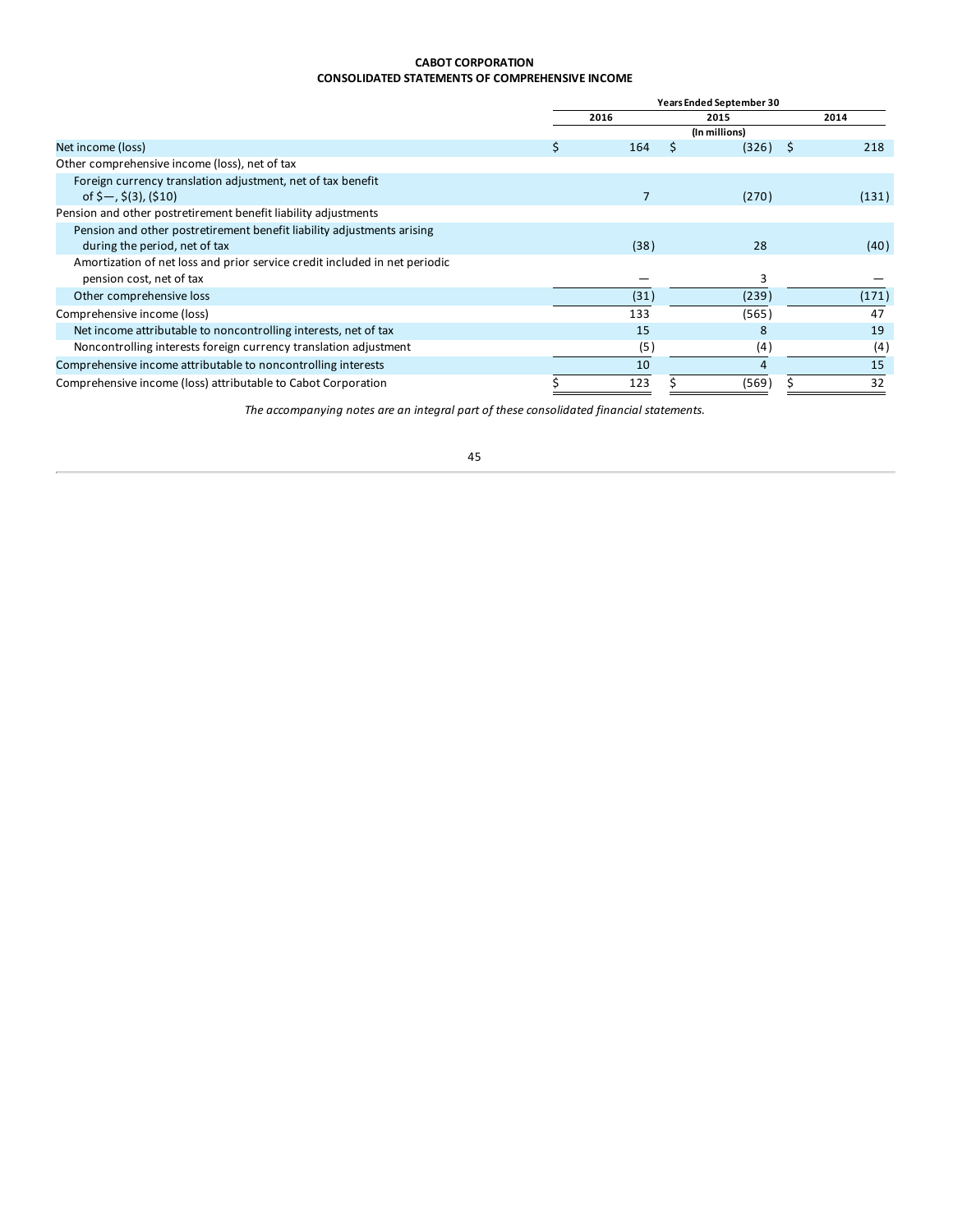# **CABOT CORPORATION CONSOLIDATED BALANCE SHEETS ASSETS**

<span id="page-45-0"></span>

|                                                                                    | September 30                                         |    |         |  |  |  |
|------------------------------------------------------------------------------------|------------------------------------------------------|----|---------|--|--|--|
|                                                                                    | 2016                                                 |    | 2015    |  |  |  |
|                                                                                    | (In millions, except<br>share and per share amounts) |    |         |  |  |  |
| Current assets:                                                                    |                                                      |    |         |  |  |  |
| Cash and cash equivalents                                                          | \$<br>200                                            | \$ | 77      |  |  |  |
| Accounts and notes receivable, net of reserve for doubtful accounts of \$8 and \$7 | 456                                                  |    | 477     |  |  |  |
| Inventories                                                                        | 342                                                  |    | 397     |  |  |  |
| Prepaid expenses and other current assets                                          | 50                                                   |    | 54      |  |  |  |
| Deferred income taxes                                                              | 41                                                   |    | 43      |  |  |  |
| Total current assets                                                               | 1,089                                                |    | 1,048   |  |  |  |
| Property, plant and equipment                                                      | 3,433                                                |    | 3,385   |  |  |  |
| Accumulated depreciation                                                           | (2, 143)                                             |    | (2,002) |  |  |  |
| Net property, plant and equipment                                                  | 1,290                                                |    | 1,383   |  |  |  |
| Goodwill                                                                           | 152                                                  |    | 154     |  |  |  |
| Equity affiliates                                                                  | 53                                                   |    | 57      |  |  |  |
| Intangible assets, net                                                             | 140                                                  |    | 153     |  |  |  |
| Assets held for rent                                                               | 97                                                   |    | 86      |  |  |  |
| Deferred income taxes                                                              | 180                                                  |    | 152     |  |  |  |
| Other assets                                                                       | 43                                                   |    | 42      |  |  |  |
| <b>Total assets</b>                                                                | 3,044                                                | Ś  | 3,075   |  |  |  |

*The accompanying notes are an integral part of these consolidated financial statements.*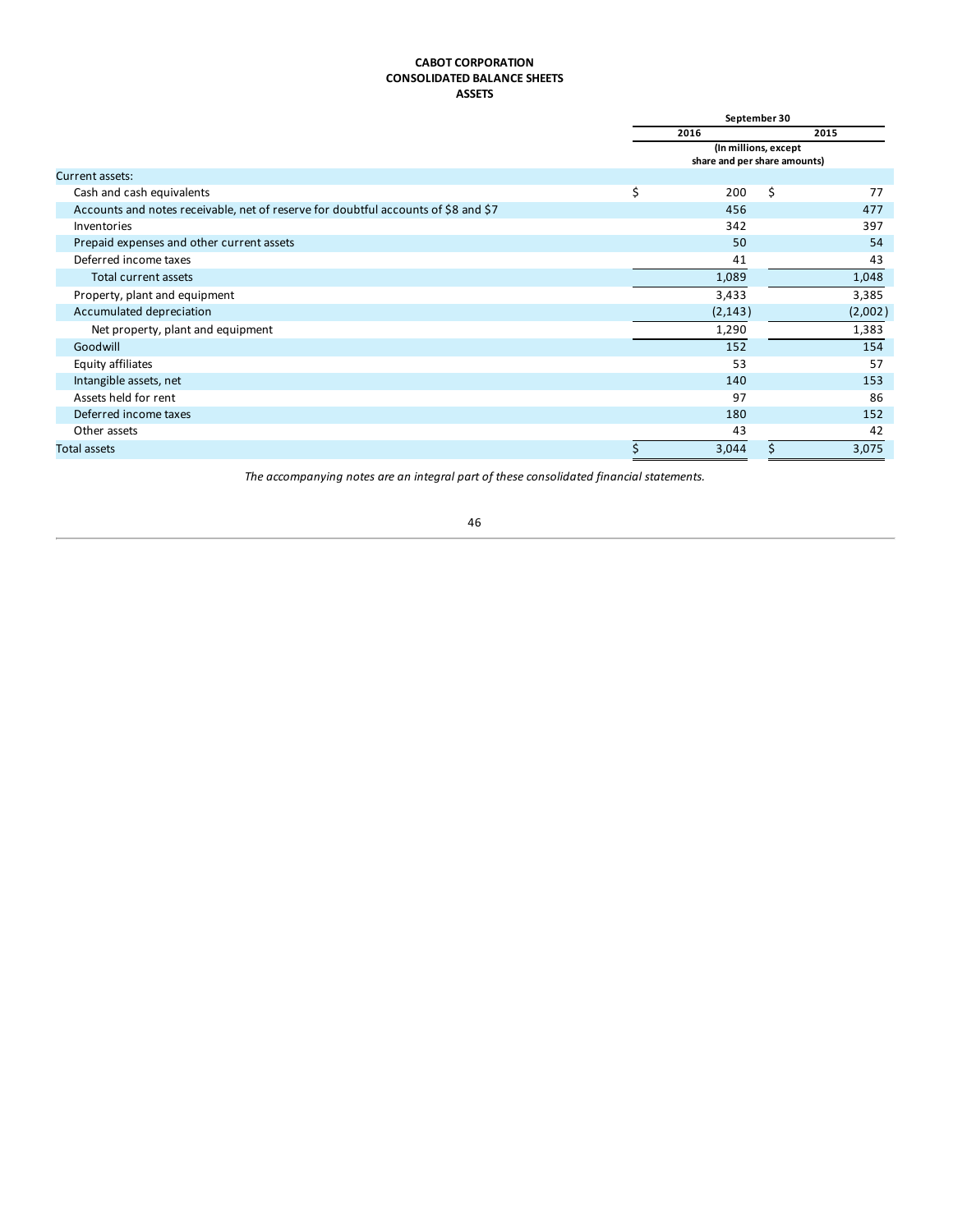# **CABOT CORPORATION CONSOLIDATED BALANCE SHEETS LIABILITIES AND STOCKHOLDERS' EQUITY**

|                                                                  | September 30                                         |    |              |  |  |
|------------------------------------------------------------------|------------------------------------------------------|----|--------------|--|--|
|                                                                  | 2016                                                 |    | 2015         |  |  |
|                                                                  | (In millions, except<br>share and per share amounts) |    |              |  |  |
| <b>Current liabilities:</b>                                      |                                                      |    |              |  |  |
| Notes payable                                                    | \$<br>$\overline{7}$                                 | \$ | 22           |  |  |
| Accounts payable and accrued liabilities                         | 364                                                  |    | 389          |  |  |
| Income taxes payable                                             | 25                                                   |    | 28           |  |  |
| Deferred income taxes                                            | $\mathbf{1}$                                         |    | $\mathbf{1}$ |  |  |
| Current portion of long-term debt                                | 1                                                    |    | $\mathbf{1}$ |  |  |
| <b>Total current liabilities</b>                                 | 398                                                  |    | 441          |  |  |
| Long-term debt                                                   | 918                                                  |    | 970          |  |  |
| Deferred income taxes                                            | 45                                                   |    | 59           |  |  |
| Other liabilities                                                | 285                                                  |    | 240          |  |  |
| Redeemable Preferred Stock                                       | 26                                                   |    | 27           |  |  |
| Commitments and contingencies (Note T)                           |                                                      |    |              |  |  |
| Stockholders' equity:                                            |                                                      |    |              |  |  |
| Preferred stock:                                                 |                                                      |    |              |  |  |
| Authorized: 2,000,000 shares of \$1 par value                    |                                                      |    |              |  |  |
| Issued and Outstanding: None and none                            |                                                      |    |              |  |  |
| Common stock:                                                    |                                                      |    |              |  |  |
| Authorized: 200,000,000 shares of \$1 par value                  |                                                      |    |              |  |  |
| Issued: 62,449,425 and 62,704,966 shares                         |                                                      |    |              |  |  |
| Outstanding 62,210,711 and 62,458,396 shares                     | 62                                                   |    | 63           |  |  |
| Less cost of 238,714 and 246,570 shares of common treasury stock | (7)                                                  |    | (8)          |  |  |
| Additional paid-in capital                                       |                                                      |    |              |  |  |
| Retained earnings                                                | 1,544                                                |    | 1,478        |  |  |
| Accumulated other comprehensive income (loss)                    | (325)                                                |    | (299)        |  |  |
| Total Cabot Corporation stockholders' equity                     | 1,274                                                |    | 1,234        |  |  |
| Noncontrolling interests                                         | 98                                                   |    | 104          |  |  |
| Total stockholders' equity                                       | 1,372                                                |    | 1,338        |  |  |
| Total liabilities and stockholders' equity                       | \$<br>3,044                                          | \$ | 3,075        |  |  |

*The accompanying notes are an integral part of these consolidated financial statements.*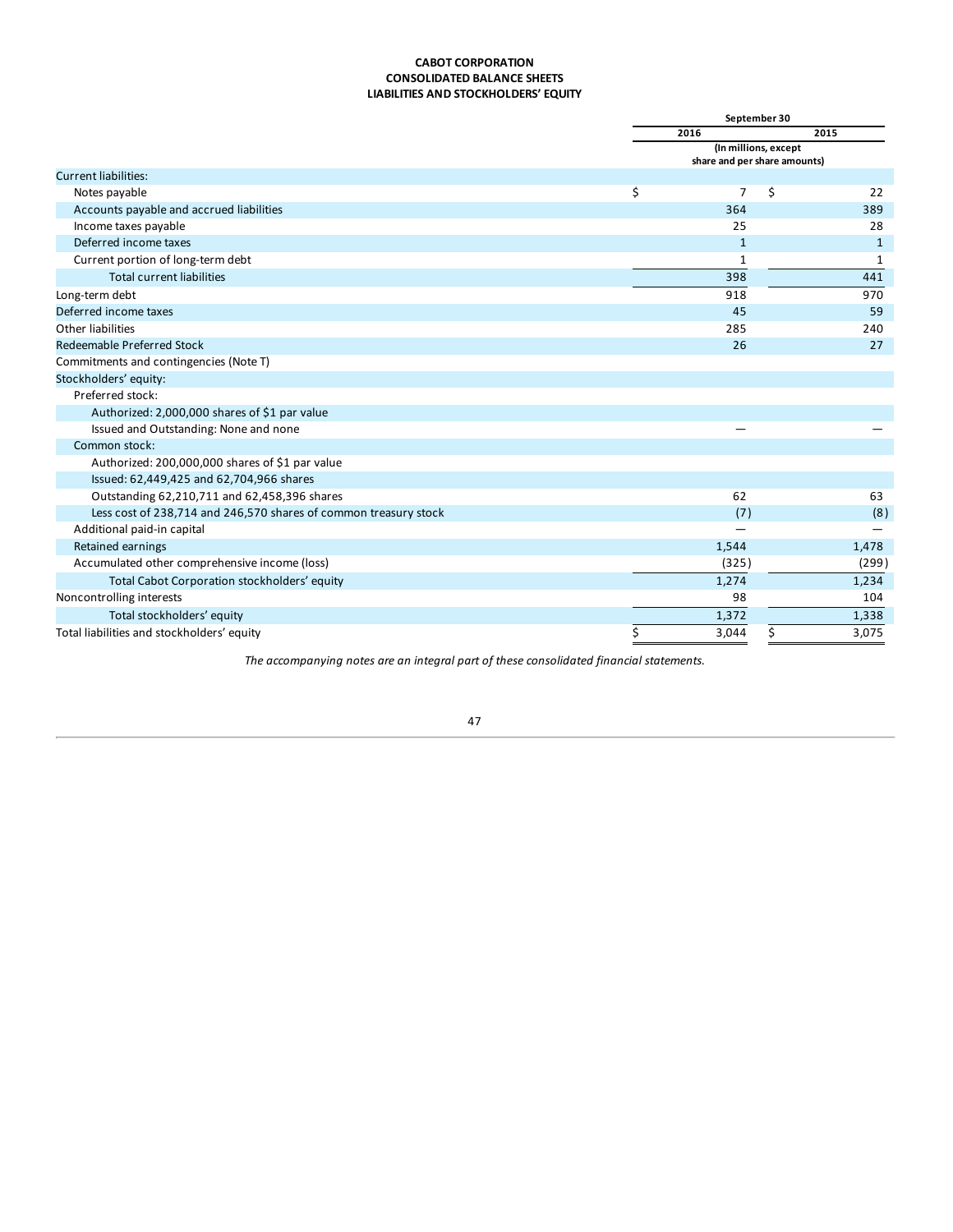# **CABOT CORPORATION CONSOLIDATED STATEMENTS OF CASH FLOWS**

<span id="page-47-0"></span>

|                                                                                      | Years Ended September 30 |                          |                          |                  |                   |  |  |  |
|--------------------------------------------------------------------------------------|--------------------------|--------------------------|--------------------------|------------------|-------------------|--|--|--|
|                                                                                      | 2016                     |                          | 2015                     |                  | 2014              |  |  |  |
| <b>Cash Flows from Operating Activities:</b>                                         |                          |                          |                          |                  |                   |  |  |  |
| Net income (loss)                                                                    | \$                       | 164                      | \$<br>(326)              | \$               | 218               |  |  |  |
| Adjustments to reconcile net income (loss) to cash provided by operating activities: |                          |                          |                          |                  |                   |  |  |  |
| Depreciation and amortization                                                        |                          | 161                      | 183                      |                  | 201               |  |  |  |
| Long-lived asset impairment charge                                                   |                          | 23                       | 210                      |                  | $\qquad \qquad -$ |  |  |  |
| Goodwill impairment charge                                                           |                          | $\overline{\phantom{0}}$ | 352                      |                  | $\equiv$          |  |  |  |
| Deferred tax provision (benefit)                                                     |                          | (35)                     | (86)                     |                  | 8                 |  |  |  |
| Gain on existing investment in NHUMO                                                 |                          | $\overline{\phantom{m}}$ | $\overline{\phantom{0}}$ |                  | (29)              |  |  |  |
| Gain on sale of business                                                             |                          | $=$                      | $\overline{\phantom{m}}$ |                  | (4)               |  |  |  |
| Employee benefit plan settlement                                                     |                          | $\equiv$                 | 18                       |                  |                   |  |  |  |
| Equity in net income of affiliated companies                                         |                          | (3)                      | (4)                      |                  | $\qquad \qquad -$ |  |  |  |
| Non-cash compensation                                                                |                          | 17                       | 12                       |                  | 14                |  |  |  |
| Other non-cash expense                                                               |                          | 5                        | 6                        |                  | 22                |  |  |  |
| Changes in assets and liabilities:                                                   |                          |                          |                          |                  |                   |  |  |  |
| Accounts and notes receivable                                                        |                          | 25                       | 154                      |                  | (54)              |  |  |  |
| Inventories                                                                          |                          | 51                       | 58                       |                  | (56)              |  |  |  |
| Prepaid expenses and other current assets                                            |                          | $\overline{1}$           | 16                       |                  | $\overline{2}$    |  |  |  |
| Accounts payable and accrued liabilities                                             |                          | (27)                     | (75)                     |                  | (29)              |  |  |  |
| Income taxes payable                                                                 |                          | (4)                      | (21)                     |                  | 15                |  |  |  |
| Other liabilities                                                                    |                          | (1)                      | (17)                     |                  | (14)              |  |  |  |
| Cash dividends received from equity affiliates                                       |                          | 9                        | 14                       |                  | 25                |  |  |  |
| Other                                                                                |                          | 6                        | 5                        |                  | (4)               |  |  |  |
| Cash provided by operating activities                                                |                          | 392                      | 499                      |                  | 315               |  |  |  |
| <b>Cash Flows from Investing Activities:</b>                                         |                          |                          |                          |                  |                   |  |  |  |
| Additions to property, plant and equipment                                           |                          | (112)                    | (141)                    |                  | (171)             |  |  |  |
| Proceeds from the sale of land                                                       |                          | 16                       |                          |                  |                   |  |  |  |
| Proceeds from notes receivable from sale of business                                 |                          | $\equiv$                 | $\equiv$                 |                  | 20                |  |  |  |
| Receipts from notes receivable from sale of business (Note D)                        |                          | —                        |                          |                  | 215               |  |  |  |
| Change in assets held for rent                                                       |                          | (8)                      | (21)                     |                  | (7)               |  |  |  |
| Cash paid for acquisition of business, net of cash acquired of \$7                   |                          | —                        |                          |                  | (73)              |  |  |  |
| Cash used in investing activities                                                    |                          | (104)                    | (162)                    |                  | (16)              |  |  |  |
| <b>Cash Flows from Financing Activities:</b>                                         |                          |                          |                          |                  |                   |  |  |  |
| Borrowings under financing arrangements                                              |                          | $\overline{\phantom{0}}$ | $\overline{\phantom{m}}$ |                  | 13                |  |  |  |
| Repayments under financing arrangements                                              |                          | (3)                      | (3)                      |                  | (17)              |  |  |  |
| Decrease in notes payable, net                                                       |                          | $-$                      | $\equiv$                 |                  | (4)               |  |  |  |
| Repayments from issuance of commercial paper, net                                    |                          | (12)                     | (18)                     |                  | (211)             |  |  |  |
| Proceeds from long-term debt, net of issuance costs                                  |                          | 248                      |                          |                  | 17                |  |  |  |
| Repayments of long-term debt                                                         |                          | (301)                    | (57)                     |                  | (23)              |  |  |  |
| Purchases of common stock                                                            |                          | (45)                     | (101)                    |                  | (18)              |  |  |  |
| Proceeds from sales of common stock                                                  |                          | 10                       | 6                        |                  | 14                |  |  |  |
| Cash dividends paid to noncontrolling interests                                      |                          | (16)                     | (27)                     |                  | (19)              |  |  |  |
| Cash dividends paid to common stockholders                                           |                          | (65)                     | (56)                     |                  | (54)              |  |  |  |
| Cash used in financing activities                                                    |                          | (184)                    | (256)                    |                  | (302)             |  |  |  |
| Effects of exchange rate changes on cash                                             |                          | 19                       | (71)                     |                  | (25)              |  |  |  |
| Increase (decrease) in cash and cash equivalents                                     |                          | 123                      | 10                       |                  | (28)              |  |  |  |
| Cash and cash equivalents at beginning of year                                       |                          | 77                       | 67                       |                  | 95                |  |  |  |
| Cash and cash equivalents at end of year                                             | $\overline{\xi}$         | 200                      | 77<br>\$                 | $\overline{\xi}$ | 67                |  |  |  |
|                                                                                      |                          |                          |                          |                  |                   |  |  |  |
| Income taxes paid                                                                    |                          | 66                       | 78                       |                  | 53                |  |  |  |
| Interest paid                                                                        |                          | 51                       | 42                       |                  | 47                |  |  |  |
|                                                                                      |                          |                          |                          |                  |                   |  |  |  |

*The accompanying notes are an integral part of these consolidated financial statements*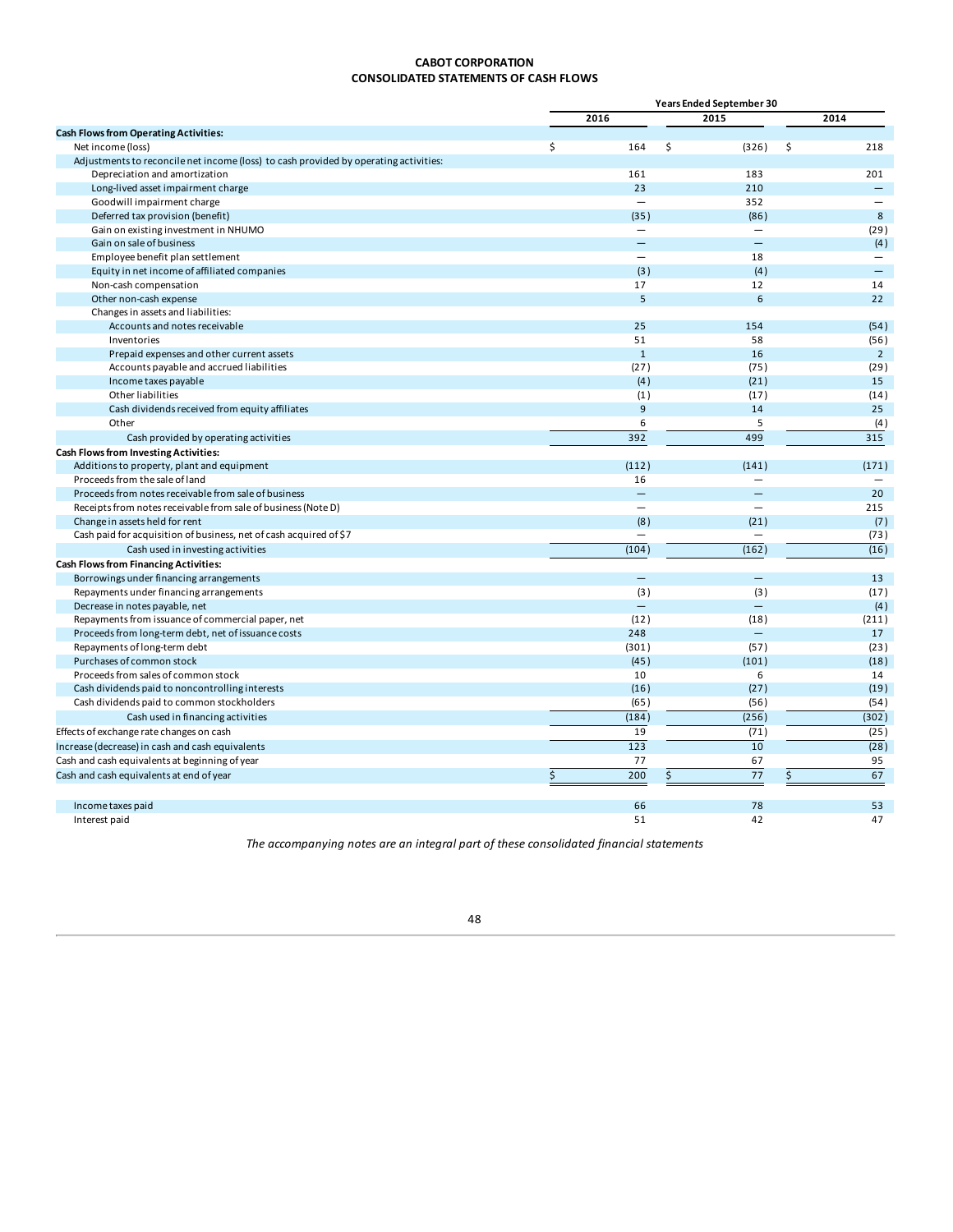# **CABOT CORPORATION CONSOLIDATED STATEMENT OF CHANGES IN STOCKHOLDERS' EQUITY (In millions, except shares in thousands)**

<span id="page-48-0"></span>

|                                     | <b>Common Stock.</b><br><b>Net of Treasury</b><br><b>Stock</b> |   |      |    | Additional<br>Paid-in | Retained        |    | <b>Deferred</b><br><b>Employee</b> | Accumulated<br>Other<br>Comprehensive |       |    | <b>Total Cabot</b><br>Corporation<br>Stockholders' |    | Non-<br>controlling |    | Total<br>Stockholders' |
|-------------------------------------|----------------------------------------------------------------|---|------|----|-----------------------|-----------------|----|------------------------------------|---------------------------------------|-------|----|----------------------------------------------------|----|---------------------|----|------------------------|
| 2014                                | <b>Shares</b>                                                  |   | Cost |    | Capital               | <b>Earnings</b> |    | <b>Benefits</b>                    | Income (Loss)                         |       |    | <b>Equity</b>                                      |    | <b>Interests</b>    |    | <b>Equity</b>          |
| Balance at September 30, 2013       | 63,971                                                         | Ś | 56   | Ŝ. | 39                    | \$1,755         | \$ | (2)                                | \$                                    | 103   | \$ | 1,951                                              | Ŝ. | 132                 | Ŝ. | 2,083                  |
| Net income attributable to Cabot    |                                                                |   |      |    |                       |                 |    |                                    |                                       |       |    |                                                    |    |                     |    |                        |
| Corporation                         |                                                                |   |      |    |                       | 199             |    |                                    |                                       |       |    | 199                                                |    |                     |    | 199                    |
| Net income attributable to non-     |                                                                |   |      |    |                       |                 |    |                                    |                                       |       |    |                                                    |    |                     |    |                        |
| controlling interests               |                                                                |   |      |    |                       |                 |    |                                    |                                       |       |    |                                                    |    | 19                  |    | 19                     |
| Total other comprehensive loss      |                                                                |   |      |    |                       |                 |    |                                    |                                       | (167) |    | (167)                                              |    | (4)                 |    | (171)                  |
| Noncontrolling interest-other       |                                                                |   |      |    |                       |                 |    |                                    |                                       |       |    |                                                    |    | (1)                 |    | (1)                    |
| Noncontrolling interest-dividends   |                                                                |   |      |    |                       |                 |    |                                    |                                       |       |    |                                                    |    | (24)                |    | (24)                   |
| Cash dividends paid to common       |                                                                |   |      |    |                       |                 |    |                                    |                                       |       |    |                                                    |    |                     |    |                        |
| stockholders                        |                                                                |   |      |    |                       | (54)            |    |                                    |                                       |       |    | (54)                                               |    |                     |    | (54)                   |
| Issuance of stock under employee    |                                                                |   |      |    |                       |                 |    |                                    |                                       |       |    |                                                    |    |                     |    |                        |
| compensation plans                  | 758                                                            |   | 1    |    | 13                    |                 |    |                                    |                                       |       |    | 14                                                 |    |                     |    | 14                     |
| Amortization of share-based         |                                                                |   |      |    |                       |                 |    |                                    |                                       |       |    |                                                    |    |                     |    |                        |
| compensation                        |                                                                |   |      |    | 14                    |                 |    |                                    |                                       |       |    | 14                                                 |    |                     |    | 14                     |
| Purchase and retirement of common   |                                                                |   |      |    |                       |                 |    |                                    |                                       |       |    |                                                    |    |                     |    |                        |
| stock                               | (346)                                                          |   |      |    | (17)                  |                 |    |                                    |                                       |       |    | (17)                                               |    |                     |    | (17)                   |
| Principal payment by Employee Stock |                                                                |   |      |    |                       |                 |    |                                    |                                       |       |    |                                                    |    |                     |    |                        |
| Ownership Plan under                |                                                                |   |      |    |                       |                 |    |                                    |                                       |       |    |                                                    |    |                     |    |                        |
| guaranteed loan                     |                                                                |   |      |    |                       |                 |    | $\overline{2}$                     |                                       |       |    | $\overline{2}$                                     |    |                     |    | 2                      |
| Balance at September 30, 2014       | 64,383                                                         | Ś | 57   | Ś  | 49                    | 1,900<br>Ś.     | Ś  | —                                  |                                       | (64)  | Ś. | 1,942                                              |    | 122                 | Ś  | 2,064                  |

*The accompanying notes are an integral part of these consolidated financial statements.*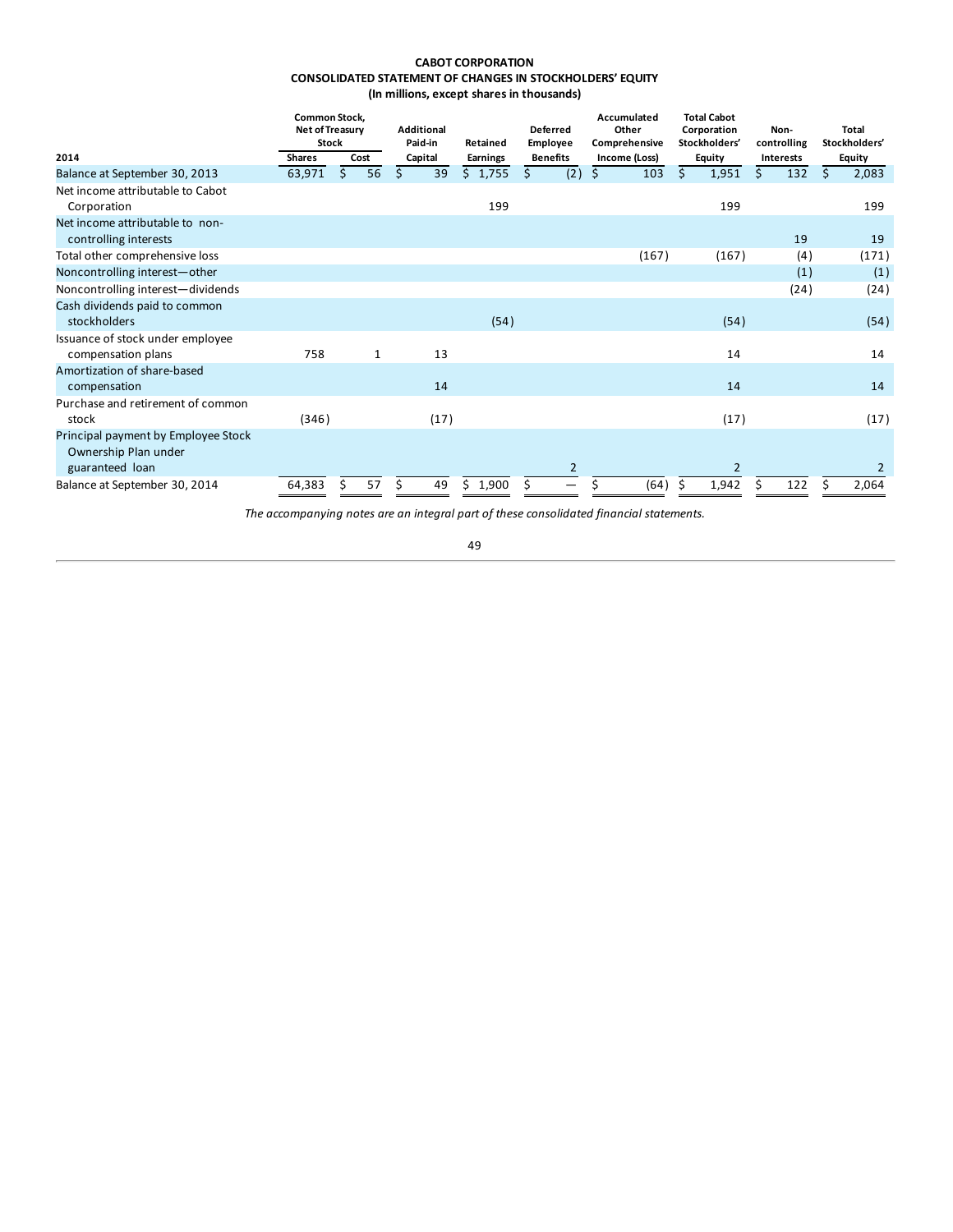# **CABOT CORPORATION CONSOLIDATED STATEMENT OF CHANGES IN STOCKHOLDERS' EQUITY (In millions, except shares in thousands)**

|                                               | Common Stock.<br><b>Net of Treasury</b><br>Stock |      | <b>Additional</b><br>Paid-in |                          | Retained |          | Accumulated<br>Other<br>Comprehensive |               | <b>Total Cabot</b><br>Corporation<br>Stockholders' |               | Non-<br>controlling |           |    | Total<br>Stockholders' |
|-----------------------------------------------|--------------------------------------------------|------|------------------------------|--------------------------|----------|----------|---------------------------------------|---------------|----------------------------------------------------|---------------|---------------------|-----------|----|------------------------|
| 2015                                          | <b>Shares</b>                                    | Cost | Capital                      |                          |          | Earnings |                                       | Income (Loss) |                                                    | <b>Equity</b> |                     | Interests |    | <b>Equity</b>          |
| Balance at September 30, 2014                 | 64,383                                           | 57   |                              | 49                       |          | 1,900    |                                       | (64)          | \$                                                 | 1,942         |                     | 122       | Š. | 2,064                  |
| Net loss attributable to Cabot Corporation    |                                                  |      |                              |                          |          | (334)    |                                       |               |                                                    | (334)         |                     |           |    | (334)                  |
| Net income attributable to non-controlling    |                                                  |      |                              |                          |          |          |                                       |               |                                                    |               |                     |           |    |                        |
| interests                                     |                                                  |      |                              |                          |          |          |                                       |               |                                                    |               |                     | 8         |    | 8                      |
| Total other comprehensive loss                |                                                  |      |                              |                          |          |          |                                       | (235)         |                                                    | (235)         |                     | (4)       |    | (239)                  |
| Noncontrolling interest-dividends             |                                                  |      |                              |                          |          |          |                                       |               |                                                    |               |                     | (22)      |    | (22)                   |
| Cash dividends paid to common stockholders    |                                                  |      |                              |                          |          | (56)     |                                       |               |                                                    | (56)          |                     |           |    | (56)                   |
| Issuance of stock under employee compensation |                                                  |      |                              |                          |          |          |                                       |               |                                                    |               |                     |           |    |                        |
| plans                                         | 450                                              |      |                              | 6                        |          |          |                                       |               |                                                    | 6             |                     |           |    | 6                      |
| Amortization of share-based compensation      |                                                  |      |                              | 12                       |          |          |                                       |               |                                                    | 12            |                     |           |    | 12                     |
| Purchase and retirement of common stock       | (2,375)                                          | (2)  |                              | (67)                     |          | (32)     |                                       |               |                                                    | (101)         |                     |           |    | (101)                  |
| Balance at September 30, 2015                 | 62,458                                           | 55   |                              | $\overline{\phantom{m}}$ |          | 1,478    |                                       | (299)         |                                                    | 1,234         |                     | 104       |    | 1,338                  |

*The accompanying notes are an integral part of these consolidated financial statements.*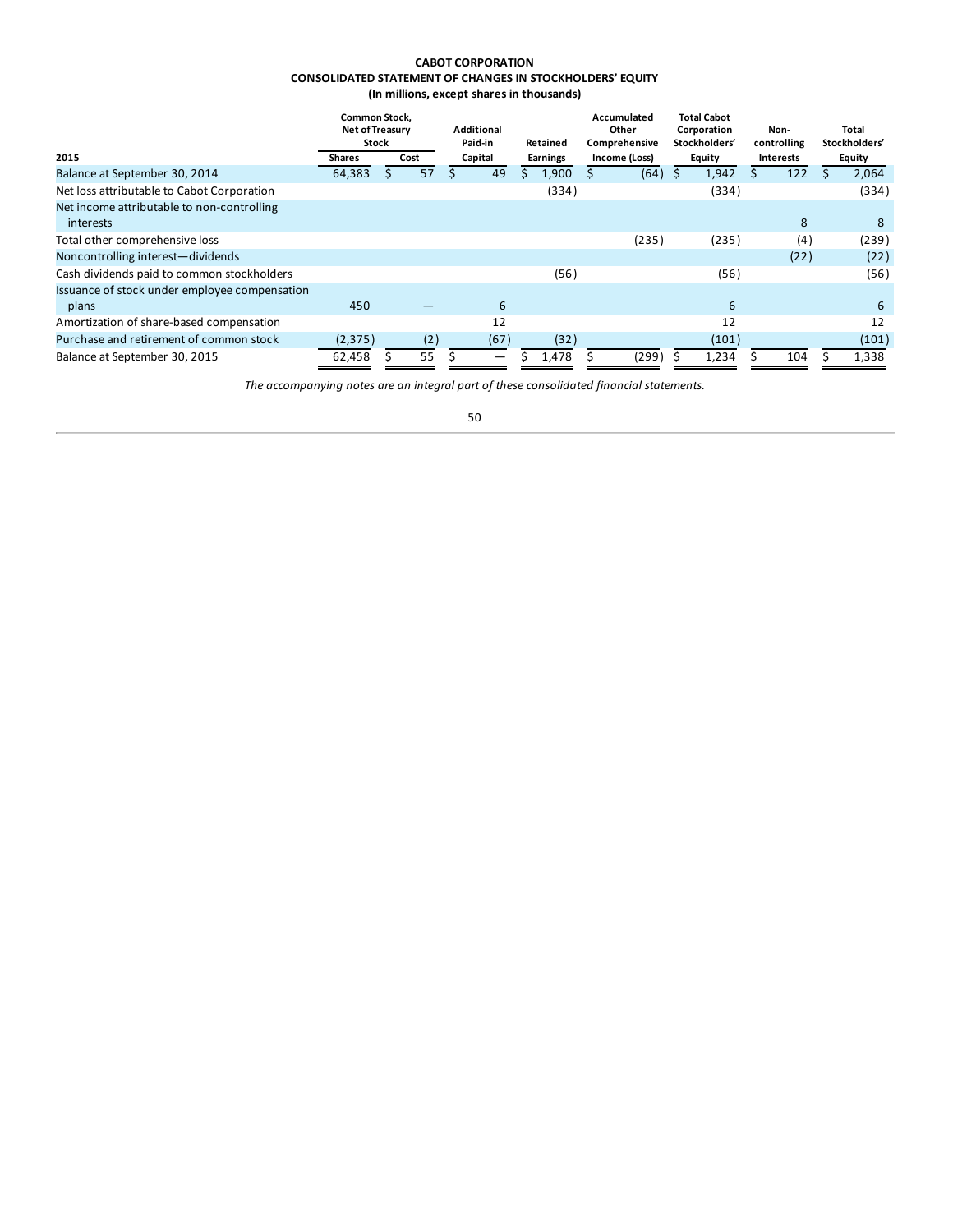# **CABOT CORPORATION CONSOLIDATED STATEMENT OF CHANGES IN STOCKHOLDERS' EQUITY (In millions, except shares in thousands)**

|                                              | <b>Common Stock.</b><br><b>Net of Treasury</b> | Stock |      | Additional<br>Paid-in |    | Retained |    | Accumulated<br>Other<br>Comprehensive |     | <b>Total Cabot</b><br>Corporation<br>Stockholders' | Non-<br>controlling |    | Total<br>Stockholders' |
|----------------------------------------------|------------------------------------------------|-------|------|-----------------------|----|----------|----|---------------------------------------|-----|----------------------------------------------------|---------------------|----|------------------------|
| 2016                                         | <b>Shares</b>                                  |       | Cost | Capital               |    | Earnings |    | Income (Loss)                         |     | <b>Equity</b>                                      | <b>Interests</b>    |    | <b>Equity</b>          |
| Balance at September 30, 2015                | 62,458                                         |       | 55   |                       | Ś. | 1,478    | Ś. | (299)                                 | -\$ | 1,234                                              | 104                 | Ś. | 1,338                  |
| Net income attributable to Cabot Corporation |                                                |       |      |                       |    | 149      |    |                                       |     | 149                                                |                     |    | 149                    |
| Net income attributable to non-controlling   |                                                |       |      |                       |    |          |    |                                       |     |                                                    |                     |    |                        |
| interests                                    |                                                |       |      |                       |    |          |    |                                       |     |                                                    | 15                  |    | 15                     |
| Total other comprehensive loss               |                                                |       |      |                       |    |          |    | (26)                                  |     | (26)                                               | (5)                 |    | (31)                   |
| Noncontrolling interest-dividends            |                                                |       |      |                       |    |          |    |                                       |     |                                                    | (16)                |    | (16)                   |
| Cash dividends paid to common stockholders   |                                                |       |      |                       |    | (65)     |    |                                       |     | (65)                                               |                     |    | (65)                   |
| Issuance of stock under employee             |                                                |       |      |                       |    |          |    |                                       |     |                                                    |                     |    |                        |
| compensation plans                           | 737                                            |       |      | 9                     |    |          |    |                                       |     | 10                                                 |                     |    | 10                     |
| Amortization of share-based compensation     |                                                |       |      | 17                    |    |          |    |                                       |     | 17                                                 |                     |    | 17                     |
| Purchase and retirement of common stock      | (984)                                          |       | (1)  | (26)                  |    | (18)     |    |                                       |     | (45)                                               |                     |    | (45)                   |
| Balance at September 30, 2016                | 62,211                                         |       | 55   | -                     |    | 1,544    |    | (325)                                 |     | 1,274                                              | 98                  |    | 1,372                  |

*The accompanying notes are an integral part of these consolidated financial statements.*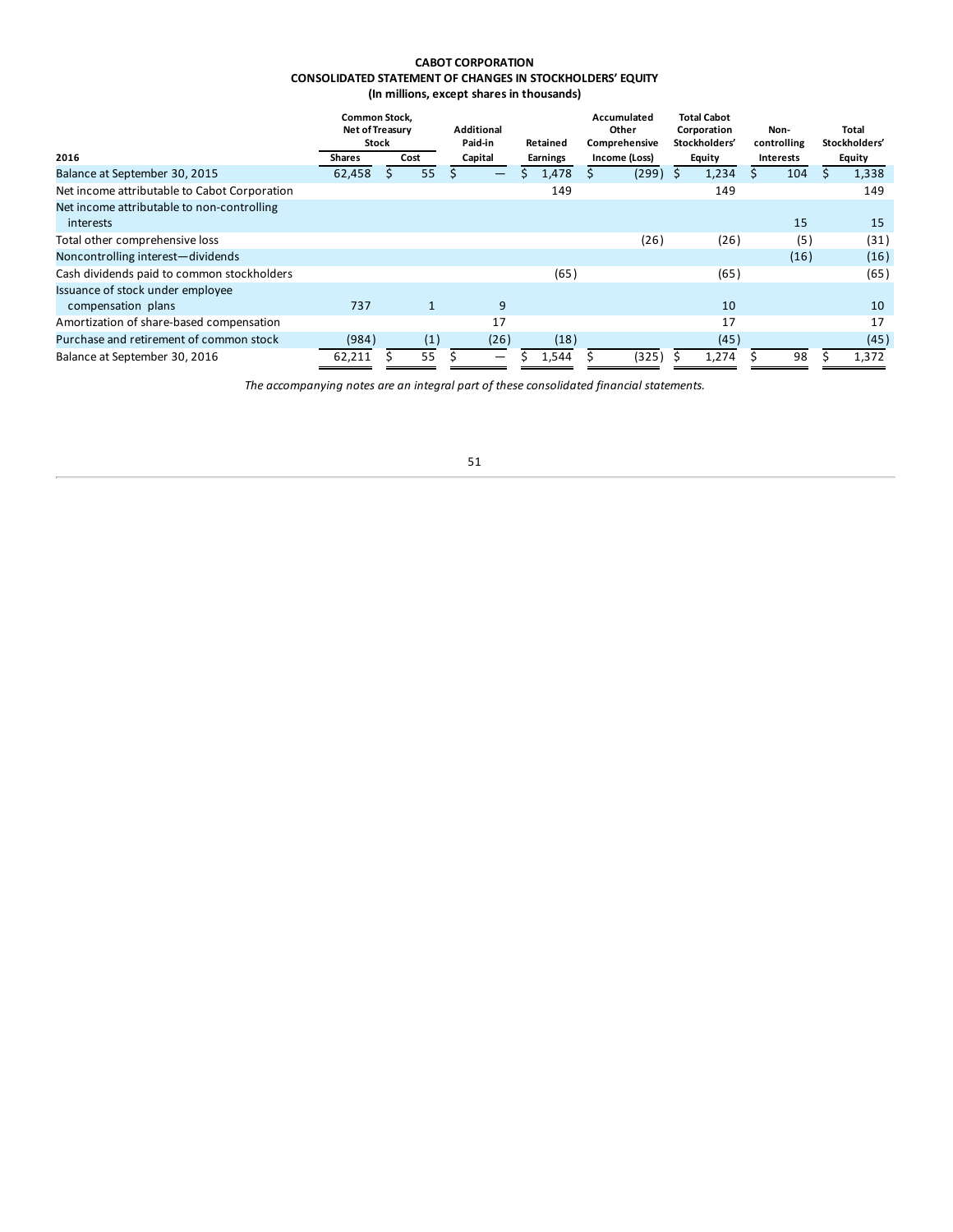### **Notes to Consolidated Financial Statements**

# <span id="page-51-0"></span>**Note A. Significant Accounting Policies**

The consolidated financial statements have been prepared in accordance with accounting principles generally accepted in the United States. The significant accounting policies of Cabot Corporation ("Cabot" or "the Company") are described below.

Unless otherwise indicated, all disclosures and amounts in the Notes to Consolidated Financial Statements relate to the Company's continuing operations.

#### *Principles of Consolidation*

The consolidated financial statements include the accounts of Cabot and its wholly-owned subsidiaries and majority-owned and controlled U.S. and non-U.S. subsidiaries. Additionally, Cabot considers consolidation of entities over which control is achieved through means other than voting rights, of which there were none in the periods presented. Intercompany transactions have been eliminated in consolidation.

#### *Cash and Cash Equivalents*

Cash equivalents include all highly liquid investments with a maturity of three months or less at date of acquisition. Cabot continually assesses the liquidity of cash equivalents and, as of September 30, 2016, has determined that they are readily convertible to cash.

#### *Inventories*

Inventories are stated at the lower of cost or market. The cost of all carbon black inventories in the U.S. is determined using the last-in, first-out ("LIFO") method. The cost of Specialty Fluids inventories, which are classified as assets held for rent, is determined using the average cost method. The cost of other U.S. and non-U.S. inventories is determined using the first-in, first-out ("FIFO") method.

Cabot reviews inventory for both potential obsolescence and potential declines in anticipated selling prices. In this review, the Company makes assumptions about the future demand for and market value of the inventory, and based on these assumptions estimates the amount of any obsolete, unmarketable, slow moving, or overvalued inventory. Cabot writes down the value of these inventories by an amount equal to the difference between the cost of the inventory and its estimated net realizable value.

#### *Investments*

The Company has investments in equity affiliates and marketable securities. As circumstances warrant, all investments are subject to periodic impairment reviews. Unless consolidation is required, investments in equity affiliates, where Cabot generally owns between 20% and 50% of the affiliate, are accounted for using the equity method. Cabot records its share of the equity affiliate's results of operations based on its percentage of ownership of the affiliate. Dividends declared from equity affiliates are a return on investment and are recorded as a reduction to the equity investment value. At September 30, 2016 and 2015, Cabot had equity affiliate investments of \$53 million and \$57 million, respectively. Dividends declared and received from these investments were \$9 million, \$14 million and \$25 million in fiscal 2016, 2015 and 2014, respectively.

All investments in marketable securities are classified as available-for-sale and are recorded at fair value with the corresponding unrealized holding gains or losses, net of taxes, recorded as a separate component of Other comprehensive income within stockholders' equity. Unrealized losses that are determined to be other-than-temporary, based on current and expected market conditions, are recognized in earnings. The fair value of marketable securities is determined based on quoted market prices at the balance sheet dates. The cost of marketable securities sold is determined by the specific identification method. The Company's investment in marketable securities was immaterial as of both September 30, 2016 and 2015.

### *Intangible Assets and Goodwill Impairment*

The Company records tangible and intangible assets acquired and liabilities assumed in business combinations under the acquisition method of accounting. Amounts paid for an acquisition are allocated to the assets acquired and liabilities assumed based on their fair values at the date of acquisition. Goodwill is comprised of the purchase price of business acquisitions in excess of the fair value assigned to the net tangible and identifiable intangible assets acquired. Goodwill is not amortized, but is reviewed for impairment annually as of May 31, or when events or changes in the business environment indicate that the carrying value of the reporting unit may exceed its fair value. A reporting unit, for the purpose of the impairment test, is at or below the operating segment level, and constitutes a business for which discrete financial information is available and regularly reviewed by segment management. The reporting units with goodwill balances are Reinforcement Materials, Purification Solutions, and Fumed Metal Oxides. The separate businesses included within Performance Chemicals are considered separate reporting units. As such, the goodwill balance relative to Performance Chemicals is recorded in the Fumed Metal Oxides reporting unit.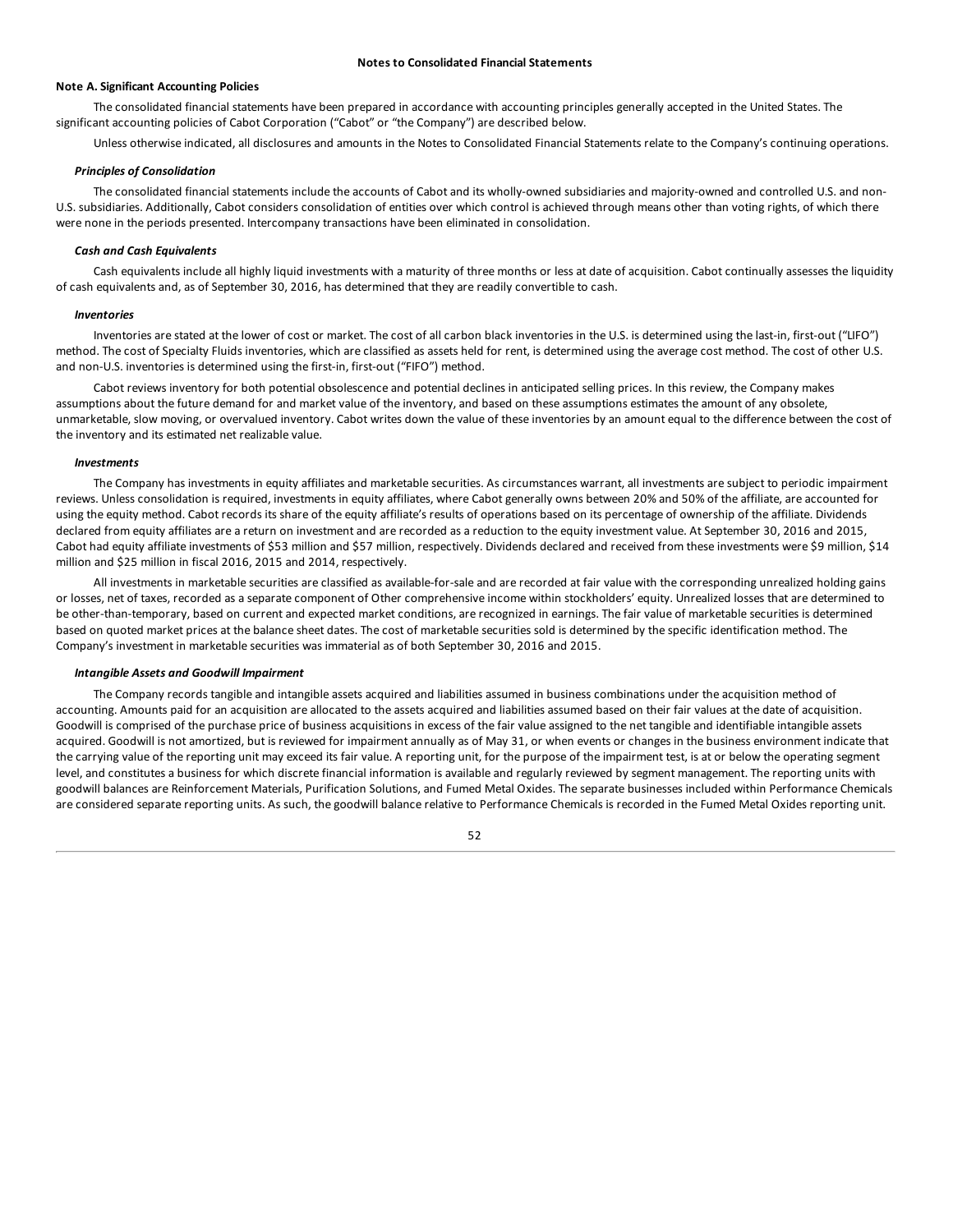For the purpose of the goodwill impairment test, the Company first assesses qualitative factors to determine whether it is more likely than not that the fair value of a reporting unit is less than its carrying amount. If an initial qualitative assessment identifies that it is more likely than not that the carrying value of a reporting unit exceeds its estimated fair value, an additional quantitative evaluation is performed under the two-step impairment test. Alternatively, the Company may elect to proceed directly to the quantitative goodwill impairment test. If based on the quantitative evaluation the fair value of the reporting unit is less than its carrying amount, the Company performs an analysis of the fair value of all assets and liabilities of the reporting unit. If the implied fair value of the reporting unit's goodwill is determined to be less than its carrying amount, an impairment is recognized for the difference. The fair value of a reporting unit is based on discounted estimated future cash flows. The fair value is also benchmarked against a market approach using the guideline public companies method. The assumptions used to estimate fair value include management's best estimates of future growth rates, operating cash flows, capital expenditures and discount rates over an estimate of the remaining operating period at the reporting unit level. Should the fair value of any of the Company's reporting units decline below its carrying amount because of reduced operating performance, market declines, changes in the discount rate, or other conditions, charges for impairment may be necessary.

When the Company performed its annual goodwill impairment test in the third quarter of fiscal 2015, the fair value of the Purification Solutions reporting unit was less than its carrying amount and the Company recorded impairment charges as a result. A discussion of this assessment and the charges recorded is included under Note G.

Based on the Company's most recent annual goodwill impairment test performed as of May 31, 2016, the fair values of the Reinforcement Materials and Fumed Metal Oxides reporting units were substantially in excess of their carrying values. The fair value of the Purification Solutions reporting unit exceeded its carrying amount by 9% at that time. The fair value of the Purification Solutions reporting unit includes certain growth assumptions that are primarily dependent on: (1) further growth in the mercury removal related portion of the business, which is largely dependent on the amount of coal-based power generation used in the United States and the continued regulation of those utilities under the Mercury and Air Toxics Standards ("MATS") and (2) growth in demand for activated carbon products in other applications, while meeting the Company's margin expectations. Realizing these assumptions is generally driven by the macroeconomic environment, environmental regulations, and global and regional competition.

The Company uses assumptions and estimates in determining the fair value of assets acquired and liabilities assumed in a business combination. The determination of the fair value of intangible assets requires the use of significant judgment with regard to assumptions used in the valuation model. The Company estimates the fair value of identifiable acquisition-related intangible assets principally based on projections of cash flows that will arise from these assets. The projected cash flows are discounted to determine the fair value of the assets at the dates of acquisition.

Definite-lived intangible assets, which are comprised of trademarks, customer relationships and developed technologies, are amortized over their estimated useful lives and are reviewed for impairment when indication of potential impairment exists, such as a significant reduction in cash flows associated with the assets. The Company recognized an impairment on intangible assets associated with the Purification Solutions business in the third fiscal quarter of 2015 and no events have been subsequently identified that would require an additional impairment evaluation.

#### *Long-lived Assets Impairment*

The Company's long-lived assets primarily include property, plant and equipment, intangible assets, long-term investments and assets held for rent. The carrying values of long-lived assets are reviewed for impairment whenever events or changes in business circumstances indicate that the carrying amount of an asset may not be recoverable.

To test for impairment of assets, the Company generally uses a probability-weighted estimate of the future undiscounted net cash flows of the assets over their remaining lives to determine if the value of the asset is recoverable. Long-lived assets are grouped with other assets and liabilities at the lowest level for which independent identifiable cash flows are determinable.

An asset impairment is recognized when the carrying value of the asset is not recoverable based on the analysis described above, in which case the asset is written down to its fair value. If the asset does not have a readily determinable market value, a discounted cash flow model may be used to determine the fair value of the asset. In circumstances when an asset does not have separate identifiable cash flows, an impairment charge is recorded when the Company no longer intends to use the asset. Refer to Note G regarding the results of the impairment test performed in 2015 on the long-lived assets of the Purification Solutions segment.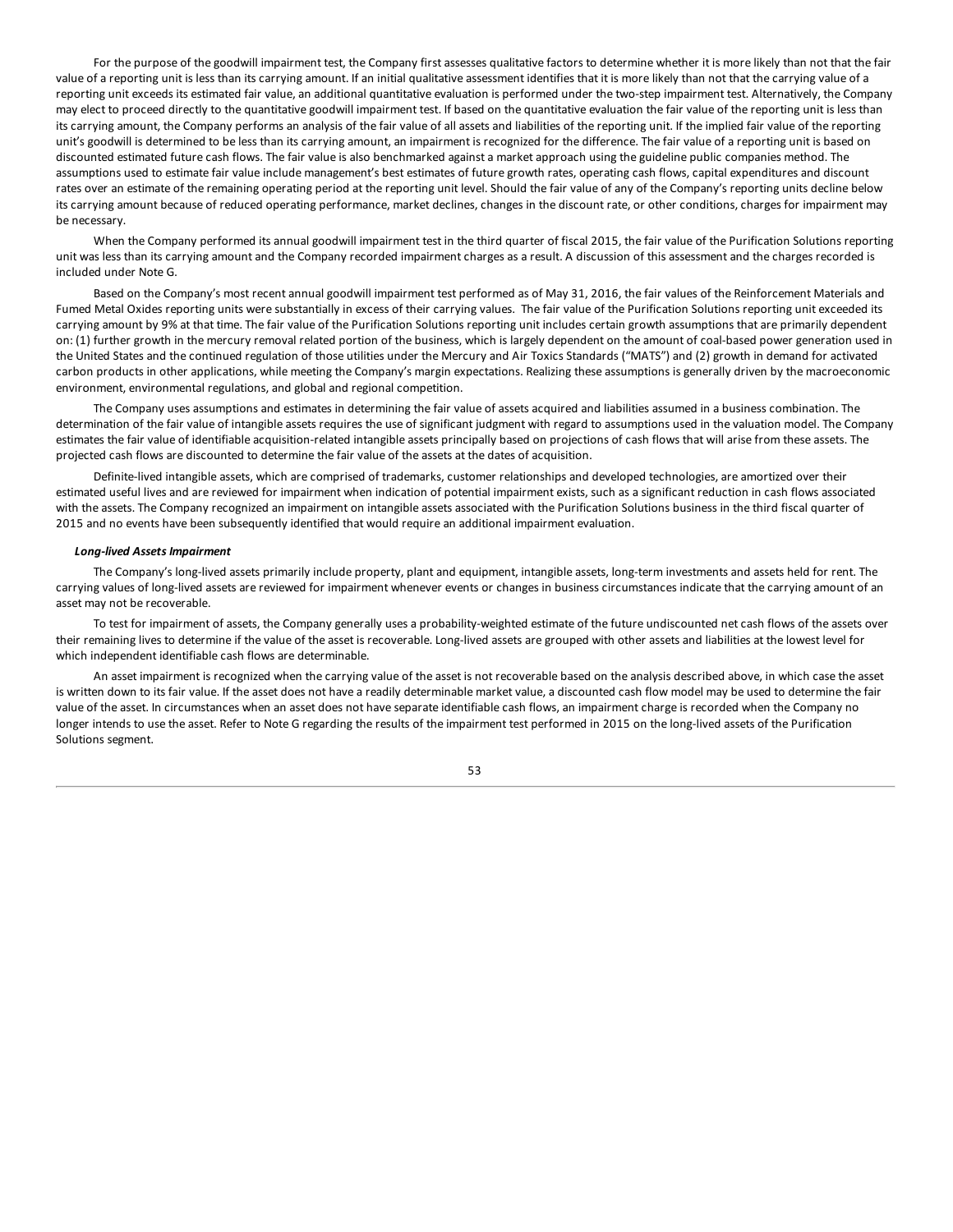### *Property, Plant and Equipment*

Property, plant and equipment are recorded at cost. Depreciation of property, plant and equipment is calculated using the straight-line method over the estimated useful lives. The depreciable lives for buildings, machinery and equipment, and other fixed assets are between twenty and twenty-five years, ten and twenty-five years, and three and twenty-five years, respectively. The cost and accumulated depreciation for property, plant and equipment sold, retired, or otherwise disposed of are removed from the Consolidated Balance Sheets and resulting gains or losses are included in earnings in the Consolidated Statements of Operations. Expenditures for repairs and maintenance are charged to expenses as incurred. Expenditures for major renewals and betterments, which significantly extend the useful lives of existing plant and equipment, are capitalized and depreciated.

Cabot capitalizes interest costs when they are part of the historical cost of acquiring and constructing certain assets that require a period of time to prepare for their intended use. During fiscal 2016, 2015 and 2014, Cabot capitalized \$1 million, less than \$1 million and \$3 million of interest costs, respectively. These amounts are amortized over the lives of the related assets when they are placed in service.

## *Assets Held for Rent*

Assets held for rent represent Specialty Fluids cesium formate product that is available to customers in the normal course of business and at September 30, 2016 and 2015 also include \$10 million and \$11 million, respectively, of ore that has been mined and will be converted into cesium formate. Assets held for rent are stated at average cost.

### *Asset Retirement Obligations*

Cabot estimates incremental costs for special handling, removal and disposal of materials that may or will give rise to conditional asset retirement obligations ("ARO") and then discounts the expected costs back to the current year using a credit adjusted risk free rate. Cabot recognizes ARO liabilities and costs when the timing and/or settlement can be reasonably estimated. The ARO reserves were \$22 million and \$20 million at September 30, 2016 and 2015, respectively, and are included in Accounts payable and accrued liabilities and Other liabilities on the Consolidated Balance Sheets.

#### *Foreign Currency Translation*

The functional currency of the majority of Cabot's foreign subsidiaries is the local currency in which the subsidiary operates. Assets and liabilities of foreign subsidiaries are translated into U.S. dollars at exchange rates in effect at the balance sheet dates. Income and expense items are translated at average monthly exchange rates during the year. Unrealized currency translation adjustments are included as a separate component of Accumulated other comprehensive income (loss) within stockholders' equity.

Realized and unrealized foreign currency gains and losses arising from transactions denominated in currencies other than the subsidiary's functional currency are reflected in earnings with the exception of (i) intercompany transactions considered to be of a long-term investment nature; and (ii) foreign currency borrowings designated as net investment hedges. Gains or losses arising from these transactions are included as a component of other comprehensive income (loss). In fiscal 2016, 2015 and 2014, net foreign currency transaction losses of \$7 million, \$8 million, and \$2 million, respectively, are included in Other income (expense) in the Consolidated Statements of Operations.

#### *Financial Instruments*

Cabot's financial instruments consist primarily of cash and cash equivalents, accounts and notes receivable, investments, accounts payable and accrued liabilities, short-term and long-term debt, and derivative instruments. The carrying values of Cabot's financial instruments approximate fair value with the exception of fixed rate long-term debt, which is recorded at amortized cost. The fair values of the Company's financial instruments are based on quoted market prices, if such prices are available. In situations where quoted market prices are not available, the Company relies on valuation models to derive fair value. Such valuation takes into account the ability of the financial counterparty to perform and the Company's own credit risk.

Cabot uses derivative financial instruments primarily for purposes of hedging the exposures to fluctuations in foreign currency exchange rates, which exist as part of its on-going business operations. Cabot does not enter into derivative contracts for speculative purposes, nor does it hold or issue any derivative contracts for trading purposes. All derivatives are recognized on the Consolidated Balance Sheets at fair value. Where Cabot has a legal right to offset derivative settlements under a master netting agreement with a counterparty, derivatives with that counterparty are presented on a net basis. The changes in the fair value of derivatives are recorded in either earnings or Accumulated other comprehensive income (loss), depending on whether or not the instrument is designated as part of a hedge transaction and, if designated as part of a hedge transaction, the type of hedge transaction. The gains or losses on derivative instruments reported in Accumulated other comprehensive income (loss) are reclassified to earnings in the period in which earnings are affected by the underlying hedged item. The ineffective portion of all hedges is recognized in earnings during the period in which the ineffectiveness occurs.

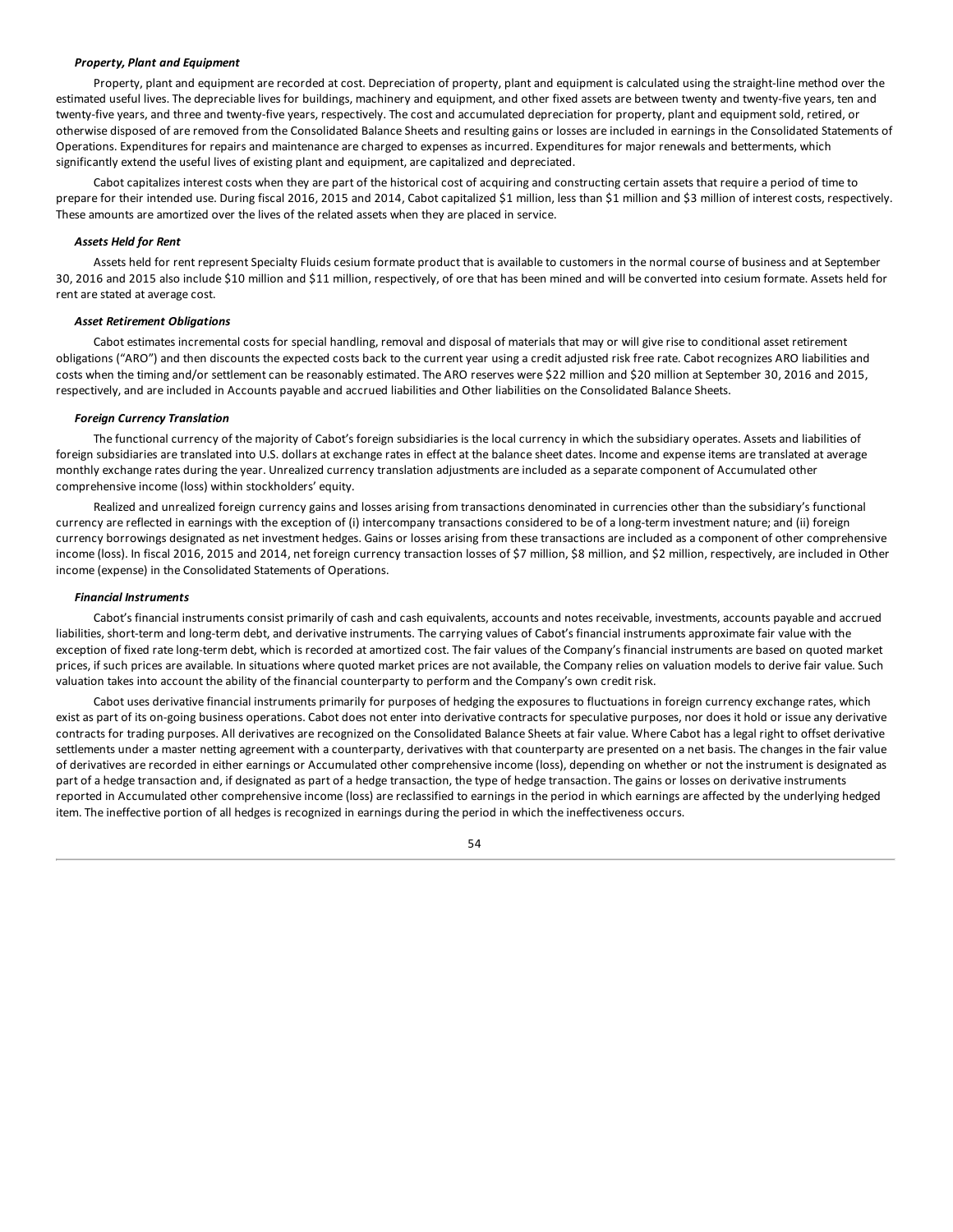In accordance with Cabot's risk management strategy, the Company may enter into certain derivative instruments that may not be designated as hedges for hedge accounting purposes. Although these derivatives are not designated as hedges, the Company believes that such instruments are closely correlated with the underlying exposure, thus managing the associated risk. The Company records in earnings the gains or losses from changes in the fair value of derivative instruments that are not designated as hedges. Cash movements associated with these instruments are presented in the Consolidated Statement of Cash Flows as Cash Flows from Operating Activities because the derivatives are designed to mitigate risk to the Company's cash flow from operations. The cash flows related to the principal amount of outstanding debt instruments are presented in the Cash Flows from Financing Activities section of the Consolidated Statement of Cash Flows.

#### *Revenue Recognition*

Cabot recognizes revenue when persuasive evidence of an arrangement exists, delivery has occurred or services have been rendered, the price is fixed or determinable and collectability is reasonably assured. Cabot generally is able to ensure that products meet customer specifications prior to shipment. If the Company is unable to determine that the product has met the specified objective criteria prior to shipment or if title has not transferred because of sales terms, the revenue is considered "unearned" and is deferred until the revenue recognition criteria are met.

Shipping and handling charges related to sales transactions are recorded as sales revenue when billed to customers or included in the sales price. Taxes collected on sales to customers are excluded from revenues.

The following table shows the relative size of the revenue recognized in each of the Company's reportable segments

|                                |      | Years ended September 30 |      |
|--------------------------------|------|--------------------------|------|
|                                | 2016 | 2015                     | 2014 |
| <b>Reinforcement Materials</b> | 48%  | 54%                      | 59%  |
| Performance Chemicals          | 37%  | 33%                      | 29%  |
| <b>Purification Solutions</b>  | 13%  | 11%                      | 9%   |
| <b>Specialty Fluids</b>        | 2%   | 2%                       | 3%   |

Cabot derives the substantial majority of its revenues from the sale of products in Reinforcement Materials and Performance Chemicals. Revenue from these products is typically recognized when the product is shipped and title and risk of loss have passed to the customer. The Company offers certain of its customers cash discounts and volume rebates as sales incentives. The discounts and volume rebates are recorded as a reduction in sales at the time revenue is recognized and are estimated based on historical experience and contractual obligations. Cabot periodically reviews the assumptions underlying its estimates of discounts and volume rebates and adjusts its revenues accordingly.

Revenue in Purification Solutions is typically recognized when the product is shipped and title and risk of loss have passed to the customer. For major activated carbon injection systems projects, revenue is recognized using the percentage-of-completion method.

Revenue in Specialty Fluids arises primarily from the rental of cesium formate. This revenue is recognized throughout the rental period based on the contracted rental terms. Customers are also billed and revenue is recognized, typically at the end of the job, for cesium formate product that is not returned. The Company also generates revenues from cesium formate sold outside of a rental process and revenue is recognized upon delivery of the fluid.

#### *Cost of Sales*

Cost of sales consists of the cost of raw and packaging materials, direct manufacturing costs, depreciation, internal transfer costs, inspection costs, inbound and outbound freight and shipping and handling costs, plant purchasing and receiving costs and other overhead expenses necessary to manufacture the products.

## *Accounts and Notes Receivable*

Trade receivables are recorded at the invoiced amount and generally do not bear interest. Trade receivables in China may at certain times be settled with the receipt of bank issued non-interest bearing notes. These notes totaled 102 million Chinese Renminbi ("RMB") (\$15 million) and 95 million RMB (\$15 million) as of September 30, 2016 and 2015, respectively, and are included in Accounts and notes receivable on the Company's Consolidated Balance Sheets. Cabot periodically sells a portion of these bank notes and other customer receivables at a discount and such sales are accounted for as asset sales. The Company does not have any continuing involvement with these notes or other customer receivables after the sale. The difference between the proceeds from the sale and the carrying value of these assets is recognized as a loss on the sale of receivables and is included in Other income (expense) in the accompanying Consolidated Statements of Operations. During fiscal 2016, 2015 and 2014, the Company recorded charges of \$1 million, \$3 million, and \$3 million, respectively, for the sale of these assets.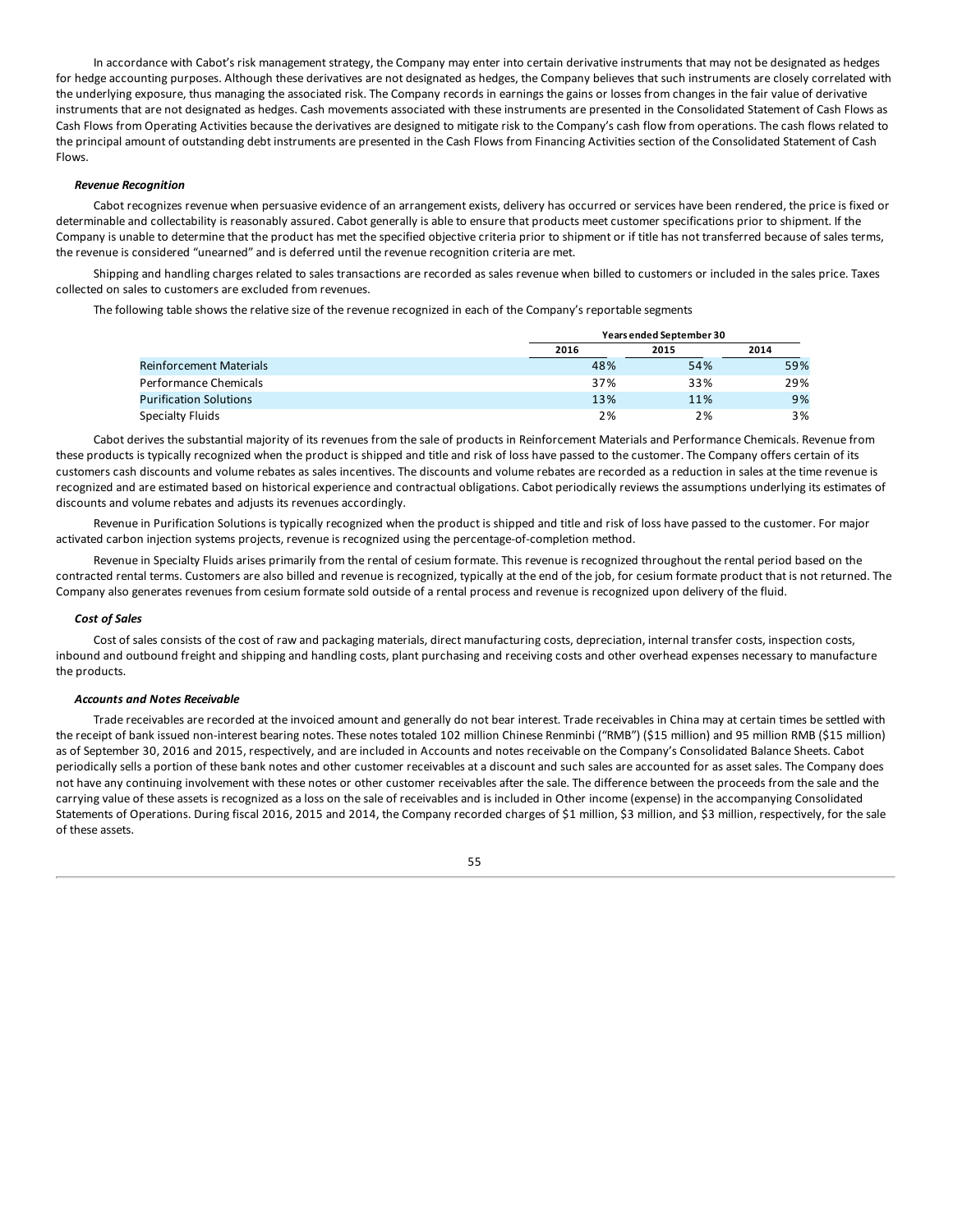Cabot maintains allowances for doubtful accounts based on an assessment of the collectability of specific customer accounts, the aging of accounts receivable and other economic information on both a historical and prospective basis. Customer account balances are charged against the allowance when it is probable the receivable will not be recovered. There were no material changes in the allowance for any of the years presented. There is no material off-balance sheet credit exposure related to customer receivable balances.

#### *Stock-based Compensation*

Cabot recognizes compensation expense for stock-based awards granted to employees using the fair value method. Under the fair value recognition provisions, stock-based compensation cost is measured at the grant date based on the fair value of the award, and is recognized as expense over the service period, which generally represents the vesting period, and includes an estimate of the awards that will be forfeited, and an estimate of what level of performance the Company will achieve for Cabot's performance-based stock awards. Cabot calculates the fair value of its stock options using the Black-Scholes option pricing model. The fair value of restricted stock units is determined using the closing price of Cabot stock on the day of the grant.

#### *Selling and Administrative Expenses*

Selling and administrative expenses consist of salaries and fringe benefits of sales and office personnel, general office expenses and other expenses not directly related to manufacturing operations.

### *Research and Technical Expenses*

Research and technical expenses include salaries, equipment and material expenditures, and contractor fees and are expensed as incurred.

#### *Income Taxes*

Deferred income taxes are determined based on the estimated future tax effects of differences between financial statement carrying amounts and the tax bases of existing assets and liabilities. Deferred tax assets are recognized to the extent that realization of those assets is considered to be more likely than not.

A valuation allowance is established for deferred taxes when it is more likely than not that all or a portion of the deferred tax assets will not be realized. Provisions are made for the U.S. income tax liability and additional non-U.S. taxes on the undistributed earnings of non-U.S. subsidiaries, except for amounts Cabot has designated to be indefinitely reinvested.

Cabot records benefits for uncertain tax positions based on an assessment of whether the position is more likely than not to be sustained by the taxing authorities. If this threshold is not met, no tax benefit of the uncertain tax position is recognized. If the threshold is met, the tax benefit that is recognized is the largest amount that is greater than 50% likely of being realized upon ultimate settlement. This analysis presumes the taxing authorities' full knowledge of the positions taken and all relevant facts, but does not consider the time value of money. The Company also accrues for interest and penalties on its uncertain tax positions and includes such charges in its income tax provision in the Consolidated Statements of Operations.

## *Accumulated Other Comprehensive Income*

Accumulated other comprehensive income, which is included as a component of stockholders' equity, includes unrealized gains or losses on availablefor-sale marketable securities and derivative instruments, currency translation adjustments in foreign subsidiaries, translation adjustments on foreign equity securities and minimum pension liability adjustments.

#### *Environmental Costs*

Cabot accrues environmental costs when it is probable that a liability has been incurred and the amount can be reasonably estimated. When a single liability amount cannot be reasonably estimated, but a range can be reasonably estimated, Cabot accrues the amount that reflects the best estimate within that range or the low end of the range if no estimate within the range is better. The amount accrued reflects Cabot's assumptions about remediation requirements at the contaminated site, the nature of the remedy, the outcome of discussions with regulatory agencies and other potentially responsible parties at multi-party sites, and the number and financial viability of other potentially responsible parties. Cabot does not reduce its estimated liability for possible recoveries from insurance carriers. Proceeds from insurance carriers are recorded when realized by either the receipt of cash or a contractual agreement.

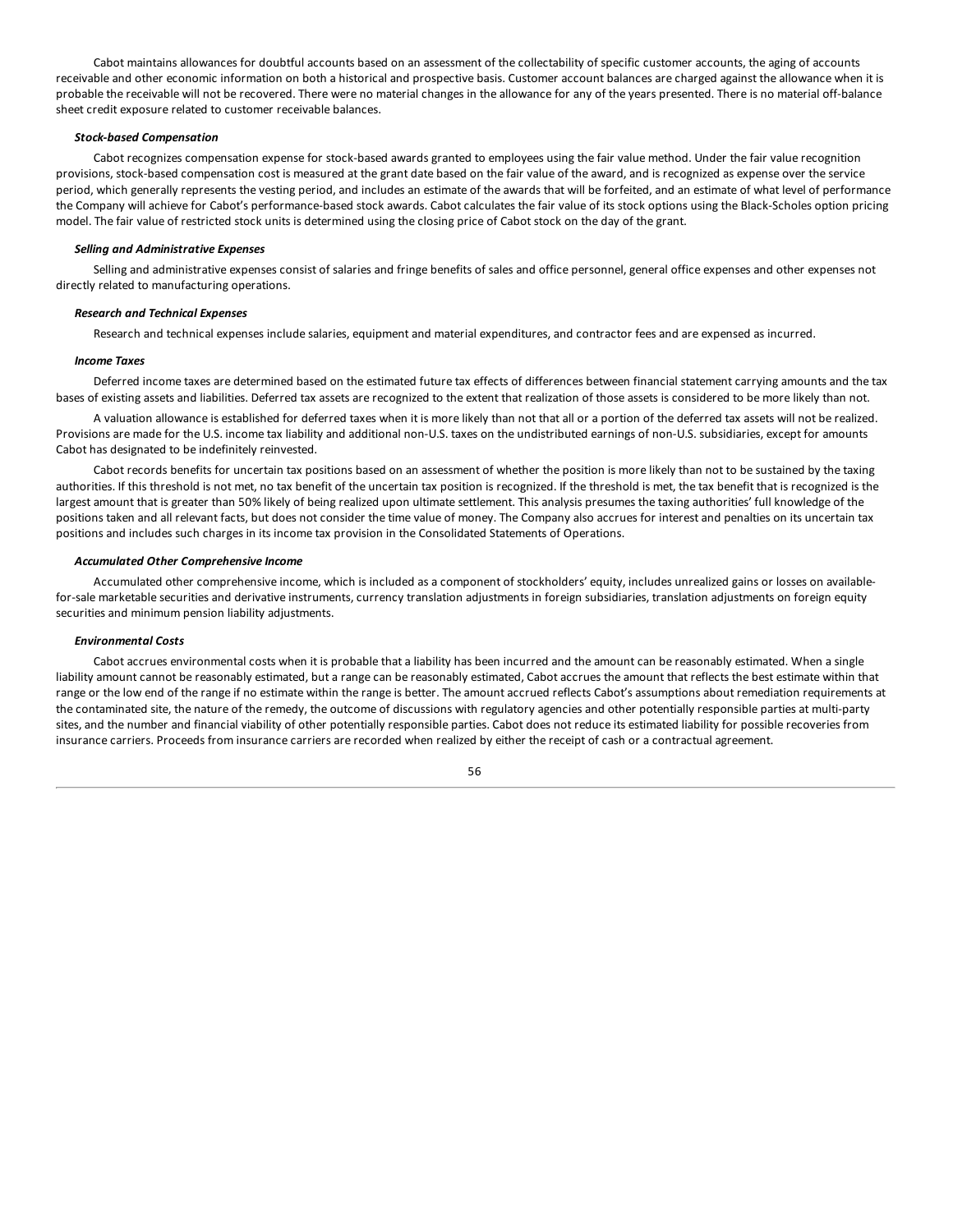## *Use of Estimates*

The preparation of consolidated financial statements in conformity with generally accepted accounting principles in the United States requires management to make certain estimates and assumptions that affect the reported amount of assets and liabilities and the disclosure of contingent assets and liabilities at the date of the consolidated financial statements and the reported amounts of revenues and expenses during the reported period. Actual results could differ from those estimates.

#### **Note B. Recent Accounting Pronouncements**

In May 2014, the FASB issued a new standard, "Revenue from Contracts with Customers", which amends the existing accounting standards for revenue recognition. The standard requires entities to recognize revenue when they transfer promised goods or services to customers in an amount that reflects the consideration the entity expects to be entitled to in exchange for those goods or services. This standard is applicable for fiscal years beginning after December 15, 2017 and for interim periods within those years and early adoption is permitted for the fiscal years beginning after December 15, 2016. The Company expects to adopt this standard on October 1, 2018. The Company is currently evaluating the impact the adoption of this standard may have on its consolidated financial statements.

In April 2015, the FASB issued a new standard simplifying the presentation of debt issuance costs by requiring debt issuance costs to be presented as a reduction of the corresponding debt liability. This will make the presentation of debt issuance costs consistent with the presentation of debt discounts or premiums. This standard is applicable for fiscal years beginning after December 15, 2015 and for interim periods within those years and early adoption is permitted. The Company adopted this standard on October 1, 2016. The adoption of this standard did not have a material impact on the Company's consolidated financial statements.

In November 2015, the FASB issued a new standard that amends the existing accounting standard for income taxes and simplifies the presentation of deferred income taxes. This will require that deferred income tax assets and liabilities be classified as noncurrent on the balance sheet. This standard is applicable for fiscal years beginning after December 15, 2016 and for interim periods within those years and early adoption is permitted. The Company is evaluating this standard and the timing of its adoption. The adoption of this standard is not expected to materially impact the Company's consolidated financial statements.

In February 2016, the FASB issued a new standard for the accounting for leases. This new standard requires lessees to recognize assets and liabilities for most leases, but recognize expenses on their income statements in a manner that is similar to the current accounting treatment for leases. The standard is applicable for fiscal years beginning after December 15, 2018 and for interim periods within those years and early adoption is permitted. The Company expects to adopt the standard on October 1, 2019. The Company is currently evaluating the impact of the adoption of this standard on its consolidated financial statements.

In March 2016, the FASB issued a new standard that amends the accounting standard for stock compensation by simplifying several aspects of the accounting for employee share-based payment transactions, including the related accounting for income taxes, forfeitures, and the withholding of shares to satisfy the employer's tax withholding requirements, as well as classification in the statements of cash flows. The new standard is effective for fiscal years beginning after December 15, 2016, including interim periods within those years and early adoption is permitted. The Company is evaluating this standard and the timing of its adoption. The adoption of this standard is not expected to materially impact the Company's consolidated financial statements.

In August 2016, the FASB issued final amendments to clarify how entities should classify certain cash receipts and cash payments on the statement of cash flows such as distributions received from equity method investees, proceeds from settlement of insurance claims, and proceeds from the settlement of corporate-owned life insurance. The new standard is effective for fiscal years beginning after December 15, 2017, including interim periods within those years and early adoption is permitted. The Company is evaluating this standard and the timing of its adoption. The adoption of this standard is not expected to materially impact the Company's consolidated financial statements.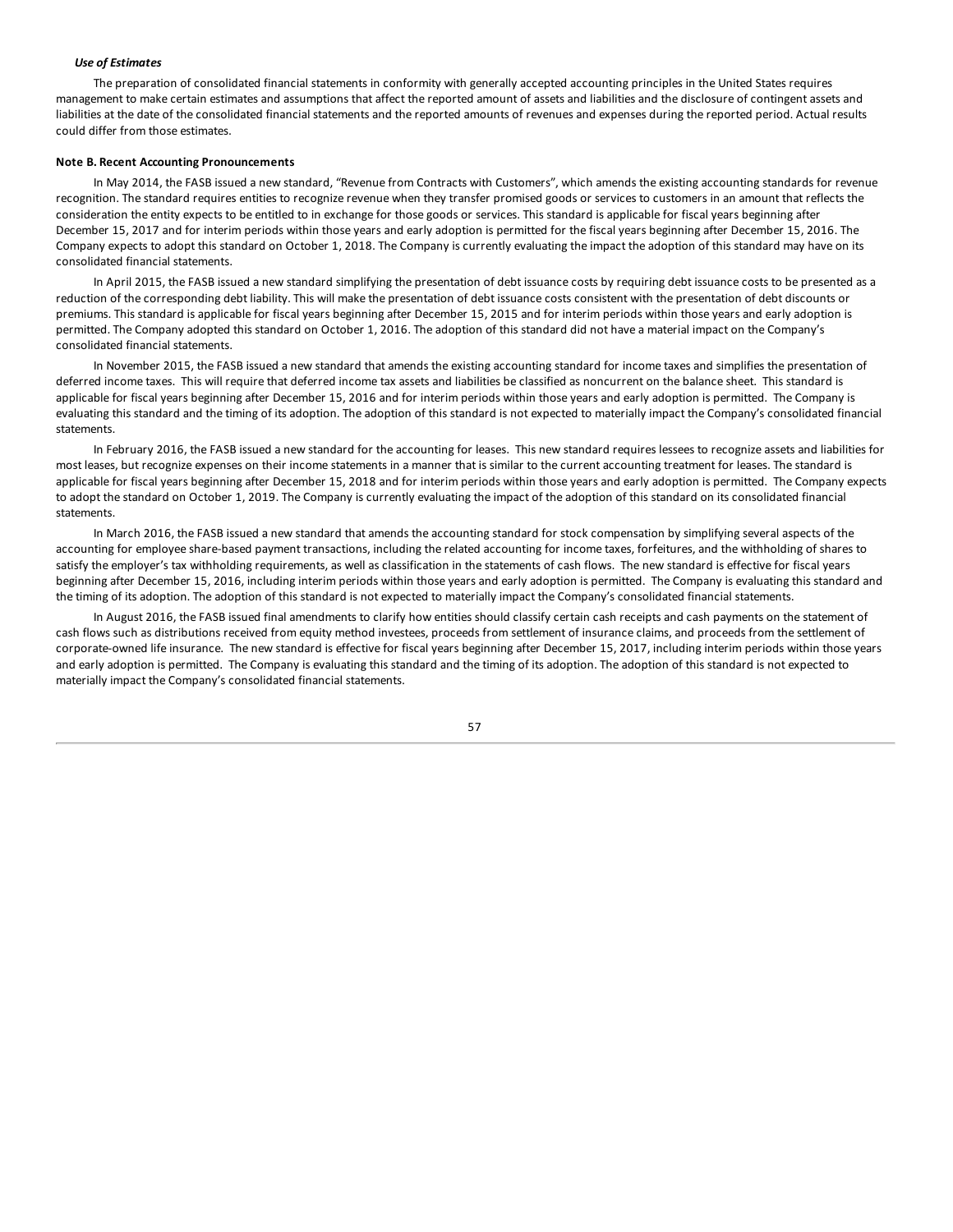### **Note C. Acquisition of NHUMO**

In November 2013, the Company purchased all of Grupo KUO S.A.B. de C.V.'s (KUO) common stock in the former NHUMO joint venture, which represented approximately 60% of the outstanding common stock of the joint venture. Prior to this transaction, the Company owned approximately 40% of the outstanding common stock of NHUMO, and the NHUMO entity was accounted for as an equity affiliate of the Company. Upon acquisition, the Company began consolidating NHUMO into its consolidated financial statements.

At the close of the transaction, the Company paid KUO \$80 million in cash and NHUMO issued redeemable preferred stock to KUO with a redemption value of \$25 million. The preferred stock accumulates dividends at a fixed rate of 6% annually and is redeemable at the option of KUO or the Company for \$25 million starting in November 2018 or upon the occurrence of certain other conditions. Annual payment by NHUMO of the dividends is contingent on NHUMO achieving a minimum EBITDA (earnings before interest, taxes, depreciation and amortization) level and if such minimum EBITDA is not achieved in any year, the dividend will be accumulated and paid at the time the preferred shares are redeemed. The minimum EBITDA was achieved in 2014, 2015 and 2016. A dividend payment of \$1.5 million was made in both December 2015 and 2014. A dividend payment of \$1.5 million is due in December 2016. The preferred stock issued in connection with the transaction is not mandatorily redeemable and has embedded put and call rights at the fixed redemption price. Accordingly, the instrument is accounted for as a financing obligation and has been separately presented in the Consolidated Balance Sheets as a long-term liability. Prior to closing, the Company received a \$14 million dividend from NHUMO.

As of September 2014, the Company completed the valuation of its assets acquired and liabilities assumed. The allocation of the purchase price is based on the fair value of assets acquired and liabilities assumed, and Cabot's previously held equity interest in NHUMO as of the acquisition date. The following table presents the components and allocation of the purchase price:

|                                                  |    | (Dollars in millions) |
|--------------------------------------------------|----|-----------------------|
| <b>Assets</b>                                    |    |                       |
| Current assets                                   | \$ | 54                    |
| Property, plant and equipment                    |    | 48                    |
| Other non-current assets                         |    | 1                     |
| Intangible assets                                |    | 63                    |
| Goodwill                                         |    | 45                    |
| Total assets acquired                            |    | 211                   |
| <b>Liabilities</b>                               |    |                       |
| Accounts payable, accruals and other liabilities |    | (20)                  |
| Deferred tax liabilities - long-term             |    | (29)                  |
| Total liabilities assumed                        |    | (49)                  |
| Net assets acquired                              | Ś  | 162                   |
| Cash consideration paid                          |    | 80                    |
| Fair value of redeemable preferred stock         |    | 28                    |
| Previously held equity interest in NHUMO         |    | 54                    |
| Total                                            | Ś  | 162                   |

As a result of the acquisition, the Company recorded a gain of \$29 million for the difference between the carrying value and the fair value of the previously held equity interest in NHUMO, which was included in Other income (expense) in the first quarter of fiscal 2014. The fair value of \$54 million for the previously held equity interest was determined based on the fair value of Cabot's pre-existing interest in NHUMO as adjusted for a control premium derived from synergies gained as a result of the Company obtaining control of NHUMO.

As part of the purchase price allocation, the Company determined that a separately identifiable intangible asset was customer relationships in the amount of \$63 million, which is being amortized over a period of 20 years. The Company estimated the fair value of the identifiable acquisition-related intangible asset based on projections of cash flows that will arise from the asset. The projected cash flows were discounted to determine the fair value of the asset at the date of acquisition. The determination of the fair value of the intangible asset acquired required the use of significant judgment with regard to assumptions in the discounted cash flow model used.

The fair value of the redeemable preferred stock was determined based on a discounted cash flow model, using the expected timing of the cash flows and an appropriate discount rate.

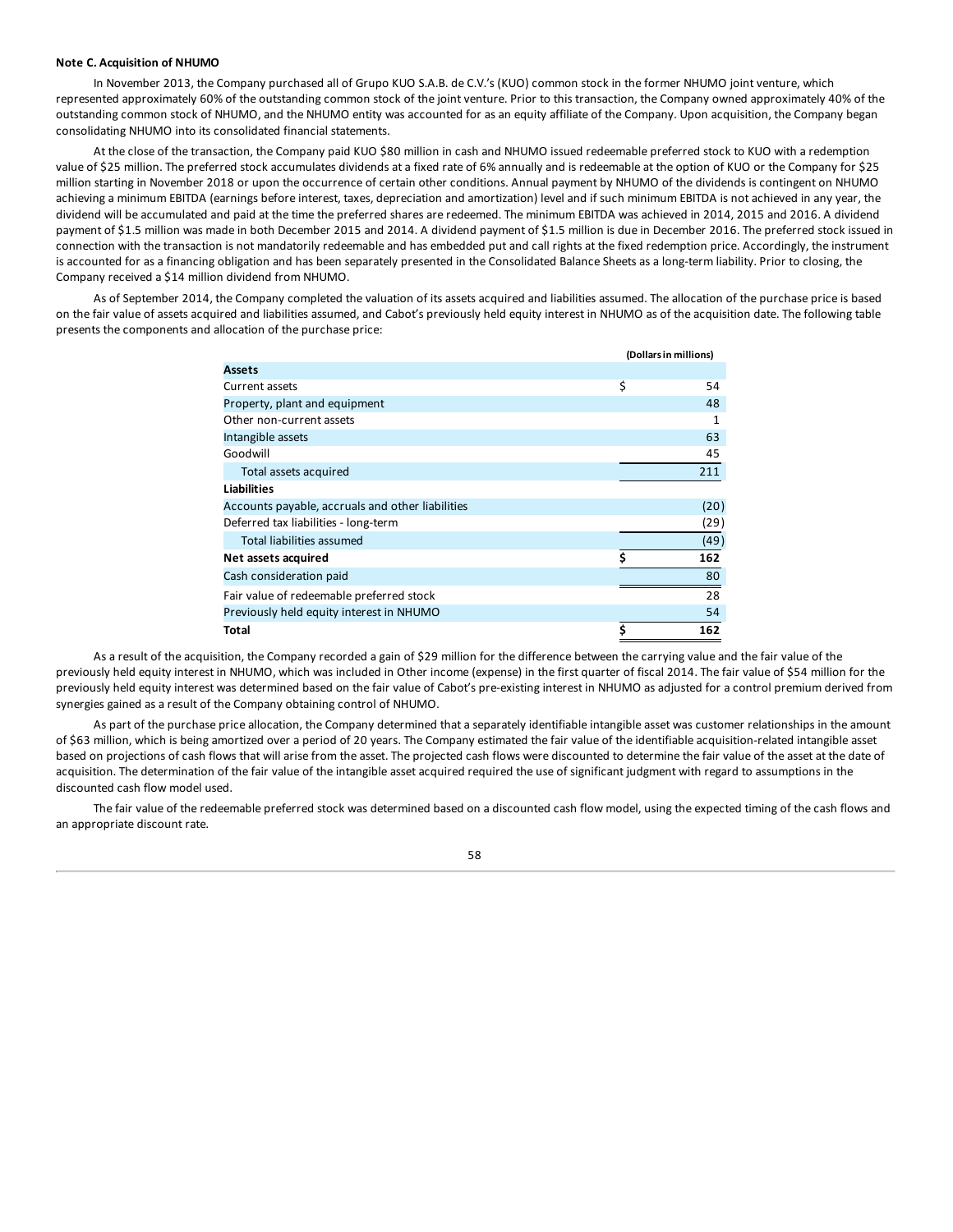The excess of the purchase price, which includes the cash consideration paid and the fair values of redeemable preferred stock and the previously held equity interest in NHUMO, over the fair value of the tangible net assets and intangible asset acquired, was recorded as goodwill. The goodwill recognized was attributable to the expected growth and operating synergies that the Company expects to realize from this acquisition. Goodwill generated from the acquisition was not deductible for tax purposes.

### **Note D. Discontinued Operations**

In January 2012, the Company sold its Supermetals business to Global Advanced Metals Pty Ltd., an Australian company, and in July 2014, the Company sold its Security Materials business to SICPA SA. The Consolidated Statements of Operations for all periods presented have been recast to reflect the Security Materials business in discontinued operations. Both businesses are reflected in discontinued operations in the Consolidated Statements of Operations for all periods presented. In fiscal 2014, Cabot received the final payment related to the sale of the Supermetals business in the amount of \$215 million.

During fiscal years 2016, 2015, and 2014, Cabot recorded \$1 million, \$2 million, and \$2 million, respectively, of income from discontinued operations related to sales of businesses that occurred in prior years.

#### **Note E. Inventories**

Inventories, net of LIFO, obsolete, unmarketable and slow moving reserves, are as follows:

|                 | September 30          |      |
|-----------------|-----------------------|------|
|                 | 2016                  | 2015 |
|                 | (Dollars in millions) |      |
| Raw materials   | 66                    | 69   |
| Work in process |                       |      |
| Finished goods  | 237                   | 287  |
| Other           | 38                    | 40   |
| Total           | 342                   | 397  |

Inventories valued under the LIFO method comprised approximately 8% and 6% of total inventories at September 30, 2016 and 2015, respectively. At September 30, 2016 and 2015, the LIFO reserve was \$27 million and \$30 million, respectively. Other inventory is comprised of certain spare parts and supplies.

During fiscal 2015, inventory quantities carried on a LIFO basis were decreased at the Company's U.S. carbon black sites. These reductions led to liquidations of LIFO inventory quantities and resulted in an increase of Cost of sales of \$1 million and a decrease in consolidated Net income of \$1 million (\$0.01 per diluted common share). No such reductions occurred in fiscal 2016 or 2014.

Cabot reviews inventory for both obsolescence and loss of value periodically. In this review, Cabot makes assumptions about the future demand for and market value of the inventory and, based on these assumptions, estimates the amount of obsolete, unmarketable or slow moving inventory. Total inventory reserves were \$20 million as of both September 30, 2016 and 2015. During fiscal year 2015, the Company recorded a lower of cost or market reserve in the amount of \$6 million related to its Purification Solutions inventory held in Marshall, Texas. As of September 30, 2016, the remaining balance of this reserve is \$5 million.

## **Note F. Property, Plant and Equipment**

Property, plant and equipment consists of the following:

|                                     | September 30          |   |         |
|-------------------------------------|-----------------------|---|---------|
|                                     | 2016                  |   | 2015    |
|                                     | (Dollars in millions) |   |         |
| Land and land improvements          | \$<br>150             | Ŝ | 154     |
| <b>Buildings</b>                    | 512                   |   | 509     |
| Machinery and equipment             | 2,446                 |   | 2,391   |
| Other                               | 237                   |   | 225     |
| Construction in progress            | 88                    |   | 106     |
| Total property, plant and equipment | 3,433                 |   | 3,385   |
| Less: accumulated depreciation      | (2, 143)              |   | (2,002) |
| Net property, plant and equipment   | 1.290                 |   | 1,383   |

Depreciation expense was \$154 million, \$169 million and \$184 million for fiscal 2016, 2015 and 2014, respectively.

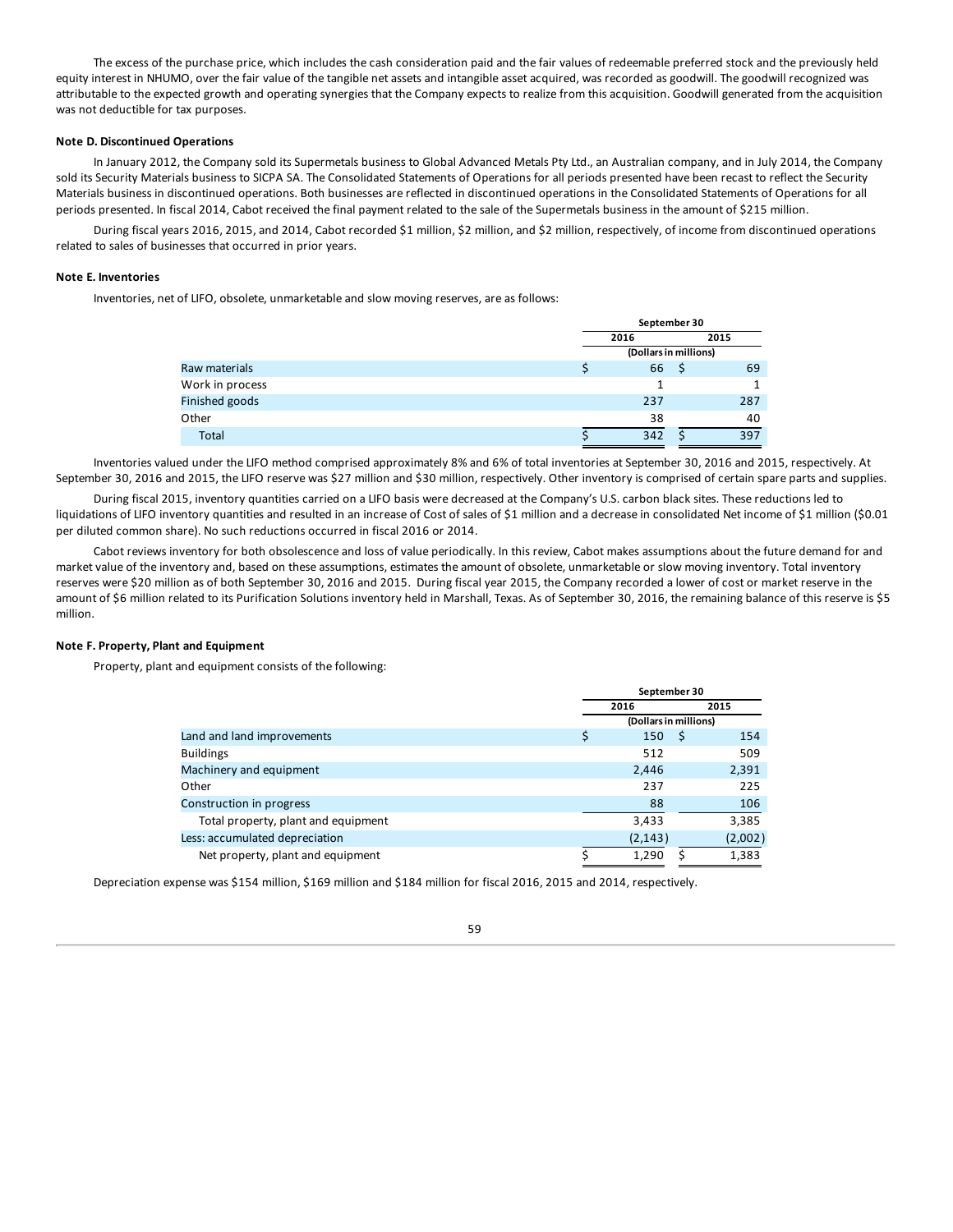## **Note G. Purification Solutions Goodwill and Long-Lived Assets Impairment Charges**

During the third quarter of fiscal 2015 and as a result of the impairment tests performed on goodwill and long-lived assets of the Purification Solutions reporting unit, the Company recorded impairment charges and an associated tax benefit in the Consolidated Statements of Operations as follows:

|                                                            | <b>Year Ended</b><br>September 30, 2015<br>(Dollars in millions) |
|------------------------------------------------------------|------------------------------------------------------------------|
| Purification Solutions goodwill impairment charge          | 352                                                              |
| Purification Solutions long-lived assets impairment charge | 210                                                              |
| Benefit for income taxes                                   | (80)                                                             |
| Impairment charges, after tax                              | 482                                                              |

In determining the fair value of the Purification Solutions reporting unit, the Company used an income approach (a discounted cash flow analysis) which incorporated significant estimates and assumptions related to future periods, including the timing of the MATS implementation, the anticipated size of the mercury removal industry, and growth rates and pricing assumptions of activated carbon, among others. In addition, an estimate of the reporting unit's weighted average cost of capital ("WACC") was used to discount future estimated cash flows to their present value. The WACC was based upon externally available data considering market participants' cost of equity and debt, optimal capital structure and risk factors specific to the Purification Solutions reporting unit. Based on these estimates and as part of step one of the annual impairment test, the Company determined that the estimated fair value of the Purification Solutions reporting unit was lower than the reporting unit's carrying value. As such, the reporting unit failed step one of the goodwill impairment test. The Company then proceeded to step two.

Step two of the goodwill impairment test requires the Company to perform a theoretical purchase price allocation for the reporting unit to determine the implied fair value of goodwill and to compare the implied fair value of goodwill to the recorded amount of goodwill. The estimate of fair value is complex and requires significant judgment. Accounting guidance provides that a company should recognize an estimated impairment charge to the extent that it determines that it is probable that an impairment loss has occurred and such impairment can be reasonably estimated. Based on the best estimate as of June 30, 2015, the Company recorded a pre-tax goodwill impairment charge of \$353 million. The Company completed the step two analysis in the fourth quarter of fiscal 2015, which resulted in recording a credit of \$1 million to the pre-tax goodwill impairment charge.

Based on the same factors leading to the goodwill impairment, the Company also considered whether the reporting unit's carrying values of definite-lived intangible assets and property, plant and equipment may not be recoverable or whether the carrying value of certain indefinite-lived intangible assets were impaired. The Company used the income approach to determine the fair value of the indefinite-lived intangible assets, which are the trademarks of Purification Solutions, and determined that the fair value of these intangible assets was lower than their carrying value. As such, an impairment loss was recorded in the amount of \$39 million. Subsequent to this impairment analysis, the Company concluded that such assets no longer had an indefinite life and began amortizing these assets over their estimated useful life. The Company also performed an impairment analysis to assess if definite-lived intangible assets and property, plant and equipment were recoverable based on the estimated undiscounted cash flows of the reporting unit, and determined that these cash flows were not sufficient to recover the carrying value of the long-lived assets over their remaining useful lives. Accordingly, an impairment charge was recorded based on the lower of the carrying amount or fair value of the long-lived assets. The Company used the income approach to determine the fair value of the definite-lived intangible assets and a combination of the cost and market approaches to fair value its property, plant and equipment. The Company recorded impairment charges of \$119 million and \$51 million, to its definite-lived intangible assets and property, plant and equipment, respectively, in the quarter ended June 30, 2015. The Company completed the impairment analysis in the fourth quarter of fiscal 2015 which resulted in increasing the property, plant and equipment impairment charge by \$1 million to \$52 million. Therefore, for the year ended September 30, 2015, the long-lived assets impairment charge was \$210 million.

In connection with the long-lived assets impairment charges, the Company recorded a deferred tax benefit of \$80 million to its income tax provision in fiscal 2015.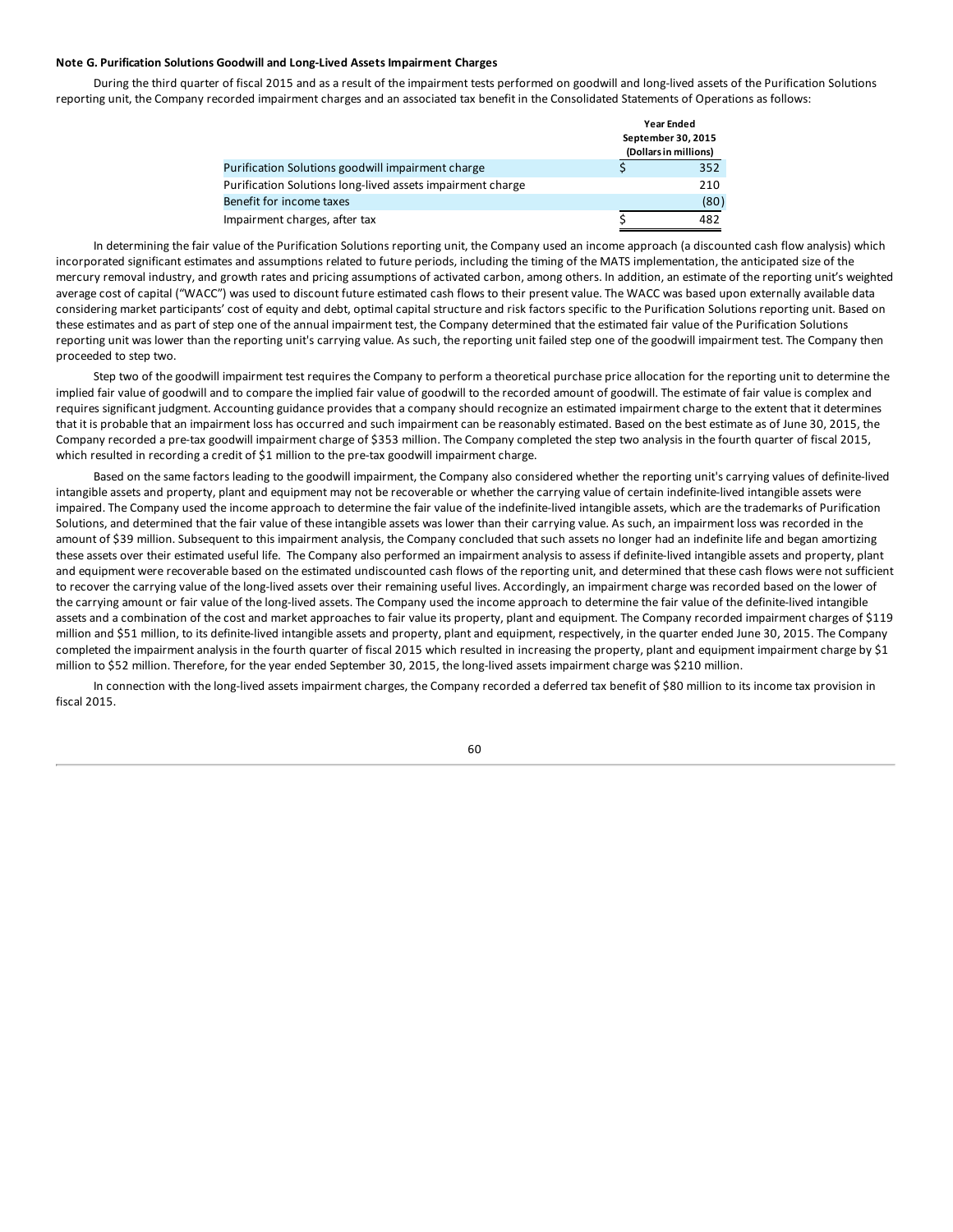# **Note H. Goodwill and Intangible Assets**

Cabot had goodwill balances of \$152 million and \$154 million at September 30, 2016 and September 30, 2015, respectively. The carrying amount of goodwill attributable to each reportable segment with goodwill balances and the changes in those balances during the period ended September 30, 2016 are as follows:

|                                                     | Reinforcement<br><b>Materials</b> | Performance<br>Chemicals        | Purification<br><b>Solutions</b> | Total        |
|-----------------------------------------------------|-----------------------------------|---------------------------------|----------------------------------|--------------|
|                                                     |                                   | (Dollars in millions)           |                                  |              |
| Balance at September 30, 2015                       | 55                                | 9                               | 90                               | 154          |
| Foreign currency impact                             | (3)                               |                                 |                                  | (2)          |
| Balance at September 30, 2016                       | 52                                | 9                               | 91                               | 152          |
|                                                     | Reinforcement<br><b>Materials</b> | Performance<br><b>Chemicals</b> | Purification<br><b>Solutions</b> | <b>Total</b> |
|                                                     |                                   | (Dollars in millions)           |                                  |              |
| Accumulated impairment losses at September 30, 2015 |                                   |                                 | $(352)$ \$                       | (352)        |
| Accumulated impairment losses at September 30, 2016 | —                                 |                                 | (352)                            | (352)        |

The following table provides information regarding the Company's intangible assets:

|                                     |                            | September 30, 2016          |     |                                    |                            | September 30, 2015          |                             |
|-------------------------------------|----------------------------|-----------------------------|-----|------------------------------------|----------------------------|-----------------------------|-----------------------------|
|                                     | Gross<br>Carrying<br>Value | Accumulated<br>Amortization |     | <b>Net</b><br>Intangible<br>Assets | Gross<br>Carrying<br>Value | Accumulated<br>Amortization | Net<br>Intangible<br>Assets |
|                                     |                            |                             |     | (Dollars in millions)              |                            |                             |                             |
| Intangible assets with finite lives |                            |                             |     |                                    |                            |                             |                             |
| Developed technologies              | 48                         | (4)                         | - S | 44                                 | 48                         | (1)                         | 47                          |
| <b>Trademarks</b>                   | 16                         | (1)                         |     | 15                                 | 16                         |                             | 16                          |
| Customer relationships              | 90                         | (9)                         |     | 81                                 | 96                         | (6)                         | 90                          |
| Total intangible assets             | 154                        | (14)                        |     | 140                                | 160                        | (7)                         | 153                         |

Intangible assets are amortized over their estimated useful lives, which range from fourteen to twenty-five years, with a weighted average amortization period of approximately nineteen years. Amortization expense for the years ended September 30, 2016, 2015 and 2014 was \$7 million, \$14 million and \$17 million, respectively, and is included in Cost of sales and Selling and administrative expenses in the Consolidated Statements of Operations. Total amortization expense is estimated to be approximately \$7 million each year for the next five fiscal years.

# **Note I. Accounts Payable, Accrued Liabilities and Other Liabilities**

Accounts payable and accrued liabilities included in current liabilities consist of the following:

|                               | September 30<br>2016<br>2015<br>(Dollars in millions)<br>259<br>42 |  |     |  |  |
|-------------------------------|--------------------------------------------------------------------|--|-----|--|--|
|                               |                                                                    |  |     |  |  |
|                               |                                                                    |  |     |  |  |
| Accounts payable              |                                                                    |  | 274 |  |  |
| Accrued employee compensation |                                                                    |  | 34  |  |  |
| Other accrued liabilities     | 63                                                                 |  | 81  |  |  |
| Total                         | 364                                                                |  | 389 |  |  |

Other long-term liabilities consist of the following:

|                                   |                       | September 30 |      |
|-----------------------------------|-----------------------|--------------|------|
|                                   | 2016                  |              | 2015 |
|                                   | (Dollars in millions) |              |      |
| Employee benefit plan liabilities | 173                   |              | 138  |
| Non-current tax liabilities       | 19                    |              | 17   |
| Other accrued liabilities         | 93                    |              | 85   |
| Total                             | 285                   |              | 240  |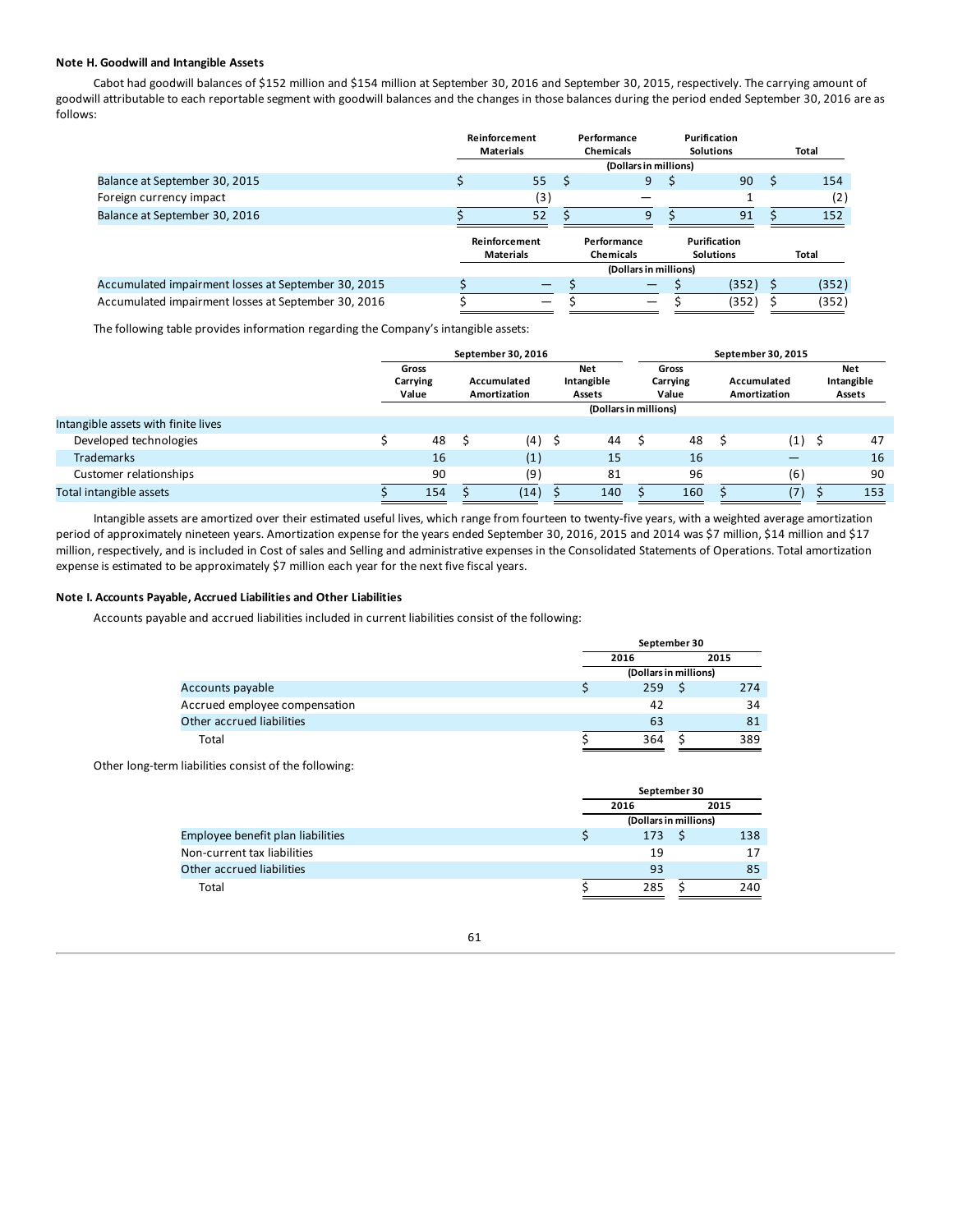### **Note J. Debt and Other Obligations**

# *Long-term Obligations*

The Company's long-term obligations, the fiscal year in which they mature and their respective interest rates are summarized below:

|                                             |    | September 30          |                    |      |
|---------------------------------------------|----|-----------------------|--------------------|------|
|                                             |    | 2016                  |                    | 2015 |
|                                             |    | (Dollars in millions) |                    |      |
| Variable Rate Debt:                         |    |                       |                    |      |
| Revolving Credit Facility, expires 2021     | \$ |                       | \$                 |      |
| Total variable rate debt                    |    |                       |                    |      |
| Fixed Rate Debt:                            |    |                       |                    |      |
| 5% Notes                                    | \$ |                       | \$                 | 300  |
| 2.55% Notes due 2018                        |    | 250                   |                    | 250  |
| 3.7% Notes due 2022                         |    | 350                   |                    | 350  |
| 3.4% Notes due 2026                         |    | 250                   |                    |      |
| <b>Medium Term Notes:</b>                   |    |                       |                    |      |
| Notes due 2019, 7.42%                       |    | 30                    |                    | 30   |
| Notes due 2022, 8.35%-8.47%                 |    | 15                    |                    | 15   |
| Notes due 2028, 6.57%-7.28%                 |    | 8                     |                    | 8    |
| <b>Total Medium Term Notes</b>              | Ś  | 53                    | $\dot{\mathsf{S}}$ | 53   |
| Chinese Renminbi Debt, due 2017, 6.15%      |    | 4                     |                    | 5    |
| Total fixed rate debt                       |    | 907                   |                    | 958  |
| Capital lease obligations, due through 2031 |    | 13                    |                    | 14   |
| Unamortized debt discount                   |    | (1)                   |                    | (1)  |
| <b>Total debt</b>                           |    | 919                   |                    | 971  |
| Less current portion of long-term debt      |    | (1)                   |                    | (1)  |
| Total long-term debt                        | \$ | 918                   | Ś                  | 970  |

*Revolving Credit Facility*—The amount available for borrowing under the revolving credit agreement, after consideration of letters of credit and commercial paper outstanding, was \$1 billion as of September 30, 2016. The revolving credit agreement, which matures on October 23, 2020, subject to two one-year options to extend on the first and second anniversaries of the effective date, supports the Company's commercial paper program. Borrowings may be used for working capital, letters of credit and other general corporate purposes. The revolving credit agreement contains affirmative and negative covenants, a single financial covenant (consolidated total debt to consolidated EBITDA, as defined in the credit agreement) and events of default customary for financings of this type.

*Chinese Renminbi Debt*—The Company's consolidated Chinese subsidiaries had \$4 million and \$5 million of unsecured long-term debt outstanding with a noncontrolling shareholder of a consolidated subsidiary as of September 30, 2016 and September 30, 2015, respectively. The Company has the ability and intent to renew the Chinese Renminbi Debt to extend the maturity date beyond 2017 and therefore continues to classify the debt as long-term.

*5% Notes*—In fiscal 2009, Cabot issued \$300 million in registered notes with a coupon of 5% and a maturity date of October 1, 2016. Cabot redeemed these notes effective September 27, 2016. These notes were unsecured and paid interest on April 1 and October 1. The net proceeds of this offering were \$296 million after deducting discounts and issuance costs. The discount of approximately \$2 million was recorded at issuance and was amortized over the life of the notes.

*2.55% Notes due fiscal 2018*—In July 2012, Cabot issued \$250 million in registered notes with a coupon of 2.55% that mature on January 15, 2018. These notes are unsecured and pay interest on January 15 and July 15. The net proceeds of this offering were \$248 million after deducting discounts and issuance costs. The discount of less than \$1 million was recorded at issuance and is being amortized over the life of the notes.

*3.7% Notes due fiscal 2022*—In July 2012, Cabot issued \$350 million in registered notes with a coupon of 3.7% that mature on July 15, 2022. These notes are unsecured and pay interest on January 15 and July 15. The net proceeds of this offering were \$347 million after deducting discounts and issuance costs. The discount of less than \$1 million was recorded at issuance and is being amortized over the life of the notes.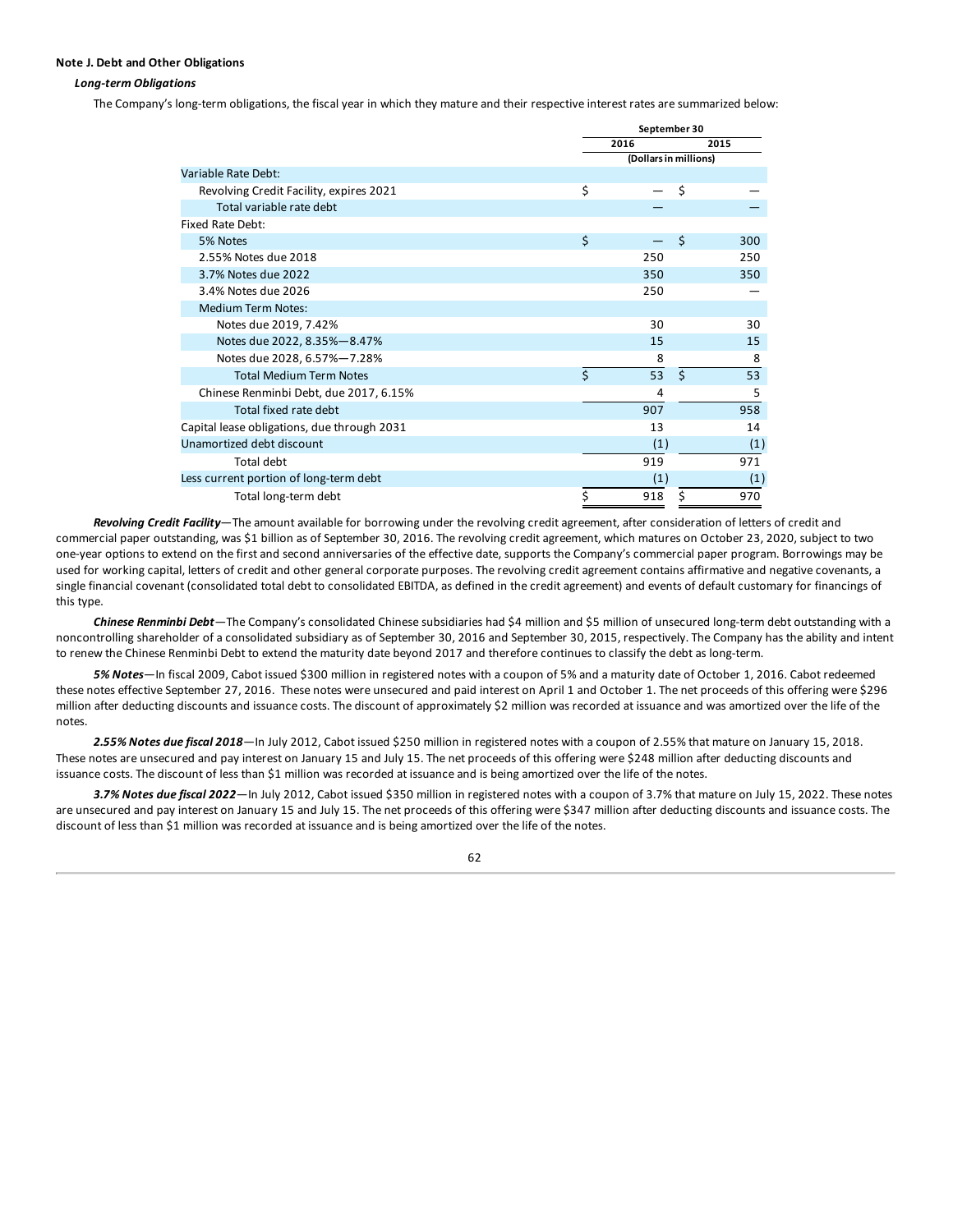**3.4% Notes due fiscal 2026**—In September 2016, Cabot issued \$250 million in registered notes with a coupon of 3.4% that mature on September 15, 2026. These notes are unsecured and pay interest on March 15 and September 15. The net proceeds of this offering were \$248 million after deducting discounts and issuance costs. The discount of less than \$1 million was recorded at issuance and is being amortized over the life of the notes.

*Medium Term Notes*—At both September 30, 2016 and 2015, there were \$53 million of unsecured medium term notes outstanding issued to numerous lenders with various fixed interest rates and maturity dates. The weighted average maturity of the total outstanding medium term notes is 5 years with a weighted average interest rate of 7.65%.

*Capital Lease Obligations*—Cabot had capital lease obligations for certain equipment and buildings with a recorded value of \$13 million and \$14 million at September 30, 2016 and 2015, respectively. Cabot will make payments totaling \$20 million over the next 15 years, including \$7 million of imputed interest. At September 30, 2016 and 2015, the original cost of capital lease assets was \$18 million and \$20 million, respectively, and the associated accumulated depreciation of assets under capital leases was \$10 million and \$9 million at September 30, 2016 and 2015, respectively. The amortization related to those assets under capital lease is included in depreciation expense.

### *Future Years Payment Schedule*

The aggregate principal amounts of long-term debt and capital lease obligations due in each of the five years from fiscal 2017 through 2021 and thereafter are as follows:

| Fiscal Years Ending September 30, |    | <b>Principal Payments</b><br>on Long-Term<br>Debt | Payments on<br><b>Capital Lease</b><br>Obligations |                |     | Total          |
|-----------------------------------|----|---------------------------------------------------|----------------------------------------------------|----------------|-----|----------------|
|                                   |    |                                                   | (Dollars in millions)                              |                |     |                |
| 2017                              | \$ |                                                   |                                                    | $\overline{2}$ | -\$ | $\overline{2}$ |
| 2018                              |    | 250                                               |                                                    | 3              |     | 253            |
| 2019                              |    | 30                                                |                                                    |                |     | 32             |
| 2020                              |    |                                                   |                                                    | 2              |     | 2              |
| 2021                              |    |                                                   |                                                    |                |     | 2              |
| Thereafter                        |    | 627                                               |                                                    | 9              |     | 636            |
| Less: Interest                    |    |                                                   |                                                    | (7)            |     | (7)            |
| Total                             |    | 907                                               |                                                    | 13             |     | 920            |
|                                   |    |                                                   |                                                    |                |     |                |

*Standby letters of credit*—At September 30, 2016, the Company had provided standby letters of credit that were outstanding and not drawn totaling \$16 million, which expire through fiscal 2017.

## *Short-term Obligations*

*Short-term Notes Payable*—The Company had unsecured notes with maturities of less than one year of \$7 million and \$22 million as of September 30, 2016 and 2015, respectively. The weighted-average interest rate on short-term notes payable, including commercial paper, was 9.5% and 4.6% as of September 30, 2016 and 2015, respectively.

The Company has a commercial paper program and the maximum aggregate balance of commercial paper notes outstanding and the amounts borrowed under the revolving credit facility may not exceed the borrowing capacity of \$1 billion under the revolving credit facility. The proceeds from the issuance of the commercial paper have been used for general corporate purposes, which may include working capital, refinancing existing indebtedness, capital expenditures, share repurchases, and acquisitions. The revolving credit facility is available to repay the outstanding commercial paper, if necessary.

The outstanding balance of commercial paper, included within the Notes payable caption on the Consolidated Balance Sheets, was \$12 million as of September 30, 2015 bearing a weighted-average interest rate of 0.36% with a weighted-average maturity of 1 day. There was no outstanding balance of commercial paper as of September 30, 2016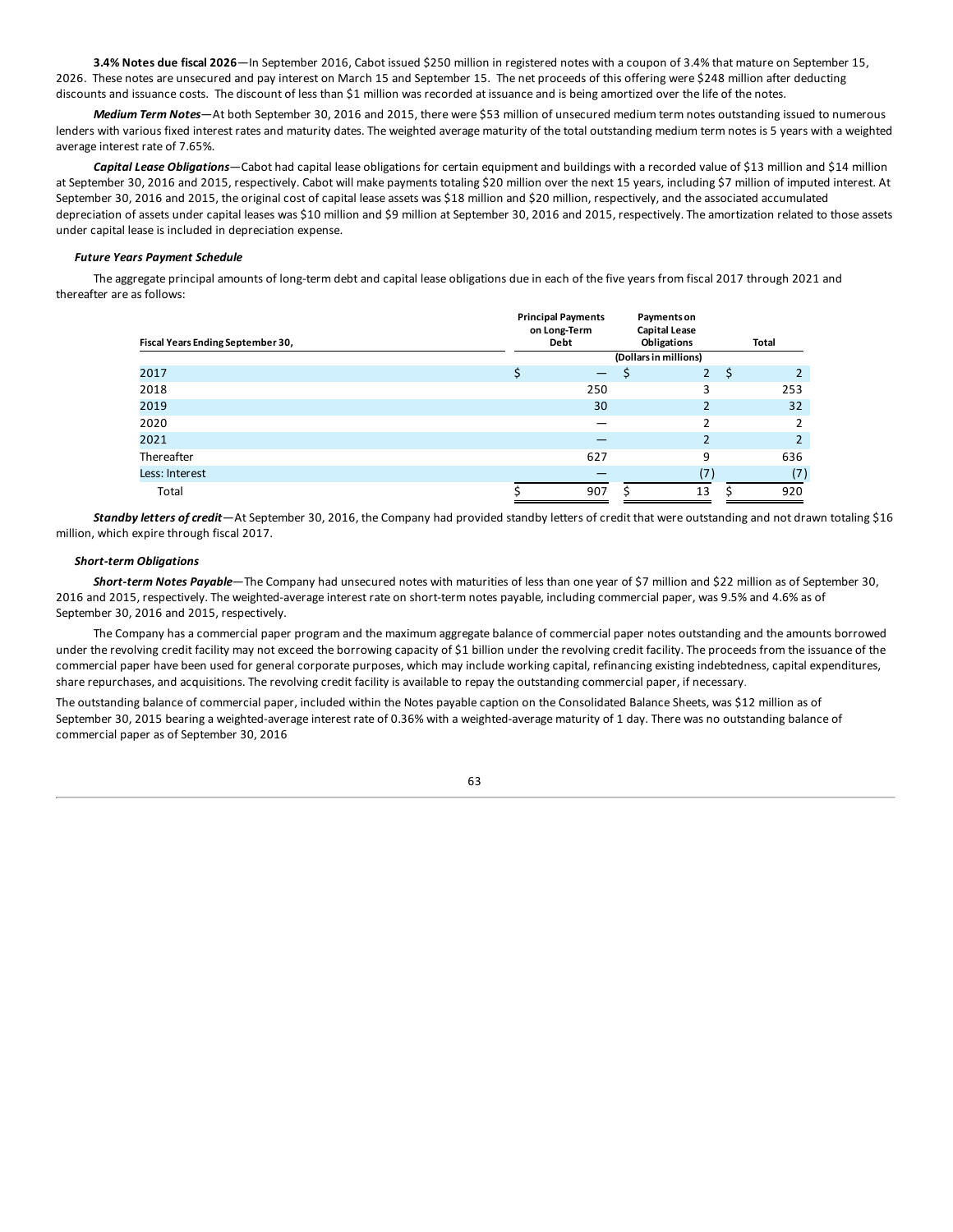## **Note K. Financial Instruments and Fair Value Measurements**

The FASB authoritative guidance on fair value measurements defines fair value, provides a framework, for measuring fair value in generally accepted accounting principles, and requires certain disclosures about fair value measurements. The disclosures focus on the inputs used to measure fair value. The guidance establishes the following hierarchy for categorizing these inputs:

Level 1 - Quoted market prices in active markets for identical assets or liabilities

Level 2 - Significant other observable inputs (e.g., quoted prices for similar items in active markets, quoted prices for identical or similar items in markets that are not active, inputs other than quoted prices that are observable such as interest rate and yield curves, and marketcorroborated inputs)

## Level 3 - Significant unobservable inputs

There were no transfers of financial assets or liabilities measured at fair value between Level 1 and Level 2, or transfers into or out of Level 3, during fiscal 2016 or 2015.

At September 30, 2016 Cabot has derivatives relating to foreign currency risks carried at fair value and included in Prepaid expenses and other current assets and Other assets of \$1 million. At September 30, 2015 derivatives relating to foreign currency risks carried at fair value were immaterial and were presented in Prepaid expenses and other current assets. These derivatives are classified as Level 2 instruments within the fair value hierarchy as the fair value determination was based on observable inputs.

At September 30, 2016 and 2015, the fair value of Guaranteed investment contracts, included in Other assets on the Consolidated Balance Sheets, was \$12 million for each period. Guaranteed investment contracts were classified as Level 2 instruments within the fair value hierarchy as the fair value determination was based on other observable inputs.

At September 30, 2016 and 2015, the fair values of cash and cash equivalents, accounts and notes receivable, accounts payable and accrued liabilities, and notes payable and variable rate debt approximated their carrying values due to the short-term nature of these instruments. The carrying value and fair value of the long-term fixed rate debt were \$0.91 billion and \$0.98 billion, respectively, as of September 30, 2016. The carrying value and fair value of the long-term fixed rate debt were \$0.96 billion and \$1.02 billion, respectively, as of September 30, 2015. The fair values of Cabot's fixed rate long-term debt are estimated based on comparable quoted market prices at the respective period ends. The carrying amounts of Cabot's floating rate long-term debt and capital lease obligations approximate their fair values. All such measurements are based on observable inputs and are classified as Level 2 within the fair value hierarchy. The valuation technique used is the discounted cash flow model.

#### **Note L. Derivatives**

### *Risk Management*

Cabot's business operations are exposed to changes in interest rates, foreign currency exchange rates and commodity prices because Cabot finances certain operations through long and short-term borrowings, denominates transactions in a variety of foreign currencies and purchases certain commoditized raw materials. Changes in these rates and prices may have an impact on future cash flows and earnings. The Company manages these risks through normal operating and financing activities and, when deemed appropriate, through the use of derivative financial instruments.

The Company has policies governing the use of derivative instruments and does not enter into financial instruments for trading or speculative purposes.

By using derivative instruments, Cabot is subject to credit and market risk. If a counterparty fails to fulfill its performance obligations under a derivative contract, Cabot's credit risk will equal the fair value of the derivative. Generally, when the fair value of a derivative contract is positive, the counterparty owes Cabot, thus creating a payment risk for Cabot. The Company minimizes counterparty credit (or repayment) risk by entering into transactions with major financial institutions of investment grade credit rating. Cabot's exposure to market risk is not hedged in a manner that completely eliminates the effects of changing market conditions on earnings or cash flow. No significant concentration of credit risk existed at September 30, 2016.

#### *Interest Rate Risk Management*

Cabot's objective is to maintain a certain fixed-to-variable interest rate mix on the Company's debt obligations. Cabot may enter into interest rate swaps as a hedge of the underlying debt instruments to effectively change the characteristics of the interest rate without changing the debt instrument. As of both September 30, 2016 and 2015, there were no derivatives held to manage interest rate risk.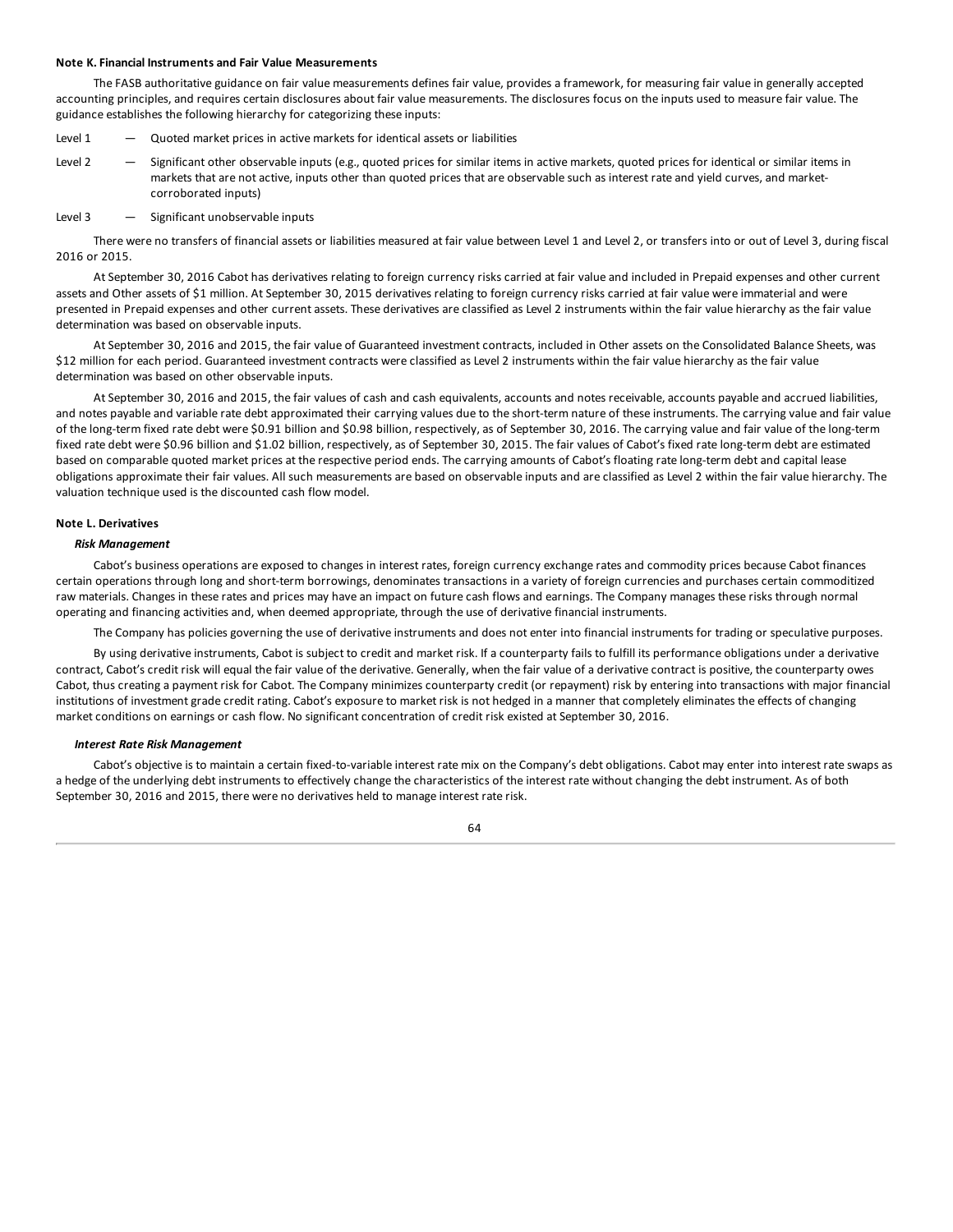## *Foreign Currency Risk Management*

Cabot's international operations are subject to certain risks, including currency exchange rate fluctuations and government actions. Cabot endeavors to match the currency in which debt is issued to the currency of the Company's major, stable cash receipts. In some situations Cabot has issued debt denominated in U.S. dollars and then entered into cross currency swaps that exchange the dollar principal and interest payments into Euro denominated principal and interest payments.

Additionally, the Company has foreign currency exposure arising from its net investments in foreign operations. Cabot may enter into cross currency swaps to mitigate the impact of currency rate changes on the Company's net investments.

The Company also has foreign currency exposure arising from the denomination of monetary assets and liabilities in foreign currencies other than the functional currency of a given subsidiary as well as the risk that currency fluctuations could affect the dollar value of future cash flows generated in foreign currencies. Accordingly, Cabot uses short-term forward contracts to minimize the exposure to foreign currency risk. In certain situations where the Company has forecasted purchases under a long-term commitment or forecasted sales denominated in a foreign currency, Cabot may enter into appropriate financial instruments in accordance with the Company's risk management policy to hedge future cash flow exposures.

The following table provides details of the derivatives held as of September 30, 2016 and 2015 to manage foreign currency risk.

|                                        |                  |                                                  | <b>Notional Amount</b> |                      |
|----------------------------------------|------------------|--------------------------------------------------|------------------------|----------------------|
| <b>Description</b>                     | <b>Borrowing</b> | September 30, 2016                               | September 30, 2015     | Hedge<br>Designation |
| <b>Cross Currency Swaps</b>            | 3.4% Notes       | USD 250 million<br>swapped to EUR<br>223 million |                        | Net investment       |
| Forward Foreign Currency Contracts (1) | N/A              | USD 4 million                                    | USD 2 million          | No designation       |

(1) Cabot's forward foreign exchange contracts are denominated primarily in the Indonesian rupiah, Czech koruna, and British pound sterling.

## *Accounting for Derivative Instruments and Hedging Activities*

The Company determines the fair value of financial instruments using quoted market prices whenever available. When quoted market prices are not available for various types of financial instruments (such as forwards, options and swaps), the Company uses standard models with market-based inputs, which take into account the present value of estimated future cash flows and the ability of Cabot or the financial counterparty to perform. For interest rate and cross currency swaps, the significant inputs to these models are interest rate curves for discounting future cash flows and are adjusted for credit risk. For forward foreign currency contracts, the significant inputs are interest rate curves for discounting future cash flows, and exchange rate curves of the foreign currency for translating future cash flows.

#### *Fair Value Hedge*

For derivative instruments that are designated and qualify as fair value hedges, the gain or loss on the derivative as well as the offsetting gain or loss on the hedged item attributable to the hedged risk are recognized in current period earnings.

# *Cash Flow Hedge*

For derivative instruments that are designated and qualify as cash flow hedges, the effective portion of the gain or loss on the derivative is recorded in Accumulated other comprehensive income (loss) and reclassified to earnings in the same period or periods during which the hedged transaction affects earnings. Gains and losses on the derivative representing either hedge ineffectiveness or hedge components excluded from the assessment of effectiveness are recognized in current period earnings.

### *Net Investment Hedge*

For net investment hedges, changes in the fair value of the effective portion of the derivatives' gains or losses are reported as foreign currency translation gains or losses in Accumulated other comprehensive income (loss) while changes in the ineffective portion are reported in earnings. Effectiveness is assessed based on the hypothetical derivative method. There was no ineffectiveness for the year ended September 30, 2016. The gains or losses on derivative instruments reported in Accumulated other comprehensive income are reclassified to earnings in the period in which earnings are affected by the underlying item, such as a disposal or substantial liquidations of the entities being hedged.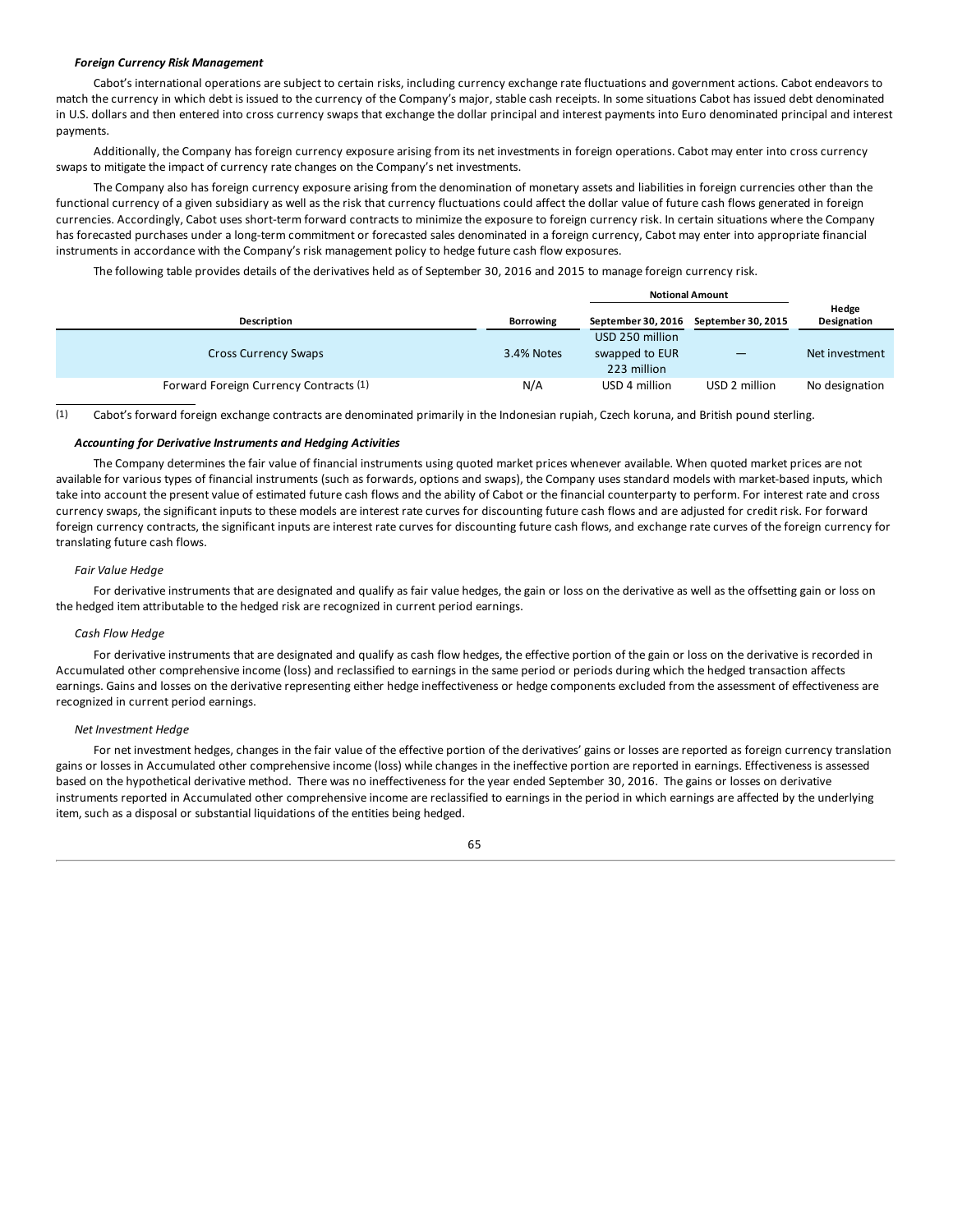During the fourth quarter of fiscal 2016, the Company entered into cross currency swaps with a notional amount of \$250 million, which are designated as hedges of its net investments in certain Euro denominated subsidiaries. Cash settlements periodically occur for fixed rate interest payments and a cash exchange of the notional currency amount will occur at the end of the term in 2026 under these cross currency swaps. As of September 30, 2016, the fair value of and cumulative gain related to these swaps was \$1 million and was included in Other assets and Accumulated other comprehensive income (loss), respectively, on the Consolidated Balance Sheet. There were no gains or losses reclassified from Accumulated other comprehensive income (loss) into earnings during fiscal 2016.

### *Other Derivative Instruments*

From time to time, the Company may enter into certain derivative instruments that may not be designated as hedges for accounting purposes, which may include cross currency swaps, foreign currency forward contracts and commodity derivatives. For cross currency swaps and foreign currency forward contracts not designated as hedges, the Company uses standard models with market-based inputs. The significant inputs to these models are interest rate curves for discounting future cash flows, and exchange rate curves of the foreign currency for translating future cash flows. In determining the fair value of the commodity derivatives, the significant inputs to valuation models are quoted market prices of similar instruments in active markets. Although these derivatives do not qualify for hedge accounting, Cabot believes that such instruments are closely correlated with the underlying exposure, thus managing the associated risk. The gains or losses from changes in the fair value of derivative instruments that are not accounted for as hedges are recognized in current period earnings.

During fiscal 2015 and 2014, there were no derivatives designated as hedges.

At both September 30, 2016 and 2015, the fair value of derivative instruments not designated as hedges were immaterial and were presented in Prepaid expenses and other current assets on the Consolidated Balance Sheets.

#### **Note M. Venezuela**

Cabot owns 49% of an operating carbon black affiliate in Venezuela, which is accounted for as an equity affiliate, through wholly-owned subsidiaries that carry the investment and receive its dividends. As of September 30, 2016, these subsidiaries carried the operating affiliate investment of \$14 million.

During fiscal 2016, 2015 and 2014, the Company received dividends in the amounts of \$2 million, \$6 million and \$5 million, respectively, which were paid in U.S. dollars.

A significant portion of the Company's operating affiliate's sales are exports denominated in U.S. dollars. The Venezuelan government mandates that a certain percentage of the dollars collected from these sales be converted into bolivars. The exchange rate made available to us as of September 30, 2016 was 656 bolivars to the U.S. dollar. The operating affiliate and the Company's wholly-owned subsidiaries remeasured their bolivar denominated monetary accounts to reflect the current rate. During fiscal 2016, the exchange rate devalued from 52 bolivars to the U.S. dollar to 656 bolivars to the U.S. dollar. The impact of the exchange rate devaluations on the operating affiliate and the Company's wholly-owned subsidiaries' results was a net gain of less than \$1 million during 2016.

The operating entity has generally been profitable. The Company continues to closely monitor developments in Venezuela and their potential impact on the recoverability of its equity affiliate investment. Any future change in the exchange rate made available to the Company could cause the Company to change the exchange rate it uses and result in gains or losses on the bolivar denominated assets held by its operating affiliate and wholly-owned subsidiaries.

### **Note N. Employee Benefit Plans**

The information below provides detail concerning the Company's benefit obligations under the defined benefit and postretirement benefit plans it sponsors.

Defined benefit plans provide pre-determined benefits to employees that are distributed upon retirement. Cabot is making all sponsor required contributions to these plans. The accumulated benefit obligation was \$175 million for the U.S. defined benefit plans and \$373 million for the foreign plans as of September 30, 2016 and \$170 million for the U.S. defined benefit plans and \$326 million for the foreign plans as of September 30, 2015.

In addition to benefits provided under the defined benefit and postretirement benefit plans, the Company provides benefits under defined contribution plans. Prior to January 2014, one of these plans included an Employee Stock Ownership Plan ("ESOP") component, which is described below. Cabot recognized expenses related to these plans, not including the expenses related to the ESOP, of \$17 million in fiscal 2016, \$20 million in fiscal 2015 and \$14 million in fiscal 2014.

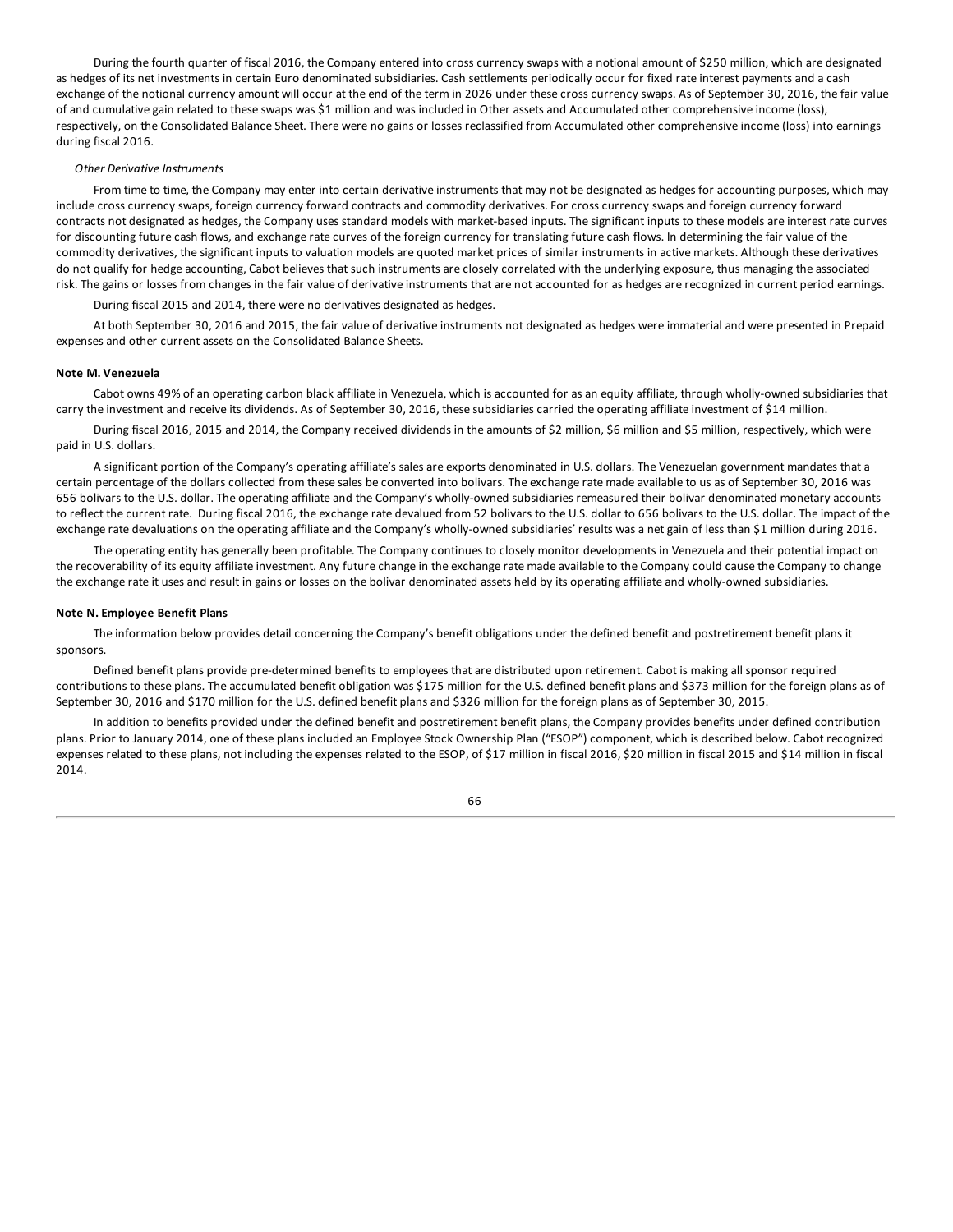## *Employee Stock Ownership Plan*

In the first quarter of fiscal 2014, all shares that remained available for distribution under the ESOP were allocated to participant accounts and no further contributions under the plan have been or will be made. Compensation expense related to the ESOP, which is based on the fair value of the shares on the date of allocation, was \$1 million in fiscal 2014.

The following provides information about benefit obligations, plan assets, the funded status and weighted-average assumptions of the defined benefit pension and postretirement benefit plans:

|                                                       |              |      |                         |    |                |    | Years Ended September 30 |    |              |      |                                |    |              |      |         |
|-------------------------------------------------------|--------------|------|-------------------------|----|----------------|----|--------------------------|----|--------------|------|--------------------------------|----|--------------|------|---------|
|                                                       |              | 2016 |                         |    | 2015           |    |                          |    |              | 2016 |                                |    |              | 2015 |         |
|                                                       |              |      | <b>Pension Benefits</b> |    |                |    |                          |    |              |      | <b>Postretirement Benefits</b> |    |              |      |         |
|                                                       | <b>U.S.</b>  |      | Foreign                 |    | <b>U.S.</b>    |    | Foreign                  |    | <b>U.S.</b>  |      | Foreign                        |    | <b>U.S.</b>  |      | Foreign |
|                                                       |              |      |                         |    |                |    | (Dollars in millions)    |    |              |      |                                |    |              |      |         |
| <b>Change in Benefit Obligations:</b>                 |              |      |                         |    |                |    |                          |    |              |      |                                |    |              |      |         |
| Benefit obligation at beginning of                    |              |      |                         |    |                |    |                          |    |              |      |                                |    |              |      |         |
| year                                                  | \$<br>170    | Ś.   | 348                     | Ś. | 173            | Ŝ. | 491                      | Ŝ. | 38           | -\$  | 15                             | Ŝ. | 50           | Ŝ.   | 17      |
| Service cost                                          | $\mathbf{1}$ |      | 8                       |    | $\mathbf{1}$   |    | 9                        |    |              |      |                                |    |              |      |         |
| Interest cost                                         | 4            |      | 8                       |    | $\overline{7}$ |    | 11                       |    | $\mathbf{1}$ |      | 1                              |    | 2            |      | 1       |
| Plan participants' contribution                       |              |      | $\overline{2}$          |    |                |    | 2                        |    |              |      |                                |    |              |      |         |
| Foreign currency exchange rate                        |              |      |                         |    |                |    |                          |    |              |      |                                |    |              |      |         |
| changes                                               |              |      | (9)                     |    |                |    | (45)                     |    |              |      | (1)                            |    |              |      | (2)     |
| (Gain) Loss from changes in actuarial assumptions and |              |      |                         |    |                |    |                          |    |              |      |                                |    |              |      |         |
| plan experience                                       | 14           |      | 62                      |    | $\overline{3}$ |    | (23)                     |    | 1            |      | 5                              |    | $\mathbf{1}$ |      | (1)     |
| Benefits paid(1)                                      | (7)          |      | (14)                    |    | (13)           |    | (13)                     |    | (3)          |      |                                |    | (4)          |      |         |
| Settlements or curtailments <sup>(2)</sup>            | (6)          |      | (4)                     |    |                |    | (85)                     |    | _            |      |                                |    |              |      |         |
| Plan amendments                                       | —            |      | —                       |    |                |    |                          |    |              |      |                                |    | (11)         |      |         |
| Other                                                 | (1)          |      | (1)                     |    | (1)            |    | 1                        |    |              |      |                                |    |              |      |         |
| Benefit obligation at end of year                     | 175          |      | 400                     | Ś  | 170            |    | 348                      |    | 37           |      | 20                             |    | 38           |      | 15      |
|                                                       |              |      |                         |    |                |    | Years Ended September 30 |    |              |      |                                |    |              |      |         |

|                                        |             | 2016 |                         |          | 2015                     |    |                       |    |             | 2016 |                                |             | 2015 |         |
|----------------------------------------|-------------|------|-------------------------|----------|--------------------------|----|-----------------------|----|-------------|------|--------------------------------|-------------|------|---------|
|                                        |             |      | <b>Pension Benefits</b> |          |                          |    |                       |    |             |      | <b>Postretirement Benefits</b> |             |      |         |
|                                        | <b>U.S.</b> |      | Foreign                 |          | <b>U.S.</b>              |    | Foreign               |    | <b>U.S.</b> |      | Foreign                        | <b>U.S.</b> |      | Foreign |
|                                        |             |      |                         |          |                          |    | (Dollars in millions) |    |             |      |                                |             |      |         |
| <b>Change in Plan Assets:</b>          |             |      |                         |          |                          |    |                       |    |             |      |                                |             |      |         |
| Fair value of plan assets at beginning |             |      |                         |          |                          |    |                       |    |             |      |                                |             |      |         |
| of year                                | \$<br>153   | Ś.   | 279                     | - Ś      | 167                      | Ŝ. | 388                   | S  |             |      |                                |             |      |         |
| Actual return on plan assets           | 18          |      | 43                      |          | (1)                      |    | 11                    |    |             |      |                                |             |      |         |
| Employer contribution                  | –           |      | 10                      |          | 1                        |    | 10                    |    | 3           |      | 1                              | 4           |      |         |
| Plan participants' contribution        | –           |      | 2                       |          | $\overline{\phantom{0}}$ |    | 2                     |    |             |      |                                |             |      |         |
| Foreign currency exchange rate         |             |      |                         |          |                          |    |                       |    |             |      |                                |             |      |         |
| changes                                |             |      | (11)                    |          |                          |    | (34)                  |    |             |      |                                |             |      |         |
| Benefits paid(1)                       | (7)         |      | (14)                    |          | (13)                     |    | (13)                  |    | (3)         |      | (1)                            | (4)         |      |         |
| Settlements                            | (6)         |      | (3)                     |          |                          |    | (85)                  |    |             |      |                                |             |      |         |
| Expenses paid from assets              | (1)         |      | (1)                     |          | (1)                      |    |                       |    |             |      |                                |             |      |         |
| Fair value of plan assets at end       |             |      |                         |          |                          |    |                       |    |             |      |                                |             |      |         |
| of year                                | 157         |      | 305                     | S        | 153                      | Ś  | 279                   | Ś  |             |      |                                |             |      |         |
| <b>Funded status</b>                   | (18)        |      | (95)                    | <b>S</b> | (17)                     |    | (69)                  | \$ | (37)        |      | (20)                           | (38)        |      | (15)    |
| Recognized liability                   | (18)        |      | (95)                    |          | (17)                     |    | (69)                  |    | (37)        |      | (20)                           | (38)        |      | (15)    |

(1) Included in this amount are \$5 million and \$6 million that the Company paid directly to the participants in its defined benefit plans in fiscal 2016 and 2015, respectively.

(2) The \$10 million settlements and curtailments amount in 2016 was a result of global restructuring activities. The \$85 million settlements amount in 2015 primarily reflects the transfer of certain plan assets and obligations to a third party, as discussed under Curtailments and Settlements of Employee Benefit Plans.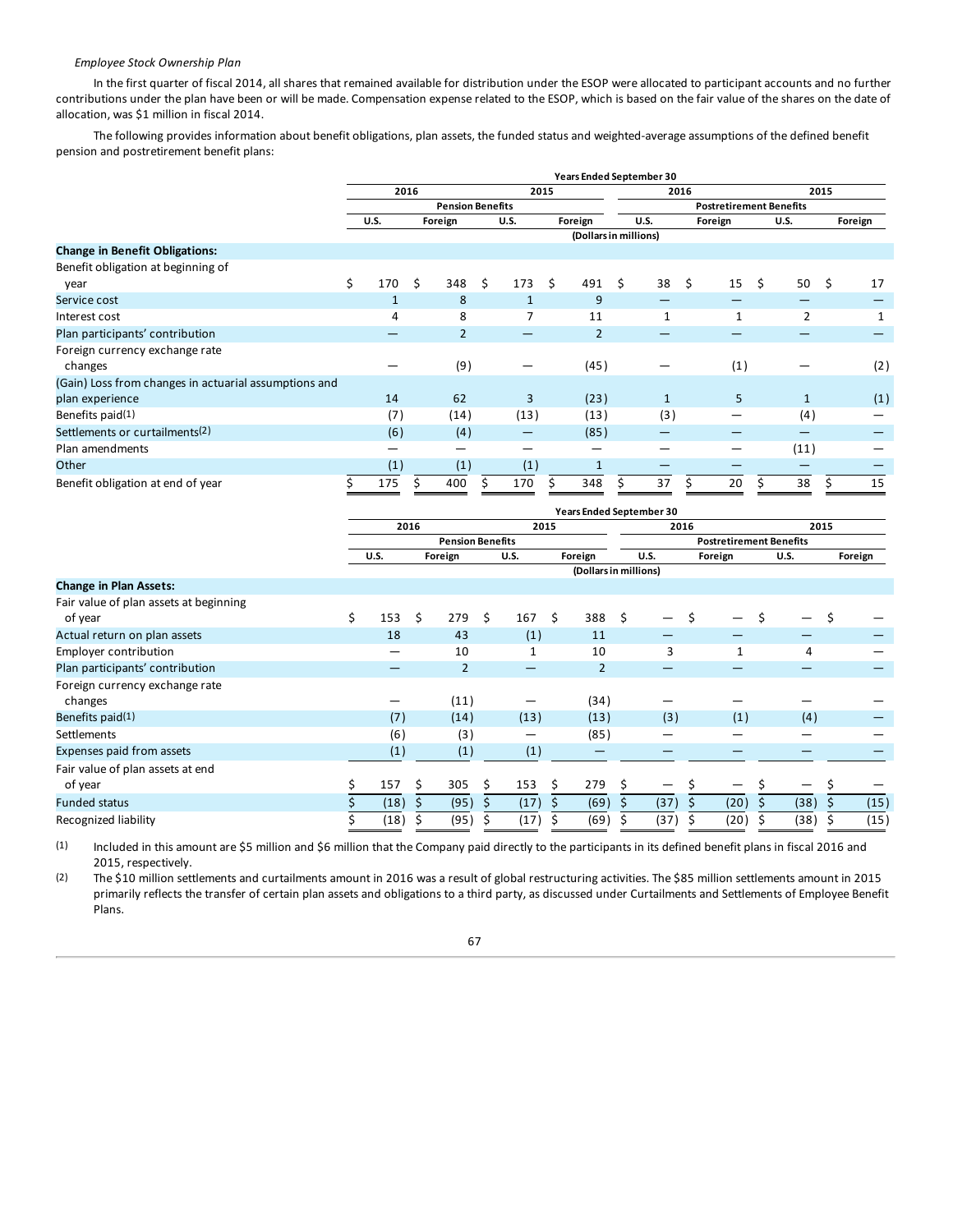# *Pension Assumptions and Strategy*

The following assumptions were used to determine the pension benefit obligations and periodic benefit costs as of and for the years ended September 30:

|                                             |      |         | Assumptions as of September 30 |         |             |         |
|---------------------------------------------|------|---------|--------------------------------|---------|-------------|---------|
|                                             | 2016 |         | 2015                           |         | 2014        |         |
|                                             |      |         | <b>Pension Benefits</b>        |         |             |         |
|                                             | U.S. | Foreign | <b>U.S.</b>                    | Foreign | <b>U.S.</b> | Foreign |
| Actuarial assumptions as of the year-end    |      |         |                                |         |             |         |
| measurement date:                           |      |         |                                |         |             |         |
| Discount rate                               | 3.4% | 1.8%    | 4.2%                           | 2.9%    | 4.0%        | 3.0%    |
| Rate of increase in compensation            | N/A  | 2.8%    | N/A                            | 2.8%    | N/A         | 2.8%    |
| Actuarial assumptions used to determine net |      |         |                                |         |             |         |
| periodic benefit cost during the year:      |      |         |                                |         |             |         |
| Discount rate - benefit obligation          | 4.2% | 2.9%    | 4.0%                           | 3.0%    | 4.5%        | 3.8%    |
| Discount rate - service cost                | N/A  | 2.8%    | N/A                            | 3.0%    | N/A         | 3.8%    |
| Discount rate - interest cost               | 3.3% | 2.4%    | 4.0%                           | 3.0%    | 4.5%        | 3.8%    |
| Expected long-term rate of return on        |      |         |                                |         |             |         |
| plan assets                                 | 7.5% | 5.1%    | 7.5%                           | 5.4%    | 7.8%        | 5.3%    |
| Rate of increase in compensation            | N/A  | 2.8%    | N/A                            | 2.8%    | 3.0%        | 3.1%    |

# *Postretirement Assumptions and Strategy*

The following assumptions were used to determine the postretirement benefit obligations and net costs as of and for the years ended September 30:

|                                          |             |         | Assumptions as of September 30 |         |             |         |
|------------------------------------------|-------------|---------|--------------------------------|---------|-------------|---------|
|                                          | 2016        |         | 2015                           |         | 2014        |         |
|                                          |             |         | <b>Postretirement Benefits</b> |         |             |         |
|                                          | <b>U.S.</b> | Foreign | <b>U.S.</b>                    | Foreign | <b>U.S.</b> | Foreign |
| Actuarial assumptions as of the year-end |             |         |                                |         |             |         |
| measurement date:                        |             |         |                                |         |             |         |
| Discount rate                            | 3.0%        | 2.8%    | 3.7%                           | 3.9%    | 3.8%        | 3.9%    |
| Initial health care cost trend rate      | 7.0%        | 6.1%    | 6.5%                           | 6.8%    | 7.0%        | 7.1%    |
| Actuarial assumptions used to determine  |             |         |                                |         |             |         |
| net cost during the year:                |             |         |                                |         |             |         |
| Discount rate - benefit obligation       | 3.7%        | 3.9%    | 3.8%                           | 3.9%    | 4.0%        | 4.4%    |
| Discount rate - service cost             | 3.4%        | 4.1%    | 3.8%                           | 3.9%    | 4.0%        | 4.4%    |
| Discount rate - interest cost            | 2.8%        | 3.7%    | 3.8%                           | 3.9%    | 4.0%        | 4.4%    |
| Initial health care cost trend rate      | 6.5%        | 6.8%    | 7.0%                           | 7.1%    | 7.5%        | 7.5%    |

Cabot uses discount rates as of September 30, the plans' measurement date, to determine future benefit obligations under its U.S. and foreign defined benefit plans. The discount rates for the defined benefit plans in the U.S., Canada, Mexico, UAE, Euro-zone, Japan, Switzerland and the U.K. are derived from yield curves that reflect high quality corporate bond yield or swap rate information in each region and reflect the characteristics of Cabot's employee benefit plans. The discount rates for the defined benefit plans in the Czech Republic and Indonesia are based on government bond indices that best reflect the durations of the plans, adjusted for credit spreads presented in selected AA corporate bond indices. The rates utilized are selected because they represent long-term, high quality, fixed income benchmarks that approximate the long-term nature of Cabot's pension obligations and related payouts.

|                                                                      |                          |         |                         |                   |         | <b>Years Ended September 30</b> |         |                                |         |
|----------------------------------------------------------------------|--------------------------|---------|-------------------------|-------------------|---------|---------------------------------|---------|--------------------------------|---------|
|                                                                      |                          | 2016    |                         |                   | 2015    |                                 | 2016    |                                | 2015    |
|                                                                      |                          |         | <b>Pension Benefits</b> |                   |         |                                 |         | <b>Postretirement Benefits</b> |         |
|                                                                      | U.S.                     | Foreign |                         | U.S.              | Foreign | U.S.                            | Foreign | <b>U.S.</b>                    | Foreign |
|                                                                      |                          |         |                         |                   |         | (Dollars in millions)           |         |                                |         |
| Net Amounts Recognized in the<br><b>Consolidated Balance Sheets:</b> |                          |         |                         |                   |         |                                 |         |                                |         |
| Noncurrent assets                                                    | $\overline{\phantom{m}}$ |         | 8<br>S                  | $\qquad \qquad -$ | 5       | $\overline{\phantom{0}}$        | —       | $\overline{\phantom{0}}$       | —       |
| <b>Current liabilities</b>                                           | —                        |         | (1)                     | (1)               | (1)     | (3)                             | (1)     | (4)                            |         |
| Noncurrent liabilities                                               | (18)                     |         | (102)                   | (16)              | (73)    | (34)                            | (19)    | (34)                           | (15)    |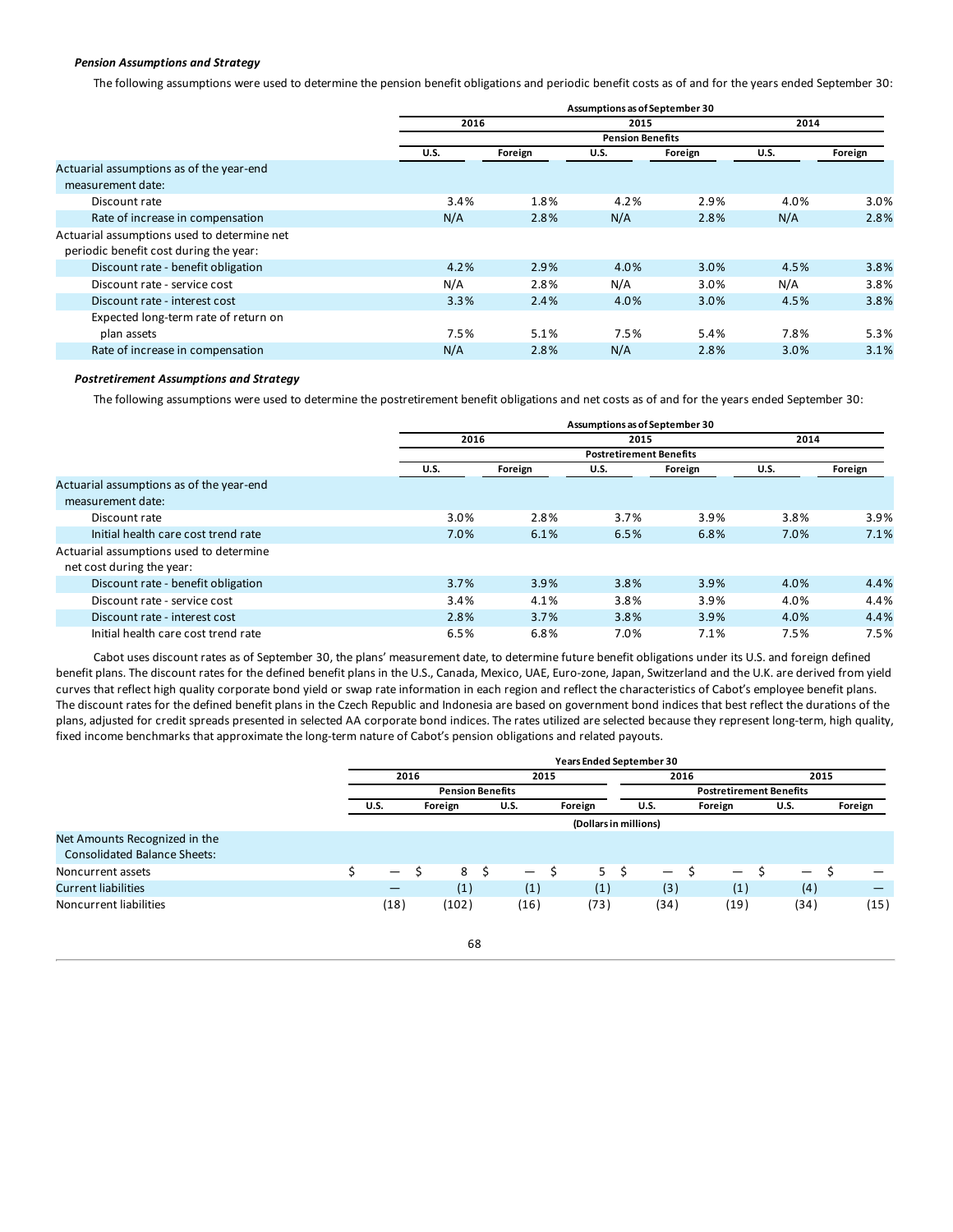Amounts recognized in Accumulated other comprehensive income (loss) at September 30, 2016 and 2015 were as follows:

|                                     |      |      |                         |      |      | <b>Years Ended September 30</b> |             |      |                                |             |      |         |
|-------------------------------------|------|------|-------------------------|------|------|---------------------------------|-------------|------|--------------------------------|-------------|------|---------|
|                                     |      | 2016 |                         |      | 2015 |                                 |             | 2016 |                                |             | 2015 |         |
|                                     |      |      | <b>Pension Benefits</b> |      |      |                                 |             |      | <b>Postretirement Benefits</b> |             |      |         |
|                                     | U.S. |      | Foreign                 | U.S. |      | Foreign                         | <b>U.S.</b> |      | Foreign                        | <b>U.S.</b> |      | Foreign |
|                                     |      |      |                         |      |      | (Dollars in millions)           |             |      |                                |             |      |         |
| Net actuarial (gain) loss           | 12   |      | 92                      | 5.   |      | 65                              | $(4)$ \$    |      | 6                              | (6)         |      |         |
| Net prior service credit            |      |      | (1)                     |      |      | (1)                             | (7, 7)      |      |                                | (11)        |      |         |
| Balance in accumulated other        |      |      |                         |      |      |                                 |             |      |                                |             |      |         |
| comprehensive income (loss), pretax | 12   |      | 91                      |      |      | 64                              | (11)        |      | 6                              |             |      |         |

In fiscal 2017, the Company expects an estimated net loss of \$5 million will be amortized from Accumulated other comprehensive income (loss) to net periodic benefit cost. In addition, the Company expects prior service credits of \$3 million for other postretirement benefits will be amortized from Accumulated other comprehensive income (loss) to net periodic benefit costs in fiscal 2017.

# *Estimated Future Benefit Payments*

The Company expects that the following benefit payments will be made to plan participants in the years from 2017 to 2026:

|              | <b>Pension Benefits</b> |                       | <b>Postretirement Benefits</b> |         |
|--------------|-------------------------|-----------------------|--------------------------------|---------|
|              | <b>U.S.</b>             | Foreign               | <b>U.S.</b>                    | Foreign |
|              |                         | (Dollars in millions) |                                |         |
| Years Ended: |                         |                       |                                |         |
| 2017         | 13                      | 12                    | 4                              |         |
| 2018         | 11                      | 13                    | 3                              |         |
| 2019         | 11                      | 12                    | 3                              |         |
| 2020         | 11                      | 12                    |                                |         |
| 2021         | 11                      | 14                    | 3                              |         |
| 2022-2026    | 52                      | 80                    | 13                             |         |

Postretirement medical benefits are unfunded and impact Cabot's cash flows as benefits become due, which is expected to be insignificant in fiscal 2017. The Company expects to contribute \$8 million to its foreign pension plans in fiscal 2017.

Net periodic defined benefit pension and other postretirement benefit costs include the following components:

|                             |             |      |         |    |                         |      |         |   |             |      |                       | <b>Years Ended September 30</b> |      |         |                                |      |         |             |         |
|-----------------------------|-------------|------|---------|----|-------------------------|------|---------|---|-------------|------|-----------------------|---------------------------------|------|---------|--------------------------------|------|---------|-------------|---------|
|                             |             | 2016 |         |    |                         | 2015 |         |   |             | 2014 |                       |                                 | 2016 |         |                                | 2015 |         | 2014        |         |
|                             |             |      |         |    | <b>Pension Benefits</b> |      |         |   |             |      |                       |                                 |      |         | <b>Postretirement Benefits</b> |      |         |             |         |
|                             | <b>U.S.</b> |      | Foreign |    | <b>U.S.</b>             |      | Foreign |   | <b>U.S.</b> |      | Foreign               | <b>U.S.</b>                     |      | Foreign | <b>U.S.</b>                    |      | Foreign | <b>U.S.</b> | Foreign |
|                             |             |      |         |    |                         |      |         |   |             |      | (Dollars in millions) |                                 |      |         |                                |      |         |             |         |
| Service cost                | \$          | Ŝ    | 8       | Ś. |                         | Š.   | 9       | Ś |             |      | 9                     |                                 |      |         |                                |      |         |             |         |
| Interest cost               | 4           |      | 8       |    |                         |      | 11      |   |             |      | 16                    | $\mathbf{1}$                    |      |         |                                |      |         | 2           |         |
| Expected return on plan     |             |      |         |    |                         |      |         |   |             |      |                       |                                 |      |         |                                |      |         |             |         |
| assets                      | (10)        |      | (14)    |    | (11)                    |      | (14)    |   | (10)        |      | (19)                  |                                 |      |         |                                |      |         |             |         |
| Amortization of prior       |             |      |         |    |                         |      |         |   |             |      |                       |                                 |      |         |                                |      |         |             |         |
| service cost                |             |      |         |    |                         |      | 3       |   |             |      |                       | (3)                             |      |         | (4)                            |      | -       | (3)         |         |
| <b>Net losses</b>           | -           |      | 3       |    | –                       |      | 4       |   | _           |      | 3                     | –                               |      |         |                                |      |         |             |         |
| Settlements or              |             |      |         |    |                         |      |         |   |             |      |                       |                                 |      |         |                                |      |         |             |         |
| Curtailments cost           |             |      |         |    |                         |      | 18      |   |             |      |                       | (1)                             |      |         |                                |      |         |             |         |
| Net periodic (benefit) cost | (5)         |      | 6       |    | (3)                     |      | 31      |   | (1)         |      | 9                     | (3)                             |      |         | (2)                            |      |         | (1)         |         |

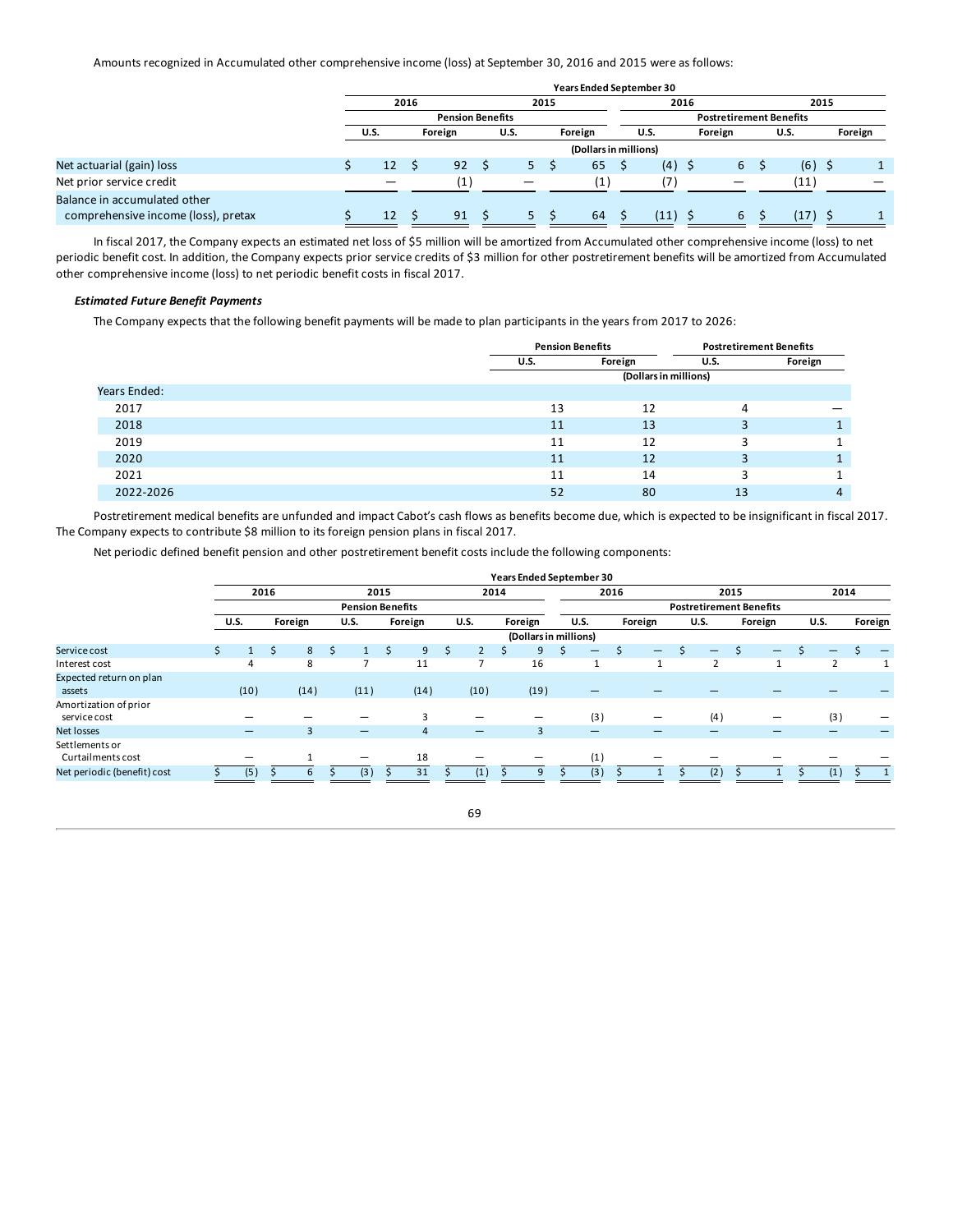Other changes in plan assets and benefit obligations recognized in other comprehensive income are as follows:

|                                                                                                                                                                            |             |      |         |    |                         |      |           |             |      | Years Ended September 30 |   |             |      |         |                                |      |                |             |      |         |  |
|----------------------------------------------------------------------------------------------------------------------------------------------------------------------------|-------------|------|---------|----|-------------------------|------|-----------|-------------|------|--------------------------|---|-------------|------|---------|--------------------------------|------|----------------|-------------|------|---------|--|
|                                                                                                                                                                            |             | 2016 |         |    |                         | 2015 |           |             | 2014 |                          |   |             | 2016 |         |                                | 2015 |                |             | 2014 |         |  |
|                                                                                                                                                                            |             |      |         |    | <b>Pension Benefits</b> |      |           |             |      |                          |   |             |      |         | <b>Postretirement Benefits</b> |      |                |             |      |         |  |
|                                                                                                                                                                            | <b>U.S.</b> |      | Foreign |    | U.S.                    |      | Foreign   | <b>U.S.</b> |      | Foreign                  |   | <b>U.S.</b> |      | Foreign | <b>U.S.</b>                    |      | Foreign        | <b>U.S.</b> |      | Foreign |  |
|                                                                                                                                                                            |             |      |         |    |                         |      |           |             |      | (Dollars in millions)    |   |             |      |         |                                |      |                |             |      |         |  |
| Net (gains) losses                                                                                                                                                         |             |      | 31      | Ŝ. | 14                      |      | $(8)$ \$  | $(4)$ \$    |      | 50                       | S | $2^{\circ}$ | S    | 5       |                                |      | —              |             | (4)  | - \$    |  |
| Prior service (credit) cost                                                                                                                                                |             |      |         |    |                         |      | (2)       | -           |      |                          |   |             |      | —       | (11)                           |      | –              |             | 3    |         |  |
| Amortization of prior<br>service credit                                                                                                                                    |             |      |         |    |                         |      |           |             |      |                          |   | 3           |      |         |                                |      |                |             |      |         |  |
| Amortization of prior<br>unrecognized loss                                                                                                                                 |             |      | (3)     |    |                         |      | (4)       |             |      | (3)                      |   |             |      |         | 4                              |      |                |             |      |         |  |
| Other                                                                                                                                                                      |             |      | (1)     |    |                         |      | (27)      |             |      | (1)                      |   |             |      |         |                                |      |                |             |      |         |  |
| Total other comprehensive<br>(income) $loss(1)$                                                                                                                            |             |      | 27      | -Ŝ | 14                      |      | $(41)$ \$ | (4)         |      | 46                       |   | 6           |      | 5       | (6)                            |      | -              |             | (1)  |         |  |
| $\overline{\phantom{a}}$ . The contract of $\overline{\phantom{a}}$ and $\overline{\phantom{a}}$ . The contract of $\overline{\phantom{a}}$ and $\overline{\phantom{a}}$ . |             |      |         |    |                         |      | $-1$      |             |      |                          |   |             |      |         |                                |      | $\sim$<br>$-1$ | $\cdots$    |      |         |  |

(1) The tax impact on pension and other postretirement benefit liability adjustments arising during the period was a tax benefit of \$7 million, tax provision of \$5 million, and tax benefit of \$1 million for fiscal years 2016, 2015, and 2014, respectively.

## *Curtailments and Settlements of Employee Benefit Plans*

In recent years, the Company incurred curtailments and settlements of certain of its employee benefit plans. Associated with these curtailments and settlements, the Company recognized net losses of less than \$1 million, \$17 million, and less than \$1 million in fiscal 2016, 2015 and 2014, respectively.

Effective October 1, 2014, the Company transferred the defined benefit obligations and pension plan assets in one of its foreign defined benefit plans to a multi-employer plan. This action effectively moves the administrative, asset custodial, asset investment, actuarial, communication and benefit payment obligations to the multi-employer fund administrator. Cabot is required to make contributions to the multi-employer plan which is over 80% funded. Contributed assets by one participating employer may be used to provide benefits to employees of other participating employers since assets contributed by an employer are not segregated in a separate account or restricted to provide benefits only to employees of that employer. As a result of the transfer a pre-tax charge of \$18 million was recorded in the first quarter of fiscal 2015. In addition, there was an approximately \$85 million reduction in plan assets and plan obligations as a result of the transfer of assets and obligations of this foreign plan.

## *Sensitivity Analysis*

Measurement of postretirement benefit expense is based on actuarial assumptions used to value the postretirement benefit liability at the beginning of the year. Assumed health care cost trend rates have an effect on the amounts reported for the health care plans. The fiscal 2016 weighted-average assumed health care cost trend rate is 6.5% for U.S. plans and 6.8% for foreign plans. A one percentage point change in the 2016 assumed health care cost trend rate would have an immaterial impact to the aggregate of the service and interest cost components of the net periodic postretirement benefit and would have the following effect on the postretirement benefit obligation:

|                                             | 1-Percentage-Point       |  |                       |          |                          |  |         |  |
|---------------------------------------------|--------------------------|--|-----------------------|----------|--------------------------|--|---------|--|
|                                             | Increase                 |  |                       | Decrease |                          |  |         |  |
|                                             | U.S.                     |  | Foreign               |          | U.S.                     |  | Foreign |  |
|                                             |                          |  | (Dollars in millions) |          |                          |  |         |  |
| Effect on postretirement benefit obligation | $\overline{\phantom{0}}$ |  |                       |          | $\overline{\phantom{0}}$ |  | (3)     |  |

#### *Plan Assets*

The Company's defined benefit pension plans weighted-average asset allocations at September 30, 2016 and 2015, by asset category, are as follows:

|                           |             | <b>Pension Assets</b><br>September 30 |                          |         |  |  |  |  |
|---------------------------|-------------|---------------------------------------|--------------------------|---------|--|--|--|--|
|                           |             |                                       |                          |         |  |  |  |  |
|                           | 2016        |                                       | 2015                     |         |  |  |  |  |
|                           | <b>U.S.</b> | Foreign                               | <b>U.S.</b>              | Foreign |  |  |  |  |
| <b>Asset Category:</b>    |             |                                       |                          |         |  |  |  |  |
| Equity securities         | 50%         | 39%                                   | 55%                      | 39%     |  |  |  |  |
| Debt securities           | 50%         | 53%                                   | 45%                      | 54%     |  |  |  |  |
| Cash and other securities |             | 8%                                    | $\overline{\phantom{0}}$ | 7%      |  |  |  |  |
| <b>Total</b>              | 100%        | 100%                                  | 100%                     | 100%    |  |  |  |  |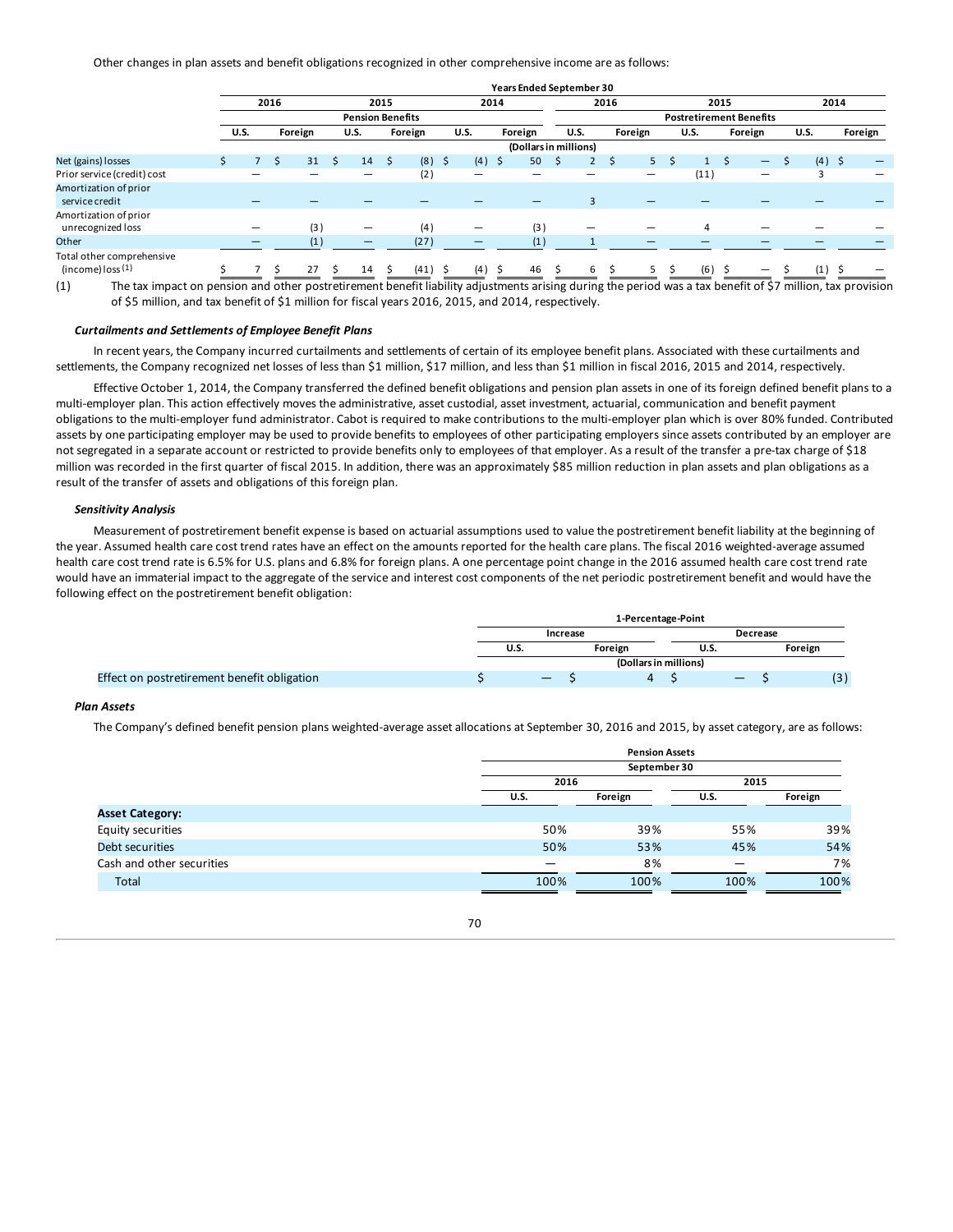To develop the expected long-term rate of return on plan assets assumption, the Company used a capital asset pricing model. The model considers the current level of expected returns on risk-free investments comprised of government bonds, the historical level of the risk premium associated with the other asset classes in which the portfolio is invested, and the expectations for future returns for each asset class. The expected return for each asset class was then weighted based on the target asset allocation to develop the expected long-term rate of return for each plan.

Cabot's investment strategy for each of its defined benefit plans in the U.S. and abroad is generally based on a set of investment objectives and policies that cover time horizons and risk tolerance levels consistent with plan liabilities. Periodic studies are performed to determine the asset mix that will meet pension obligations at a reasonable cost to the Company. The assets of the defined benefit plans are comprised principally of investments in equity and high quality fixed income securities, which are broadly diversified across the capitalization and style spectrum and are managed using both active and passive strategies. The weighted average target asset allocation for the U.S. plans is 50% in equity and 50% in fixed income and for the foreign plans is 38% in equity, 54% in fixed income, 3% in real estate and 5% in cash and other securities.

For pension plan assets classified as Level 1 measurements (measured using quoted prices in active markets), total fair value is either the price of the most recent trade at the time of the market close or the official close price, as defined by the exchange on which the asset is most actively traded on the last trading day of the period, multiplied by the number of units held without consideration of transaction costs.

For pension plan assets classified as Level 2 measurements, where the security is frequently traded in less active markets, fair value is based on the closing price at the end of the period; where the security is less frequently traded, fair value is based on the price a dealer would pay for the security or similar securities, adjusted for any terms specific to that asset or liability. Market inputs are obtained from well-established and recognized vendors of market data and subjected to tolerance/quality checks.

The fair value of the Company's pension plan assets at September 30, 2016 and 2015 by asset category is as follows:

|                               | <b>Quoted Prices in</b><br><b>Active Markets</b><br>for Identical<br>Assets<br>(Level 1) | Significant<br>Observable<br>Inputs<br>(Level 2) |    |              | <b>Quoted Prices in</b><br><b>Active Markets</b><br>for Identical<br>Assets<br>(Level 1) | Significant<br>Observable<br><b>Inputs</b><br>(Level 2) |    |              |
|-------------------------------|------------------------------------------------------------------------------------------|--------------------------------------------------|----|--------------|------------------------------------------------------------------------------------------|---------------------------------------------------------|----|--------------|
|                               | 2016                                                                                     |                                                  |    | Total        | 2015                                                                                     |                                                         |    | <b>Total</b> |
| <b>Asset Category:</b>        |                                                                                          |                                                  |    |              |                                                                                          |                                                         |    |              |
| Cash                          | \$<br>1                                                                                  | \$                                               | \$ | $\mathbf{1}$ | \$<br>$\mathbf{1}$                                                                       | \$                                                      | \$ | 1            |
| Direct investments:           |                                                                                          |                                                  |    |              |                                                                                          |                                                         |    |              |
| U.S. equity securities        | 18                                                                                       |                                                  |    | 18           | 22                                                                                       |                                                         |    | 22           |
| Total direct investments      | 18                                                                                       |                                                  |    | 18           | 22                                                                                       |                                                         |    | 22           |
| Investment funds:             |                                                                                          |                                                  |    |              |                                                                                          |                                                         |    |              |
| Equity funds $(1)$            | 59                                                                                       | 119                                              |    | 178          | 60                                                                                       | 108                                                     |    | 168          |
| Fixed income funds(2)         | 79                                                                                       | 162                                              |    | 241          | 70                                                                                       | 150                                                     |    | 220          |
| Real estate funds $(3)$       | $\mathbf{1}$                                                                             | 8                                                |    | 9            | $\overline{\phantom{0}}$                                                                 | 9                                                       |    | 9            |
| Cash equivalent funds         |                                                                                          |                                                  |    | 1            | -                                                                                        | 1                                                       |    |              |
| Total investment funds        | 139                                                                                      | 290                                              |    | 429          | 130                                                                                      | 268                                                     |    | 398          |
| Alternative investments:      |                                                                                          |                                                  |    |              |                                                                                          |                                                         |    |              |
| Insurance contracts(4)        |                                                                                          | 14                                               |    | 14           |                                                                                          | 11                                                      |    | 11           |
| Total alternative investments |                                                                                          |                                                  |    |              |                                                                                          | 11                                                      |    | 11           |
| Total pension plan assets     | 158                                                                                      | 304                                              | Ś  | 462          | 153                                                                                      | 279                                                     |    | 432          |

(1) The equity funds asset class includes funds that invest in U.S. equities as well as equity securities issued by companies incorporated, listed or domiciled in countries in developed and/or emerging markets. These companies may be in the small-, mid- or large-cap categories.

(2) The fixed income funds asset class includes investments in high quality funds. High quality fixed income funds primarily invest in low risk U.S. and non-U.S. government securities, investment-grade corporate bonds, mortgages and asset-backed securities. A significant portion of the fixed income funds include investment in long-term bond funds.

(3) The real estate funds asset class includes funds that primarily invest in entities which are principally engaged in the ownership, acquisition, development, financing, sale and/or management of income-producing real estate properties, both commercial and residential. These funds typically seek long-term growth of capital and current income that is above average relative to public equity funds.

 $(4)$  Insurance contracts held by the Company's non-U.S. plans are issued by well-known, highly rated insurance companies.

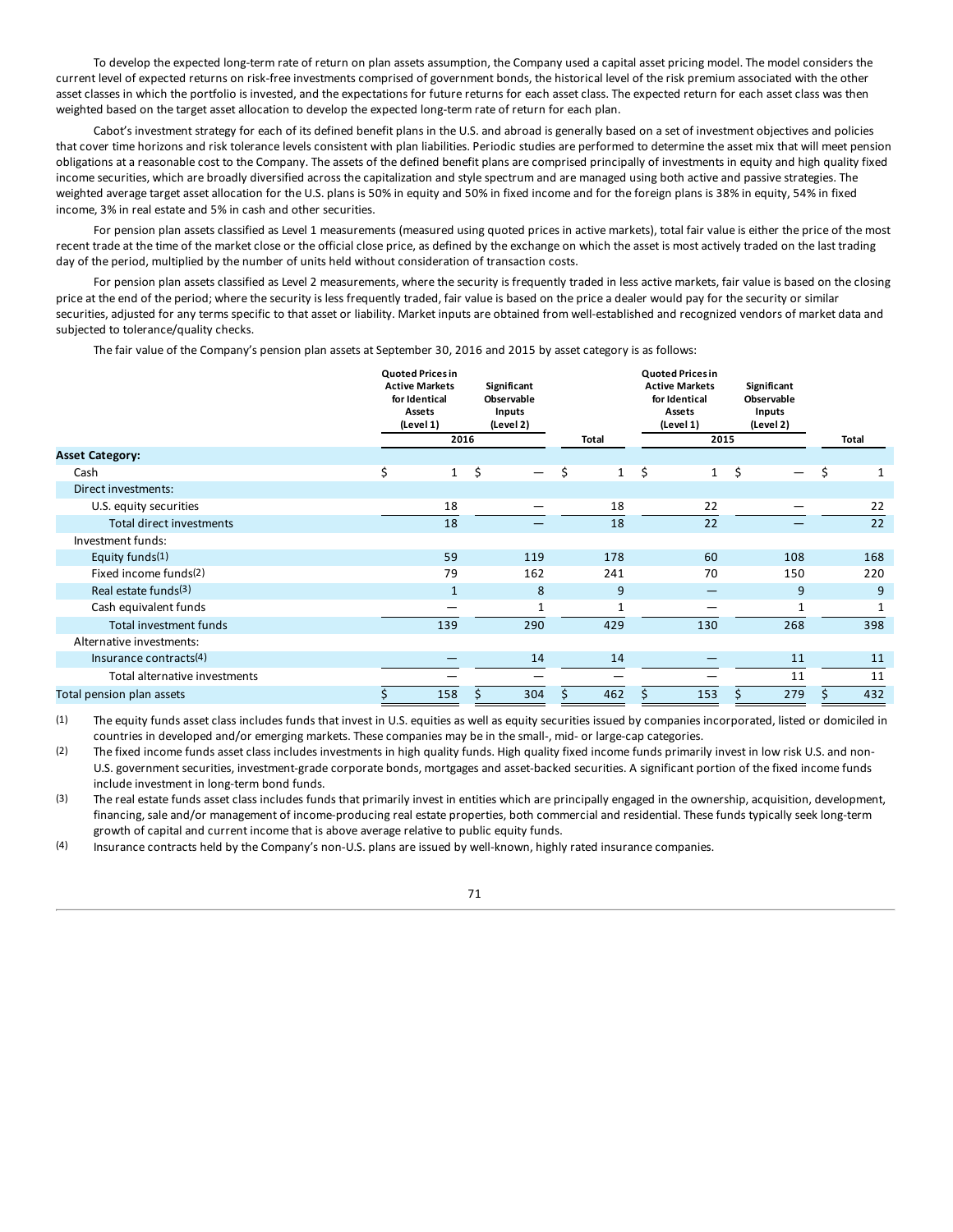## **Note O. Stock-Based Compensation**

The Company has established equity compensation plans that provide stock-based compensation to eligible employees. The 2009 Long-Term Incentive Plan (the "2009 Plan"), which was approved by Cabot's stockholders on March 12, 2009 and amended on March 8, 2012, authorized the issuance of approximately 8.9 million shares of common stock. This is the Company's only equity incentive plan under which awards may currently be made to employees.

The terms of awards made under Cabot's equity compensation plans are generally determined by the Compensation Committee of Cabot's Board of Directors. The 2009 Plan allows for grants of stock options, restricted stock, restricted stock units and other stock-based awards to employees. The awards made in fiscal 2016, 2015 and 2014 under the 2009 Plan consist of grants of stock options, time-based restricted stock units, performance-based restricted stock units, and restricted stock units that will be settled in cash. The options were issued with an exercise price equal to 100% of the market price of Cabot's common stock on the date of grant, generally vest over a three year period (30% on each of the first and second anniversaries of the date of grant and 40% on the third anniversary of the date of grant) and have a ten-year term. The restricted stock units generally vest three years from the date of the grant. The number of shares issuable, if any, when a performance-based restricted stock unit award vests will depend on the degree of achievement (threshold, target or maximum performance) of the corporate performance metrics for each year within the three-year performance period of the award. Accordingly, future compensation costs associated with outstanding awards of performance-based restricted stock units may increase or decrease based on the probability of the Company achieving the performance metrics.

As of September 30, 2016, there were 22,305 outstanding time-based and performance-based restricted stock units which will be settled by the payment of cash, assuming unbanked awards will be settled at target performance. Compensation expense related to these awards is remeasured throughout the vesting period and until ultimate settlement of the award. Cumulative compensation expense and the associated liability is recorded equal to the fair value of Cabot common stock multiplied by the applicable vesting percentage. The Company recorded liabilities associated with these cash settled awards of less than \$1 million and \$1 million at September 30, 2016 and 2015, respectively.

Stock-based employee compensation expense was \$10 million, \$8 million and \$9 million, after tax, for fiscal 2016, 2015 and 2014, respectively. The expense recognized in fiscal 2016 includes a \$5 million charge recorded in connection with the modification of the outstanding equity awards held by the Company's prior CEO under the terms of his transition and separation agreement with the Company.

The Company recognized the full impact of its stock-based employee compensation expense in the Consolidated Statements of Operations for fiscal 2016, 2015 and 2014 and did not capitalize any such costs on the Consolidated Balance Sheets because those that qualified for capitalization were not material. The following table presents stock-based compensation expenses included in the Company's Consolidated Statements of Operations:

|                                      | 2016 | 2015                  | 2014 |
|--------------------------------------|------|-----------------------|------|
|                                      |      | (Dollars in millions) |      |
| Cost of sales                        |      | 4                     |      |
| Selling and administrative expenses  | 15   |                       |      |
| Research and technical expenses      |      |                       |      |
| Stock-based compensation expense     | 17   |                       |      |
| Income tax benefit                   | (7   | (4)                   | (5)  |
| Net stock-based compensation expense | 10   |                       | 9    |

As of September 30, 2016, Cabot has \$14 million and \$2 million of total unrecognized compensation cost related to restricted stock units and options, respectively, granted under the Company's equity incentive plans. These costs are expected to be recognized over a weighted-average period of 1.4 years and 1.0 year for restricted stock units and options, respectively.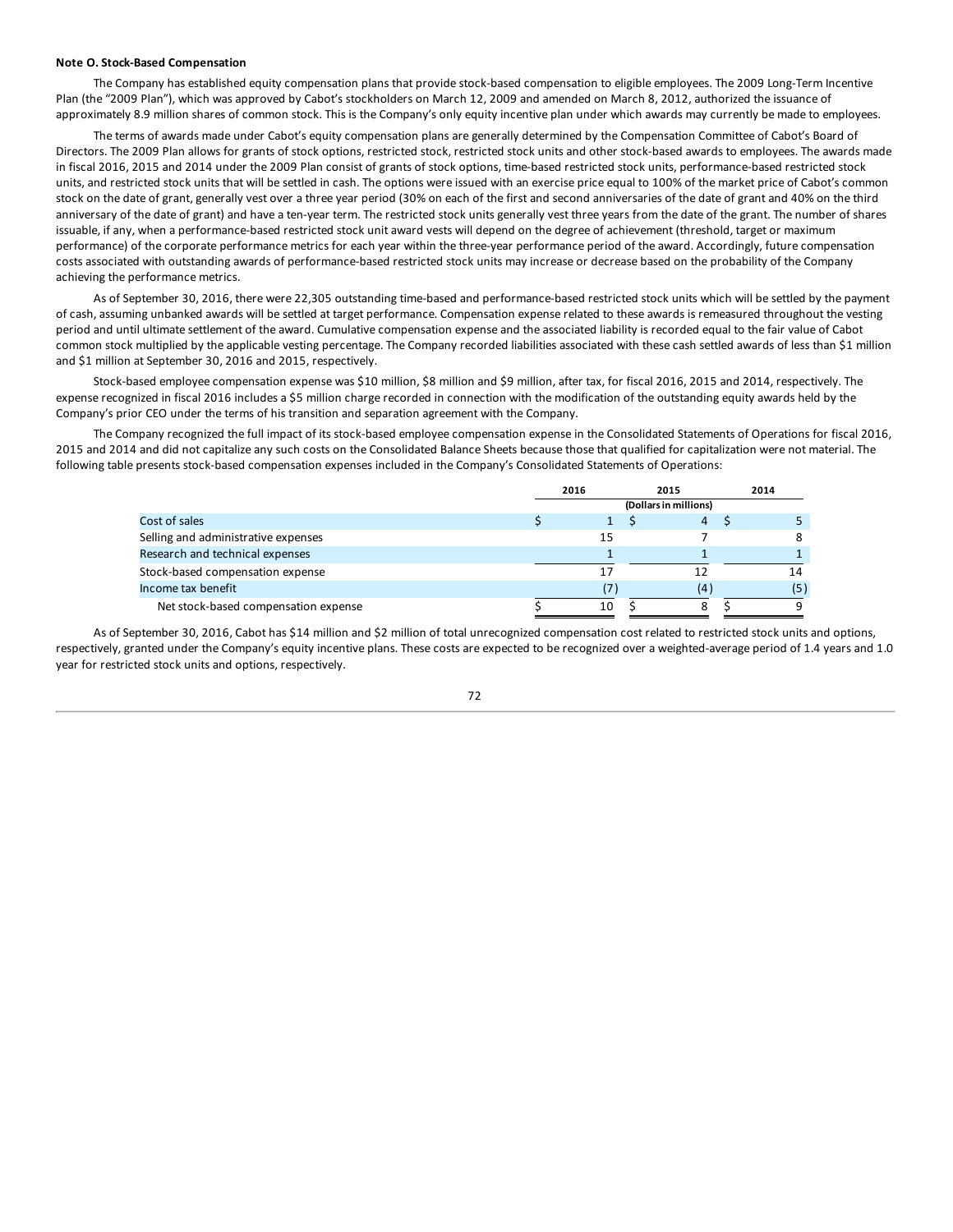# *Equity Incentive Plan Activity*

The following table summarizes the total stock option and restricted stock unit activity in the equity incentive plans for fiscal 2016:

|                                   |                  | <b>Stock Options</b>                     |       |   |                       |                                                               |   | <b>Restricted Stock Units</b>      |  |                                                               |
|-----------------------------------|------------------|------------------------------------------|-------|---|-----------------------|---------------------------------------------------------------|---|------------------------------------|--|---------------------------------------------------------------|
|                                   | Total<br>Options | Weighted<br>Average<br>Exercise<br>Price |       |   |                       | Weighted<br>Average<br><b>Grant Date</b><br><b>Fair Value</b> |   | Restricted<br>Stock<br>Units $(1)$ |  | Weighted<br>Average<br><b>Grant Date</b><br><b>Fair Value</b> |
|                                   |                  |                                          |       |   | (Shares in thousands) |                                                               |   |                                    |  |                                                               |
| Outstanding at September 30, 2015 | 1,510            |                                          | 33.91 | S | 11.65                 | 735                                                           | Ŝ | 43.84                              |  |                                                               |
| Granted                           | 385              |                                          | 40.35 |   | 11.12                 | 442                                                           |   | 40.51                              |  |                                                               |
| Performance-based adjustment(2)   |                  |                                          |       |   |                       | (27)                                                          |   | 45.44                              |  |                                                               |
| Exercised / Vested                | (339)            |                                          | 23.03 |   | 6.80                  | (335)                                                         |   | 39.28                              |  |                                                               |
| Cancelled / Forfeited             | (34)             |                                          | 42.33 |   | 13.49                 | (83)                                                          |   | 45.10                              |  |                                                               |
| Outstanding at September 30, 2016 | 1,522            |                                          | 37.72 |   | 12.53                 | 732                                                           |   | 43.54                              |  |                                                               |
| Exercisable at September 30, 2016 | 1,134            |                                          | 35.93 |   |                       |                                                               |   |                                    |  |                                                               |
| Vested and expected to vest $(3)$ | 1,515            |                                          | 37.69 |   |                       |                                                               |   |                                    |  |                                                               |

(1) The number granted represents the number of shares issuable upon vesting of time-based restricted stock units and performance-based restricted stock units, assuming the Company performs at the target performance level in each year of the three-year performance period.

(2) Represents the net number of performance based restricted stock units cancelled based on the Company's actual performance against performance targets applicable to outstanding restricted stock units.

(3) Stock options vested and expected to vest in the future, net of estimated forfeitures, have a weighted average remaining contractual life of 5.18 years.

# *Stock Options*

The following table summarizes information related to the outstanding and vested options on September 30, 2016:

|                                                        | Total                         |                               |                     | <b>Vested and</b> |
|--------------------------------------------------------|-------------------------------|-------------------------------|---------------------|-------------------|
|                                                        | <b>Options</b><br>Outstanding | Exercisable<br><b>Options</b> | Expected<br>to Vest |                   |
| Aggregate Intrinsic Value (in millions of dollars)     |                               | 19                            |                     |                   |
| Weighted Average Remaining Contractual Term (in years) | 6.60                          | 4.01                          |                     | 5.18              |

The aggregate intrinsic value in the table above represents the total pre-tax intrinsic value, based on the Company's closing common stock price of \$52.41 on September 30, 2016, which would have been received by the option holders had all option holders exercised their options and immediately sold their shares on that date.

The intrinsic value of options exercised during fiscal 2016, 2015 and 2014 was \$8 million, \$2 million and \$12 million, respectively, and the Company received cash of \$8 million, \$4 million and \$9 million, respectively, from these exercises.

The Company uses the Black-Scholes option-pricing model to estimate the fair value of the options at the grant date. The weighted average grant date fair values of options granted during fiscal 2016, 2015 and 2014 was \$11.12, \$15.68, and \$18.36 per option, respectively. The fair values on the grant date were calculated using the following weighted-average assumptions:

|                                        |      | <b>Years Ended September 30</b> |  |      |  |      |  |  |
|----------------------------------------|------|---------------------------------|--|------|--|------|--|--|
|                                        | 2016 |                                 |  | 2015 |  | 2014 |  |  |
| <b>Expected stock price volatility</b> |      | 33%                             |  | 41%  |  | 45%  |  |  |
| Risk free interest rate                |      | 2.0%                            |  | 2.0% |  | 1.9% |  |  |
| Expected life of options (years)       |      |                                 |  |      |  | b    |  |  |
| Expected annual dividends per year     |      | 1.20                            |  | 0.88 |  | 0.80 |  |  |

The expected stock price volatility assumption was determined using the historical volatility of the Company's common stock over the expected life of the option. The expected term reflects the anticipated time period between the measurement date and the exercise date or post-vesting cancellation date.

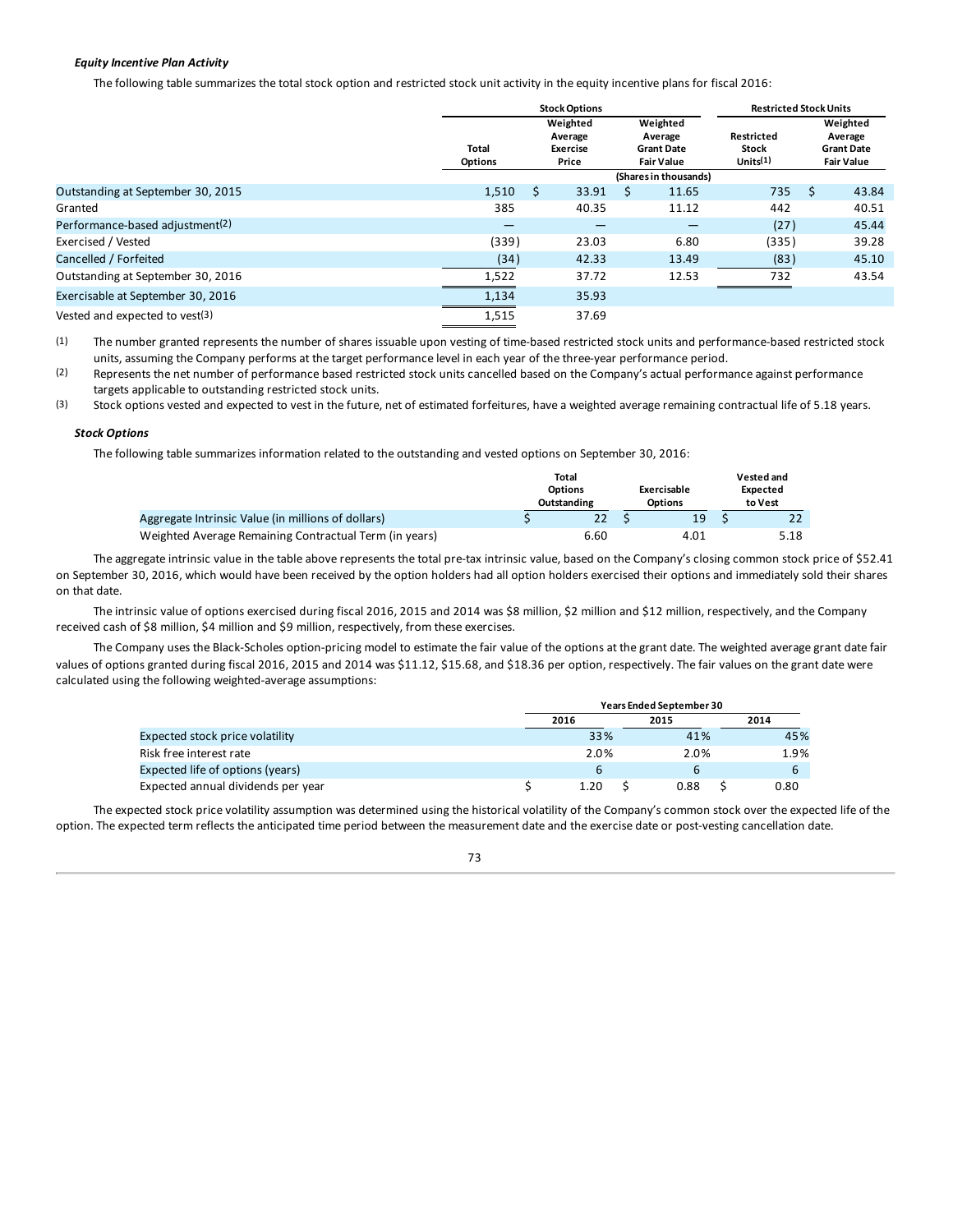# *Restricted Stock Units*

The value of restricted stock unit awards is the closing stock price at the date of the grant. The weighted average grant date fair values of restricted stock unit awards granted during fiscal 2016, 2015 and 2014 was \$40.51, \$45.85, and \$47.63, respectively. The intrinsic value of restricted stock units (meaning the fair value of the units on the date of vest) that vested during fiscal 2016, 2015 and 2014 were \$15 million, \$14 million and \$17 million, respectively.

# *Supplemental 401(k) Plan*

Cabot's Deferred Compensation and Supplemental Retirement Plan ("SERP 401(k)") provides benefits to highly compensated employees in circumstances in which the maximum limits established under ERISA and the Internal Revenue Code prevent them from receiving all of the Company matching and retirement contributions that would otherwise be provided under the qualified 401(k) plan. The SERP 401(k) is non-qualified and unfunded. Contributions under the SERP 401(k) are treated as if invested in Cabot common stock. The majority of the distributions made under the SERP 401(k) are required to be paid with shares of Cabot common stock. The remaining distributions, which relate to certain grandfathered accounts, will be paid in cash based on the market price of Cabot common stock at the time of distribution. The aggregate value of the accounts that will be paid out in stock, which is equivalent to approximately 143,000 and 150,000 shares of Cabot common stock as of September 30, 2016 and 2015, respectively, is reflected at historic cost in stockholders' equity, and the aggregate value of the accounts that will be paid in cash, which is \$1 million as of both September 30, 2016 and 2015, is reflected in other long-term liabilities and markedto-market quarterly.

### **Note P. Restructuring**

Cabot's restructuring activities were recorded in the Consolidated Statements of Operations as follows:

|                                     | Years Ended September 30 |  |                       |  |      |  |  |  |
|-------------------------------------|--------------------------|--|-----------------------|--|------|--|--|--|
|                                     | 2016                     |  | 2015                  |  | 2014 |  |  |  |
|                                     |                          |  | (Dollars in millions) |  |      |  |  |  |
| Cost of sales                       | 33                       |  | 10                    |  | 12   |  |  |  |
| Selling and administrative expenses | 9                        |  |                       |  | 17   |  |  |  |
| Research and development expenses   |                          |  |                       |  |      |  |  |  |
| Total                               | 47                       |  |                       |  | 29   |  |  |  |

Details of these restructuring activities and the related reserves for fiscal 2016, 2015, and 2014 were as follows:

|                                            |    | Severance<br>and<br>Employee<br><b>Benefits</b> |    | Environmental<br>Remediation | <b>Non-Cash Asset</b><br>Impairment<br>and<br>Accelerated<br>Depreciation | Asset<br><b>Sales</b> |                   |    | Other          |                    | <b>Total</b> |
|--------------------------------------------|----|-------------------------------------------------|----|------------------------------|---------------------------------------------------------------------------|-----------------------|-------------------|----|----------------|--------------------|--------------|
| Reserve at September 30, 2013              | Ś  | $\overline{7}$                                  | \$ | $\overline{2}$               | \$<br>(Dollars in millions)                                               |                       |                   | Ś  | $\mathbf{1}$   | S.                 | 10           |
| Charges                                    |    | 18                                              |    |                              | 4                                                                         |                       | 1                 |    | 5              |                    | 29           |
| Costs charged against liabilities (assets) |    |                                                 |    |                              | (4)                                                                       |                       |                   |    |                |                    | (4)          |
| Cash paid                                  |    | (8)                                             |    | (1)                          |                                                                           |                       | (1)               |    | (5)            |                    | (15)         |
| Foreign currency translation adjustment    |    | (1)                                             |    |                              |                                                                           |                       |                   |    |                |                    | (1)          |
| Reserve at September 30, 2014              |    | 16                                              |    | $\overline{2}$               |                                                                           |                       |                   |    |                |                    | 19           |
| Charges                                    |    | 9                                               |    |                              | 5                                                                         |                       |                   |    | 7              |                    | 21           |
| Costs charged against liabilities (assets) |    |                                                 |    |                              | (5)                                                                       |                       |                   |    |                |                    | (5)          |
| Cash paid                                  |    | (18)                                            |    |                              |                                                                           |                       |                   |    | (6)            |                    | (24)         |
| Foreign currency translation adjustment    |    | (2)                                             |    |                              |                                                                           |                       |                   |    |                |                    | (2)          |
| Reserve at September 30, 2015              | Ś. | 5                                               | \$ | $\overline{2}$               | \$                                                                        | Ś.                    | $\qquad \qquad =$ | Ś. | $\overline{2}$ | $\mathsf{\hat{S}}$ | 9            |
| Charges                                    |    | 28                                              |    |                              | 23                                                                        |                       | (9)               |    | 5              |                    | 47           |
| Costs charged against liabilities (assets) |    |                                                 |    |                              | (23)                                                                      |                       | (7)               |    |                |                    | (30)         |
| Cash (paid) received                       |    | (30)                                            |    |                              |                                                                           |                       | 16                |    | (7)            |                    | (21)         |
| Foreign currency translation adjustment    |    |                                                 |    |                              |                                                                           |                       |                   |    |                |                    |              |
| Reserve at September 30, 2016              |    | 3                                               |    | 2                            |                                                                           |                       |                   |    |                |                    |              |
|                                            |    |                                                 | 74 |                              |                                                                           |                       |                   |    |                |                    |              |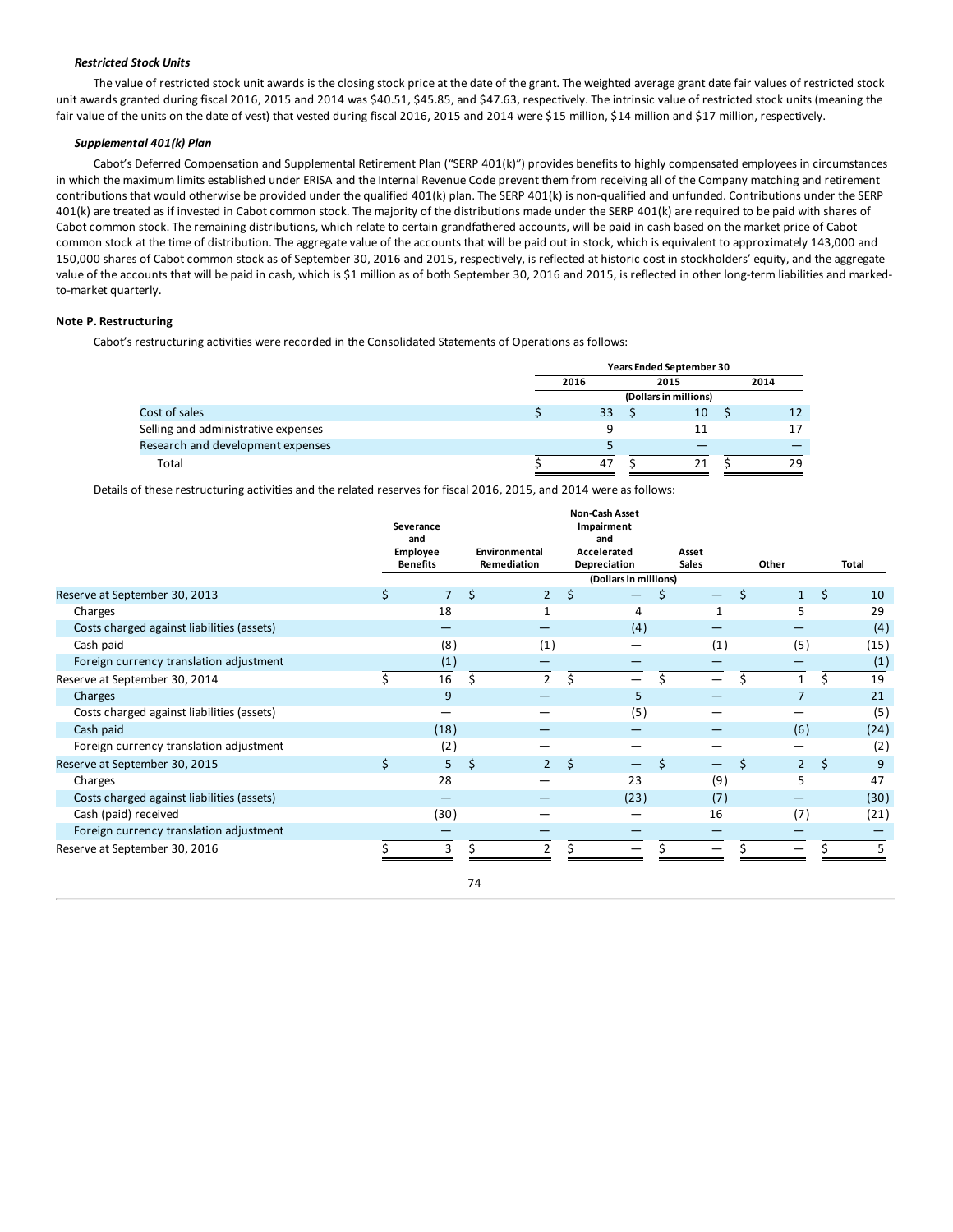Cabot's severance and employee benefit reserves and other closure related reserves are reflected in Accounts payable and accrued liabilities on the Company's Consolidated Balance Sheets. Cabot's environmental remediation reserves related to restructuring activities are reflected in Other liabilities on the Company's Consolidated Balance Sheets.

### *2016 Plan*

On October 20, 2015, in response to challenging macroeconomic conditions, the Company announced its intention to restructure its operations subject to local consultation requirements and processes in certain locations. Cabot's plan has resulted in a reduction of approximately 300 positions across the Company's global locations. These actions are intended to result in a more competitive cost structure.

The Company has recorded pre-tax cash charges of approximately \$29 million for the year ended September 30, 2016 related to this plan. The Company expects to record additional pre-tax cash charges of approximately \$1 million related to these actions. The charges recorded and anticipated are comprised of severance, employee benefits and other transition costs.

Cumulative net cash outlays related to these actions are expected to be approximately \$30 million, comprised of severance, employee benefits and other transition costs. Through September 30, 2016, the Company has made \$27 million in cash payments related to this plan comprised of severance payments of \$23 million and \$4 million for other transition costs and expects to make additional cash payments of \$3 million comprised mainly of severance and other transition costs.

The actions related to this plan are expected to be substantially complete by the end of fiscal 2017.

As of September 30, 2016, Cabot has \$2 million of accrued restructuring costs in the Consolidated Balance Sheet related to these actions, which is mainly comprised of accrued severance charges.

Additionally, on November 11, 2015, the Company announced that it had committed to a plan to close its carbon black manufacturing facility in Merak, Indonesia. The decision to close this plant and to consolidate production in Asia using the Company's Cilegon, Indonesia and other Asian and global carbon black production sites to meet regional demand was driven by the financial performance at the Merak facility in the past several years. Manufacturing operations ceased at the end of January 2016 and approximately 50 employees were affected.

The Company has recorded pre-tax charges of \$25 million in the year ended September 30, 2016, comprised of \$22 million of non-cash asset impairments and accelerated depreciation and \$3 million of cash costs for severance and other transition related costs.

Future anticipated cash site closure costs for the Merak facility, comprised mainly of site demolition, clearing and environmental remediation charges, and other miscellaneous costs, are expected to total approximately \$3 million in fiscal 2017 when these activities are expected to be substantially complete.

Net cash outlays related to this closure are expected to be approximately \$5 million, comprised of \$3 million of site demolition, clearing and environmental remediation costs, \$2 million of severance payments, and less than \$1 million for other charges. Through September 30, 2016, the Company has made \$2 million in cash payments related to this plan, mainly for severance and other miscellaneous charges and expects to pay an additional \$3 million in fiscal 2017 mainly for site demolition, clearing and environmental remediation costs.

As of September 30, 2016, Cabot has approximately \$1 million of accrued severance costs in the Consolidated Balance Sheet related to the Merak facility closure.

Details of the 2016 restructuring activities, including the Merak facility closure, for the year-end September 30, 2016 are shown below:

|                                            | Severance<br>and Employee<br><b>Benefits</b> | Non-Cash<br>Asset<br>Impairment<br>and<br>Accelerated<br>Depreciation | Other | Total |
|--------------------------------------------|----------------------------------------------|-----------------------------------------------------------------------|-------|-------|
|                                            | (Dollars in<br>millions)                     |                                                                       |       |       |
| Reserve at September 30, 2015              | -                                            | $\overline{\phantom{0}}$                                              | -     |       |
| Charges                                    | 28                                           | 22                                                                    | 4     | 54    |
| Costs charged against liabilities (assets) |                                              | (22)                                                                  | _     | (22)  |
| Cash paid                                  | (25)                                         |                                                                       | (4)   | (29)  |
| Reserve at September 30, 2016              | 3                                            | –                                                                     |       | 3     |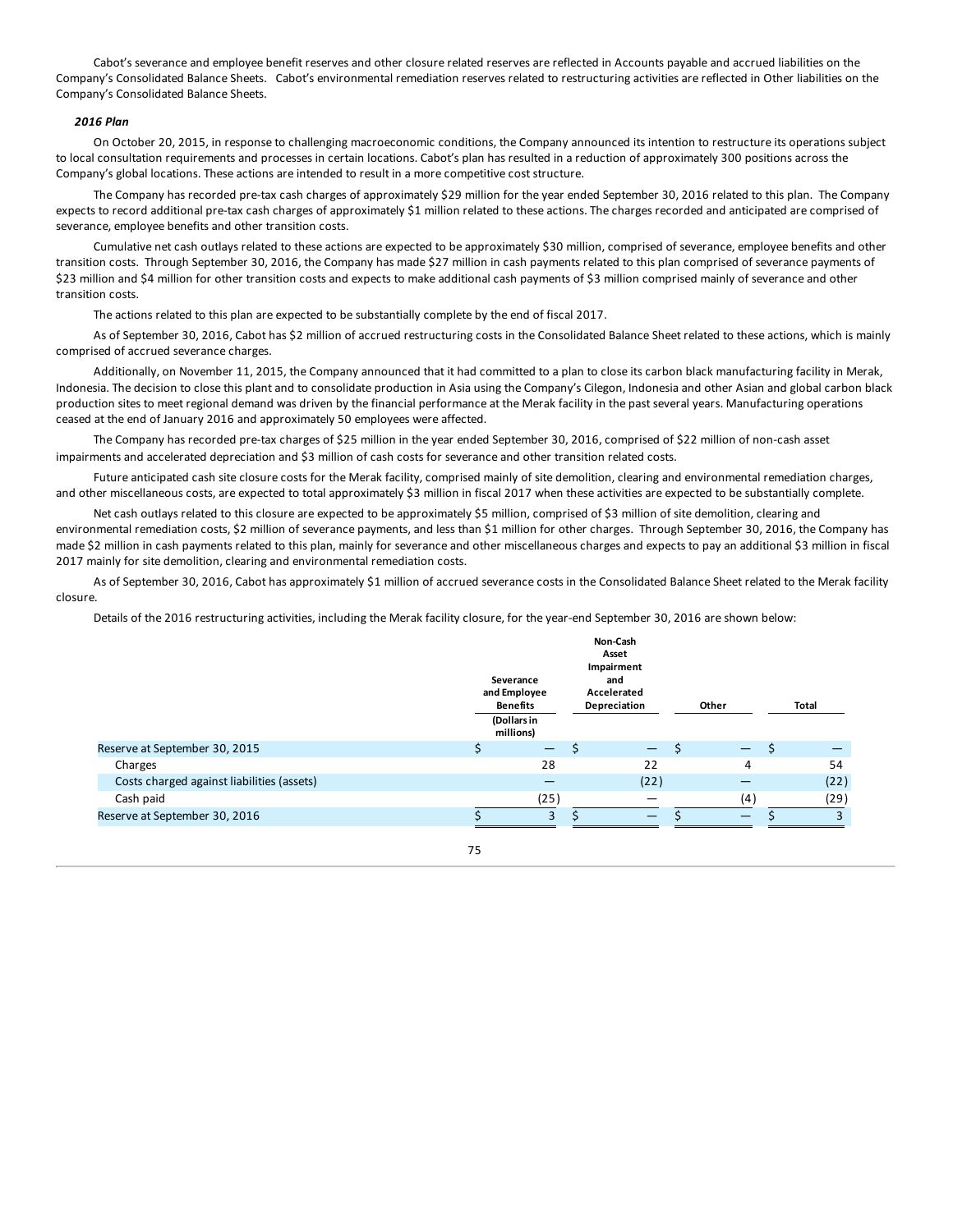# *Business Service Center Transition*

In January 2014, the Company announced its intention to open a new Europe, Middle East and Africa ("EMEA") business service center in Riga, Latvia, and to close its Leuven, Belgium site, subject to the Belgian information and consultation process, which was successfully completed in June 2014. These actions were developed following an extensive evaluation of the Company's business service capabilities in the EMEA region and a determination that the future EMEA business service center will enable the Company to provide the highest quality of service at the most competitive cost.

The actions related to the transition of the business service center have been completed and have resulted in total cash charges of approximately \$24 million, comprised of \$16 million of severance charges and \$8 million of other transition costs including training costs and redundant salaries. \$6 million of these charges were recorded in fiscal 2015, whereas \$18 million were recorded in fiscal 2014.

In fiscal 2016, the Company has made approximately \$1 million in cash payments related to this plan, comprised mainly of severance payments. Through September 30, 2016, the Company has made \$21 million in cash payments related to this plan, comprised of \$14 million of severance payments and \$7 million of other transition related costs. The difference between the initial accrual and subsequent cash payments is due to changes in foreign exchange rates.

There is no remaining restructuring reserve related to this transition as of September 30, 2016. As of September 30, 2015, Cabot had \$2 million of accrued restructuring costs in its Consolidated Balance Sheet related to this closure, which was mainly comprised of accrued severance charges.

### *Closure of Port Dickson, Malaysia Manufacturing Facility*

On April 26, 2013, the Company announced that the Board of its carbon black joint venture, Cabot Malaysia Sdn. Bhd. ("CMSB"), decided to cease production at its Port Dickson, Malaysia facility. The facility ceased production in June 2013. The Company holds a 50.1 percent equity share in CMSB. The decision, which affected approximately 90 carbon black employees, was driven by the facility's manufacturing inefficiencies and raw materials costs.

During fiscal 2016, the Company recorded a net pre-tax restructuring benefit of \$1 million and pre-tax charges of less than \$1 million and \$2 million in 2015 and 2014, respectively.

Through September 30, 2016 the Company recorded pre-tax restructuring charges related to this plan of \$19 million. These pre-tax restructuring costs were comprised mainly of non-cash accelerated depreciation and asset write-offs of \$16 million, severance charges of \$2 million, site demolition, clearing and environmental remediation charges of \$2 million, and other closure related charges of \$1 million, partially offset by the gain from the sale of land of \$2 million in the first quarter of fiscal 2016. CMSB's net income or loss is attributable to Cabot Corporation and to the noncontrolling interest in the joint venture. The portion of the charges that are allocable to the noncontrolling interest in CMSB (49.9%) are recorded within Net income (loss) attributable to noncontrolling interests, net of tax, in the Consolidated Statements of Operations. The majority of actions related to closure of the plant were completed in fiscal 2014.

Cumulative net cash received related to this plan is \$3 million comprised of \$7 million received from the sale of land, partially offset by approximately \$2 million paid for severance, \$1 million paid for site demolition, clearing and environmental remediation, and \$1 million for other closure related charges.

As of September 30, 2016 and September 30, 2015, Cabot has less than \$1 million of accrued restructuring costs in the Consolidated Balance Sheet related to this closure which is mainly comprised of accrued environmental and other charges.

#### *Other Activities*

The Company has recorded other pre-tax restructuring charges of approximately \$1 million, \$13 million and \$8 million during fiscal 2016, 2015 and 2014, respectively, related to restructuring activities at several other locations. Fiscal 2016 activity is comprised mainly of non-cash accelerated depreciation and severance adjustments incurred primarily at the Company's Specialty Fluids facility in Canada and corporate headquarters in Boston, Massachusetts. Fiscal 2015 charges are comprised of \$7 million of cash severance charges, \$4 million of non-cash asset write-offs and accelerated depreciation, and \$2 million of other cash costs. Fiscal 2015 costs were incurred at the Company's corporate headquarters in Boston, Massachusetts and Specialty Fluids facility in Bergen, Norway, as well as other locations. Fiscal 2014 charges are comprised of non-cash accelerated depreciation and asset write-offs of \$5 million and severance charges of \$3 million and were comprised of charges at the Company's carbon black facilities in Port Dickson, Malaysia and Maua, Brazil, as well as other locations. No future charges related to these actions are expected.

As of September 30, 2016, Cabot has less than \$1 million of accrued severance and other closure related costs in the Consolidated Balance Sheet related to these activities which are expected to be paid through early fiscal 2017. As of September 30, 2015, Cabot had \$5 million of accrued severance and other closure related costs in its Consolidated Balance Sheet related to these activities.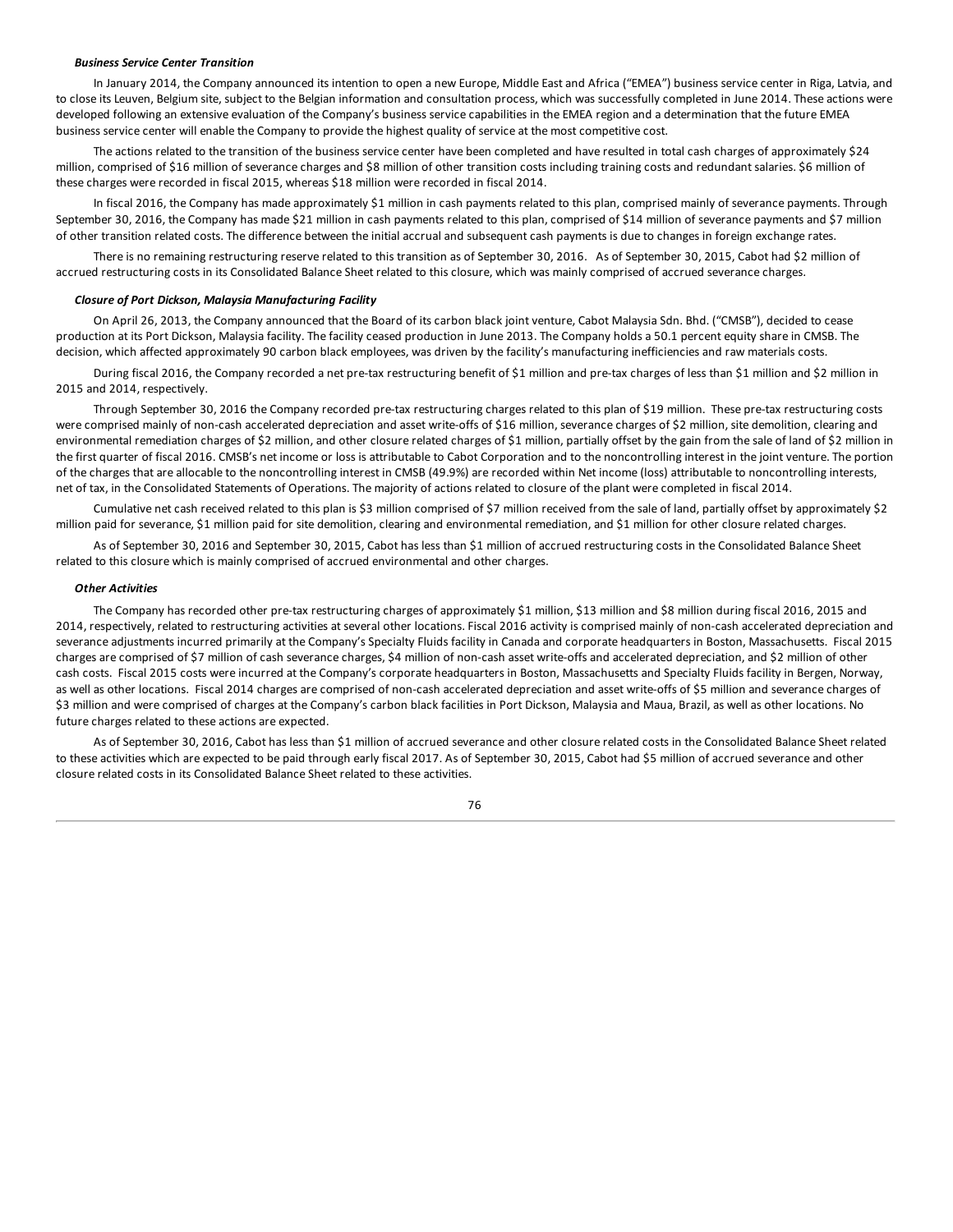### *Previous Actions and Sites Pending Sale*

Beginning in fiscal 2009, the Company entered into several different restructuring plans which have been substantially completed, pending the sale of a former manufacturing site in Thane, India. The Company has incurred total cumulative pre-tax charges of approximately \$158 million related to these plans through September 30, 2016, comprised of \$67 million for severance charges, \$66 million for non-cash accelerated depreciation and asset impairments, \$10 million for environmental, demolition and site clearing costs, and \$23 million of other closure related charges partially offset by gains on asset sales of \$8 million.

The net pre-tax restructuring gain related to these plans was \$7 million for fiscal 2016 driven by the sale of land, whereas charges of \$2 million and \$1 million were recorded during fiscal 2015 and 2014, respectively. Fiscal 2015 charges are comprised mainly of severance, accelerated depreciation and other expenses. Fiscal 2014 charges are comprised mainly of environmental charges and other post closure costs.

Since fiscal 2009, Cabot has made net cash payments of \$79 million related to these plans comprised of \$63 million for severance payments, \$10 million for environmental, demolition and site clearing cots, and \$25 million for other closure related charges, partially offset by cash proceeds from asset sales of \$19 million. The Company expects to pay approximately \$2 million for environmental, severance, and other closure related costs in fiscal 2017 and thereafter.

As of both September 30, 2016 and September 30, 2015, Cabot has approximately \$2 million of accrued environmental, severance and other closure related costs in the Consolidated Balance Sheets related to these activities.

### **Note Q. Accumulated Other Comprehensive Income (Loss)**

Changes in each component of Accumulated other comprehensive income (loss), net of tax, are as follows for fiscal 2015 and 2016:

| (Dollars in millions)<br>Balance at September 30, 2014 attributable to<br>Ś.<br>-Ś<br>-Ś<br>27<br>$\overline{2}$<br>$(93)$ \$<br><b>Cabot Corporation</b><br>Other comprehensive income (loss) before reclassifications<br>(270)<br>Amounts reclassified from accumulated other<br>24<br>comprehensive income<br>(243)<br>(62)<br>2<br>Net other comprehensive items<br>Less: Noncontrolling interest<br>(4) |                                               | Currency<br>Translation<br>Adjustment | <b>Unrealized</b><br>Gains on<br>Investment | <b>Pension and Other</b><br>Postretirement<br><b>Benefit Liability</b><br>Adjustment | <b>Total</b> |
|--------------------------------------------------------------------------------------------------------------------------------------------------------------------------------------------------------------------------------------------------------------------------------------------------------------------------------------------------------------------------------------------------------------|-----------------------------------------------|---------------------------------------|---------------------------------------------|--------------------------------------------------------------------------------------|--------------|
|                                                                                                                                                                                                                                                                                                                                                                                                              |                                               |                                       |                                             |                                                                                      |              |
|                                                                                                                                                                                                                                                                                                                                                                                                              |                                               |                                       |                                             |                                                                                      |              |
|                                                                                                                                                                                                                                                                                                                                                                                                              |                                               |                                       |                                             |                                                                                      | (64)         |
|                                                                                                                                                                                                                                                                                                                                                                                                              |                                               |                                       |                                             |                                                                                      | (263)        |
|                                                                                                                                                                                                                                                                                                                                                                                                              |                                               |                                       |                                             |                                                                                      |              |
|                                                                                                                                                                                                                                                                                                                                                                                                              |                                               |                                       |                                             |                                                                                      | 24           |
|                                                                                                                                                                                                                                                                                                                                                                                                              |                                               |                                       |                                             |                                                                                      | (303)        |
|                                                                                                                                                                                                                                                                                                                                                                                                              |                                               |                                       |                                             |                                                                                      | (4)          |
|                                                                                                                                                                                                                                                                                                                                                                                                              | Balance at September 30, 2015 attributable to |                                       |                                             |                                                                                      |              |
| (239)<br>$\overline{2}$<br>(62)<br><b>Cabot Corporation</b>                                                                                                                                                                                                                                                                                                                                                  |                                               |                                       |                                             |                                                                                      | (299)        |
| Other comprehensive income (loss) before reclassifications<br>7<br>(38)                                                                                                                                                                                                                                                                                                                                      |                                               |                                       |                                             |                                                                                      | (31)         |
| Amounts reclassified from accumulated other                                                                                                                                                                                                                                                                                                                                                                  |                                               |                                       |                                             |                                                                                      |              |
| comprehensive income                                                                                                                                                                                                                                                                                                                                                                                         |                                               |                                       |                                             |                                                                                      |              |
| (232)<br>Net other comprehensive items<br>$\overline{2}$<br>(100)                                                                                                                                                                                                                                                                                                                                            |                                               |                                       |                                             |                                                                                      | (330)        |
| Less: Noncontrolling interest<br>(5)                                                                                                                                                                                                                                                                                                                                                                         |                                               |                                       |                                             |                                                                                      | (5)          |
| Balance at September 30, 2016 attributable to                                                                                                                                                                                                                                                                                                                                                                |                                               |                                       |                                             |                                                                                      |              |
| (227)<br><b>Cabot Corporation</b><br>2<br>(100)                                                                                                                                                                                                                                                                                                                                                              |                                               |                                       |                                             |                                                                                      | (325)        |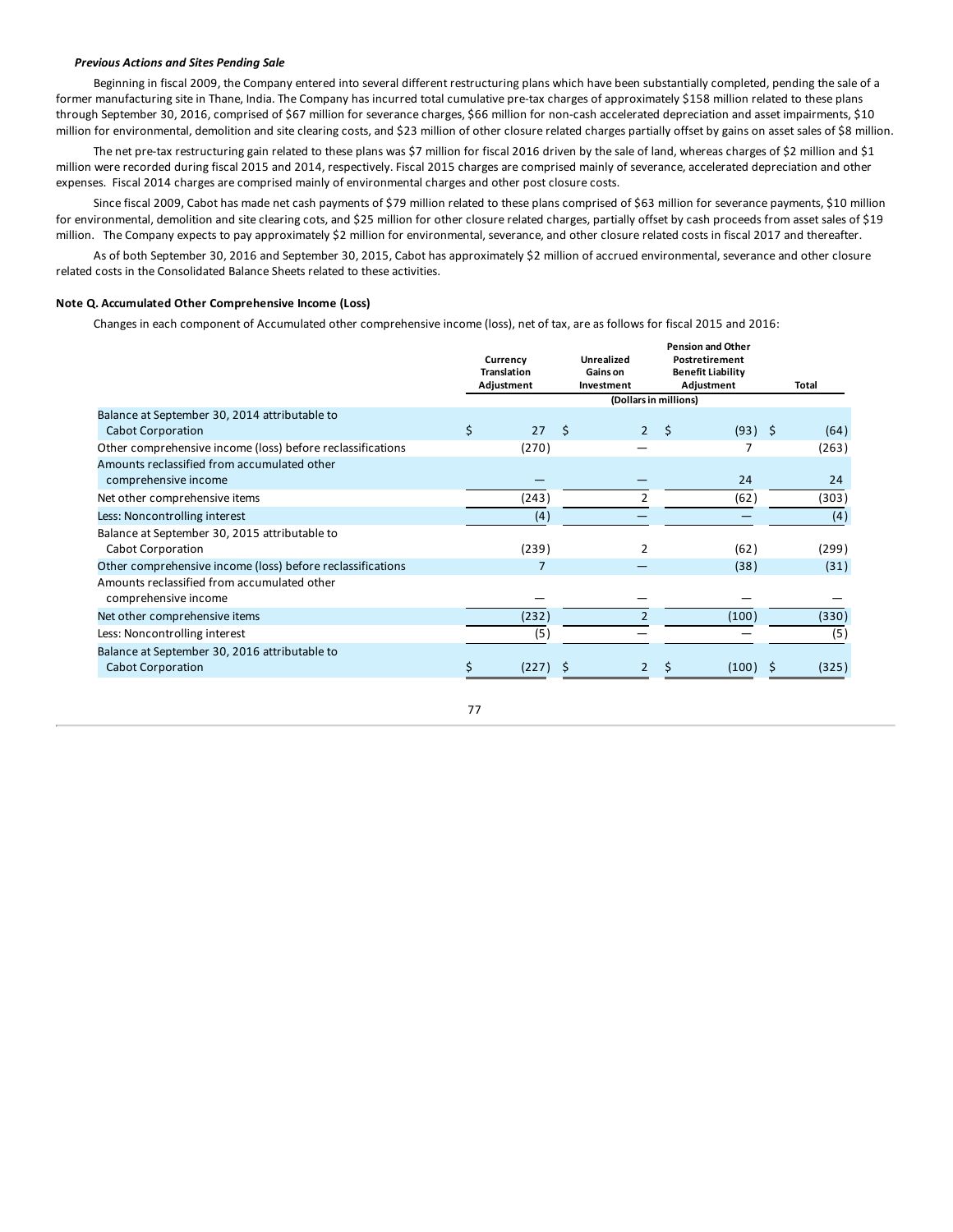The amounts reclassified out of Accumulated other comprehensive income (loss) and into the Statements of Operations for the fiscal year ended September 30, 2016, 2015 and 2014 are as follows:

|                                             | Affected Line Item in the Consolidated | September 30 |      |                       |    |      |  |  |  |
|---------------------------------------------|----------------------------------------|--------------|------|-----------------------|----|------|--|--|--|
|                                             | <b>Statements of Operations</b>        | 2016         | 2015 |                       |    | 2014 |  |  |  |
|                                             |                                        |              |      | (Dollars in Millions) |    |      |  |  |  |
| Pension and other postretirement benefit    |                                        |              |      |                       |    |      |  |  |  |
| liability adjustment                        |                                        |              |      |                       |    |      |  |  |  |
| Amortization of actuarial losses (gains)    | Net Periodic Benefit Cost - see        |              |      |                       |    |      |  |  |  |
|                                             | Note N for details                     | 3            | -S   | (1)                   | -S | 3    |  |  |  |
| Amortization of prior service (credit) cost | Net Periodic Benefit Cost - see        |              |      |                       |    |      |  |  |  |
|                                             | Note N for details                     | (3)          |      | 4                     |    | (3)  |  |  |  |
| Settlement costs                            | Net Periodic Benefit Cost - see        |              |      |                       |    |      |  |  |  |
|                                             | Note N for details                     |              |      | 27                    |    |      |  |  |  |
| Total before tax                            |                                        |              |      | 30                    |    |      |  |  |  |
| Tax impact                                  | Provision for income taxes             |              |      | (6)                   |    |      |  |  |  |
| Total after tax                             |                                        |              |      | 24                    |    |      |  |  |  |
|                                             |                                        |              |      |                       |    |      |  |  |  |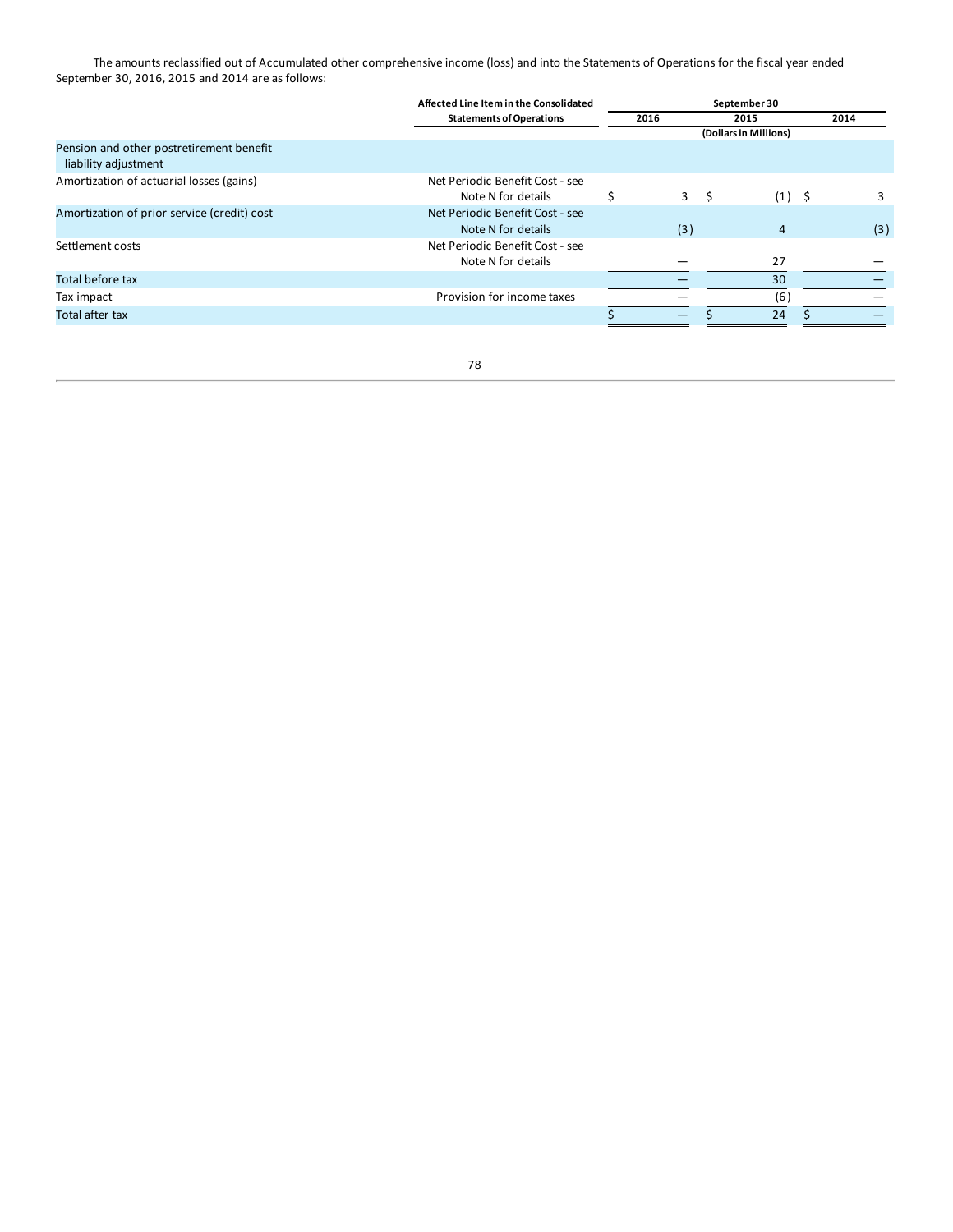# **Note R. Earnings Per Share**

The following tables summarize the components of the basic and diluted earnings per common share computations:

|                                                                                      |    | Years Ended September 30 |    |                                         |         |              |
|--------------------------------------------------------------------------------------|----|--------------------------|----|-----------------------------------------|---------|--------------|
|                                                                                      |    | 2016                     |    | 2015                                    |         | 2014         |
|                                                                                      |    |                          |    | (In millions, except per share amounts) |         |              |
| <b>Basic EPS:</b>                                                                    |    |                          |    |                                         |         |              |
| Net income (loss) attributable to Cabot Corporation                                  | \$ | 149                      | \$ | $(334)$ \$                              |         | 199          |
| Less: Dividends and dividend equivalents to participating<br>securities              |    |                          |    |                                         |         | $\mathbf{1}$ |
| Less: Undistributed earnings allocated to participating<br>securities(1)             |    | 1                        |    |                                         |         | 1            |
| Earnings (loss) allocated to common shareholders (numerator)                         | \$ | 148                      | \$ | (334)                                   | \$      | 197          |
| Weighted average common shares and participating<br>securities outstanding           |    | 62.9                     |    | 63.9                                    |         | 65.0         |
| Less: Participating securities <sup>(1)</sup>                                        |    | 0.5                      |    | 0.5                                     |         | 0.6          |
| Adjusted weighted average common shares<br>(denominator)                             |    | 62.4                     |    | 63.4                                    |         | 64.4         |
| Per share amounts-basic:                                                             |    |                          |    |                                         |         |              |
| Income (loss) from continuing operations attributable to<br><b>Cabot Corporation</b> | \$ | 2.36                     | Ś  | $(5.29)$ \$                             |         | 3.04         |
| Income (loss) from discontinued operations                                           |    | 0.02                     |    | 0.02                                    |         | 0.02         |
| Net income (loss) attributable to Cabot Corporation                                  | \$ | 2.38                     | \$ | (5.27)                                  | \$      | 3.06         |
| <b>Diluted EPS:</b>                                                                  |    |                          |    |                                         |         |              |
| Earnings (loss) allocated to common shareholders                                     | \$ | 148                      | \$ | $(334)$ \$                              |         | 197          |
| Plus: Earnings (loss) allocated to participating securities                          |    | $\mathbf{1}$             |    |                                         |         | $\mathbf{1}$ |
| Less: Adjusted earnings allocated to participating<br>securities(2)                  |    | 1                        |    |                                         |         | 1            |
| Earnings (loss) available to common shares (numerator)                               | \$ | 148                      | \$ | (334)                                   | $\zeta$ | 197          |
| Adjusted weighted average common shares outstanding                                  |    | 62.4                     |    | 63.4                                    |         | 64.4         |
| Effect of dilutive securities:                                                       |    |                          |    |                                         |         |              |
| Common shares issuable(3)                                                            |    | 0.5                      |    |                                         |         | 0.7          |
| Adjusted weighted average common shares<br>(denominator)                             |    | 62.9                     |    | 63.4                                    |         | 65.1         |
| Per share amounts-diluted:                                                           |    |                          |    |                                         |         |              |
| Income (loss) from continuing operations attributable to                             |    |                          |    |                                         |         |              |
| <b>Cabot Corporation</b>                                                             | \$ | 2.34                     | \$ | $(5.29)$ \$                             |         | 3.01         |
| Income (loss) from discontinued operations                                           |    | 0.02                     |    | 0.02                                    |         | 0.02         |
| Net income (loss) attributable to Cabot Corporation                                  | \$ | 2.36                     | \$ | (5.27)                                  | \$      | 3.03         |

(1) Participating securities consist of unvested time-based restricted stock units.<br>(2) Undistributed earnings (loss) are adiusted for the assumed distribution of div

Undistributed earnings (loss) are adjusted for the assumed distribution of dividends to the dilutive securities, which are described in (3) below, and then reallocated to participating securities.

(3) Represents incremental shares of common stock from the (i) assumed exercise of stock options issued under Cabot's equity incentive plans; (ii) assumed issuance of shares to employees pursuant to the Company's Supplemental 401(k) Plan; and (iii) assumed issuance of shares for outstanding and achieved performance-based stock unit awards issued under Cabot's equity incentive plans using the treasury stock method. For fiscal 2016, 2015 and 2014, respectively, 634,168, 897,056 and 197,072 incremental shares of common stock were not included in the calculation of diluted earnings per share because the inclusion of these shares would have been antidilutive.

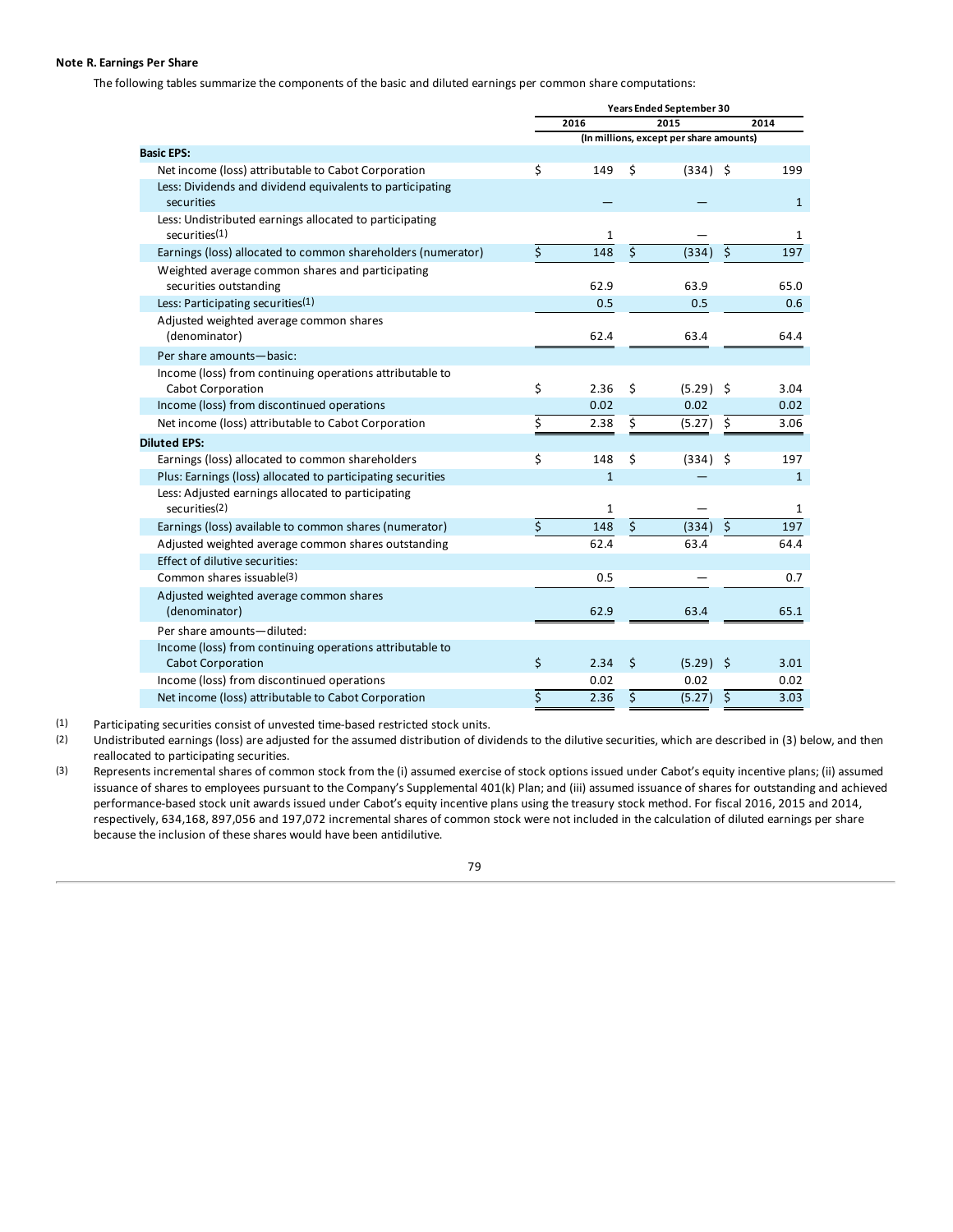Undistributed earnings are the earnings which remain after dividends declared during the period are assumed to be distributed to the common and participating shareholders. Undistributed earnings are allocated to common and participating shareholders on the same basis as dividend distributions. The calculation of undistributed earnings is as follows:

|                                                                         | <b>Years Ended September 30</b> |      |    |                       |    |      |  |
|-------------------------------------------------------------------------|---------------------------------|------|----|-----------------------|----|------|--|
|                                                                         |                                 | 2016 |    | 2015                  |    | 2014 |  |
|                                                                         |                                 |      |    | (Dollars in millions) |    |      |  |
| <b>Calculation of undistributed earnings:</b>                           |                                 |      |    |                       |    |      |  |
| Net income (loss) attributable to Cabot Corporation                     |                                 | 149  | Ś  | $(334)$ \$            |    | 199  |  |
| Less: Dividends declared on common stock                                |                                 | 65   |    | 56                    |    | 54   |  |
| Less: Dividends and dividend equivalents to participating<br>securities |                                 |      |    |                       |    |      |  |
| Undistributed earnings (loss)                                           |                                 | 84   | ς  | (390)                 | Ŝ. | 144  |  |
| Allocation of undistributed earnings:                                   |                                 |      |    |                       |    |      |  |
| Undistributed earnings (loss) allocated to common<br>shareholders       | Ś                               | 83   | .S | $(390)$ \$            |    | 143  |  |
| Undistributed earnings allocated to participating<br>securities         |                                 |      |    |                       |    |      |  |
| Undistributed earnings (loss)                                           |                                 | 84   |    | (390                  |    | 144  |  |

# **Note S. Income Taxes**

Income from continuing operations before income taxes and equity in net earnings of affiliated companies was as follows:

|                                    | Years ended September 30 |      |                       |  |      |  |  |  |  |
|------------------------------------|--------------------------|------|-----------------------|--|------|--|--|--|--|
|                                    | 2016                     | 2015 |                       |  | 2014 |  |  |  |  |
|                                    |                          |      | (Dollars in millions) |  |      |  |  |  |  |
| Income from continuing operations: |                          |      |                       |  |      |  |  |  |  |
| Domestic                           | (26)                     |      | (439) \$              |  | 50   |  |  |  |  |
| Foreign                            | 220                      |      | 62                    |  | 258  |  |  |  |  |
| Total                              | 194                      |      | (377                  |  | 308  |  |  |  |  |

Tax provision (benefit) for income taxes consisted of the following:

|                         | Years ended September 30 |      |                       |      |      |  |  |
|-------------------------|--------------------------|------|-----------------------|------|------|--|--|
|                         | 2016                     | 2015 |                       |      | 2014 |  |  |
|                         |                          |      | (Dollars in millions) |      |      |  |  |
| U.S. federal and state: |                          |      |                       |      |      |  |  |
| Current                 | \$<br>7                  | \$   | (7)                   | - \$ | (4)  |  |  |
| Deferred                | (33)                     |      | (74)                  |      | (4)  |  |  |
| Total                   | (26)                     |      | (81)                  |      | (8)  |  |  |
| Foreign:                |                          |      |                       |      |      |  |  |
| Current                 | 62                       |      | 48                    |      | 86   |  |  |
| Deferred                | (2)                      |      | (12)                  |      | 14   |  |  |
| Total                   | 60                       |      | 36                    |      | 100  |  |  |
| Total U.S. and foreign  | 34                       |      | (45)                  | S    | 92   |  |  |

80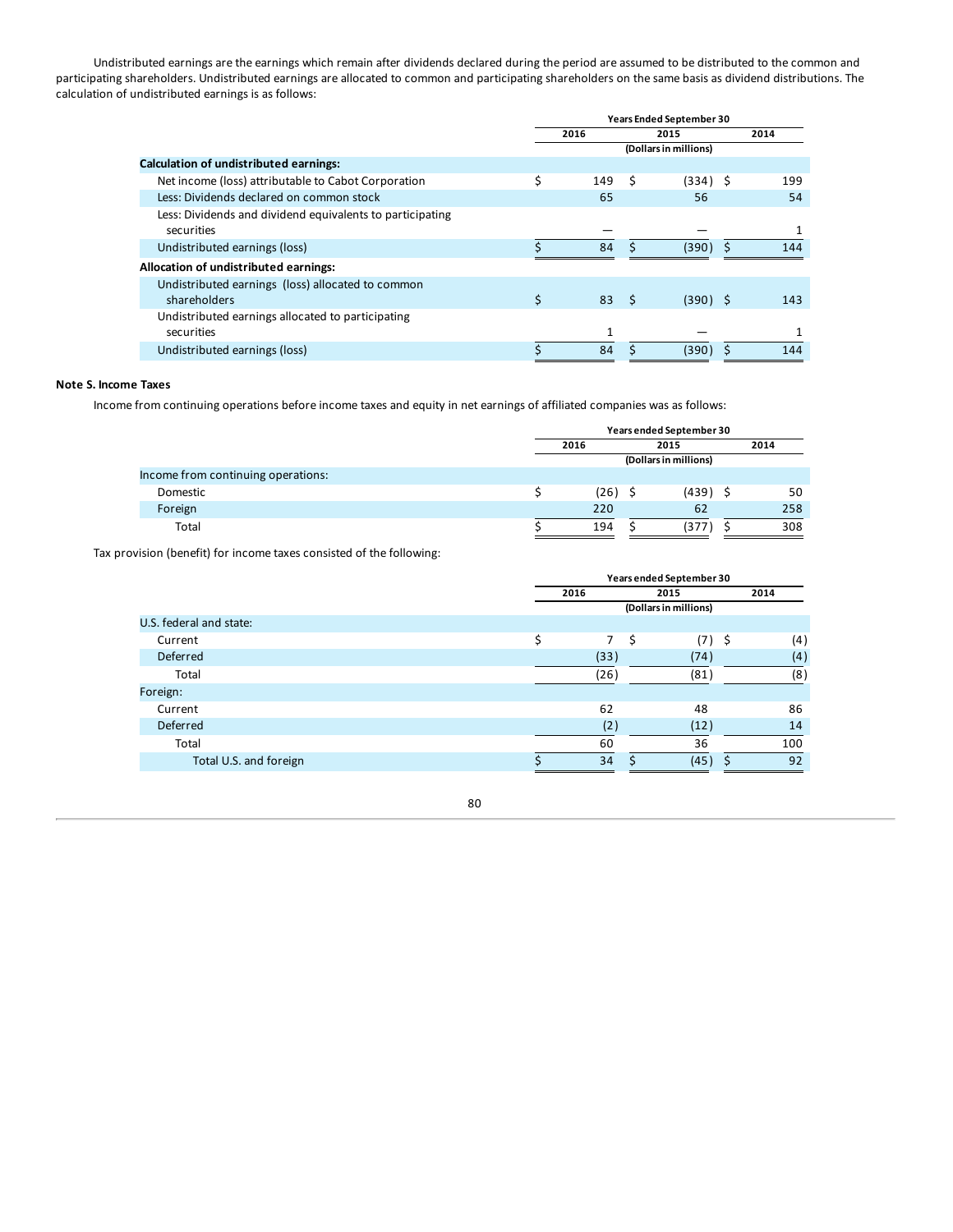The provision (benefit) for income taxes differed from the provision for income taxes as calculated using the U.S. statutory rate as follows:

|                                                                        | Years ended September 30 |               |                       |      |  |  |  |  |  |  |
|------------------------------------------------------------------------|--------------------------|---------------|-----------------------|------|--|--|--|--|--|--|
|                                                                        | 2016                     |               | 2015                  | 2014 |  |  |  |  |  |  |
|                                                                        |                          |               | (Dollars in millions) |      |  |  |  |  |  |  |
| Computed tax expense at the federal statutory rate                     | \$                       | 68<br>S       | $(132)$ \$            | 108  |  |  |  |  |  |  |
| Foreign income:                                                        |                          |               |                       |      |  |  |  |  |  |  |
| Impact of taxation at different rates, repatriation and                |                          |               |                       |      |  |  |  |  |  |  |
| other                                                                  |                          | (37)          | (24)                  | (29) |  |  |  |  |  |  |
| Impact of increase (decrease) in valuation allowance on deferred taxes |                          |               | (7)                   | 20   |  |  |  |  |  |  |
| Impact of foreign losses for which a current tax benefit is            |                          |               |                       |      |  |  |  |  |  |  |
| not available                                                          |                          |               | 9                     | 7    |  |  |  |  |  |  |
| Impact of non-deductible net currency losses                           |                          | $\mathcal{P}$ | (1)                   |      |  |  |  |  |  |  |
| U.S. and state benefits from research and experimentation              |                          |               |                       |      |  |  |  |  |  |  |
| activities                                                             |                          | (2)           | (2)                   |      |  |  |  |  |  |  |
| Tax settlements                                                        |                          | 1             | (7)                   | (7)  |  |  |  |  |  |  |
| Benefit from prior currency loss                                       |                          | (3)           |                       |      |  |  |  |  |  |  |
| Impact of goodwill impairment charge                                   |                          |               | 123                   |      |  |  |  |  |  |  |
| Nontaxable gain on existing equity investment                          |                          |               |                       | (10) |  |  |  |  |  |  |
| Permanent differences, net                                             |                          |               |                       | 3    |  |  |  |  |  |  |
| State taxes, net of federal effect                                     |                          | (2)           | (4)                   |      |  |  |  |  |  |  |
| Total                                                                  | \$                       | 34            | (45)<br>Ś             | 92   |  |  |  |  |  |  |

Significant components of deferred income taxes were as follows:

|                                      | September 30          |    |       |  |  |  |
|--------------------------------------|-----------------------|----|-------|--|--|--|
|                                      | 2016                  |    | 2015  |  |  |  |
|                                      | (Dollars in millions) |    |       |  |  |  |
| Deferred tax assets:                 |                       |    |       |  |  |  |
| Deferred expenses                    | \$<br>25              | \$ | 38    |  |  |  |
| Intangible assets                    | 45                    |    | 32    |  |  |  |
| Inventory                            | 13                    |    | 9     |  |  |  |
| Other                                | 4                     |    | 3     |  |  |  |
| Pension and other benefits           | 83                    |    | 72    |  |  |  |
| Net operating loss carry-forwards    | 144                   |    | 145   |  |  |  |
| Foreign tax credit carry-forwards    | 63                    |    | 42    |  |  |  |
| R&D credit carry-forwards            | 35                    |    | 31    |  |  |  |
| Other business credit carry-forwards | 41                    |    | 40    |  |  |  |
| Subtotal                             | 453                   |    | 412   |  |  |  |
| Valuation allowance                  | (177)                 |    | (161) |  |  |  |
| Total deferred tax assets            | \$<br>276             | \$ | 251   |  |  |  |
|                                      | September 30          |    |       |  |  |  |
|                                      | 2016                  |    | 2015  |  |  |  |
|                                      | (Dollars in millions) |    |       |  |  |  |
| Deferred tax liabilities:            |                       |    |       |  |  |  |
| Property, plant and equipment        | \$<br>$(101)$ \$      |    | (116) |  |  |  |
| Total deferred tax liabilities       | \$<br>(101)           | \$ | (116) |  |  |  |

In the fiscal 2016 tax provision, Cabot recorded less than \$1 million of discrete tax charges composed of charges of \$5 million for valuation allowances on beginning of the year tax balances partially offset by benefits of \$3 million for a currency loss and \$1 million each for the renewal of the U.S. research and experimentation credit and net tax settlements.

In the fiscal 2015 tax benefit, Cabot recorded \$13 million of discrete tax benefits including benefits of \$7 million for tax settlements, \$4 million for repatriation, and \$2 million for the renewal of the U.S. research and experimentation credit.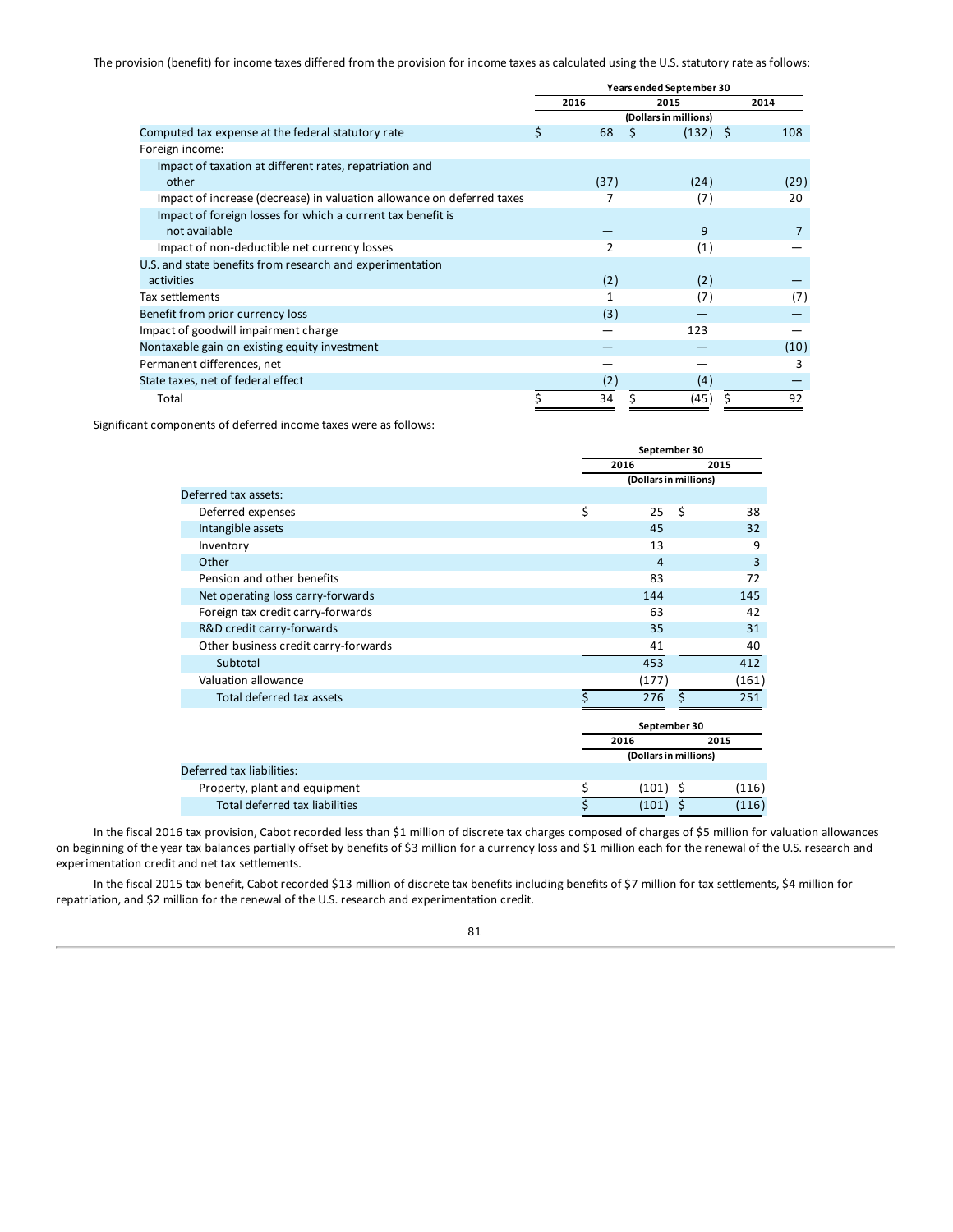In the fiscal 2014 tax provision, Cabot recorded \$17 million of net discrete tax charges including a \$20 million charge for a valuation allowance on deferred tax assets in a foreign jurisdiction, a \$2 million charge for return to provision adjustments, a \$2 million charge for interest on uncertain tax positions and a \$4 million charge for miscellaneous tax items, offset by an \$11 million net tax benefit for tax audit settlements.

Approximately \$760 million of net operating loss carryforwards ("NOLs") and \$144 million of other tax credit carryforwards remain at September 30, 2016. The benefits of these carryforwards are dependent upon taxable income during the carryforward period in the jurisdictions in which they arose. Accordingly, a valuation allowance has been provided where management has determined that it is more likely than not that the carryforwards will not be utilized. The following table provides detail surrounding the expiration dates of these carryforwards:

|                           | <b>NOLS</b>           |     | <b>Credits</b> |  |  |  |
|---------------------------|-----------------------|-----|----------------|--|--|--|
|                           | (Dollars in millions) |     |                |  |  |  |
| <b>Expiration periods</b> |                       |     |                |  |  |  |
| 2017 to 2023              | 350                   | - S | 78             |  |  |  |
| 2024 and thereafter       | 134                   |     | 45             |  |  |  |
| Indefinite carry-forwards | 276                   |     | 21             |  |  |  |
| Total                     | 760                   |     | 144            |  |  |  |

As of September 30, 2016, provisions have not been made for U.S. income taxes or non-U.S. withholding taxes on approximately \$1.6 billion of undistributed earnings of non-U.S. subsidiaries, as these earnings are considered indefinitely reinvested. Cabot continually reviews the financial position and forecasted cash flows of its U.S. consolidated group and foreign subsidiaries in order to reaffirm the Company's intent and ability to continue to indefinitely reinvest earnings of its foreign subsidiaries or whether such earnings will need to be repatriated in the foreseeable future. Such review encompasses operational needs and future capital investments. From time to time, however, the Company's intentions relative to specific indefinitely reinvested amounts change because of certain unique circumstances. These earnings could become subject to U.S. income taxes and non-U.S. withholding taxes if they were remitted as dividends, were loaned to Cabot Corporation or a U.S. subsidiary, or if Cabot should sell its stock in the subsidiaries with the reinvested earnings.

As of September 30, 2016, net deferred tax assets of \$188 million are in the U.S. Management believes that the Company's history of generating domestic profits provides adequate evidence that it is more likely than not that all of the U.S. net deferred tax assets will be realized in the normal course of business. U.S. income from continuing operations adjusted for U.S. permanent differences and excluding the impairment of long-lived assets within the U.S. (see Note G) was a loss of \$19 million for the year ended September 30, 2016 and was a cumulative profit of \$120 million for the three years ended September 30, 2016 including dividends from non-U.S. subsidiaries. Realization of deferred tax assets is dependent upon future taxable income generated over an extended period of time.

As of September 30, 2016, the Company needs to generate approximately \$536 million in cumulative future U.S. taxable income at various times over approximately 20 years to realize all of its net U.S. deferred tax assets. The Company reviews its forecast in relation to actual results and expected trends on a quarterly basis. Failure to achieve operating income targets may change the Company's assessment regarding the realization of Cabot's deferred tax assets and such change could result in a valuation allowance being recorded against some or all of the Company's deferred tax assets. Any increase in a valuation allowance would result in additional income tax expense, lower stockholders' equity and could have a significant impact on Cabot's earnings in future periods.

The valuation allowances at September 30, 2016 and 2015 represent management's best estimate of the non-realizable portion of the deferred tax assets. The valuation allowance increased by \$16 million in 2016 related to certain future tax benefits and net operating losses generated that are included in deferred tax assets. The valuation allowance decreased by \$25 million in 2015 primarily due to reductions in value of certain future tax benefits and net operating losses generated that are included in deferred tax assets.

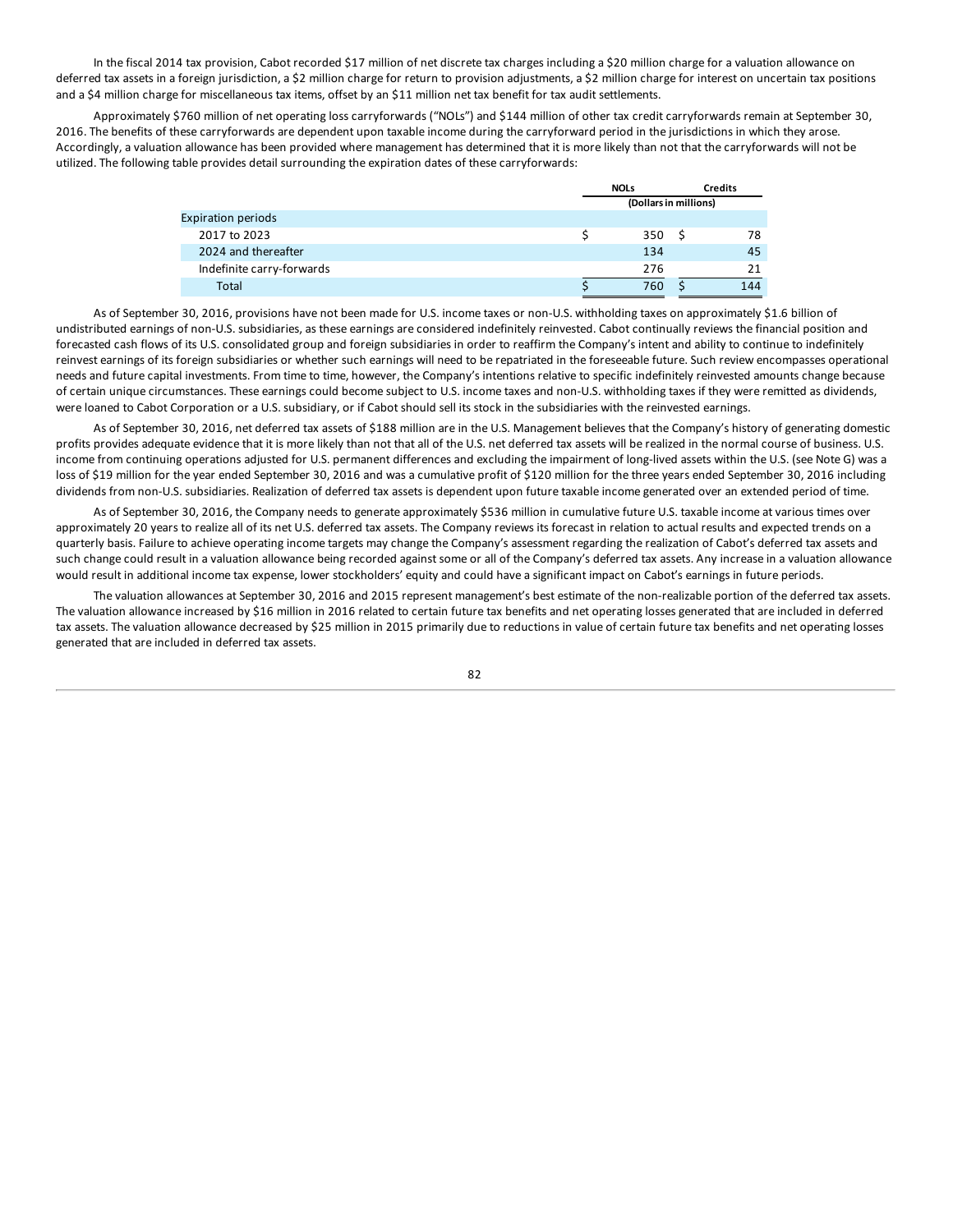Cabot has filed its tax returns in accordance with the tax laws in each jurisdiction and recognizes tax benefits for uncertain tax positions when the position would more likely than not be sustained based on its technical merits and recognizes measurement adjustments when needed. As of September 30, 2016, the total amount of unrecognized tax benefits was \$30 million, of which \$18 million was recorded in the Company's Consolidated Balance Sheet and \$12 million of deferred tax assets, principally related to state net operating loss carry-forwards, have not been recorded. In addition, accruals of \$1 million and \$8 million have been recorded for penalties and interest, respectively, as of September 30, 2016 and \$1 million and \$8 million, respectively, as of September 30, 2015. Total penalties and interest recorded in the tax provision in the Consolidated Statement of Operations was \$2 million in fiscal 2016, \$2 million in fiscal 2015, and \$3 million in fiscal 2014. If the unrecognized tax benefits were recognized at a given point in time, there would be approximately \$26 million favorable impact on the Company's tax provision before consideration of the impact of the potential need for valuation allowances.

A reconciliation of the beginning and ending amount of unrecognized tax benefits for fiscal years 2016, 2015 and 2014 is as follows:

|                                                          | Years ended September 30 |      |                       |      |  |  |  |  |  |  |  |
|----------------------------------------------------------|--------------------------|------|-----------------------|------|--|--|--|--|--|--|--|
|                                                          |                          | 2016 | 2015                  | 2014 |  |  |  |  |  |  |  |
|                                                          |                          |      | (Dollars in millions) |      |  |  |  |  |  |  |  |
| Balance at beginning of the year                         |                          | 30   | 41                    | 50   |  |  |  |  |  |  |  |
| Additions based on tax provisions related to the current |                          |      |                       |      |  |  |  |  |  |  |  |
| year                                                     |                          |      |                       |      |  |  |  |  |  |  |  |
| Additions for tax positions of prior years               |                          | 5    |                       |      |  |  |  |  |  |  |  |
| Reductions of tax provisions of prior years              |                          | (3)  | (1)                   | (1)  |  |  |  |  |  |  |  |
| Reductions related to settlements                        |                          |      | (9)                   | (5)  |  |  |  |  |  |  |  |
| Reductions from lapse of statute of limitations          |                          | (4)  | (2)                   | (4)  |  |  |  |  |  |  |  |
| Balance at end of the year                               |                          | 30   | 30                    | 41   |  |  |  |  |  |  |  |

Cabot and certain subsidiaries are under audit in a number of jurisdictions. In addition, certain statutes of limitations are scheduled to expire in the near future. It is reasonably possible that a further change in the unrecognized tax benefits may occur within the next twelve months related to the settlement of one or more of these audits or the lapse of applicable statutes of limitations; however, an estimated range of the impact on the unrecognized tax benefits cannot be quantified at this time.

Cabot files U.S. federal and state and non-U.S. income tax returns in jurisdictions with varying statutes of limitations. The 2012 through 2014 tax years generally remain subject to examination by the IRS and various tax years from 2005 through 2014 remain subject to examination by the respective state tax authorities. In significant non-U.S. jurisdictions, various tax years from 2002 through 2014 remain subject to examination by their respective tax authorities. As of September 30, 2016, Cabot's significant non-U.S. jurisdictions include Canada, China, France, Germany, Italy, Japan, and the Netherlands.

# **Note T. Commitments and Contingencies**

# *Operating Lease Commitments*

Cabot leases certain transportation vehicles, warehouse facilities, office space, machinery and equipment under cancelable and non-cancelable operating leases, most of which expire within ten years and may be renewed by Cabot. Escalation clauses, lease payments dependent on existing rates/indexes and other lease incentives are included in the minimum lease payments and such lease payments are recognized on a straight-line basis over the minimum lease term. Rent expense under such arrangements for fiscal 2016, 2015 and 2014 totaled \$31 million, \$29 million and \$26 million, respectively. Future minimum rental commitments under non-cancelable leases are as follows:

|                                         | (Dollars in millions) |
|-----------------------------------------|-----------------------|
| 2017                                    |                       |
| 2018                                    | 17                    |
| 2019                                    | 13                    |
| 2020                                    | 8                     |
| 2021                                    |                       |
| 2022 and thereafter                     | 56                    |
| Total future minimum rental commitments |                       |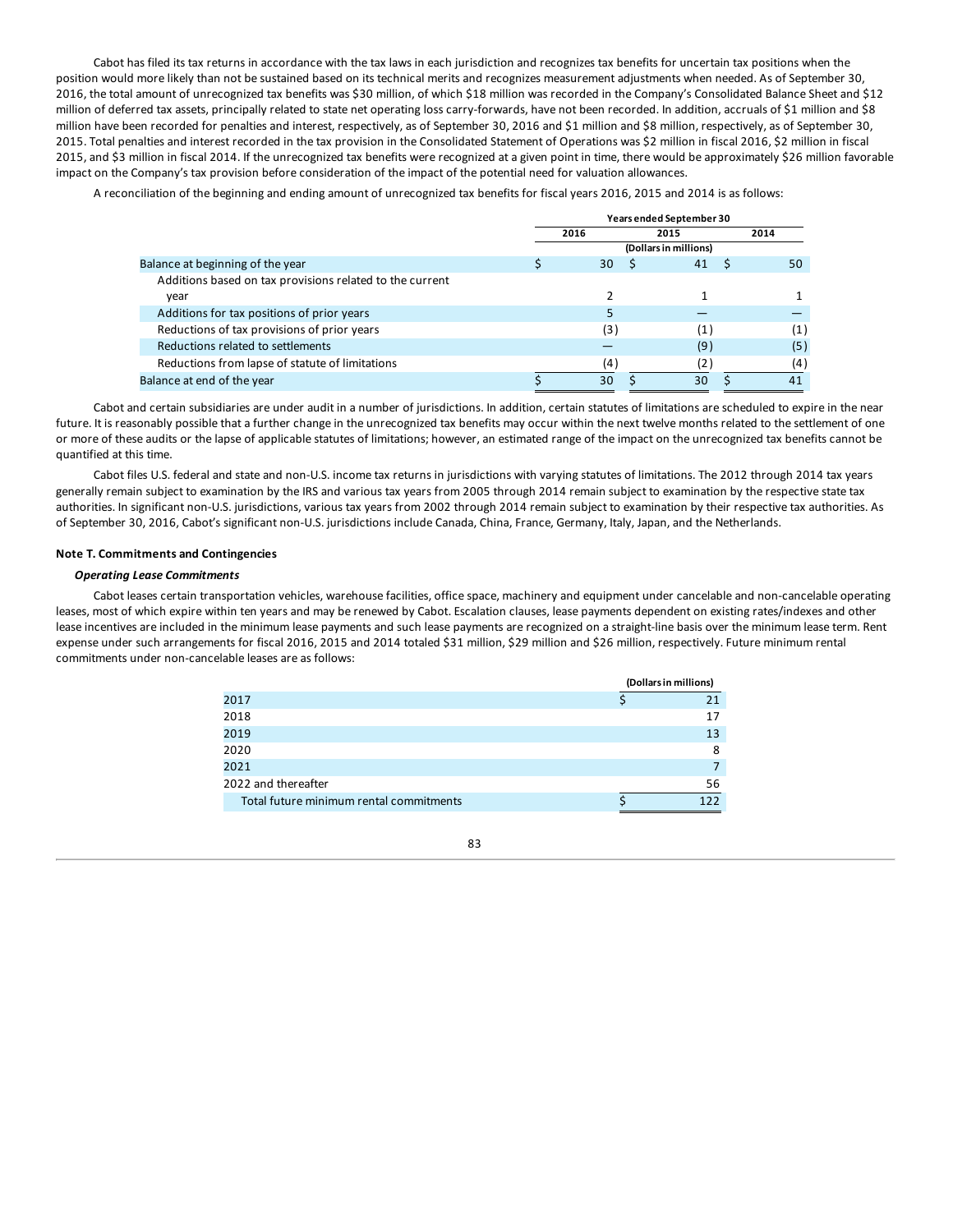# *Other Long-Term Commitments*

Cabot has entered into long-term purchase agreements primarily for the purchase of raw materials. Under certain of these agreements, the quantity of material being purchased is fixed, but the price paid changes as market prices change. Raw materials purchased under these agreements by segment for fiscal 2016, 2015 and 2014 are as follows:

|                                | <b>Years Ended September 30</b> |      |  |      |  |      |  |  |  |  |  |  |  |
|--------------------------------|---------------------------------|------|--|------|--|------|--|--|--|--|--|--|--|
|                                |                                 | 2016 |  | 2015 |  | 2014 |  |  |  |  |  |  |  |
|                                | (Dollars in millions)           |      |  |      |  |      |  |  |  |  |  |  |  |
| <b>Reinforcement Materials</b> |                                 | 193  |  | 276  |  | 354  |  |  |  |  |  |  |  |
| Performance Chemicals          |                                 | 68   |  | 62   |  | 43   |  |  |  |  |  |  |  |
| <b>Purification Solutions</b>  |                                 |      |  | 14   |  | 32   |  |  |  |  |  |  |  |
| Other                          |                                 |      |  |      |  | 3    |  |  |  |  |  |  |  |
| <b>Total</b>                   |                                 | 268  |  | 352  |  | 432  |  |  |  |  |  |  |  |

Included in the table above are raw materials purchases from noncontrolling shareholders of consolidated subsidiaries. These purchases were \$92 million, \$169 million and \$241 million during fiscal 2016, 2015 and 2014, respectively, and accounts payable and accrued liabilities owed to noncontrolling shareholders as of September 30, 2016 and 2015, were \$9 million and \$8 million, respectively.

The purchase commitments for Reinforcement Materials, Performance Chemicals, and Purification Solutions covered by these agreements are with various suppliers and purchases are expected to take place as follows:

|                                | <b>Payments Due by Fiscal Year</b> |     |  |      |      |     |      |     |      |     |                   |      |  |       |
|--------------------------------|------------------------------------|-----|--|------|------|-----|------|-----|------|-----|-------------------|------|--|-------|
|                                | 2017                               |     |  | 2018 | 2019 |     | 2020 |     | 2021 |     | <b>Thereafter</b> |      |  | Total |
|                                | (Dollars in millions)              |     |  |      |      |     |      |     |      |     |                   |      |  |       |
| <b>Reinforcement Materials</b> |                                    | 153 |  | 137  |      | 134 |      | 101 |      | 78  |                   | 151  |  | 1,754 |
| Performance Chemicals          |                                    | 54  |  | 39   |      | 34  |      | 31  |      | 29  |                   | 124  |  | 311   |
| <b>Purification Solutions</b>  |                                    | 10  |  | ь    |      | 4   |      | 4   |      | _   |                   |      |  | 24    |
| Total                          |                                    | 217 |  | 182  |      | 172 |      | 136 |      | 107 |                   | .275 |  | 2,089 |

These commitments have been estimated using current market prices which may differ from the actual market prices at the time of purchase.

### *Guarantee Agreements*

Cabot has provided certain indemnities pursuant to which it may be required to make payments to an indemnified party in connection with certain transactions and agreements. In connection with certain acquisitions and divestitures, Cabot has provided routine indemnities with respect to such matters as environmental, tax, insurance, product and employee liabilities. In connection with various other agreements, including service and supply agreements with customers, Cabot has provided indemnities for certain contingencies and routine warranties. Cabot is unable to estimate the maximum potential liability for these types of indemnities as a maximum obligation is not explicitly stated in most cases and the amounts, if any, are dependent upon the outcome of future contingent events, the nature and likelihood of which cannot be reasonably estimated. The duration of the indemnities vary, and in many cases are indefinite. Cabot has not recorded any liability for these indemnities in the consolidated financial statements, except as otherwise disclosed.

### *Self-Insurance and Retention for Certain Contingencies*

The Company is partially self-insured for certain third-party liabilities globally, as well as workers' compensation and employee medical benefits in the United States. The third-party and workers' compensation liabilities are managed through a wholly-owned insurance captive and the related liabilities are included in the consolidated financial statements. The employee medical obligations are managed by a third-party provider and the related liabilities are included in the consolidated financial statements. To limit Cabot's potential liabilities for these risks, however, the Company purchases insurance from third-parties that provides individual and aggregate stop-loss protection. The aggregate self-insured liability in fiscal 2016 for combined U.S. third-party liabilities and U.S. workers' compensation was \$6.9 million, and the retention for medical costs in the United States was a maximum of \$225,000 per person per annum. There was no aggregate self-insurance limitation outside of the U.S. for third party liabilities.

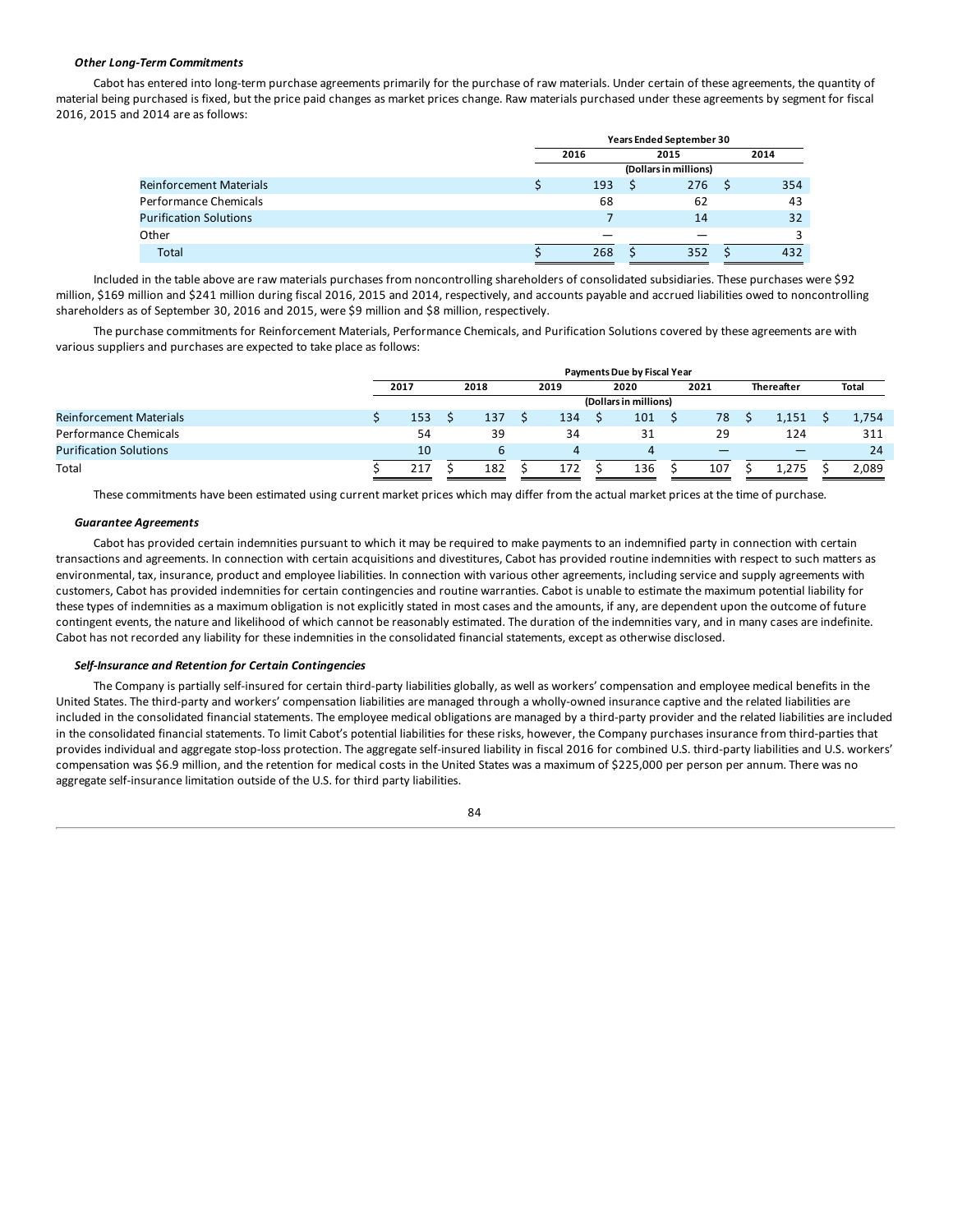### *Contingencies*

Cabot is a defendant, or potentially responsible party, in various lawsuits and environmental proceedings wherein substantial amounts are claimed or at

# issue.

### *Environmental Matters*

As of September 30, 2016 and September 30, 2015, Cabot had \$14 million and \$16 million, respectively, reserved for environmental matters. These environmental matters mainly relate to closed sites. These reserves represent Cabot's best estimates of the probable costs to be incurred at those sites where costs are reasonably estimable based on the Company's analysis of the extent of clean up required, alternative clean-up methods available, abilities of other responsible parties to contribute and its interpretation of laws and regulations applicable to each site. In fiscal 2016 and 2015, there was \$2 million and \$4 million in Accounts payable and accrued liabilities, respectively, in the Consolidated Balance Sheets for environmental matters. In both fiscal 2016 and 2015, there was \$12 million in Other liabilities in the Consolidated Balance Sheets for environmental matters. Cabot reviews the adequacy of the reserves as circumstances change at individual sites and adjusts the reserves as appropriate. Almost all of Cabot's environmental issues relate to sites that are mature and have been investigated and studied and, in many cases, are subject to agreed upon remediation plans. However, depending on the results of future testing, changes in risk assessment practices, remediation techniques and regulatory requirements, newly discovered conditions, and other factors, it is reasonably possible that the Company could incur additional costs in excess of environmental reserves currently recorded. Management estimates, based on the latest available information, that any such future environmental remediation costs that are reasonably possible to be in excess of amounts already recorded would be immaterial to the Company's consolidated financial statements.

Charges for environmental expense were less than \$1 million, \$1 million, and \$15 million in fiscal 2016, 2015 and 2014, respectively, which are included in Cost of sales in the Consolidated Statements of Operations. Cash payments related to these environmental matters were \$2 million in fiscal 2016 and 2015, and \$3 million in fiscal 2014.

The operation and maintenance component of the \$14 million reserve for environmental matters was \$6 million at September 30, 2016. Cabot expects to make payments of \$2 million in fiscal 2017, \$3 million in each of fiscal 2018 and 2019, less than \$1 million in fiscal 2020 and 2021, and a total of \$4 million thereafter.

In November 2013, Cabot entered into a Consent Decree with the United States Environmental Protection Agency ("EPA") and the Louisiana Department of Environmental Quality ("LDEQ") regarding Cabot's three carbon black manufacturing facilities in the United States. This settlement is related to EPA's national enforcement initiative focused on the U.S. carbon black manufacturing sector alleging non-compliance with certain regulatory and permitting requirements under The Clean Air Act, including the New Source Review ("NSR") construction permitting requirements. Pursuant to this settlement, Cabot paid a combined \$975,000 civil penalty to EPA and LDEQ, agreed to fund environmental mitigation projects in the three communities where the plants are located for a total cost of approximately \$450,000, two of which have been completed, and will install technology controls for reduction of sulfur dioxide and nitrogen oxide emissions at certain of our carbon black plants in North America.

### *Other Matters*

### *Respirator Liabilities*

Cabot has exposure in connection with a safety respiratory products business that a subsidiary acquired from American Optical Corporation ("AO") in an April 1990 asset purchase transaction. The subsidiary manufactured respirators under the AO brand and disposed of that business in July 1995. In connection with its acquisition of the business, the subsidiary agreed, in certain circumstances, to assume a portion of AO's liabilities, including costs of legal fees together with amounts paid in settlements and judgments, allocable to AO respiratory products used prior to the 1990 purchase by the Cabot subsidiary. In exchange for the subsidiary's assumption of certain of AO's respirator liabilities, AO agreed to provide to the subsidiary the benefits of: (i) AO's insurance coverage for the period prior to the 1990 acquisition and (ii) a former owner's indemnity of AO holding it harmless from any liability allocable to AO respiratory products used prior to May 1982.

Generally, these respirator liabilities involve claims for personal injury, including asbestosis, silicosis and coal worker's pneumoconiosis, allegedly resulting from the use of respirators that are alleged to have been negligently designed and/or labeled. Neither Cabot, nor its past or present subsidiaries, at any time manufactured asbestos or asbestos-containing products. At no time did this respiratory product line represent a significant portion of the respirator market.

The subsidiary transferred the business to Aearo Corporation ("Aearo") in July 1995. Cabot agreed to have the subsidiary retain certain liabilities associated with exposure to asbestos and silica while using respirators prior to the 1995 transaction so long as Aearo paid, and continues to pay, Cabot an annual fee of \$400,000. Aearo can discontinue payment of the fee at any time, in which case it will assume the responsibility for and indemnify Cabot against those liabilities which Cabot's subsidiary had agreed to retain. The Company anticipates that it will continue to receive payment of the \$400,000 fee from Aearo and thereby retain these liabilities for the foreseeable future. Cabot has no liability in connection with any products manufactured by Aearo after 1995.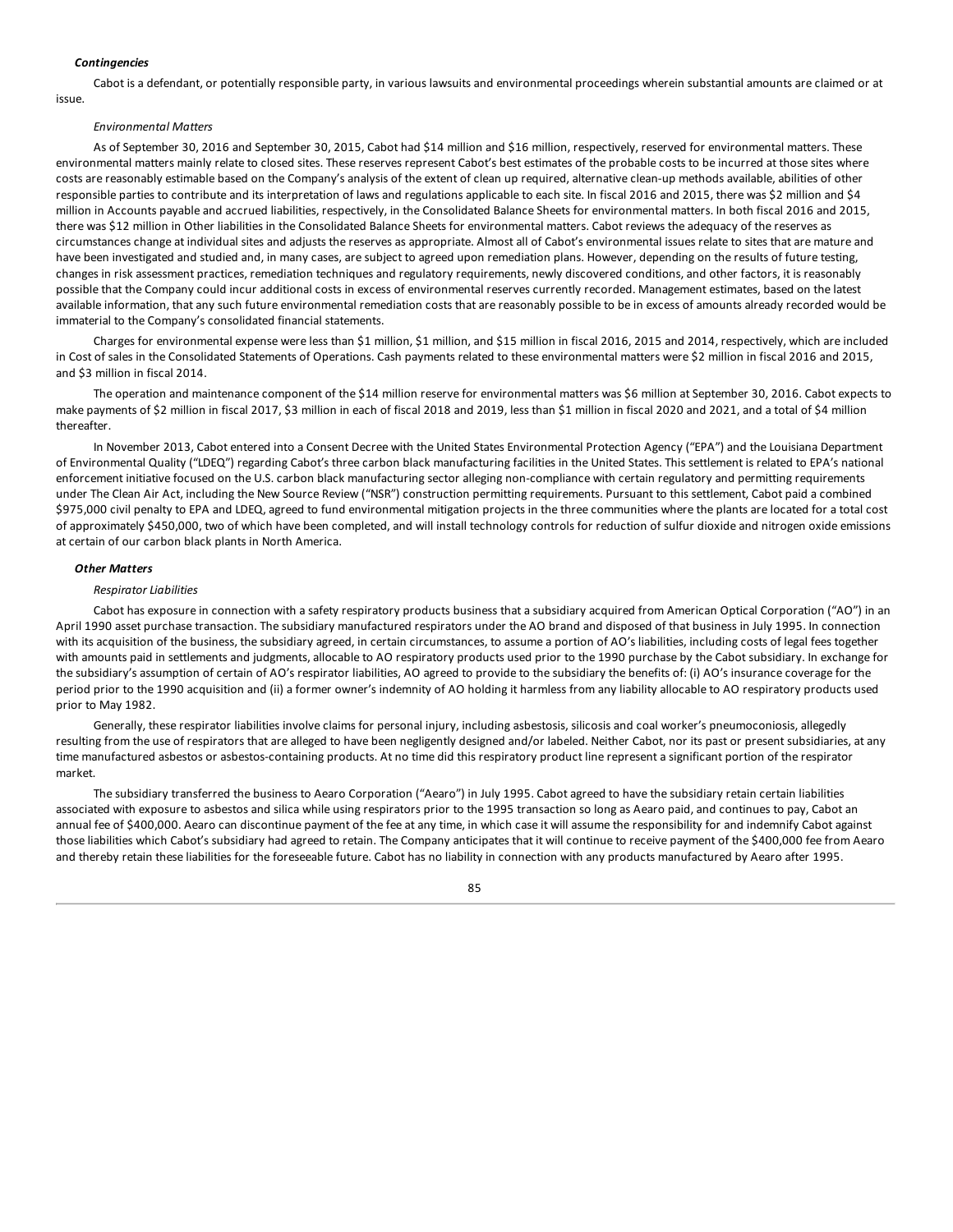In addition to Cabot's subsidiary and as described above, other parties are responsible for significant portions of the costs of respirator liabilities, leaving Cabot's subsidiary with a portion of the liability in only some of the pending cases. These parties include Aearo, AO, AO's insurers, another former owner and its insurers and a third-party manufacturer of respirators formerly sold under the AO brand and its insurers (collectively, with the Company's subsidiary, the "Payor Group").

As of both September 30, 2016 and 2015, there were approximately 38,000 claimants in pending cases asserting claims against AO in connection with respiratory products. Cabot has contributed to the Payor Group's defense and settlement costs with respect to a percentage of pending claims depending on several factors, including the period of alleged product use. In order to quantify Cabot's estimated share of liability for pending and future respirator liability claims, Cabot has engaged, through counsel, the assistance of Hamilton, Rabinovitz & Alschuler, Inc. ("HR&A"), a leading consulting firm in the field of tort liability valuation. The methodology used by HR&A addresses the complexities surrounding Cabot's potential liability by making assumptions about future claimants with respect to periods of asbestos, silica and coal mine dust exposure and respirator use. Using those and other assumptions, HR&A estimates the number of future asbestos, silica and coal mine dust claims that will be filed and the related costs that would be incurred in resolving both currently pending and future claims. On this basis, HR&A then estimates the value of the share of these liabilities that reflect Cabot's period of direct manufacture and Cabot's contractual obligations. During the three months ended September 30, 2016, HR&A updated this estimate to reflect recent increases in certain defense and indemnity costs. Based on the HR&A estimates, as of September 30, 2016 and 2015, the Company had \$21 million and \$11 million, respectively, reserved for its estimated share of liability for pending and future respirator claims. The Company made payments related to its respirator liability of \$3 million in fiscal 2016 and \$2 million in each of fiscal 2015 and 2014.

The Company's current estimate of the cost of its share of existing and future respirator liability claims is based on facts and circumstances existing at this time. Developments that could affect the Company's estimate include, but are not limited to, (i) significant changes in the number of future claims, (ii) changes in the rate of dismissals without payment of pending claims, (iii) significant changes in the average cost of resolving claims, (iv) significant changes in the legal costs of defending these claims, (v) changes in the nature of claims received, (vi) changes in the law and procedure applicable to these claims, (vii) the financial viability of members of the Payor Group, (viii) a change in the availability of the insurance coverage of the members of the Payor Group or the indemnity provided by AO's former owner, (ix) changes in the allocation of costs among the Payor Group and (x) a determination that the assumptions that were used to estimate the Company's share of liability are no longer reasonable. The Company cannot determine the impact of these potential developments on its current estimate of its share of liability for existing and future claims. Accordingly, the actual amount of these liabilities for existing and future claims could be different than the reserved amount.

### *Other*

The Company has various other lawsuits, claims and contingent liabilities arising in the ordinary course of its business and with respect to the Company's divested businesses. In the opinion of the Company, although final disposition of some or all of these other suits and claims may impact the Company's consolidated financial statements in a particular period, they are not expected, in the aggregate, to have a material adverse effect on the Company's consolidated financial statements.

### **Note U. Financial Information by Segment & Geographic Area**

### *Segment Information*

The Company identifies a business as an operating segment if: i) it engages in business activities from which it may earn revenues and incur expenses; ii) its operating results are regularly reviewed by the Chief Operating Decision Maker ("CODM"), who is Cabot's President and Chief Executive Officer, to make decisions about resources to be allocated to the segment and assess its performance; and iii) it has available discrete financial information. The Company has determined that all of its businesses are operating segments. The CODM reviews financial information at the operating segment level to allocate resources and to assess the operating results and financial performance for each operating segment. Operating segments are aggregated into a reportable segment if the operating segments are determined to have similar economic characteristics and if the operating segments are similar in the following areas: i) nature of products and services; ii) nature of production processes; iii) type or class of customer for their products and services; iv) methods used to distribute the products or provide services; and v) if applicable, the nature of the regulatory environment.

The Reinforcement Materials segment combines the rubber blacks and elastomer composites product lines.

The Performance Chemicals segment combines the specialty carbons and compounds and inkjet colorants product lines into the Specialty Carbons and Formulations business, and combines the fumed metal oxides and aerogel product lines into the Metal Oxides business. These businesses are similar in terms of economic characteristics, nature of products, processes, customer class and product distribution methods, and therefore have been aggregated into one reportable segment.

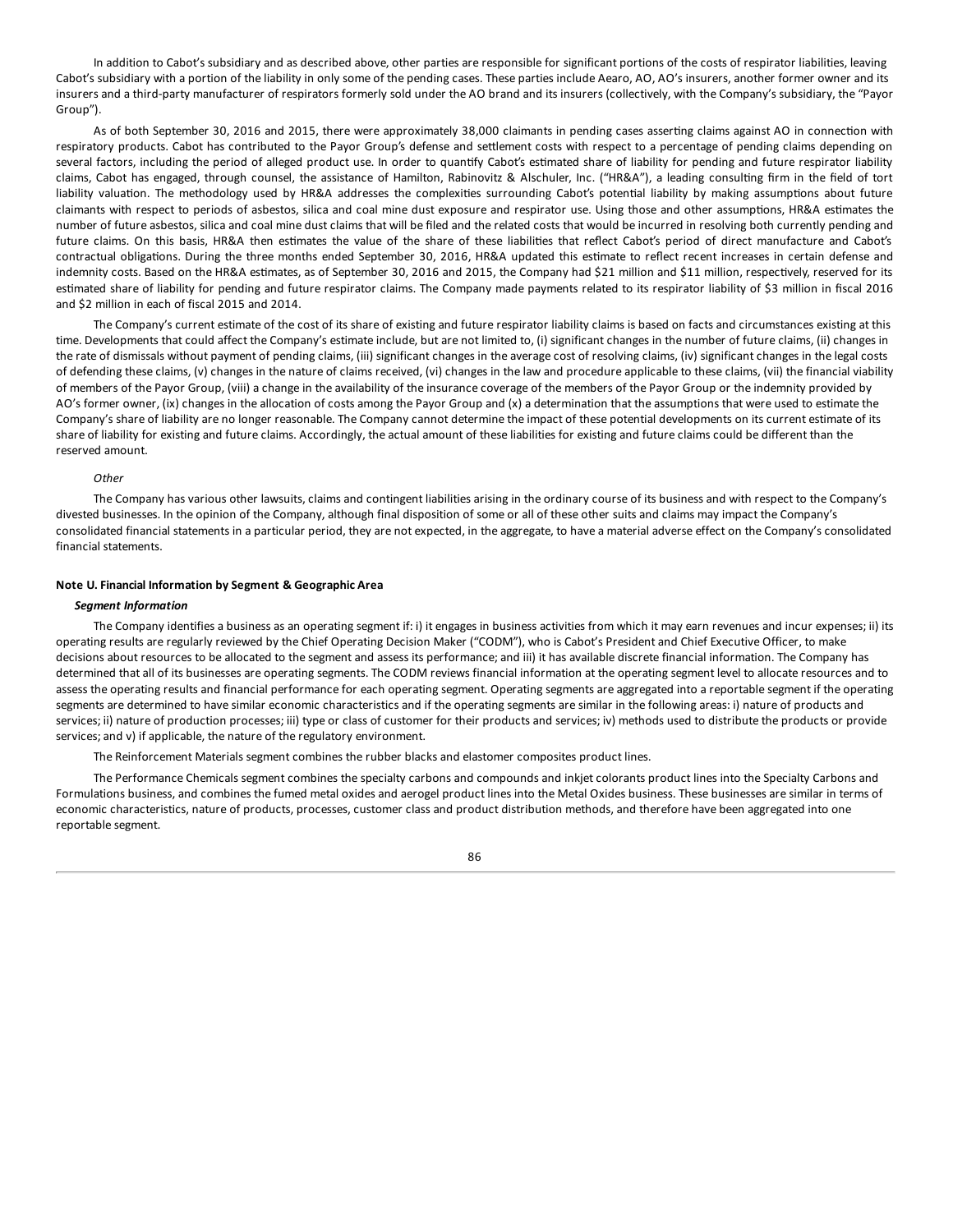The Purification Solutions segment represents the Company's activated carbon business and the Specialty Fluids segment consists of the Company's cesium formate oil and gas drilling fluids and high-purity fine cesium chemicals product lines.

Reportable segment operating profit (loss) before interest and taxes ("Segment EBIT") is presented for each reportable segment in the financial information by the reportable segment table below on the line entitled Income (loss) from continuing operations before taxes. Segment EBIT excludes certain items, meaning items management does not consider representative of segment results. In addition, Segment EBIT includes Equity in earnings of affiliated companies, net of tax, the full operating results of a contractual joint venture in Purification Solutions, royalties, Net income attributable to noncontrolling interests, net of tax, and discounting charges for certain Notes receivable, but excludes Interest expense, foreign currency transaction gains and losses, interest income, dividend income, unearned revenue, the effects of LIFO accounting for inventory, general unallocated expense and unallocated corporate costs. Segment assets exclude cash, short-term investments, cost investments, income taxes receivable, deferred taxes and headquarters' assets, which are included in unallocated and other. Expenditures for additions to long-lived assets include total equity and other investments (including available-for-sale securities) and property, plant and equipment.

### *Reinforcement Materials*

Carbon black is a form of elemental carbon that is manufactured in a highly controlled process to produce particles and aggregates of varied structure and surface chemistry, resulting in many different performance characteristics for a wide variety of applications. Rubber grade carbon blacks are used to enhance the physical properties of the systems and applications in which they are incorporated.

The Company's rubber blacks products are used in tires and industrial products. Rubber blacks have traditionally been used in the tire industry as a rubber reinforcing agent to increase tread durability and are also used as a performance additive to reduce rolling resistance and improve traction. In industrial products such as hoses, belts, extruded profiles and molded goods, rubber blacks are used to improve the physical performance of the product, including the product's physical strength, fluid resistance, conductivity and resistivity.

In addition to its rubber blacks products, the Company manufactures compounds of carbon black and rubber using its patented elastomer composites manufacturing process. These compounds improve abrasion/wear resistance, reduce fatigue and reduce rolling resistance compared to carbon black/rubber compounds made by conventional dry mix methods.

# *Performance Chemicals*

Performance Chemicals is composed of two businesses: (i) the Company's Specialty Carbons and Formulations business, which manufactures and sells specialty grades of carbon black, specialty compounds and inkjet colorants, and (ii) its Metal Oxides business, which manufactures and sells fumed silica, fumed alumina and dispersions thereof and aerogel. In Performance Chemicals, the Company designs, manufactures and sells materials that deliver performance in a broad range of customer applications across the automotive, construction and infrastructure, energy, inkjet printing, electronics, and consumer products sectors. The net sales from each of these businesses for fiscal 2016, 2015 and 2014 are as follows:

|                                    |  | <b>Years Ended September 30</b> |  |      |  |       |  |  |  |  |  |
|------------------------------------|--|---------------------------------|--|------|--|-------|--|--|--|--|--|
|                                    |  | 2016                            |  | 2015 |  | 2014  |  |  |  |  |  |
|                                    |  | (Dollars in millions)           |  |      |  |       |  |  |  |  |  |
| Specialty Carbons and Formulations |  | 578                             |  | 630  |  | 709   |  |  |  |  |  |
| Metal Oxides                       |  | 287                             |  | 297  |  | 313   |  |  |  |  |  |
| <b>Total Performance Chemicals</b> |  | 865                             |  | 927  |  | 1.022 |  |  |  |  |  |

### *Specialty Carbons and Formulations Business*

Carbon black is a form of elemental carbon that is manufactured in a highly controlled process to produce particles and aggregates of varied structure and surface chemistry, resulting in many different performance characteristics for a wide variety of applications.

The Company's specialty grades of carbon black are used to impart color, provide rheology control, enhance conductivity and static charge control, provide UV protection, enhance mechanical properties, and provide formulation flexibility through surface treatment. These specialty carbon products are used in a wide variety of applications, such as inks, coatings, cables, plastics, adhesives, toners, batteries and displays.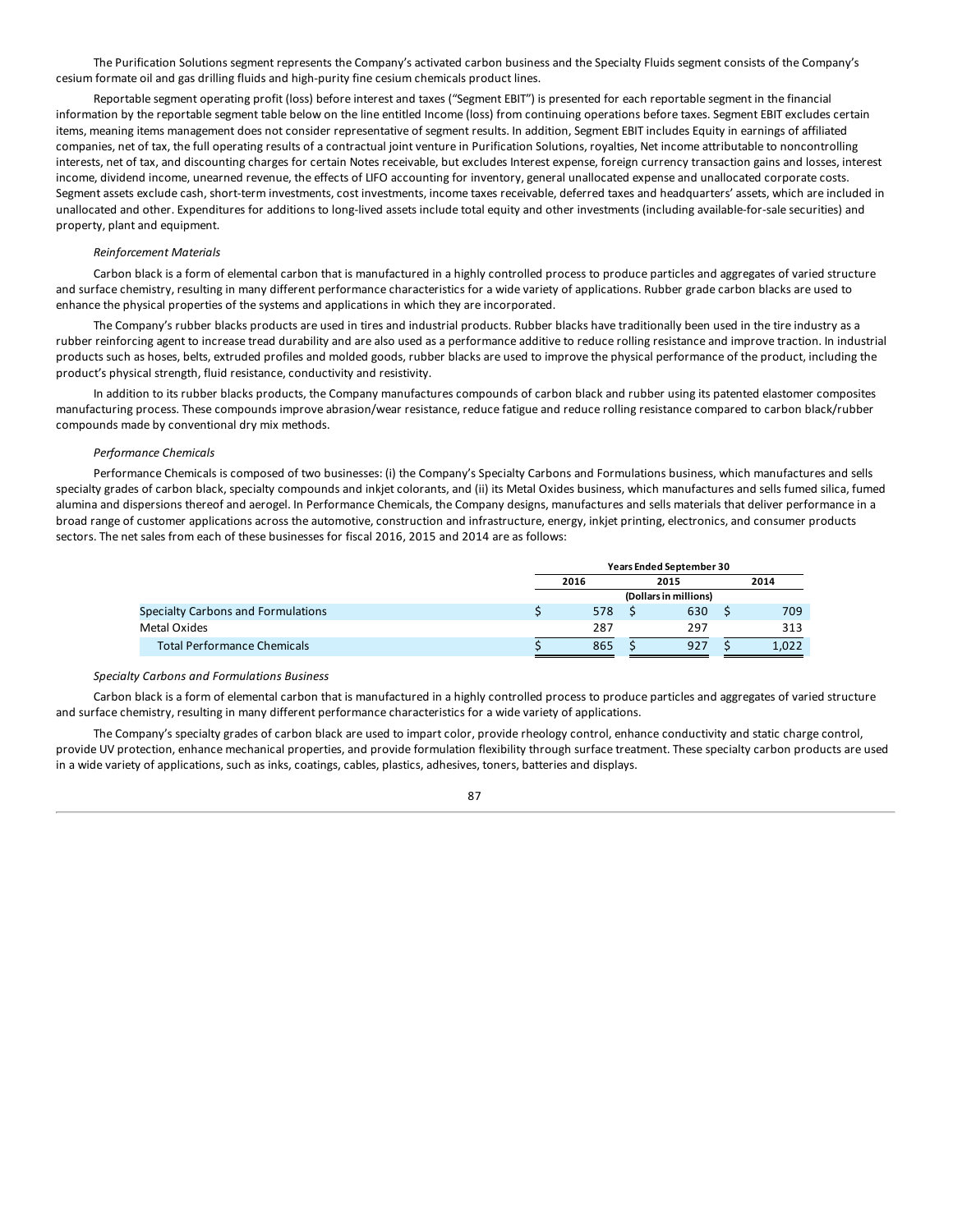Cabot's masterbatch and conductive compound products, which Cabot refers to as "specialty compounds", are formulations derived from specialty grades of carbon black mixed with polymers and other additives. These products are generally used by plastic resin producers and converters in applications for the automotive, industrial, packaging, consumer products, and electronics industries. As an alternative to directly mixing specialty carbon blacks, these formulations offer greater ease of handling and help customers achieve their desired levels of dispersion and color and manage the addition of small doses of additives. In addition, Cabot's electrically conductive compound products generally are used to reduce risks associated with electrostatic discharge in plastics applications.

The Company's inkjet colorants are high-quality pigment-based black and color dispersions based on its patented carbon black surface modification technology. The dispersions are used in aqueous inkjet inks to impart color, sharp print characteristics and durability, while maintaining high printhead reliability. These products are used in various inkjet printing applications, including commercial printing, small office/home office and corporate office, and niche applications that require a high level of dispersibility and colloidal stability. Cabot's inkjet inks, which utilize its pigment-based colorant dispersions, are used in the commercial printing segment for digital print.

### *Metal Oxides Business*

Fumed silica is an ultra-fine, high-purity particle used as a reinforcing, thickening, abrasive, thixotropic, suspending or anti-caking agent in a wide variety of products for the automotive, construction, microelectronics, batteries, and consumer products industries. These products include adhesives, sealants, cosmetics, inks, toners, silicone rubber, coatings, polishing slurries and pharmaceuticals. Fumed alumina, also an ultra-fine, high-purity particle, is used as an abrasive, absorbent or barrier agent in a variety of products, such as inkjet media, lighting, coatings, cosmetics and polishing slurries.

Aerogel is a hydrophobic, silica-based particle with a high surface area that is used in a variety of thermal insulation and specialty chemical applications. In the building and construction industry, the product is used in insulative sprayable plasters and composite building products, as well as translucent skylight, window, wall and roof systems for insulating eco-daylighting applications. In the specialty chemicals industry, the product is used to provide matte finishing, insulating and thickening properties for use in a variety of applications.

### *Purification Solutions*

The Company's activated carbon products are used for the purification of water, air, food and beverages, pharmaceuticals and other liquids and gases, as either a colorant or a decolorizing agent in the production of products for food and beverage applications and as a chemical carrier in slow release applications. In gas and air applications, one of the uses of activated carbon is for the removal of mercury in flue gas streams. In certain applications, used activated carbon can be reactivated for further use by removing the contaminants from the pores of the activated carbon product. The most common applications for the Company's reactivated carbon are water treatment and food and beverage purification. In addition to activated carbon production and reactivation, the Company also provides activated carbon solutions through on-site equipment and services, including delivery systems for activated carbon injection in coal-fired utilities, mobile water filter units and carbon reactivation services.

# *Specialty Fluids*

The Specialty Fluids segment principally produces and markets cesium formate as a drilling and completion fluid for use primarily in high pressure and high temperature oil and gas well construction. Cesium formate products are solids-free, high-density fluids that have a low viscosity, enabling safe and efficient well construction and workover operations. The fluid is resistant to high temperatures, minimizes damage to producing reservoirs and is readily biodegradable in accordance with testing guidelines set by the Organization for Economic Cooperation and Development. The business also manufactures and sells fine cesium chemicals that are used in a wide range of applications, including catalysts and brazing fluxes.

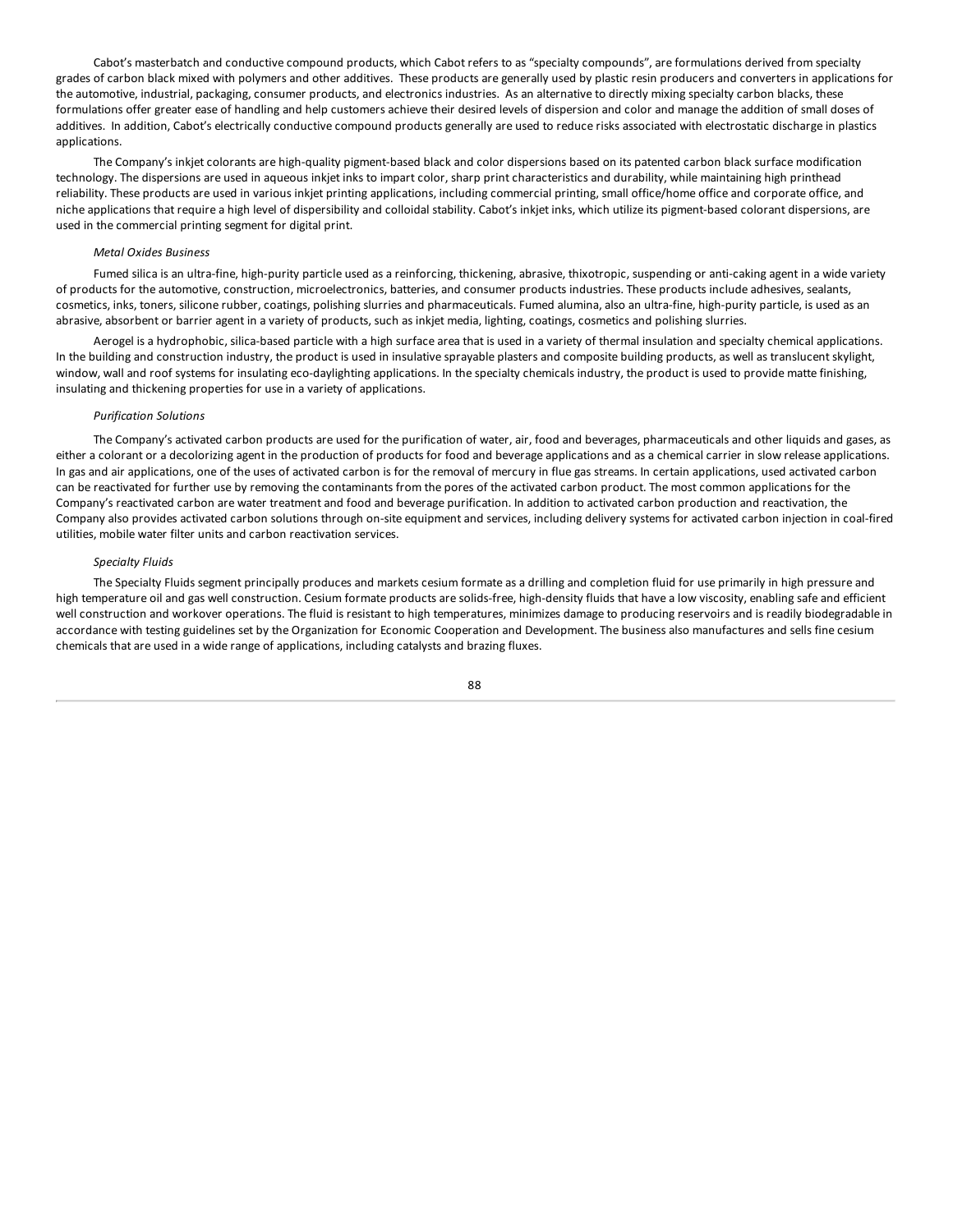|                                                                         |                  |                  |              |                  |           |                                        |              |    | Unallocated   |    |              |
|-------------------------------------------------------------------------|------------------|------------------|--------------|------------------|-----------|----------------------------------------|--------------|----|---------------|----|--------------|
|                                                                         | Reinforcement    | Performance      | Purification |                  | Specialty |                                        | Segment      |    | and           |    | Consolidated |
|                                                                         | <b>Materials</b> | <b>Chemicals</b> |              | <b>Solutions</b> |           | <b>Fluids</b><br>(Dollars in millions) | <b>Total</b> |    | Other(1), (3) |    | <b>Total</b> |
| <b>Years Ended September 30</b>                                         |                  |                  |              |                  |           |                                        |              |    |               |    |              |
| 2016                                                                    |                  |                  |              |                  |           |                                        |              |    |               |    |              |
| Revenues from external customers(2)                                     | \$<br>1,108      | \$<br>865        | \$           | 290              | \$        | 47                                     | \$<br>2,310  | S. | 101           | Ŝ. | 2,411        |
| Depreciation and amortization                                           | 74               | 48               |              | 39               |           | 3                                      | 164          |    | (3)           |    | 161          |
| Equity in earnings of affiliated companies                              |                  | $\mathbf{1}$     |              | $\overline{7}$   |           |                                        | 8            |    | (5)           |    | 3            |
| Income (loss) from continuing operations                                |                  |                  |              |                  |           |                                        |              |    |               |    |              |
| before taxes(3)                                                         | 137              | 225              |              | (5)              |           | 13                                     | 370          |    | (176)         |    | 194          |
| Assets <sup>(4)</sup>                                                   | 1,093            | 629              |              | 736              |           | 139                                    | 2,597        |    | 447           |    | 3,044        |
| Total expenditures for additions to long-lived                          |                  |                  |              |                  |           |                                        |              |    |               |    |              |
| assets <sup>(5)</sup>                                                   | 46               | 33               |              | 30               |           | 1                                      | 110          |    | 2             |    | 112          |
| 2015                                                                    |                  |                  |              |                  |           |                                        |              |    |               |    |              |
| Revenues from external customers(2)                                     | \$<br>1,507      | \$<br>927        | Ś.           | 296              | Ś.        | 42                                     | \$<br>2,772  | Ŝ. | 99            | \$ | 2,871        |
| Depreciation and amortization                                           | 83               | 54               |              | 45               |           | $\overline{2}$                         | 184          |    | (1)           |    | 183          |
| Equity in earnings of affiliated companies                              | $\overline{2}$   | $\mathbf{1}$     |              | 6                |           |                                        | 9            |    | (5)           |    | 4            |
| Income (loss) from continuing operations                                |                  |                  |              |                  |           |                                        |              |    |               |    |              |
| before taxes(3)                                                         | 143              | 178              |              | 5                |           | 6                                      | 332          |    | (709)         |    | (377)        |
| Assets <sup>(4)</sup>                                                   | 1,220            | 625              |              | 789              |           | 119                                    | 2,753        |    | 322           |    | 3,075        |
| Total expenditures for additions to long-lived                          |                  |                  |              |                  |           |                                        |              |    |               |    |              |
| assets(5)                                                               | 44               | 29               |              | 48               |           | 16                                     | 137          |    | 4             |    | 141          |
| 2014                                                                    |                  |                  |              |                  |           |                                        |              |    |               |    |              |
| Revenues from external customers(2)                                     | 2,108            | 1,022            |              | 315              |           | 98                                     | 3,543        |    | 104           |    | 3,647        |
| Depreciation and amortization                                           | 88               | 56               |              | 54               |           | 3                                      | 201          |    | —             |    | 201          |
| Equity in earnings of affiliated companies                              | (3)              | $\mathbf{1}$     |              | 6                |           |                                        | 4            |    | (4)           |    |              |
| Income (loss) from continuing operations                                |                  |                  |              |                  |           |                                        |              |    |               |    |              |
| before taxes(3)                                                         | 259              | 168              |              | (19)             |           | 39                                     | 447          |    | (139)         |    | 308          |
| Assets <sup>(4)</sup>                                                   | 1,632            | 731              |              | 1,389            |           | 115                                    | 3,867        |    | 217           |    | 4,084        |
| Total expenditures for additions to long-lived<br>assets <sup>(5)</sup> | 65               | 29               |              | 64               |           | 7                                      | 165          |    | 6             |    | 171          |

(1) Unallocated and Other includes certain items and eliminations necessary to reflect management's reporting of operating segment results. These items are reflective of the segment reporting presented to the CODM.

(2) Revenue from external customers that are categorized as Unallocated and Other reflects royalties, other operating revenues, external shipping and handling fees, the impact of unearned revenue, the removal of 100% of the sales of an equity method affiliate and discounting charges for certain Notes receivable. Details are provided in the table below.

|                                                       | Years Ended September 30 |                       |     |  |  |  |  |  |  |
|-------------------------------------------------------|--------------------------|-----------------------|-----|--|--|--|--|--|--|
|                                                       | 2016                     | 2014                  |     |  |  |  |  |  |  |
|                                                       |                          | (Dollars in millions) |     |  |  |  |  |  |  |
| Royalties, other operating revenues, the impact of    |                          |                       |     |  |  |  |  |  |  |
| unearned revenue, the removal of 100% of the sales    |                          |                       |     |  |  |  |  |  |  |
| of an equity method affiliate and discounting charges |                          |                       |     |  |  |  |  |  |  |
| for certain Notes receivable                          | 13                       | 9                     | (7) |  |  |  |  |  |  |
| Shipping and handling fees                            | 88                       | 90                    | 111 |  |  |  |  |  |  |
| Total                                                 | 101                      | 99                    | 104 |  |  |  |  |  |  |
|                                                       |                          |                       |     |  |  |  |  |  |  |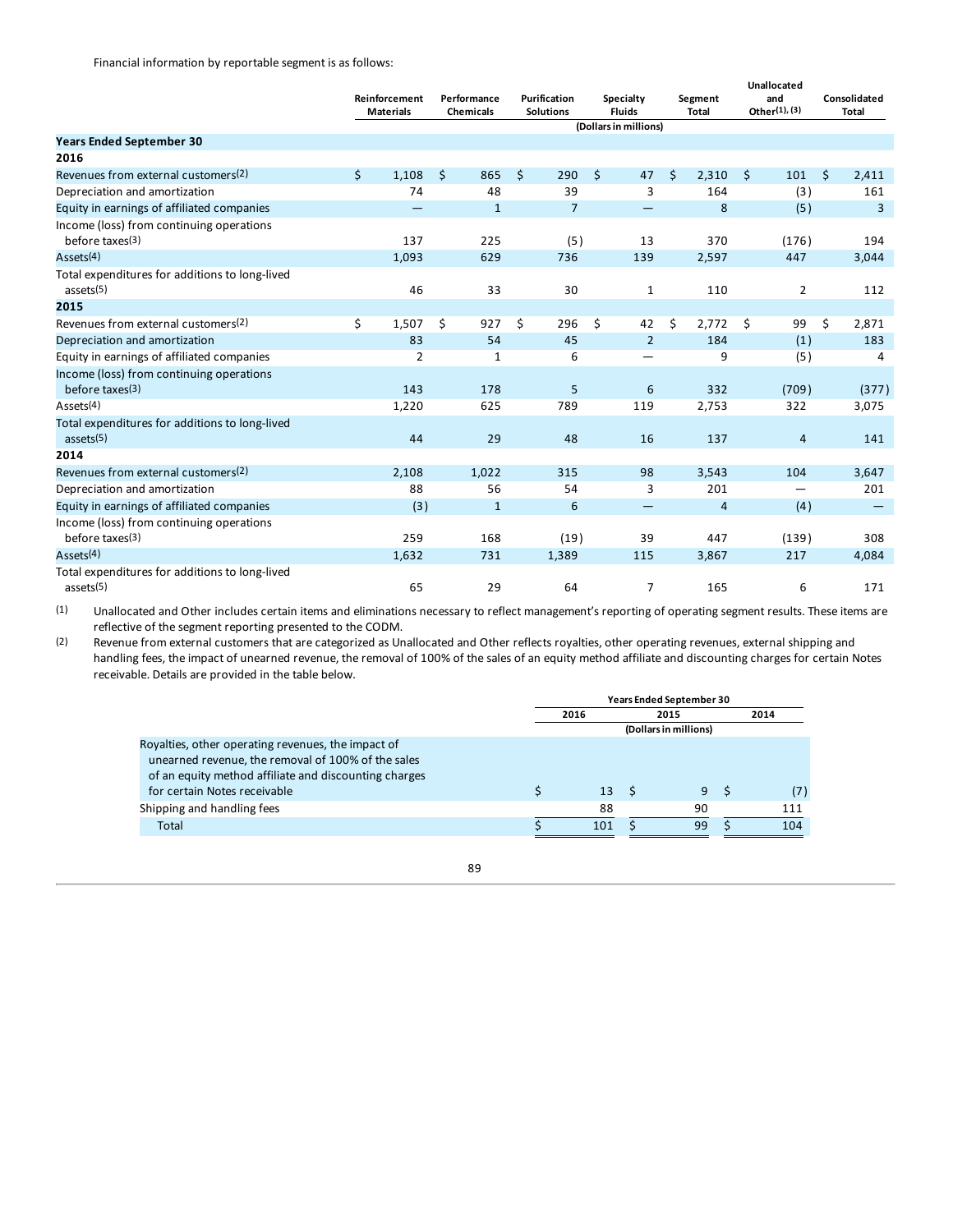|                                                           | Years Ended September 30 |                       |       |           |       |  |  |  |  |  |
|-----------------------------------------------------------|--------------------------|-----------------------|-------|-----------|-------|--|--|--|--|--|
|                                                           |                          | 2015                  |       | 2014      |       |  |  |  |  |  |
|                                                           |                          | (Dollars in millions) |       |           |       |  |  |  |  |  |
| Interest expense                                          |                          | (54)                  |       | $(53)$ \$ | (55)  |  |  |  |  |  |
| Total certain items, pre-tax(a)                           |                          | (81)                  | (617) |           | (28)  |  |  |  |  |  |
| Equity in earnings of affiliated companies, net of tax(b) |                          | (3)                   |       | (4)       |       |  |  |  |  |  |
| Unallocated corporate costs(c)                            |                          | (45)                  | (46)  |           | (54)  |  |  |  |  |  |
| General unallocated expense(d)                            |                          |                       | 11    |           | (2)   |  |  |  |  |  |
| Total                                                     |                          | (176)                 | (709) |           | (139) |  |  |  |  |  |

- (a) Certain items are items that management does not consider representative of operating segment results and they are, therefore, excluded from Segment EBIT. Certain items, pre-tax for fiscal 2016 include \$47 million related to global restructuring activities (Refer to Note P), \$11 million related to foreign currency loss on revaluations, \$17 million related to legal and environmental matters and reserves, and \$6 million related to executive transition costs. Certain items, pre-tax, for fiscal 2015 include \$562 million related to goodwill and long-lived asset impairment charges for the Purification Solutions business (refer to Note G), \$21 million related to global restructuring activities, \$5 million for acquisition and integration-related charges, \$21 million related to employee benefit plan settlement and other charges, and \$2 million related to foreign currency loss on revaluations, and \$6 million related to an inventory reserve adjustment. Certain items, pre-tax, for fiscal 2014 primarily include \$29 million related to global restructuring activities, \$7 million for acquisition and integration-related charges, \$18 million for legal and environmental matters and reserves and \$3 million of certain foreign currency gains recorded by foreign subsidiaries offset by a \$29 million non-cash gain recognized on the Company's pre-existing investment in NHUMO as a result of the NHUMO transaction.
- (b) Equity in earnings of affiliated companies, net of tax is included in Segment EBIT and is removed from Unallocated and other to reconcile to income (loss) from operations before taxes.
- (c) Unallocated corporate costs are not controlled by the segments and primarily benefit corporate interests.
- (d) General unallocated expense consists of gains (losses) arising from foreign currency transactions, net of other foreign currency risk management activities, the impact of accounting for certain inventory on a LIFO basis, the profit or loss related to the corporate adjustment for unearned revenue, and the impact of including the full operating results of an equity affiliate in Purification Solutions Segment EBIT.
- (4) Unallocated and Other assets includes cash, marketable securities, cost investments, income taxes receivable, deferred taxes, headquarters' assets, and current and non-current assets held for sale.
- (5) Expenditures for additions to long-lived assets include total equity and other investments (including available-for-sale securities) and property, plant and equipment.

### *Geographic Information*

Sales are attributed to the United States and to all foreign countries based on the location from which the sale originated. Revenues from external customers and long-lived assets attributable to an individual country, other than the United States, China and The Netherlands, were not material for disclosure.

Revenues from external customers and long-lived asset information by geographic area are summarized as follows:

|                                   | China<br><b>United States</b> |     | The<br><b>Netherlands</b> |     | <b>Other Foreign</b><br><b>Countries</b> |                       |    | Consolidated<br>Total |    |       |
|-----------------------------------|-------------------------------|-----|---------------------------|-----|------------------------------------------|-----------------------|----|-----------------------|----|-------|
|                                   |                               |     |                           |     |                                          | (Dollars in millions) |    |                       |    |       |
| Years Ended September 30,         |                               |     |                           |     |                                          |                       |    |                       |    |       |
| 2016                              |                               |     |                           |     |                                          |                       |    |                       |    |       |
| Revenues from external customers  | \$                            | 605 | S                         | 482 | S                                        | 162                   | S  | 1,162                 | S  | 2,411 |
| Net property, plant and equipment | \$                            | 490 | \$                        | 266 | -S                                       | 152                   | Ś  | 382                   | \$ | 1,290 |
| 2015                              |                               |     |                           |     |                                          |                       |    |                       |    |       |
| Revenues from external customers  | Ś                             | 705 | S                         | 548 | -S                                       | 176                   | Ś  | 1,442                 | S  | 2,871 |
| Net property, plant and equipment | \$                            | 480 | S                         | 311 | S                                        | 157                   | Ś  | 435                   | S  | 1,383 |
| 2014                              |                               |     |                           |     |                                          |                       |    |                       |    |       |
| Revenues from external customers  | \$                            | 847 | Ŝ.                        | 628 | S.                                       | 220                   | Ś  | 1,952                 | Ŝ. | 3,647 |
| Net property, plant and equipment | \$                            | 496 | \$                        | 355 | Ŝ.                                       | 197                   | \$ | 533                   | \$ | 1,581 |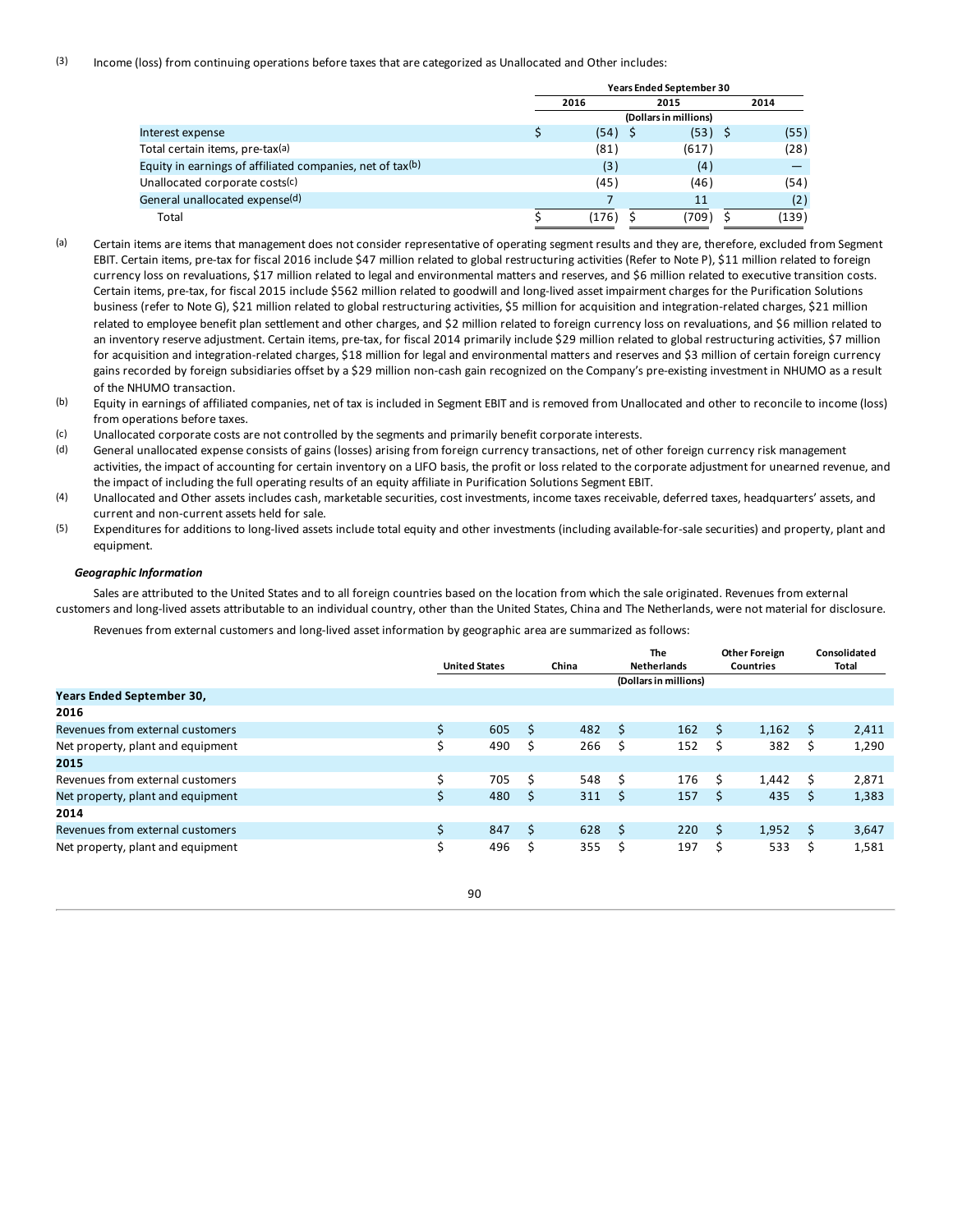# **Note V. Unaudited Quarterly Financial Information**

Unaudited financial results by quarter for fiscal 2016 and 2015 are summarized below:

|                                                     | <b>Quarter Ended</b> |        |       |      |                                                 |      |           |      |    |       |
|-----------------------------------------------------|----------------------|--------|-------|------|-------------------------------------------------|------|-----------|------|----|-------|
|                                                     | December             |        | March |      | June                                            |      | September |      |    | Year  |
|                                                     |                      |        |       |      | (Dollars in millions, except per share amounts) |      |           |      |    |       |
| Fiscal 2016                                         |                      |        |       |      |                                                 |      |           |      |    |       |
| Net sales and other operating revenues              | \$                   | 603    | Ś     | 568  | Ś                                               | 621  | Ś.        | 619  | Ś. | 2,411 |
| Gross profit                                        |                      | 99     |       | 150  |                                                 | 160  |           | 169  |    | 578   |
| Income from discontinued operations, net of tax     |                      | –      |       |      |                                                 |      |           | 1    |    |       |
| Net income (loss)                                   |                      | (3)    |       | 52   |                                                 | 60   |           | 55   |    | 164   |
| Net income (loss) attributable to Cabot Corporation |                      | (7)    |       | 48   |                                                 | 56   |           | 52   |    | 149   |
| Income per share-basic:                             |                      |        |       |      |                                                 |      |           |      |    |       |
| Income (loss) from continuing operations            | Ś.                   | (0.11) | Ś     | 0.76 | Ś                                               | 0.90 | Ś         | 0.81 | Ś  | 2.36  |
| Income from discontinued operations                 |                      |        |       |      |                                                 |      |           | 0.02 |    | 0.02  |
| Net income (loss) attributable to Cabot Corporation |                      | (0.11) |       | 0.76 |                                                 | 0.90 |           | 0.83 |    | 2.38  |
| Income per share-diluted:                           |                      |        |       |      |                                                 |      |           |      |    |       |
| Income (loss) from continuing operations            | Ś.                   | (0.11) | Ś     | 0.76 | Ś                                               | 0.88 |           | 0.81 | Ś. | 2.34  |
| Income (loss) from discontinued operations          |                      |        |       |      |                                                 |      |           | 0.02 |    | 0.02  |
| Net income (loss) attributable to Cabot Corporation |                      | (0.11) |       | 0.76 |                                                 | 0.88 |           | 0.83 |    | 2.36  |

|                                                            |          | <b>Quarter Ended</b> |       |      |      |                                                 |           |      |   |        |
|------------------------------------------------------------|----------|----------------------|-------|------|------|-------------------------------------------------|-----------|------|---|--------|
|                                                            | December |                      | March |      | June |                                                 | September |      |   | Year   |
|                                                            |          |                      |       |      |      | (Dollars in millions, except per share amounts) |           |      |   |        |
| Fiscal 2015                                                |          |                      |       |      |      |                                                 |           |      |   |        |
| Net sales and other operating revenues                     | \$       | 812                  | Ś     | 694  | Ś    | 694                                             | Ś         | 671  | Ś | 2,871  |
| Gross profit                                               |          | 157                  |       | 139  |      | 150                                             |           | 139  |   | 585    |
| Purification Solutions long-lived assets impairment charge |          |                      |       |      |      | 209                                             |           |      |   | 210    |
| Purification Solutions goodwill impairment charge          |          |                      |       |      |      | 353                                             |           | (1)  |   | 352    |
| Income from discontinued operations, net of tax            |          |                      |       |      |      |                                                 |           |      |   | 2      |
| Net income (loss)                                          |          | 49                   |       | 27   |      | (443)                                           |           | 41   |   | (326)  |
| Net income (loss) attributable to Cabot Corporation        | 45       |                      |       | 26   |      | (445)                                           |           | 40   |   | (334)  |
| Income per share-basic:                                    |          |                      |       |      |      |                                                 |           |      |   |        |
| Income (loss) from continuing operations                   | \$       | 0.70                 | Ś     | 0.41 |      | (7.05)                                          | S         | 0.63 | S | (5.29) |
| Income from discontinued operations                        |          |                      |       |      |      | 0.01                                            |           | 0.01 |   | 0.02   |
| Net income (loss) attributable to Cabot Corporation        |          | 0.70                 |       | 0.41 |      | (7.04)                                          | S         | 0.64 |   | (5.27) |
| Income per share-diluted:                                  |          |                      |       |      |      |                                                 |           |      |   |        |
| Income (loss) from continuing operations                   | \$       | 0.69                 | Ś     | 0.41 |      | (7.05)                                          | \$        | 0.62 | Ś | (5.29) |
| Income (loss) from discontinued operations                 |          |                      |       |      |      | 0.01                                            |           | 0.01 |   | 0.02   |
| Net income (loss) attributable to Cabot Corporation        |          | 0.69                 |       | 0.41 |      | (7.04)                                          |           | 0.63 |   | (5.27) |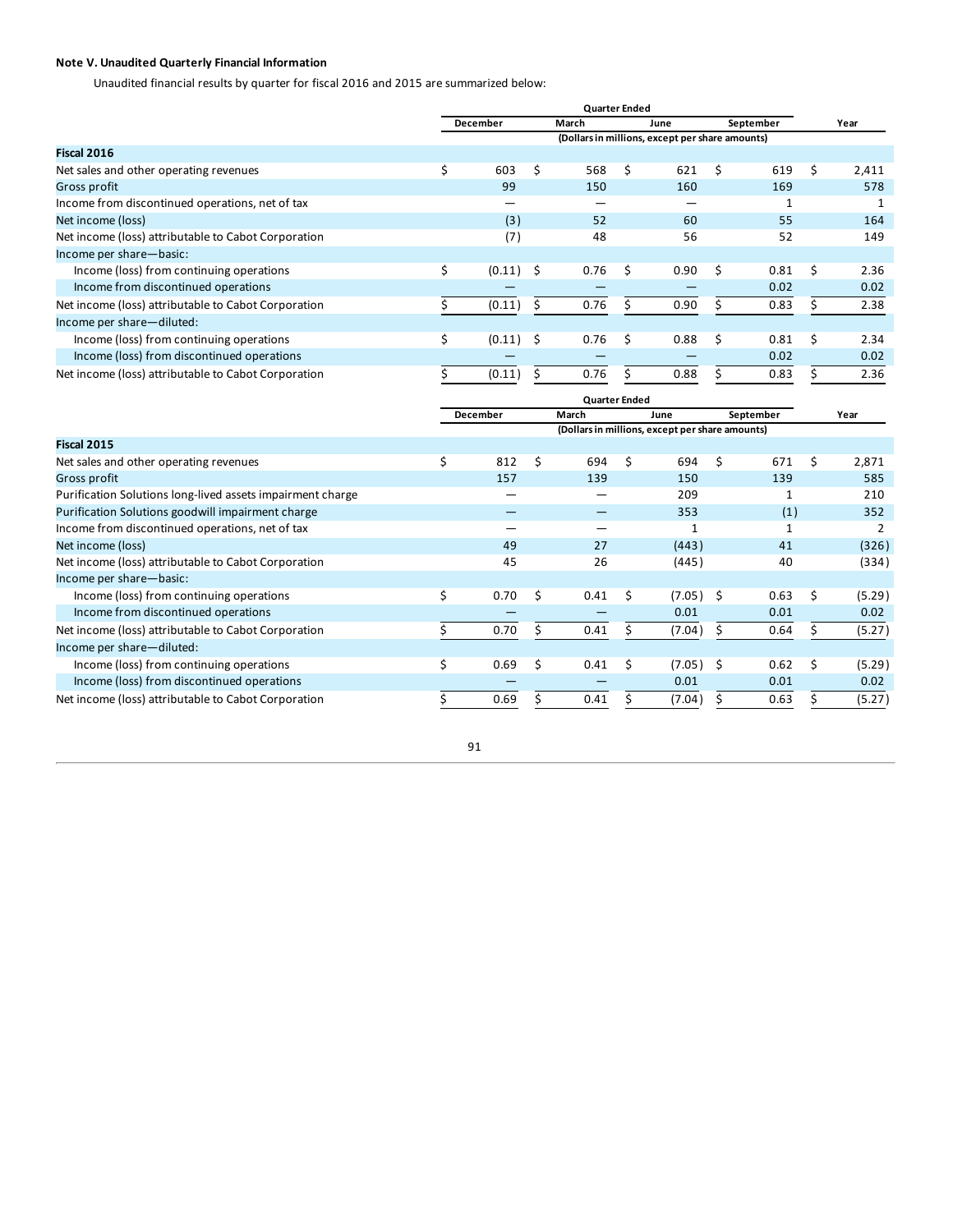# **REPORT OF INDEPENDENT REGISTERED PUBLIC ACCOUNTING FIRM**

To the Board of Directors and Stockholders of Cabot Corporation Boston, Massachusetts

We have audited the accompanying consolidated balance sheets of Cabot Corporation and subsidiaries (the "Company") as of September 30, 2016 and 2015, and the related consolidated statements of operations, comprehensive income, changes in stockholders' equity and cash flows for each of the three years in the period ended September 30, 2016. These consolidated financial statements are the responsibility of the Company's management. Our responsibility is to express an opinion on these financial statements based on our audits.

We conducted our audits in accordance with the standards of the Public Company Accounting Oversight Board (United States). Those standards require that we plan and perform the audit to obtain reasonable assurance about whether the financial statements are free of material misstatement. An audit includes examining, on a test basis, evidence supporting the amounts and disclosures in the financial statements. An audit also includes assessing the accounting principles used and significant estimates made by management, as well as evaluating the overall financial statement presentation. We believe that our audits provide a reasonable basis for our opinion.

In our opinion, such consolidated financial statements present fairly, in all material respects, the financial position of Cabot Corporation and subsidiaries as of September 30, 2016 and 2015, and the results of their operations and their cash flows for each of the three years in the period ended September 30, 2016, in conformity with accounting principles generally accepted in the United States of America.

We have also audited, in accordance with the standards of the Public Company Accounting Oversight Board (United States), the Company's internal control over financial reporting as of September 30, 2016, based on the criteria established in *Internal Control—Integrated Framework (2013)* issued by the Committee of Sponsoring Organizations of the Treadway Commission and our report dated November 23, 2016 expressed an unqualified opinion on the Company's internal control over financial reporting.

/s/ Deloitte & Touche LLP

Boston, Massachusetts November 23, 2016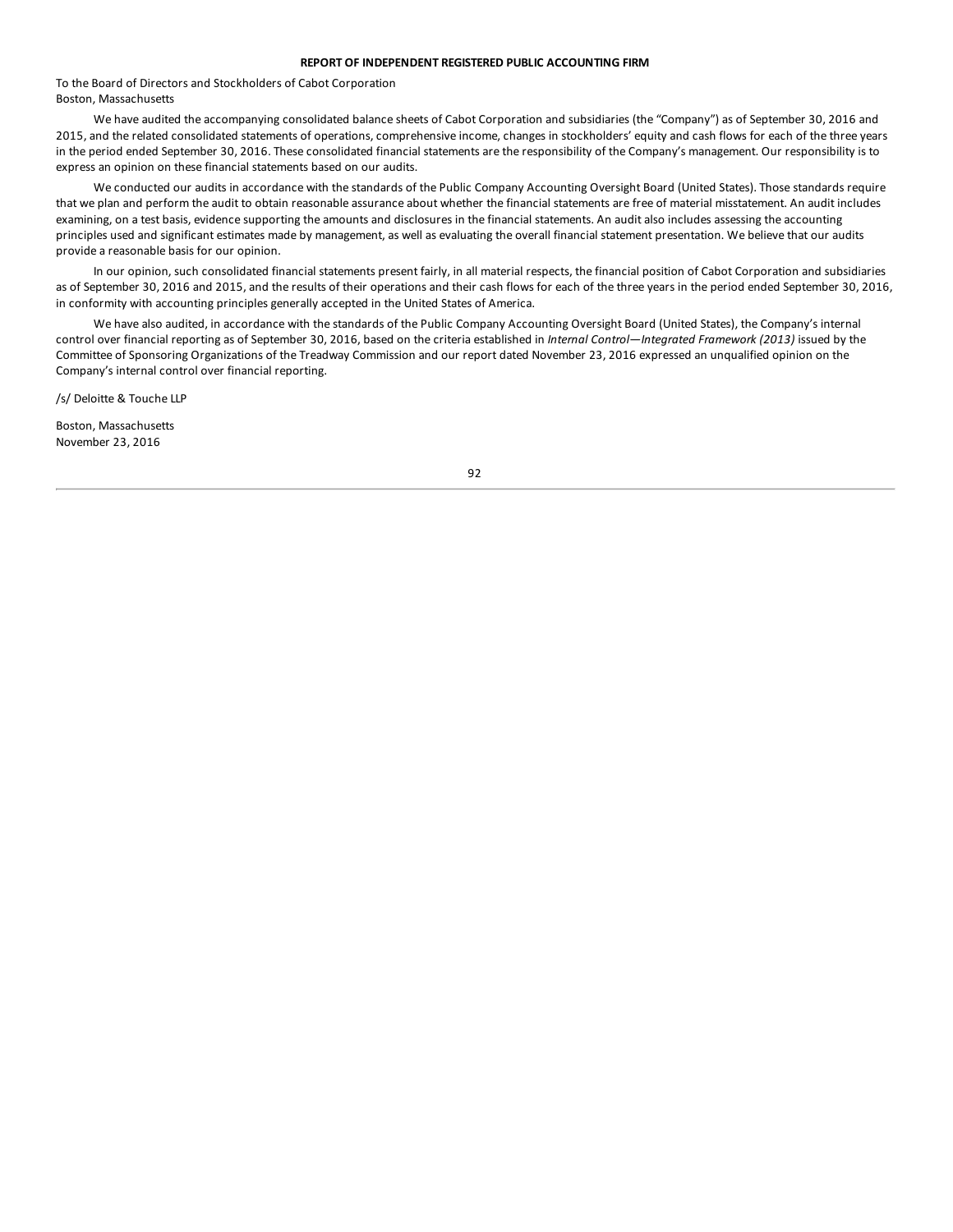### **REPORT OF INDEPENDENT REGISTERED PUBLIC ACCOUNTING FIRM**

To the Board of Directors and Stockholders of Cabot Corporation Boston, Massachusetts

We have audited the internal control over financial reporting of Cabot Corporation and subsidiaries (the "Company") as of September 30, 2016, based on criteria established in *Internal Control—Integrated Framework (2013)* issued by the Committee of Sponsoring Organizations of the Treadway Commission. The Company's management is responsible for maintaining effective internal control over financial reporting and for its assessment of the effectiveness of internal control over financial reporting, included in the accompanying Management's Annual Report on Internal Control over Financial Reporting. Our responsibility is to express an opinion on the Company's internal control over financial reporting based on our audit.

We conducted our audit in accordance with the standards of the Public Company Accounting Oversight Board (United States). Those standards require that we plan and perform the audit to obtain reasonable assurance about whether effective internal control over financial reporting was maintained in all material respects. Our audit included obtaining an understanding of internal control over financial reporting, assessing the risk that a material weakness exists, testing and evaluating the design and operating effectiveness of internal control based on the assessed risk, and performing such other procedures as we considered necessary in the circumstances. We believe that our audit provides a reasonable basis for our opinion.

A company's internal control over financial reporting is a process designed by, or under the supervision of, the company's principal executive and principal financial officers, or persons performing similar functions, and effected by the company's board of directors, management, and other personnel to provide reasonable assurance regarding the reliability of financial reporting and the preparation of financial statements for external purposes in accordance with generally accepted accounting principles. A company's internal control over financial reporting includes those policies and procedures that (1) pertain to the maintenance of records that, in reasonable detail, accurately and fairly reflect the transactions and dispositions of the assets of the company; (2) provide reasonable assurance that transactions are recorded as necessary to permit preparation of financial statements in accordance with generally accepted accounting principles, and that receipts and expenditures of the company are being made only in accordance with authorizations of management and directors of the company; and (3) provide reasonable assurance regarding prevention or timely detection of unauthorized acquisition, use, or disposition of the company's assets that could have a material effect on the financial statements.

Because of the inherent limitations of internal control over financial reporting, including the possibility of collusion or improper management override of controls, material misstatements due to error or fraud may not be prevented or detected on a timely basis. Also, projections of any evaluation of the effectiveness of the internal control over financial reporting to future periods are subject to the risk that the controls may become inadequate because of changes in conditions, or that the degree of compliance with the policies or procedures may deteriorate.

In our opinion, the Company maintained, in all material respects, effective internal control over financial reporting as of September 30, 2016, based on the criteria established in *Internal Control—Integrated Framework (2013)* issued by the Committee of Sponsoring Organizations of the Treadway Commission.

We have also audited, in accordance with the standards of the Public Company Accounting Oversight Board (United States), the consolidated financial statements as of and for the year ended September 30, 2016 of the Company and our report dated November 23, 2016 expressed an unqualified opinion on those financial statements.

/s/ Deloitte & Touche LLP

Boston, Massachusetts November 23, 2016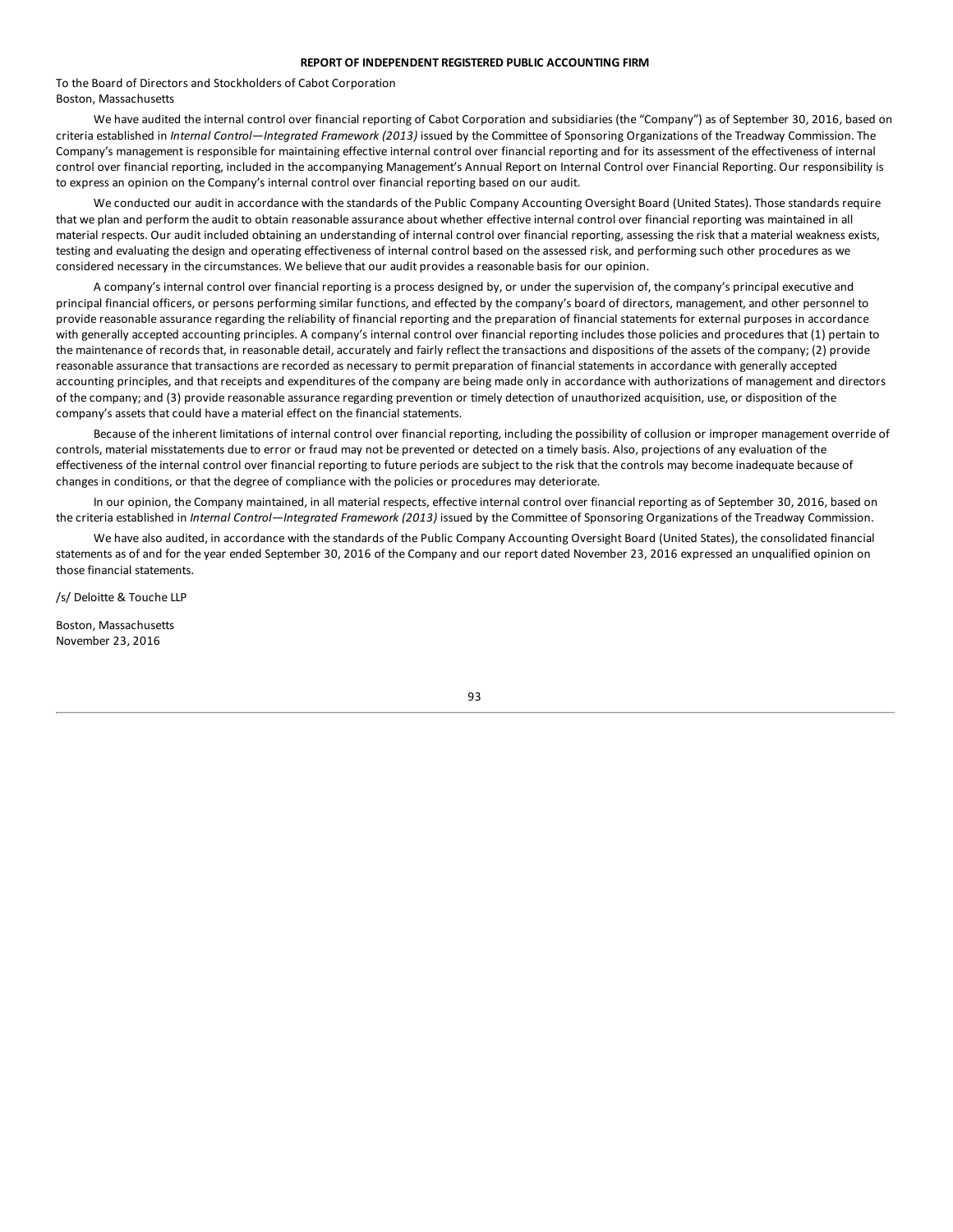# **PART II**

### <span id="page-93-0"></span>**Item 9.** *Changes in and Disagreements with Accountants on Accounting and Financial Disclosure*

None.

### **Item 9A.** *Controls and Procedures*

# **Disclosure Controls and Procedures**

Cabot carried out an evaluation, under the supervision and with the participation of its management, including the Company's President and Chief Executive Officer and its Executive Vice President and Chief Financial Officer, of the effectiveness of the Company's disclosure controls and procedures pursuant to Rule 13a-15 under the Securities Exchange Act of 1934, as amended (the "Exchange Act"), as of September 30, 2016. Based on that evaluation, Cabot's President and Chief Executive Officer and its Executive Vice President and Chief Financial Officer concluded that the Company's disclosure controls and procedures are effective with respect to the recording, processing, summarizing and reporting, within the time periods specified in the Securities and Exchange Commission's rules and forms, of information required to be disclosed by the Company in the reports that it files or submits under the Exchange Act and such information is accumulated and communicated to management to allow timely decisions regarding required disclosure.

### **Management's Annual Report on Internal Control Over Financial Reporting**

Cabot's management is responsible for establishing and maintaining adequate internal control over financial reporting for Cabot. Internal control over financial reporting is defined in Rules 13a-15(f) and 15d-15(f) under the Exchange Act as a process designed by, or under the supervision of, a company's principal executive and principal financial officers, and effected by the company's board of directors, management and other personnel, to provide reasonable assurance regarding the reliability of financial reporting and the preparation of financial statements for external purposes in accordance with generally accepted accounting principles and includes those policies and procedures that:

- Pertain to the maintenance of records that in reasonable detail accurately and fairly reflect the transactions and dispositions of the assets of the company;
- Provide reasonable assurance that transactions are recorded as necessary to permit preparation of financial statements in accordance with generally accepted accounting principles, and that receipts and expenditures of the company are being made only in accordance with authorizations of management and directors of the company; and
- Provide reasonable assurance regarding prevention or timely detection of unauthorized acquisition, use or disposition of the company's assets that could have a material effect on the financial statements.

Because of its inherent limitations, internal control over financial reporting may not prevent or detect misstatements. Also, projections of any evaluation of the effectiveness to future periods are subject to the risk that controls may become inadequate because of changes in conditions, or that the degree of compliance with policies or procedures may deteriorate.

Cabot's management assessed the effectiveness of Cabot's internal control over financial reporting as of September 30, 2016 based on the framework established in *Internal Control—Integrated Framework (2013)* issued by the Committee of Sponsoring Organizations of the Treadway Commission (COSO). Based on this assessment, Cabot's management concluded that Cabot's internal control over financial reporting was effective as of September 30, 2016.

Cabot's internal control over financial reporting as of September 30, 2016 has been audited by Deloitte & Touche LLP, an independent registered public accounting firm, as stated in their report above.

### **Changes in Internal Control Over Financial Reporting**

There were no changes in the Company's internal control over financial reporting that occurred during the Company's fiscal quarter ending September 30, 2016 that have materially affected, or are reasonably likely to materially affect, the Company's internal control over financial reporting.

# **Item 9B.** *Other Information*

None.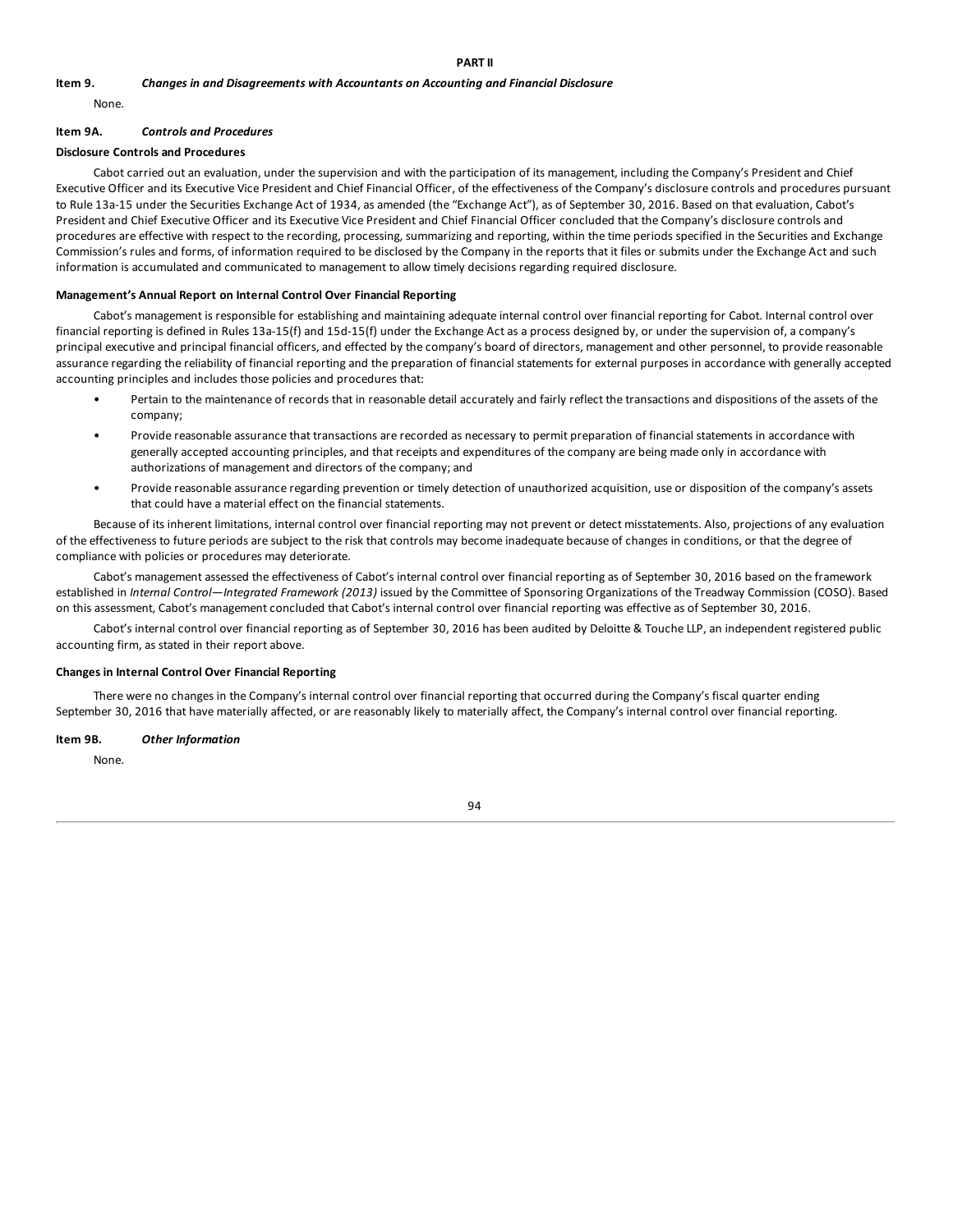# **PART III**

# <span id="page-94-0"></span>**Item 10.** *Directors, Executive Officers and Corporate Governance*

Certain information regarding our executive officers is included at the end of Part I of this annual report under the heading "Executive Officers of the Registrant."

Cabot has adopted a Code of Business Ethics that applies to all of the Company's employees and directors, including the Chief Executive Officer, the Chief Financial Officer, the Controller and other senior financial officers. The Code of Business Ethics is posted on our website, www.cabotcorp.com (under the "About Cabot" caption under "Company"). We intend to satisfy the disclosure requirement regarding any amendment to, or waiver of, a provision of the Code of Business Ethics applicable to the Chief Executive Officer, the Chief Financial Officer, the Controller or other senior financial officers by posting such information on our website.

The other information required by this item will be included in our Proxy Statement for the 2017 Annual Meeting of Stockholders ("Proxy Statement") and is herein incorporated by reference.

## **Item 11.** *Executive Compensation*

The information required by this item will be included in our Proxy Statement and is incorporated herein by reference.

# **Item 12.** *Security Ownership of Certain Beneficial Owners and Management and Related Stockholder Matters*

The information required by this item will be included in our Proxy Statement and is incorporated herein by reference.

### **Item 13.** *Certain Relationships and Related Transactions, and Director Independence*

The information required by this item will be included in our Proxy Statement and is incorporated herein by reference.

# **Item 14.** *Principal Accounting Fees and Services*

The information required by this item will be included in our Proxy Statement and is incorporated herein by reference.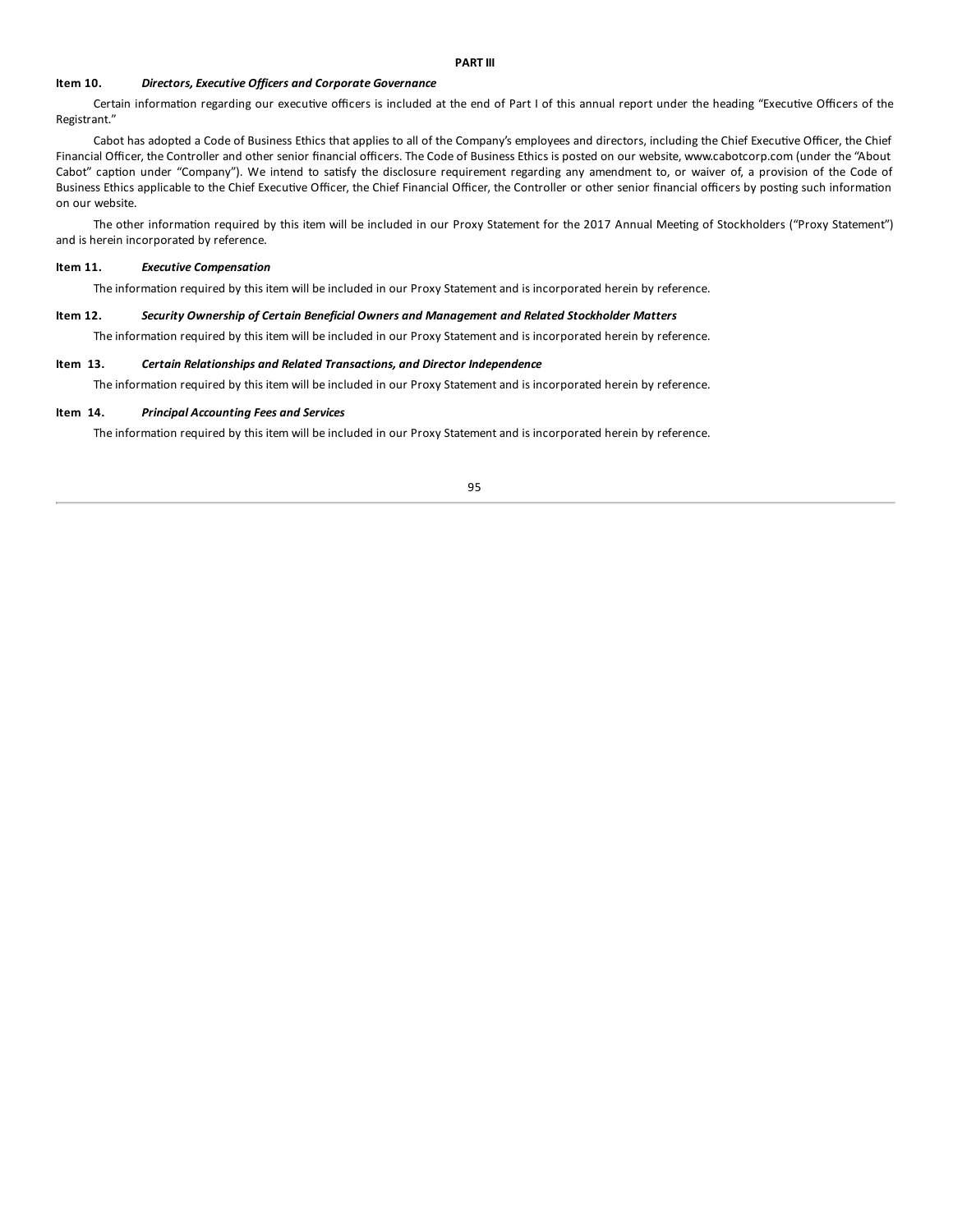# **PART IV**

# <span id="page-95-0"></span>**Item 15. Exhibits, Financial Statement Schedules**

- (a) *Financial Statements*. See "Index to Financial Statements" under Item 8 on page 43 of this Form 10-K.
- (b) *Exhibits*. (Certain exhibits not included in copies of the Form 10-K sent to stockholders.)

The exhibit numbers in the following list correspond to the numbers assigned to such exhibits in the Exhibit Table of Item 601 of Regulation S-K. Cabot will furnish to any stockholder, upon written request, any exhibit listed below, upon payment by such stockholder of the Company's reasonable expenses in furnishing such exhibit.

| <b>Exhibit</b><br>Number | Description                                                                                                                                                                                                                                                                                                                                                                                                                                                                                                                        |
|--------------------------|------------------------------------------------------------------------------------------------------------------------------------------------------------------------------------------------------------------------------------------------------------------------------------------------------------------------------------------------------------------------------------------------------------------------------------------------------------------------------------------------------------------------------------|
| 3(a)                     | Restated Certificate of Incorporation of Cabot Corporation effective January 9, 2009 (incorporated herein by reference to Exhibit 3.1 of<br>Cabot's Quarterly Report on Form 10-Q for the quarterly period ended December 31, 2008, file reference 1-5667, filed with the SEC on<br>February 9, 2009).                                                                                                                                                                                                                             |
| 3(b)                     | The By-laws of Cabot Corporation as amended January 8, 2016 (incorporated herein by reference to Exhibit 3.1 of Cabot's Corporation's<br>Quarterly Report on Form 10-Q for the quarterly period ended December 31, 2015, file reference 1-5667, filed with the SEC on February 5,<br>2016).                                                                                                                                                                                                                                        |
| 4(a)(i)                  | Indenture, dated as of December 1, 1987, between Cabot Corporation and The First National Bank of Boston, Trustee (the "Indenture")<br>(incorporated herein by reference to Exhibit 4 of Amendment No. 1 to Cabot's Registration Statement on Form S-3, Registration Statement No.<br>33-18883, filed with the SEC on December 10, 1987).                                                                                                                                                                                          |
| 4(a)(ii)                 | First Supplemental Indenture, dated as of June 17, 1992, to the Indenture (incorporated herein by reference to Exhibit 4.3 of Cabot's<br>Registration Statement on Form S-3, Registration Statement No. 33-48686, filed with the SEC on June 18, 1992).                                                                                                                                                                                                                                                                            |
| 4(a)(iii)                | Second Supplemental Indenture, dated as of January 31, 1997, between Cabot Corporation and State Street Bank and Trust Company, Trustee<br>(incorporated herein by reference to Exhibit 4 of Cabot's Quarterly Report on Form 10-Q for the quarterly period ended December 31, 1996,<br>file reference 1-5667, filed with the SEC on February 14, 1997).                                                                                                                                                                           |
| 4(a)(iv)                 | Third Supplemental Indenture, dated as of November 20, 1998, between Cabot Corporation and State Street Bank and Trust Company, Trustee<br>(incorporated herein by reference to Exhibit 4.1 of Cabot's Current Report on Form 8-K, dated November 20, 1998, file reference 1-5667, filed<br>with the SEC on November 20, 1998).                                                                                                                                                                                                    |
| 4(a)(v)                  | Indenture, dated as of September 21, 2009, between Cabot Corporation and U.S. Bank National Association, as Trustee (incorporated herein by<br>reference to Exhibit 4.1 of Cabot's Registration Statement on Form S-3 ASR, Registration Statement No. 333-162021, filed with the SEC on<br>September 21, 2009).                                                                                                                                                                                                                    |
| 4(a)(vi)                 | Second Supplemental Indenture, dated as of July 12, 2012 between Cabot Corporation, as Issuer, and U.S. Bank National Association, as<br>Trustee, including the form of Global Note attached as Annex A thereto, supplementing the Indenture dated as of September 21, 2009<br>(incorporated herein by reference to Exhibit 4.1 of Cabot's Current Report on Form 8-K dated July 9, 2012, file reference 1-5667, filed with the<br>SEC on July 12, 2012).                                                                          |
| 4(a)(vii)                | Indenture, dated as of September 15, 2016, between Cabot Corporation and U.S. Bank National Association, as Trustee (incorporated herein by<br>reference to Exhibit 4.1 of Cabot Corporation's Current Report on Form 8-K dated September 15, 2016, file reference 1-5667, filed with the<br>SEC on September 15, 2016).                                                                                                                                                                                                           |
| 4(a)(viii)               | First Supplemental Indenture, dated as of September 15, 2016, between Cabot Corporation and U.S. Bank National Association, as Trustee,<br>including the form of Global Note attached as Annex A thereto, supplementing the Indenture dated as of September 15, 2016 (incorporated<br>herein by reference to Exhibit 4.2 of Cabot Corporation's Current Report on Form 8-K dated September 15, 2016, file reference 1-5667, filed<br>with the SEC on September 15, 2016).                                                          |
| 10(a)                    | Credit Agreement, dated October 23, 2015, among Cabot Corporation, JPMorgan Chase Bank, N.A., J.P. Morgan Securities LLC, Citigroup Global<br>Markets Inc., Citibank, N.A., Bank of America, N.A., Mizuho Bank, Ltd., TD Bank, N.A., and Wells Fargo Bank, National Association, and the other<br>lenders party thereto (incorporated herein by reference to Exhibit 10(a) of Cabot's Annual Report on Form 10-K for its fiscal year ended<br>September 30, 2015, file reference 1-5667, filed with the SEC on November 25, 2015). |
| $10(b)(i)*$              | 2009 Long-Term Incentive Plan (incorporated herein by reference to Appendix B of Cabot's Proxy Statement on Schedule 14A relating to the<br>2012 Annual Meeting of Stockholders, file reference 1-5667, filed with the SEC on January 30, 2012).                                                                                                                                                                                                                                                                                   |

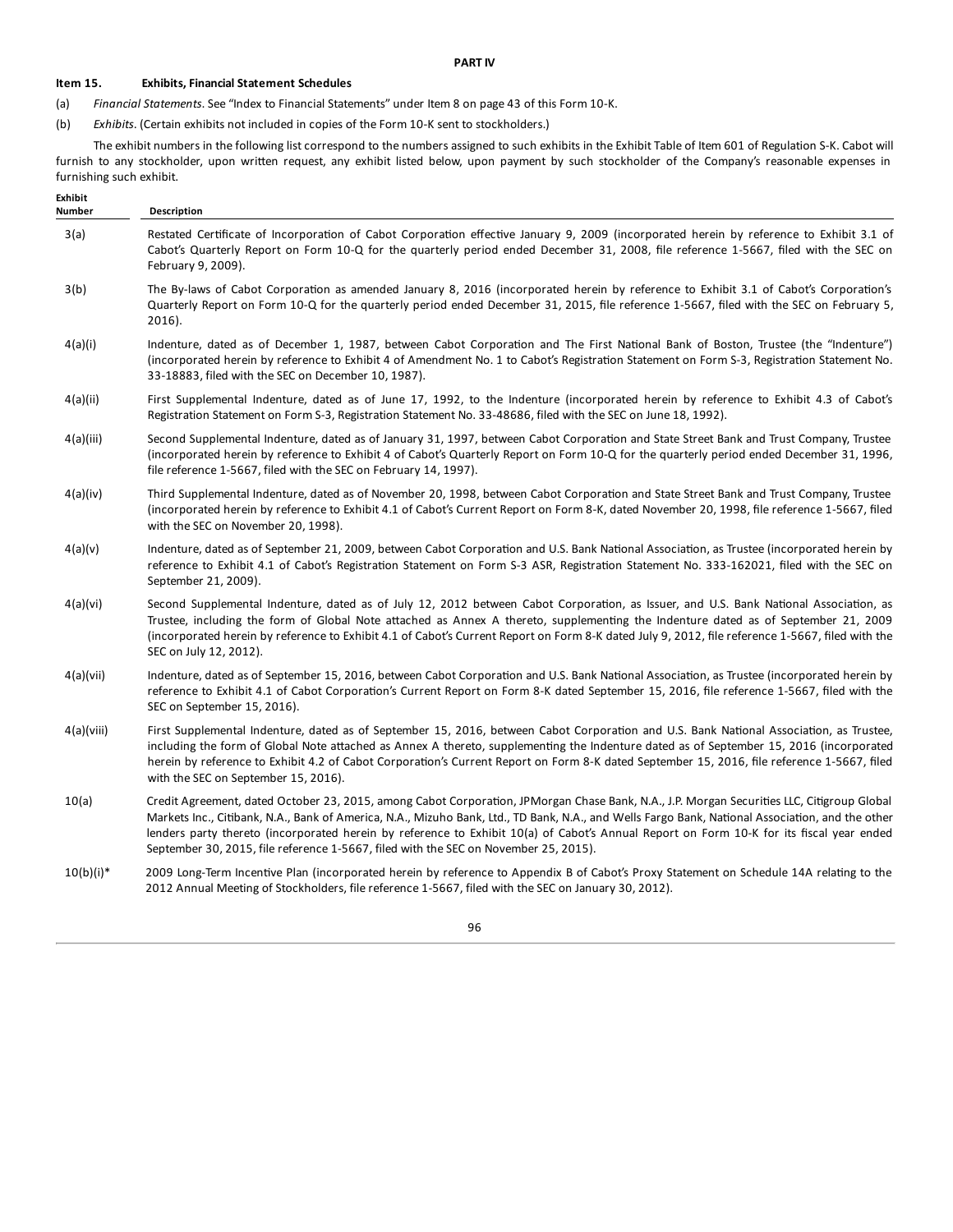| Exhibit<br>Number     | Description                                                                                                                                                                                                                                                                                                                                                                                                                                     |
|-----------------------|-------------------------------------------------------------------------------------------------------------------------------------------------------------------------------------------------------------------------------------------------------------------------------------------------------------------------------------------------------------------------------------------------------------------------------------------------|
| $10(b)(ii)*$          | 2015 Directors' Stock Compensation Plan (incorporated herein by reference to Appendix B of Cabot's Proxy Statement on Schedule 14A<br>relating to the 2015 Annual Meeting of Stockholders, file reference 1-5667, filed with the SEC on January 28, 2015).                                                                                                                                                                                      |
| $10(b)(iii)*$         | Cabot Corporation Short-Term Incentive Compensation Plan (incorporated herein by reference to Appendix B of Cabot Corporation's Proxy<br>Statement on Schedule 14A relating to the 2016 Annual Meeting of Stockholders, file reference 1-5667, filed with the SEC on January 28,<br>2016).                                                                                                                                                      |
| $10(c)$ *             | Summary of Compensation for Non-Employee Directors (incorporated herein by reference to Exhibit 10(c) of Cabot's Annual Report on Form<br>10-K for its fiscal year ended September 30, 2015, file reference 1-5667, filed with the SEC on November 25, 2015).                                                                                                                                                                                   |
| $10(d)^*$             | Cabot Corporation Amended and Restated Senior Management Severance Protection Plan, dated March 9, 2012 (incorporated herein by<br>reference to Exhibit 10.5 of Cabot's Quarterly Report on Form 10-Q for the quarterly period ended March 31, 2012, file reference 1-5667, filed<br>with the SEC on May 7, 2012).                                                                                                                              |
| $10(e)^*$             | Form of Performance-Based Stock Unit Award Certificate under the Cabot Corporation 2009 Long-Term Incentive Plan (incorporated herein by<br>reference to Exhibit 10.1 of Cabot Corporation's Quarterly Report on Form 10-Q for the quarterly period ending March 31, 2016, file reference<br>1-5667, filed with the SEC on May 6, 2016).                                                                                                        |
| $10(f)^*$             | Form of Time-Based Restricted Stock Unit Award Certificate under the Cabot Corporation 2009 Long-Term Incentive Plan (incorporated herein<br>by reference to Exhibit 10.2 of Cabot Corporation's Quarterly Report on Form 10-Q for the quarterly period ending March 31, 2016, file<br>reference 1-5667, filed with the SEC on May 6, 2016).                                                                                                    |
| $10(g)^{*}$           | Form of Stock Option Award Certificate under the Cabot Corporation 2009 Long-Term Incentive Plan (incorporated herein by reference to<br>Exhibit 10.3 of Cabot Corporation's Quarterly Report on Form 10-Q for the quarterly period ending March 31, 2016, file reference 1-5667,<br>filed with the SEC on May 6, 2016).                                                                                                                        |
| $10(h)^*$             | Cabot Corporation Deferred Compensation and Supplemental Retirement Plan, amended and restated January 1, 2014 (incorporated herein by<br>reference to Exhibit 10.1 of Cabot's Quarterly Report on Form 10-Q for the quarterly period ended December 31, 2013, file reference 1-5667,<br>filed with the SEC on February 6, 2014).                                                                                                               |
| $10(i)*$              | Cabot Corporation Non-Employee Directors' Deferral Plan, amended and restated January 1, 2014 (incorporated herein by reference to Exhibit<br>10.2 of Cabot's Quarterly Report on Form 10-Q for the quarterly period ended December 31, 2013, file reference 1-5667, filed with the SEC on<br>February 6, 2014).                                                                                                                                |
| $10(j)^*$             | Employment Agreement between Nicholas Stewart Cross and Cabot Switzerland GmbH effective April 1, 2010, as modified by the Assignment<br>Letter between Nicholas Cross and Cabot Corporation effective May 15, 2015 (incorporated herein by reference to Exhibit 10.1 of Cabot<br>Corporation's Quarterly Report on Form 10-Q for the quarterly period ended June 30, 2015, file reference 1-5667, filed with the SEC on August<br>$6, 2015$ ). |
| 10(k)                 | Asset Transfer Agreement, dated as of June 13, 1995, among Cabot Safety Corporation, Cabot Canada Ltd., Cabot Safety Limited, Cabot<br>Corporation, Cabot Safety Holdings Corporation and Cabot Safety Acquisition Corporation (incorporated herein by reference to Exhibit 2(a) of<br>Cabot Corporation's Current Report on Form 8-K dated July 11, 1995, file reference 1-5667, filed with the SEC on July 26, 1995).                         |
| 21†                   | Subsidiaries of Cabot Corporation.                                                                                                                                                                                                                                                                                                                                                                                                              |
| 23 <sup>†</sup>       | Consent of Deloitte & Touche LLP.                                                                                                                                                                                                                                                                                                                                                                                                               |
| $31(i)$ <sup>+</sup>  | Certification of Principal Executive Officer required by Rule 13a-14(a) or Rule 15d-14(a) of the Exchange Act.                                                                                                                                                                                                                                                                                                                                  |
| $31(ii)$ <sup>+</sup> | Certification of Principal Financial Officer required by Rule 13a-14(a) or Rule 15d-14(a) of the Exchange Act.                                                                                                                                                                                                                                                                                                                                  |
| 32++                  | Certifications of the Principal Executive Officer and Principal Financial Officer pursuant to 18 U.S.C. Section 1350.                                                                                                                                                                                                                                                                                                                           |
| 101.INS+              | XBRL Instance Document.                                                                                                                                                                                                                                                                                                                                                                                                                         |
| 101.SCH <sup>+</sup>  | XBRL Taxonomy Extension Schema Document.                                                                                                                                                                                                                                                                                                                                                                                                        |
| 101.CAL <sup>+</sup>  | XBRL Taxonomy Calculation Linkbase Document.                                                                                                                                                                                                                                                                                                                                                                                                    |
| 101.DEF <sup>+</sup>  | XBRL Taxonomy Extension Definition Linkbase Document.                                                                                                                                                                                                                                                                                                                                                                                           |
| 101.LAB+              | XBRL Taxonomy Label Linkbase Document.                                                                                                                                                                                                                                                                                                                                                                                                          |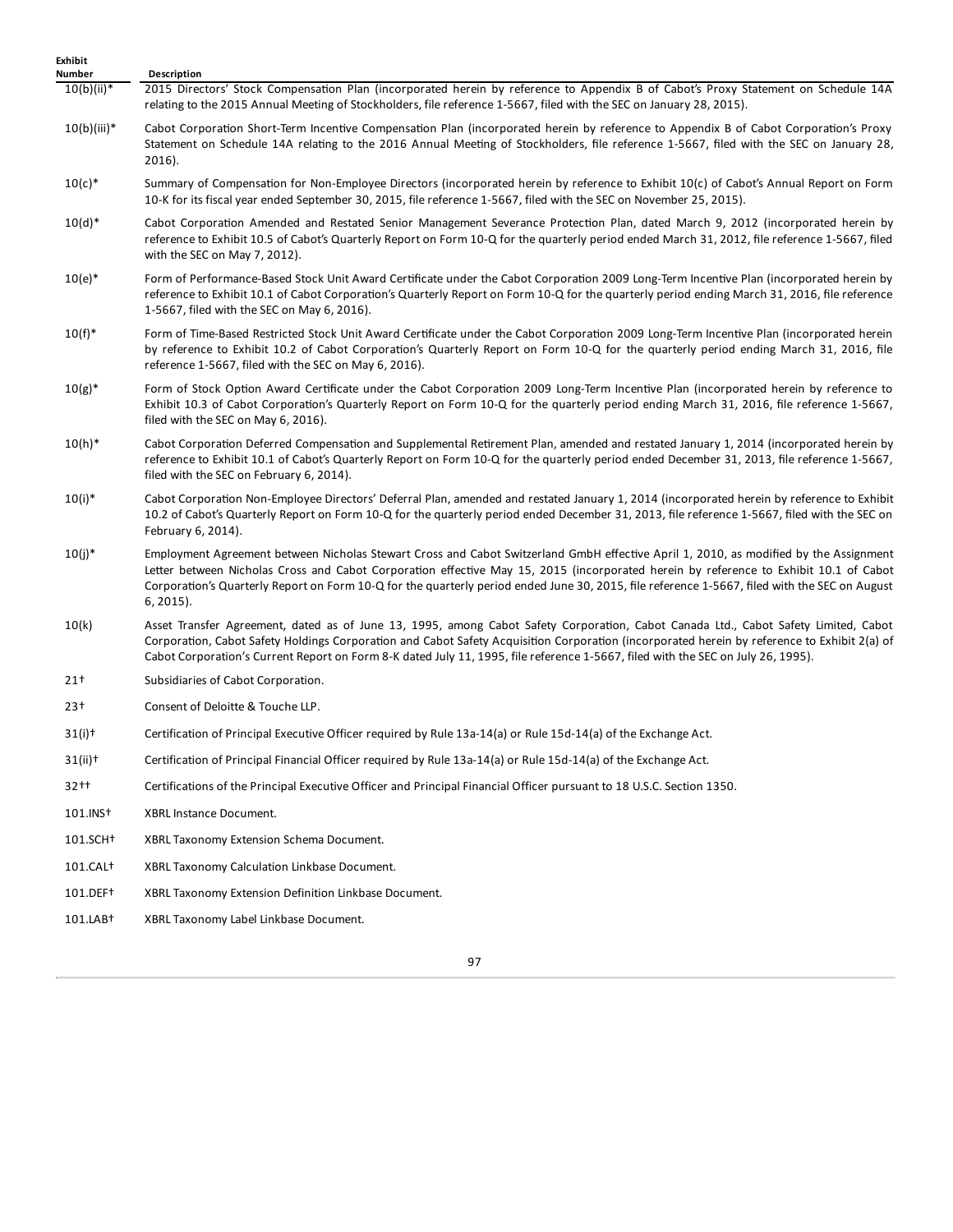| <b>Exhibit</b>       |                                               |
|----------------------|-----------------------------------------------|
| Number               | Description                                   |
| 101.PRE <sup>+</sup> | XBRL Taxonomy Presentation Linkbase Document. |

\* Management contract or compensatory plan or arrangement.

† Filed herewith.

Furnished herewith.

Attached as Exhibit 101 to the report are the following documents formatted in XBRL (Extensible Business Reporting Language): (i) the Consolidated Statements of Operations for the years ended September 30, 2016, 2015, 2014; (ii) Consolidated Statements of Comprehensive Income for years ended September 30, 2016, 2015, or 2014. (iii) the Consolidated Balance Sheets at September 30, 2016 and September 30, 2015; (iv) the Consolidated Statements of Cash Flows for the years ended September 30, 2016, 2015 and 2014; (v) the Consolidated Statements of Changes in Stockholders' Equity for the years ended September 30, 2016, 2015 and 2014; and (vi) Notes to the Consolidated Financial Statements, September 30, 2016.

(c) Schedules. The Schedules have been omitted because they are not required or are not applicable, or the required information is shown in the financial statements or notes thereto.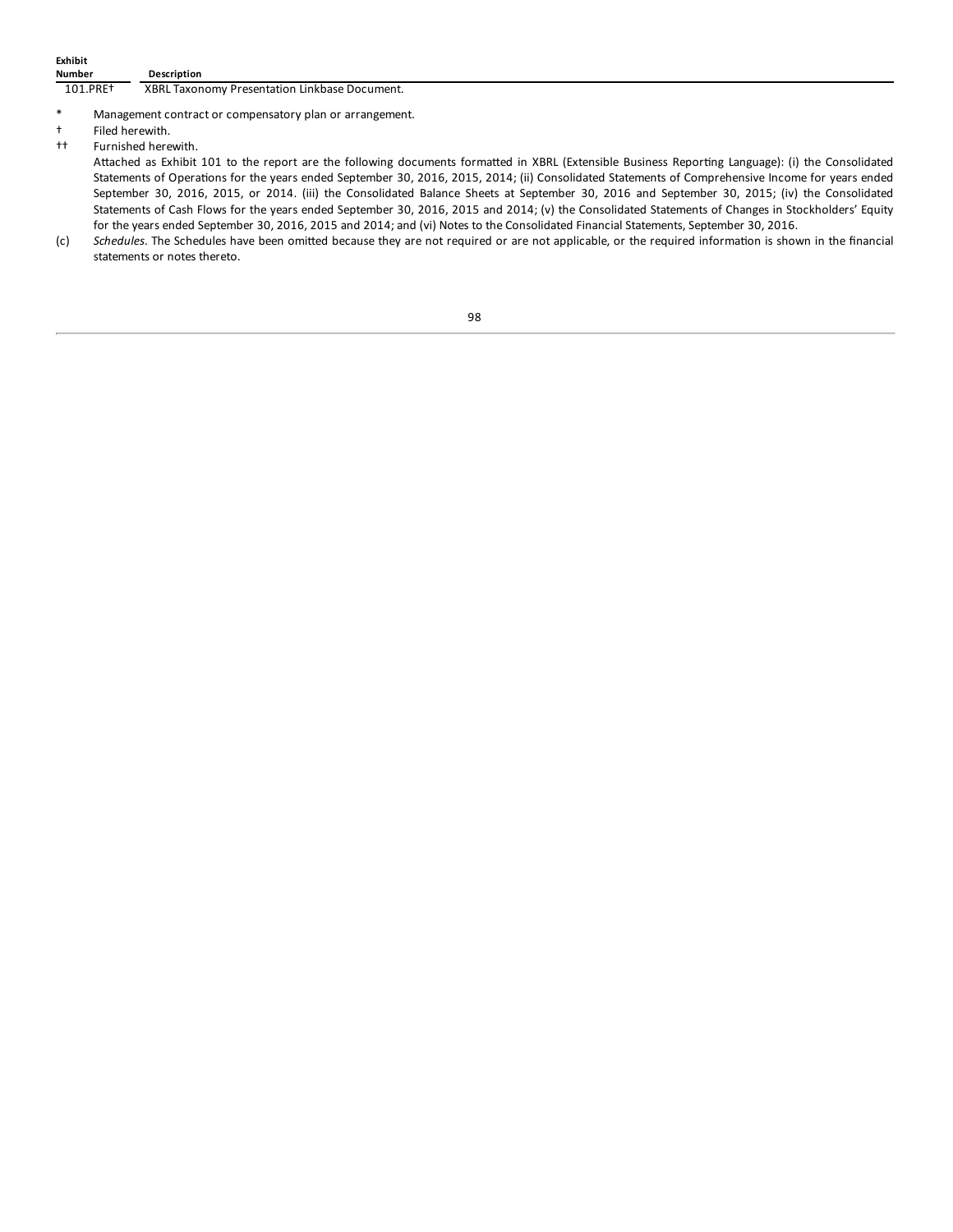# **SIGNATURES**

Pursuant to the requirements of Section 13 or 15(d) of the Securities Exchange Act of 1934, the Registrant has duly caused this Report to be signed on its behalf by the undersigned, thereunto duly authorized.

# CABOT CORPORATION

BY: /s/ SEAN D. KEOHANE

Sean D. Keohane President and Chief Executive Officer

# Date: November 23, 2016

Pursuant to the requirements of the Securities Exchange Act of 1934, this report has been signed below by the following persons on behalf of the Registrant and in the capacities and on the dates indicated.

| <b>Signatures</b>                    | Title                               | Date              |
|--------------------------------------|-------------------------------------|-------------------|
| /s/ SEAN D. KEOHANE                  | Director, President and             | November 23, 2016 |
| Sean D. Keohane                      | <b>Chief Executive Officer</b>      |                   |
| EDUARDO E. CORDEIRO<br>/s/           | <b>Executive Vice President and</b> | November 23, 2016 |
| Eduardo E. Cordeiro                  | <b>Chief Financial Officer</b>      |                   |
|                                      | (principal financial officer)       |                   |
| JAMES P. KELLY<br>/s/                | Vice President and Controller       | November 23, 2016 |
| James P. Kelly                       | (principal accounting officer)      |                   |
| /s/ JOHN F. O'BRIEN                  | Director, Non-Executive             | November 23, 2016 |
| John F. O'Brien                      | Chairman of the Board               |                   |
| /s/ JUAN ENRIQUEZ                    | Director                            | November 23, 2016 |
| Juan Enriquez                        |                                     |                   |
| /s/ WILLIAM C. KIRBY                 | Director                            | November 23, 2016 |
| William C. Kirby                     |                                     |                   |
| RODERICK C.G. MACLEOD<br>/s/         | Director                            | November 23, 2016 |
| Roderick C.G. MacLeod                |                                     |                   |
| JOHN K. MCGILLICUDDY<br>/s/          | Director                            | November 23, 2016 |
| John K. McGillicuddy                 |                                     |                   |
| /s/ PATRICK M. PREVOST               | Director                            | November 23, 2016 |
| Patrick M. Prevost                   |                                     |                   |
| /s/ SUE H. RATAJ                     | Director                            | November 23, 2016 |
| Sue H. Rataj                         |                                     |                   |
| LYDIA W. THOMAS<br>/s/               | Director                            | November 23, 2016 |
| Lydia W. Thomas                      |                                     |                   |
| <b>MATTHIAS L. WOLFGRUBER</b><br>/s/ | Director                            | November 23, 2016 |
| Matthias L. Wolfgruber               |                                     |                   |
| /s/ MARK S. WRIGHTON                 | Director                            | November 23, 2016 |
| Mark S. Wrighton                     |                                     |                   |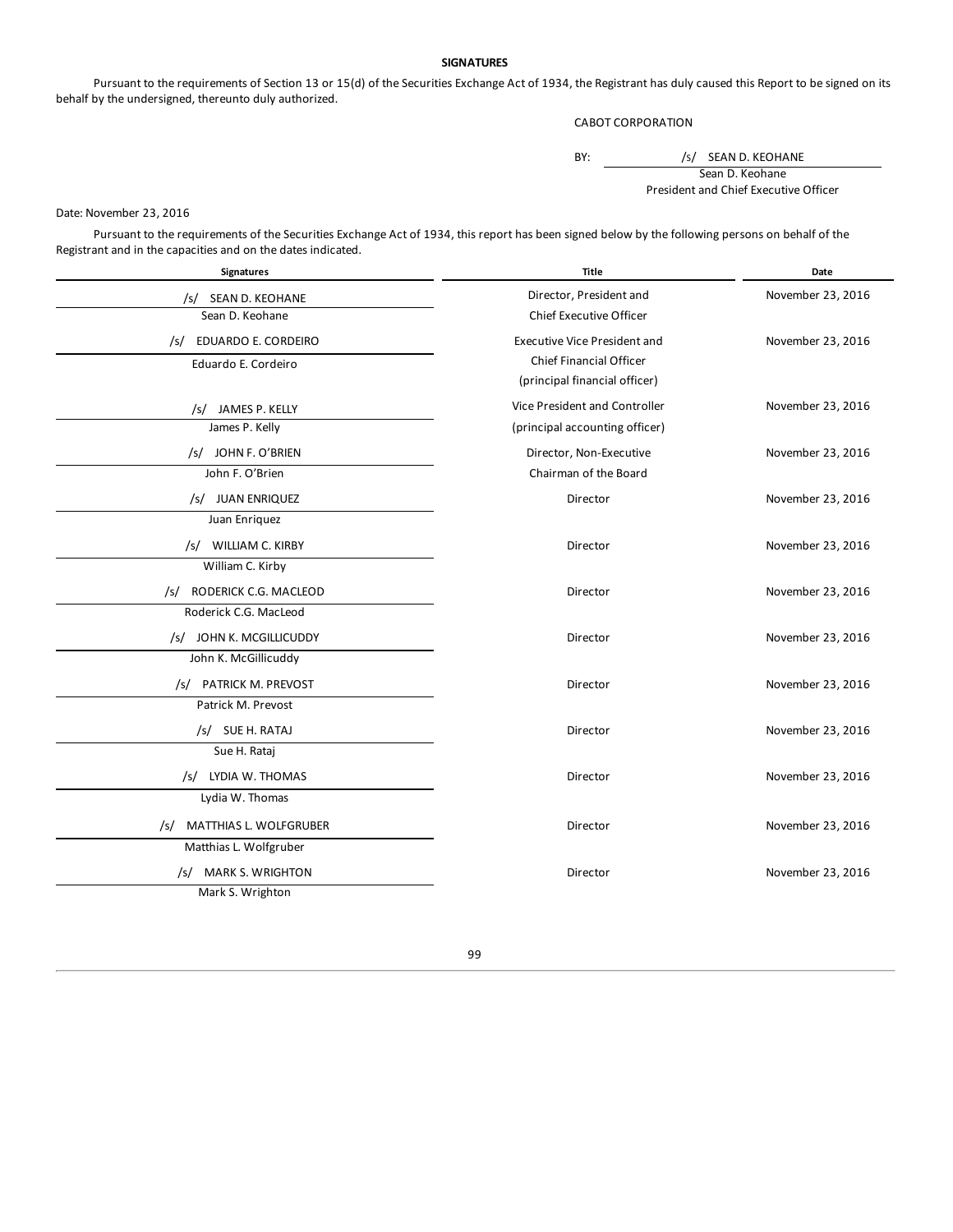# **EXHIBIT INDEX**

<span id="page-99-0"></span>

| Exhibit<br><b>Number</b> | <b>Description</b>                                                                                                                                                                                                                                                                                                                                                                                                                                                                                                                 |
|--------------------------|------------------------------------------------------------------------------------------------------------------------------------------------------------------------------------------------------------------------------------------------------------------------------------------------------------------------------------------------------------------------------------------------------------------------------------------------------------------------------------------------------------------------------------|
| 3(a)                     | Restated Certificate of Incorporation of Cabot Corporation effective January 9, 2009 (incorporated herein by reference to Exhibit 3.1 of<br>Cabot's Quarterly Report on Form 10-Q for the quarterly period ended December 31, 2008, file reference 1-5667, filed with the SEC on<br>February 9, 2009).                                                                                                                                                                                                                             |
| 3(b)                     | The By-laws of Cabot Corporation as amended January 8, 2016 (incorporated herein by reference to Exhibit 3.1 of Cabot's Corporation's<br>Quarterly Report on Form 10-Q for the quarterly period ended December 31, 2015, file reference 1-5667, filed with the SEC on February 5,<br>2016).                                                                                                                                                                                                                                        |
| 4(a)(i)                  | Indenture, dated as of December 1, 1987, between Cabot Corporation and The First National Bank of Boston, Trustee (the "Indenture")<br>(incorporated herein by reference to Exhibit 4 of Amendment No. 1 to Cabot's Registration Statement on Form S-3, Registration Statement No.<br>33-18883, filed with the SEC on December 10, 1987).                                                                                                                                                                                          |
| 4(a)(ii)                 | First Supplemental Indenture, dated as of June 17, 1992, to the Indenture (incorporated herein by reference to Exhibit 4.3 of Cabot's<br>Registration Statement on Form S-3, Registration Statement No. 33-48686, filed with the SEC on June 18, 1992).                                                                                                                                                                                                                                                                            |
| 4(a)(iii)                | Second Supplemental Indenture, dated as of January 31, 1997, between Cabot Corporation and State Street Bank and Trust Company, Trustee<br>(incorporated herein by reference to Exhibit 4 of Cabot's Quarterly Report on Form 10-Q for the quarterly period ended December 31, 1996,<br>file reference 1-5667, filed with the SEC on February 14, 1997).                                                                                                                                                                           |
| 4(a)(iv)                 | Third Supplemental Indenture, dated as of November 20, 1998, between Cabot Corporation and State Street Bank and Trust Company, Trustee<br>(incorporated herein by reference to Exhibit 4.1 of Cabot's Current Report on Form 8-K, dated November 20, 1998, file reference 1-5667,<br>filed with the SEC on November 20, 1998).                                                                                                                                                                                                    |
| 4(a)(v)                  | Indenture, dated as of September 21, 2009, between Cabot Corporation and U.S. Bank National Association, as Trustee (incorporated herein<br>by reference to Exhibit 4.1 of Cabot's Registration Statement on Form S-3 ASR, Registration Statement No. 333-162021, filed with the SEC on<br>September 21, 2009).                                                                                                                                                                                                                    |
| 4(a)(vi)                 | Second Supplemental Indenture, dated as of July 12, 2012 between Cabot Corporation, as Issuer, and U.S. Bank National Association, as<br>Trustee, including the form of Global Note attached as Annex A thereto, supplementing the Indenture dated as of September 21, 2009<br>(incorporated herein by reference to Exhibit 4.1 of Cabot's Current Report on Form 8-K dated July 9, 2012, file reference 1-5667, filed with<br>the SEC on July 12, 2012).                                                                          |
| 4(a)(vii)                | Indenture, dated as of September 15, 2016, between Cabot Corporation and U.S. Bank National Association, as Trustee (incorporated herein<br>by reference to Exhibit 4.1 of Cabot Corporation's Current Report on Form 8-K dated September 15, 2016, file reference 1-5667, filed with<br>the SEC on September 15, 2016).                                                                                                                                                                                                           |
| 4(a)(viii)               | First Supplemental Indenture, dated as of September 15, 2016, between Cabot Corporation and U.S. Bank National Association, as Trustee,<br>including the form of Global Note attached as Annex A thereto, supplementing the Indenture dated as of September 15, 2016 (incorporated<br>herein by reference to Exhibit 4.2 of Cabot Corporation's Current Report on Form 8-K dated September 15, 2016, file reference 1-5667, filed<br>with the SEC on September 15, 2016).                                                          |
| 10(a)                    | Credit Agreement, dated October 23, 2015, among Cabot Corporation, JPMorgan Chase Bank, N.A., J.P. Morgan Securities LLC, Citigroup<br>Global Markets Inc., Citibank, N.A., Bank of America, N.A., Mizuho Bank, Ltd., TD Bank, N.A., and Wells Fargo Bank, National Association, and<br>the other lenders party thereto (incorporated herein by reference to Exhibit 10(a) of Cabot's Annual Report on Form 10-K for its fiscal year<br>ended September 30, 2015, file reference 1-5667, filed with the SEC on November 25, 2015). |
| $10(b)(i)*$              | 2009 Long-Term Incentive Plan (incorporated herein by reference to Appendix B of Cabot's Proxy Statement on Schedule 14A relating to the<br>2012 Annual Meeting of Stockholders, file reference 1-5667, filed with the SEC on January 30, 2012).                                                                                                                                                                                                                                                                                   |
| $10(b)(ii)*$             | 2015 Directors' Stock Compensation Plan (incorporated herein by reference to Appendix B of Cabot's Proxy Statement on Schedule 14A<br>relating to the 2015 Annual Meeting of Stockholders, file reference 1-5667, filed with the SEC on January 28, 2015).                                                                                                                                                                                                                                                                         |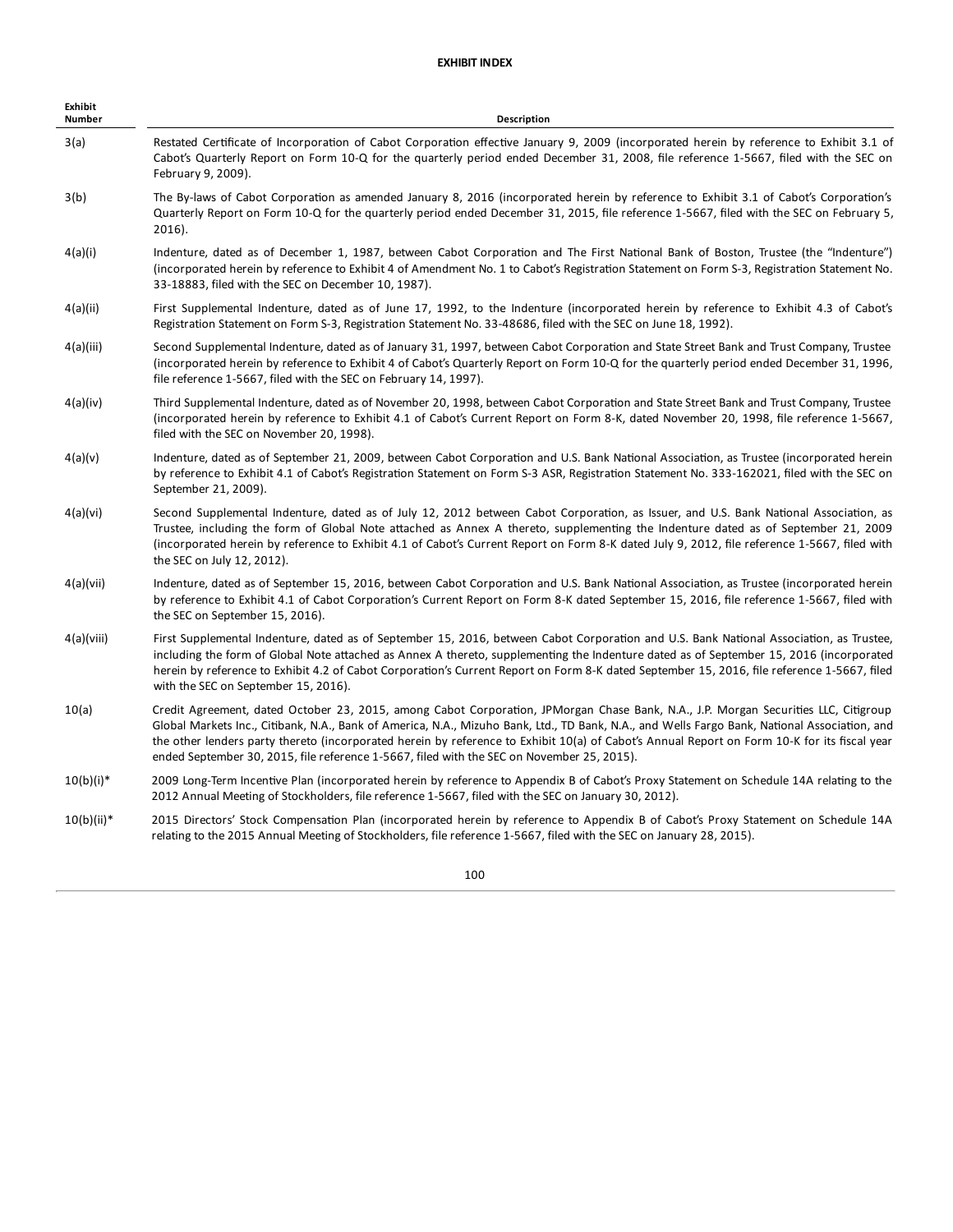| Exhibit<br>Number    | Description                                                                                                                                                                                                                                                                                                                                                                                                                                  |
|----------------------|----------------------------------------------------------------------------------------------------------------------------------------------------------------------------------------------------------------------------------------------------------------------------------------------------------------------------------------------------------------------------------------------------------------------------------------------|
| $10(b)(iii)*$        | Cabot Corporation Short-Term Incentive Compensation Plan (incorporated herein by reference to Appendix B of Cabot Corporation's Proxy<br>Statement on Schedule 14A relating to the 2016 Annual Meeting of Stockholders, file reference 1-5667, filed with the SEC on January 28,<br>2016).                                                                                                                                                   |
| $10(c)^{*}$          | Summary of Compensation for Non-Employee Directors (incorporated herein by reference to Exhibit 10(c) of Cabot's Annual Report on Form<br>10-K for its fiscal year ended September 30, 2015, file reference 1-5667, filed with the SEC on November 25, 2015).                                                                                                                                                                                |
| $10(d)^*$            | Cabot Corporation Amended and Restated Senior Management Severance Protection Plan, dated March 9, 2012 (incorporated herein by<br>reference to Exhibit 10.5 of Cabot's Quarterly Report on Form 10-Q for the quarterly period ended March 31, 2012, file reference 1-5667,<br>filed with the SEC on May 7, 2012).                                                                                                                           |
| $10(e)^*$            | Form of Performance-Based Stock Unit Award Certificate under the Cabot Corporation 2009 Long-Term Incentive Plan (incorporated herein<br>by reference to Exhibit 10.1 of Cabot Corporation's Quarterly Report on Form 10-Q for the quarterly period ending March 31, 2016, file<br>reference 1-5667, filed with the SEC on May 6, 2016).                                                                                                     |
| $10(f)^*$            | Form of Time-Based Restricted Stock Unit Award Certificate under the Cabot Corporation 2009 Long-Term Incentive Plan (incorporated herein<br>by reference to Exhibit 10.2 of Cabot Corporation's Quarterly Report on Form 10-Q for the quarterly period ending March 31, 2016, file<br>reference 1-5667, filed with the SEC on May 6, 2016).                                                                                                 |
| $10(g)^{*}$          | Form of Stock Option Award Certificate under the Cabot Corporation 2009 Long-Term Incentive Plan (incorporated herein by reference to<br>Exhibit 10.3 of Cabot Corporation's Quarterly Report on Form 10-Q for the quarterly period ending March 31, 2016, file reference 1-5667,<br>filed with the SEC on May 6, 2016).                                                                                                                     |
| $10(h)^*$            | Cabot Corporation Deferred Compensation and Supplemental Retirement Plan, amended and restated January 1, 2014 (incorporated herein<br>by reference to Exhibit 10.1 of Cabot's Quarterly Report on Form 10-Q for the quarterly period ended December 31, 2013, file reference 1-<br>5667, filed with the SEC on February 6, 2014).                                                                                                           |
| $10(i)*$             | Cabot Corporation Non-Employee Directors' Deferral Plan, amended and restated January 1, 2014 (incorporated herein by reference to<br>Exhibit 10.2 of Cabot's Quarterly Report on Form 10-Q for the quarterly period ended December 31, 2013, file reference 1-5667, filed with<br>the SEC on February 6, 2014).                                                                                                                             |
| $10(j)^*$            | Employment Agreement between Nicholas Stewart Cross and Cabot Switzerland GmbH effective April 1, 2010, as modified by the Assignment<br>Letter between Nicholas Cross and Cabot Corporation effective May 15, 2015 (incorporated herein by reference to Exhibit 10.1 of Cabot<br>Corporation's Quarterly Report on Form 10-Q for the quarterly period ended June 30, 2015, file reference 1-5667, filed with the SEC on<br>August 6, 2015). |
| 10(k)                | Asset Transfer Agreement, dated as of June 13, 1995, among Cabot Safety Corporation, Cabot Canada Ltd., Cabot Safety Limited, Cabot<br>Corporation, Cabot Safety Holdings Corporation and Cabot Safety Acquisition Corporation (incorporated herein by reference to Exhibit 2(a) of<br>Cabot Corporation's Current Report on Form 8-K dated July 11, 1995, file reference 1-5667, filed with the SEC on July 26, 1995).                      |
| 21 <sup>†</sup>      | Subsidiaries of Cabot Corporation.                                                                                                                                                                                                                                                                                                                                                                                                           |
| 23 <sup>†</sup>      | Consent of Deloitte & Touche LLP.                                                                                                                                                                                                                                                                                                                                                                                                            |
| $31(i)$ <sup>+</sup> | Certification of Principal Executive Officer required by Rule 13a-14(a) or Rule 15d-14(a) of the Exchange Act.                                                                                                                                                                                                                                                                                                                               |
| $31(i)$ <sup>+</sup> | Certification of Principal Financial Officer required by Rule 13a-14(a) or Rule 15d-14(a) of the Exchange Act.                                                                                                                                                                                                                                                                                                                               |
| 32++                 | Certifications of the Principal Executive Officer and Principal Financial Officer pursuant to 18 U.S.C. Section 1350.                                                                                                                                                                                                                                                                                                                        |
| 101.INS+             | XBRL Instance Document.                                                                                                                                                                                                                                                                                                                                                                                                                      |
| 101.SCH <sup>+</sup> | XBRL Taxonomy Extension Schema Document.                                                                                                                                                                                                                                                                                                                                                                                                     |
| 101.CAL <sup>+</sup> | XBRL Taxonomy Calculation Linkbase Document.                                                                                                                                                                                                                                                                                                                                                                                                 |
| 101.DEF <sup>+</sup> | XBRL Taxonomy Extension Definition Linkbase Document.                                                                                                                                                                                                                                                                                                                                                                                        |
| 101.LAB+             | XBRL Taxonomy Label Linkbase Document.                                                                                                                                                                                                                                                                                                                                                                                                       |
| 101.PRE <sup>+</sup> | XBRL Taxonomy Presentation Linkbase Document.                                                                                                                                                                                                                                                                                                                                                                                                |
|                      | Management contract or compensatory plan or arrangement.                                                                                                                                                                                                                                                                                                                                                                                     |
|                      | 101                                                                                                                                                                                                                                                                                                                                                                                                                                          |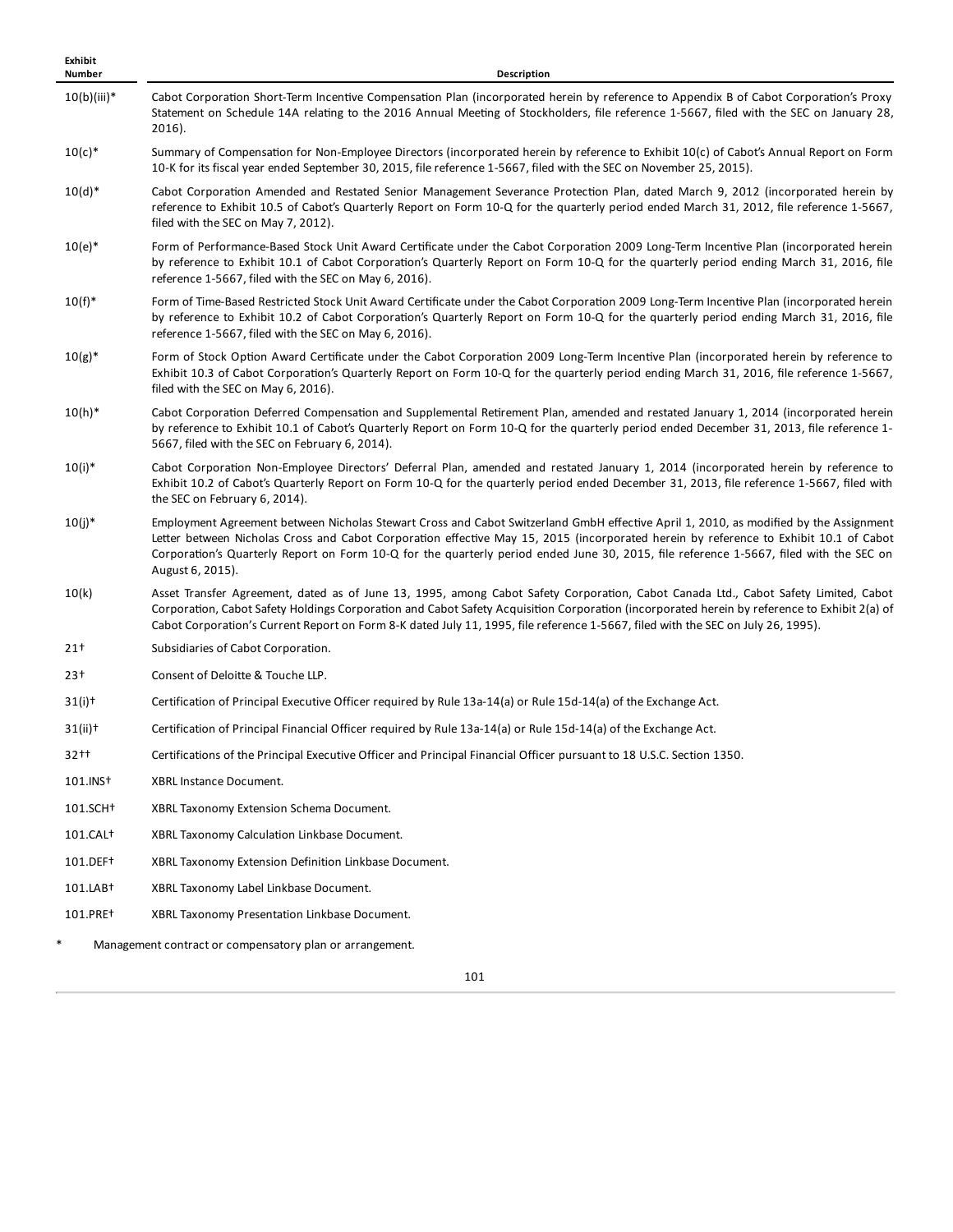# † Filed herewith.

# †† Furnished herewith.

Attached as Exhibit 101 to the report are the following documents formatted in XBRL (Extensible Business Reporting Language): (i) the Consolidated Statements of Operations for the years ended September 30, 2016, 2015, 2014; (ii) Consolidated Statements of Comprehensive Income for years ended September 30, 2016, 2015, or 2014. (iii) the Consolidated Balance Sheets at September 30, 2016 and September 30, 2015; (iv) the Consolidated Statements of Cash Flows for the years ended September 30, 2016, 2015 and 2014; (v) the Consolidated Statements of Changes in Stockholders' Equity for the years ended September 30, 2016, 2015 and 2014; and (vi) Notes to the Consolidated Financial Statements, September 30, 2016.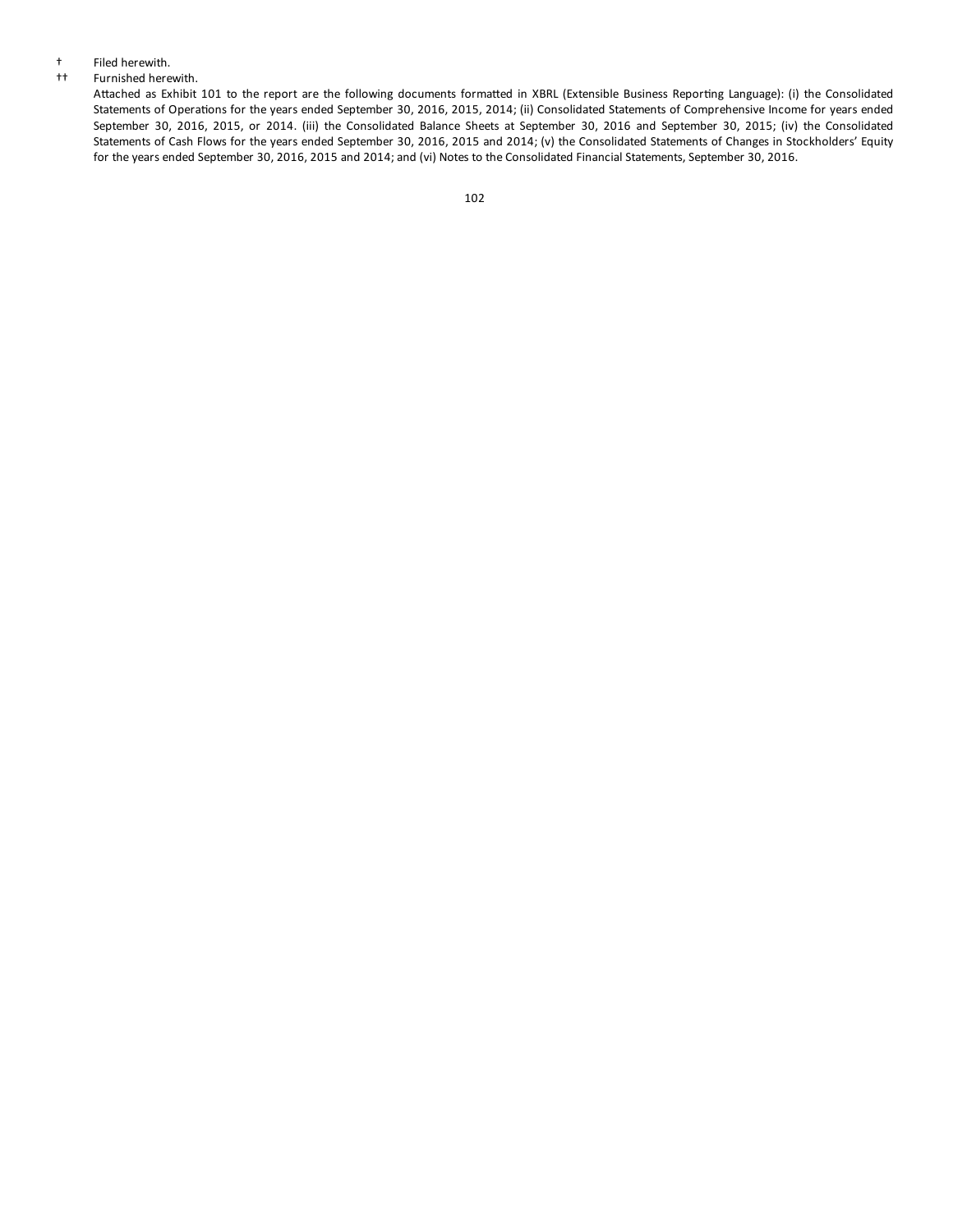# **Subsidiaries of Cabot Corporation (as of September 30, 2016)**

| State/Jurisdiction of Incorporation |
|-------------------------------------|
| Argentina                           |
| Australia                           |
| Australia                           |
| Belgium                             |
| Belgium                             |
| Belgium                             |
| Belgium                             |
| Bermuda                             |
| <b>Brazil</b>                       |
| Manitoba, Canada                    |
| Manitoba, Canada                    |
| New Brunswick, Canada               |
| Ontario, Canada                     |
| New Brunswick, Canada               |
| China                               |
| China                               |
| China                               |
| China                               |
| China                               |
| China                               |
| China                               |
| China                               |
| China                               |
| Colombia                            |
| Czech Republic                      |
| Czech Republic                      |
| France                              |
| France                              |
| Germany                             |
| Germany                             |
| Germany                             |
| Germany                             |
|                                     |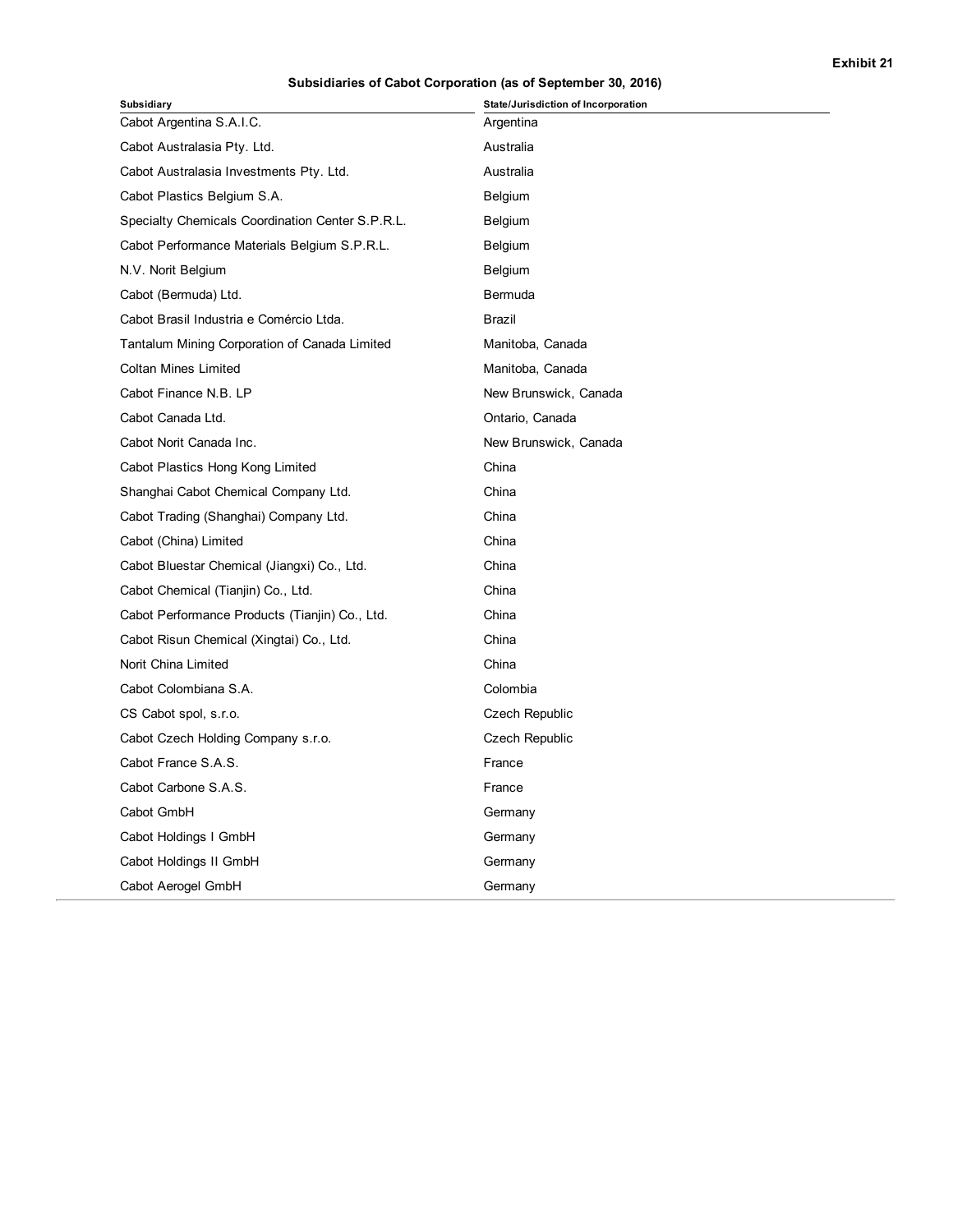| Subsidiary                                                                                     | State/Jurisdiction of Incorporation |
|------------------------------------------------------------------------------------------------|-------------------------------------|
| Cabot India Limited                                                                            | India                               |
| P.T. Cabot Indonesia                                                                           | Indonesia                           |
| Cabot Italiana S.p.A.                                                                          | Italy                               |
| Cabot Performance Materials Italy S.r.I                                                        | Italy                               |
| Cabot Norit Italia S.p.A.                                                                      | Italy                               |
| Aizu Holdings G.K.                                                                             | Japan                               |
| Cabot Asia Kumiai                                                                              | Japan                               |
| Cabot Japan K.K.                                                                               | Japan                               |
| Cabot Supermetals K.K.                                                                         | Japan                               |
| Cabot Norit Japan Co. Ltd.                                                                     | Japan                               |
| Cabot Korea Y.H.                                                                               | Korea                               |
| SIA Cabot Latvia                                                                               | Latvia                              |
| Cabot Luxembourg Holdings S.a.r.l.                                                             | Luxembourg                          |
| Cabot Luxembourg Investments S.a.r.l.                                                          | Luxembourg                          |
| Cabot Luxembourg Finance S.a.r.l.                                                              | Luxembourg                          |
| Cabot Luxembourg TC S.a.r.l.                                                                   | Luxembourg                          |
| Cabot NHUMO Holdings I S.a.r.l.                                                                | Luxembourg                          |
| Cabot NHUMO Holdings II S.a.r.l.                                                               | Luxembourg                          |
| Cabot Asia Sdn. Bhd.                                                                           | Malaysia                            |
| Cabot Elastomer Composites Sdn Bhd.                                                            | Malaysia                            |
| Cabot Materials Research Sdn Bhd.                                                              | Malaysia                            |
| Cabot (Malaysia) Sdn. Bhd.                                                                     | Malaysia                            |
| CMHC, Inc.                                                                                     | Mauritius                           |
| Cabot Specialty Fluids (Singapore) Pte. Ltd.                                                   | Singapore                           |
| Cabot Norit Singapore Pte. Ltd.                                                                | Singapore                           |
| Cabot Specialty Fluids Mexico S. de R. L. de C.V.                                              | Mexico                              |
| Cabot NHUMO Holding S.A.P.I., de C.V.                                                          | Mexico                              |
| Cabot Specialty Chemicals Mexico S.A.P.I. de C.V. (formerly Mexico<br>NHUMO, S.A.P.I. de C.V.) |                                     |
| Altamira Carbon, S.A. de C.V.                                                                  | Mexico                              |
| Mexico Reinforcement Materials, S.A.P.I. de C.V.                                               | Mexico                              |
| Cabot S.A.                                                                                     | Spain                               |
| Cabot International GmbH                                                                       | Switzerland                         |
| <b>Cabot Switzerland GmbH</b>                                                                  | Switzerland                         |
| Cabot B.V.                                                                                     | The Netherlands                     |
| Cabot Finance B.V.                                                                             | The Netherlands                     |
| Cabot Activated Carbon B.V.                                                                    | The Netherlands                     |
| Cabot Performance Materials Netherlands B.V.                                                   | The Netherlands                     |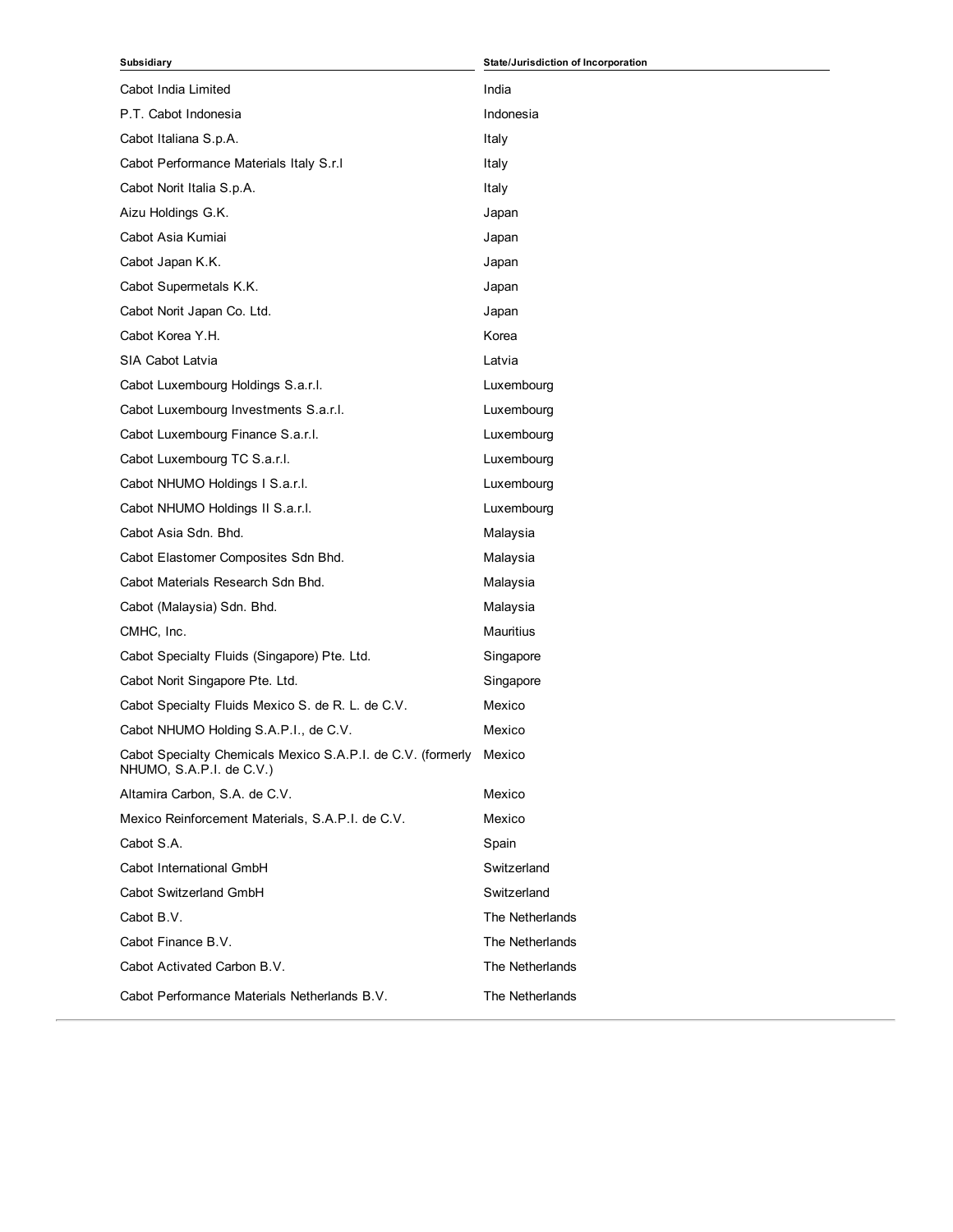| Subsidiary                                 | State/Jurisdiction of Incorporation |
|--------------------------------------------|-------------------------------------|
| Norit Holding B.V.                         | The Netherlands                     |
| Norit International N.V.                   | The Netherlands                     |
| Norit Real Estate B.V.                     | The Netherlands                     |
| Norit EAPA Holding B.V.                    | The Netherlands                     |
| Cabot Norit Nederland B.V.                 | The Netherlands                     |
| Cabot Norit Technology Holdings B.V.       | The Netherlands                     |
| Cabot Norit Technology B.V.                | The Netherlands                     |
| <b>Black Rose Investments Limited</b>      | British Virgin Islands              |
| Dragón Verde Investments Limited           | <b>British Virgin Islands</b>       |
| AHB Investments Limited                    | <b>British Virgin Islands</b>       |
| <b>HDF Investments Limited</b>             | British Virgin Islands              |
| Ramaai Holdings Limited                    | British Virgin Islands              |
| Cabot Performance Products FZE             | Dubai, United Arab Emirates         |
| <b>Botsel Limited</b>                      | United Kingdom (England)            |
| Cabot Carbon Limited                       | United Kingdom (England)            |
| Cabot G.B. Limited                         | United Kingdom (England)            |
| <b>Cabot Plastics Limited</b>              | United Kingdom (England)            |
| Cabot U.K. Limited                         | United Kingdom (England)            |
| Cabot UK Holdings Limited                  | United Kingdom (England)            |
| Cabot UK Holdings II Limited               | United Kingdom (England)            |
| Cabot UK Holdings III Limited              | United Kingdom (England)            |
| Cabot Performance Materials UK Limited     | United Kingdom (England)            |
| Cabot Specialty Fluids Limited             | United Kingdom (Scotland)           |
| Cabot Specialty Fluids North Sea Limited   | United Kingdom (Scotland)           |
| Norit (UK) Holding Limited                 | United Kingdom (Scotland)           |
| Cabot Norit (UK) Limited                   | United Kingdom (Scotland)           |
| <b>Purton Carbons Limited</b>              | United Kingdom (Scotland)           |
| Anglo Dutch Water Carbons Limited          | United Kingdom (England)            |
| Cabot Activated Carbon Holdings UK Limited | United Kingdom (England)            |
| Cabot Activated Carbon UK Limited          | United Kingdom (England)            |
| <b>BCB Company</b>                         | Delaware, United States             |
| Cabot Asia Investments Corporation         | Delaware, United States             |
| Cabot Ceramics, Inc.                       | Delaware, United States             |
| Cabot Corporation Foundation, Inc.         | Massachusetts, United States        |
| Cabot CSC LLC                              | Delaware, United States             |
| Cabot Europe Limited                       | Delaware, United States             |
| Cabot Holdings LLC                         | Delaware, United States             |
| Cabot Insurance Co. Ltd. (Vermont)         | Vermont, United States              |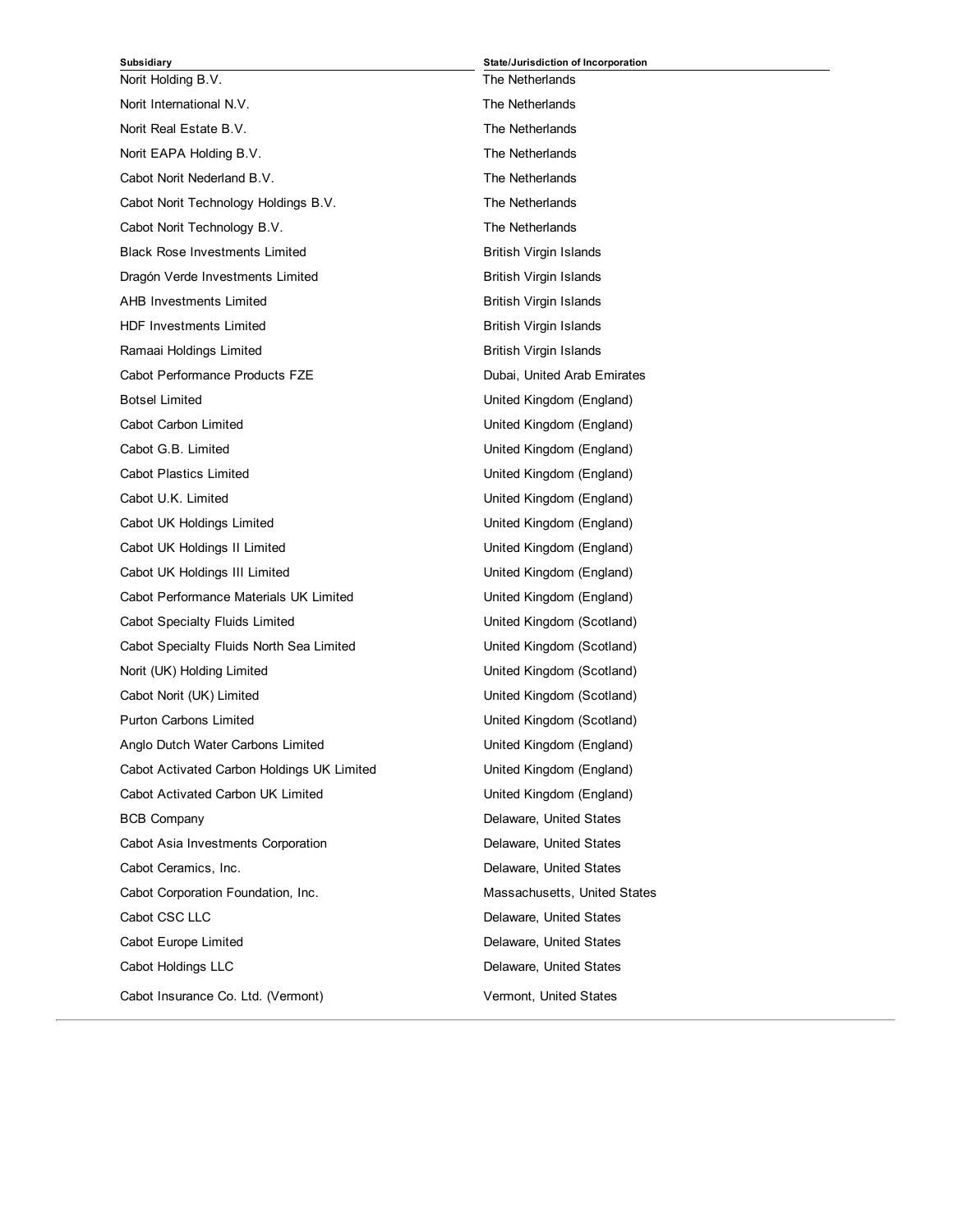| Subsidiary                               | State/Jurisdiction of Incorporation |
|------------------------------------------|-------------------------------------|
| Cabot International Limited              | Delaware, United States             |
| Cabot International Capital Corporation  | Delaware, United States             |
| Cabot International Services Corporation | Massachusetts, United States        |
| Cabot Specialty Chemicals, Inc.          | Delaware, United States             |
| Cabot Specialty Fluids, Inc.             | Delaware, United States             |
| CDE Company                              | Delaware, United States             |
| CDE II LLC                               | Delaware, United States             |
| Energy Transport Limited                 | Delaware, United States             |
| Cabot US Finance LLC                     | Delaware, United States             |
| Cabot US Investments LLC                 | Delaware, United States             |
| Kawecki Chemicals, Inc.                  | Delaware, United States             |
| Norit Americas Holding Inc.              | Delaware, United States             |
| Cabot Norit Americas Inc.                | Georgia, United States              |
| Marshall Mine LLC                        | Delaware, United States             |
| Cabot Activated Carbon LLC               | Delaware, United States             |
| Representaciones 1, $2 \vee 3$ C.A.      | Venezuela                           |
| Valores Ramaai C.A.                      | Venezuela                           |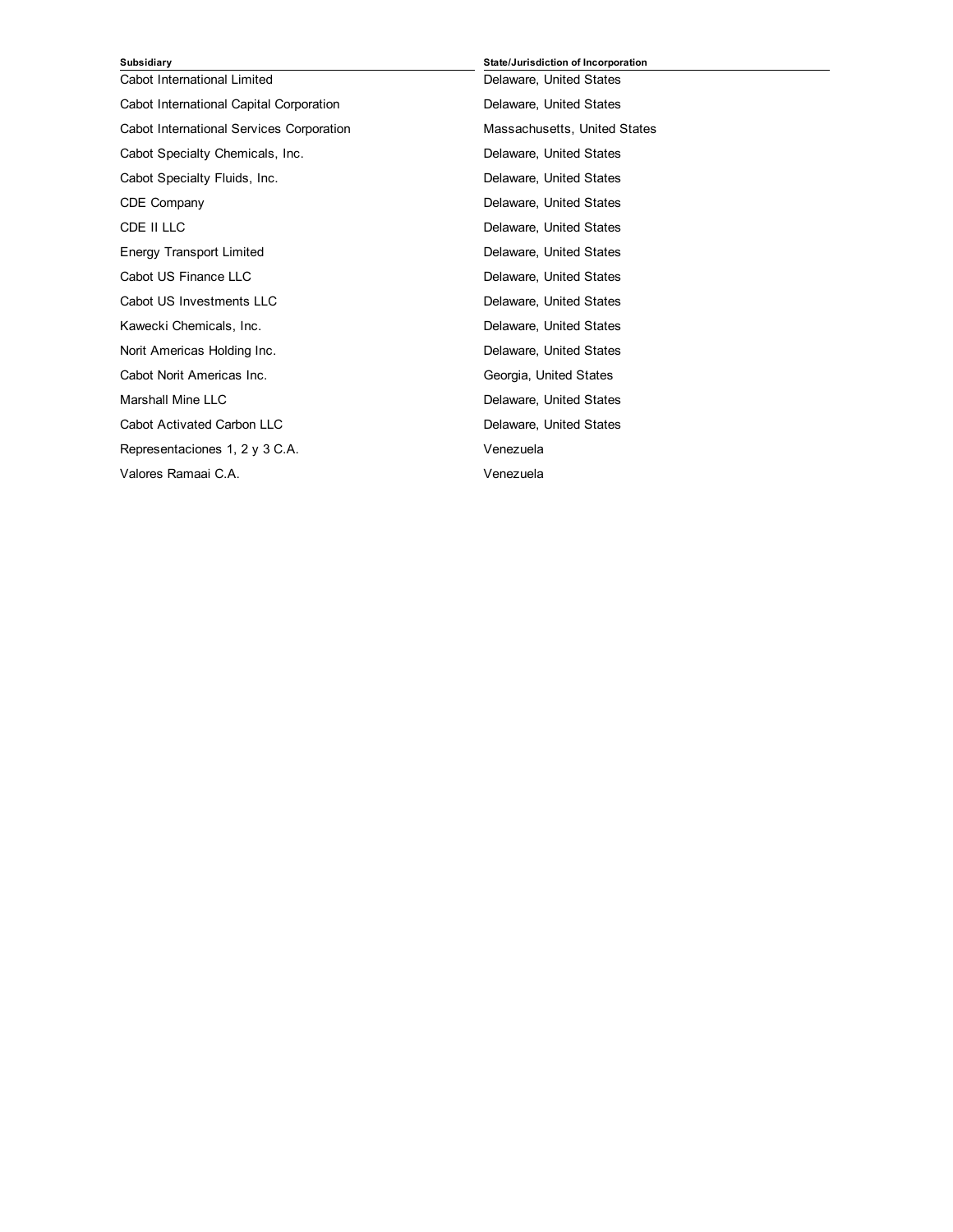# **CONSENT OF INDEPENDENT REGISTERED PUBLIC ACCOUNTING FIRM**

We consent to the incorporation by reference in Registration Statement Nos. 333-204365, 333-177176, 333-19103, 333-19099, 333-96881, 333-134134, 333-158991, 333-161253 and 333-181391 on Forms S-8 and Registration Statement Nos. 333-162021 and 333-213008 on Form S-3 of our reports dated November 23, 2016, relating to the financial statements of Cabot Corporation, and the effectiveness of Cabot Corporation's internal control over financial reporting, appearing in this Annual Report on Form 10-K of Cabot Corporation for the year ended September 30, 2016.

/s/ Deloitte & Touche LLP

Boston, Massachusetts November 23, 2016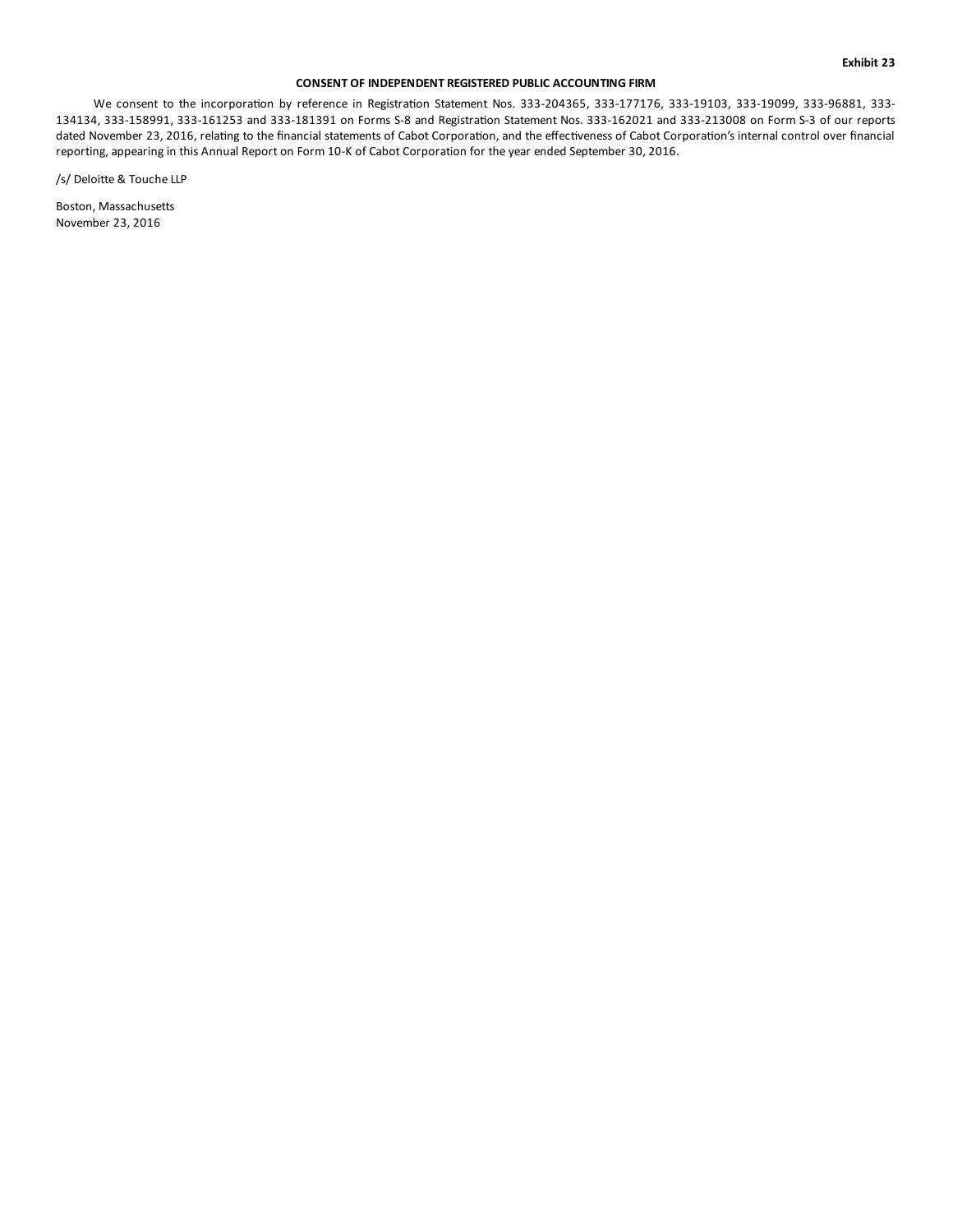# **Principal Executive Officer Certification**

I, Sean D. Keohane, certify that:

1. I have reviewed this annual report on Form 10-K of Cabot Corporation;

2. Based on my knowledge, this report does not contain any untrue statement of a material fact or omit to state a material fact necessary to make the statements made, in light of the circumstances under which such statements were made, not misleading with respect to the period covered by this report;

3. Based on my knowledge, the financial statements, and other financial information included in this report, fairly present in all material respects the financial condition, results of operations and cash flows of the registrant as of, and for, the periods presented in this report;

4. The registrant's other certifying officer(s) and I are responsible for establishing and maintaining disclosure controls and procedures (as defined in Exchange Act Rules 13a-15(e) and 15d-15(e)) and internal control over financial reporting (as defined in Exchange Act Rules 13a-15(f) and 15d-15(f)) for the registrant and have:

a) designed such disclosure controls and procedures, or caused such disclosure controls and procedures to be designed under our supervision, to ensure that material information relating to the registrant, including its consolidated subsidiaries, is made known to us by others within those entities, particularly during the period in which this report is being prepared;

b) designed such internal control over financial reporting, or caused such internal control over financial reporting to be designed under our supervision, to provide reasonable assurance regarding the reliability of financial reporting and the preparation of financial statements for external purposes in accordance with generally accepted accounting principles;

c) evaluated the effectiveness of the registrant's disclosure controls and procedures and presented in this report our conclusions about the effectiveness of the disclosure controls and procedures, as of the end of the period covered by this report based on such evaluation; and

d) disclosed in this report any change in the registrant's internal control over financial reporting that occurred during the registrant's most recent fiscal quarter (the registrant's fourth fiscal quarter in the case of an annual report) that has materially affected, or is reasonably likely to materially affect, the registrant's internal control over financial reporting; and

5. The registrant's other certifying officer(s) and I have disclosed, based on our most recent evaluation of internal control over financial reporting, to the registrant's auditors and the audit committee of the registrant's board of directors (or persons performing the equivalent functions):

a) all significant deficiencies and material weaknesses in the design or operation of internal control over financial reporting which are reasonably likely to adversely affect the registrant's ability to record, process, summarize and report financial information; and

b) any fraud, whether or not material, that involves management or other employees who have a significant role in the registrant's internal control over financial reporting.

Date: November 23, 2016 */S/ SEAN D. KEOHANE* 

**Sean D. Keohane President and Chief Executive Officer**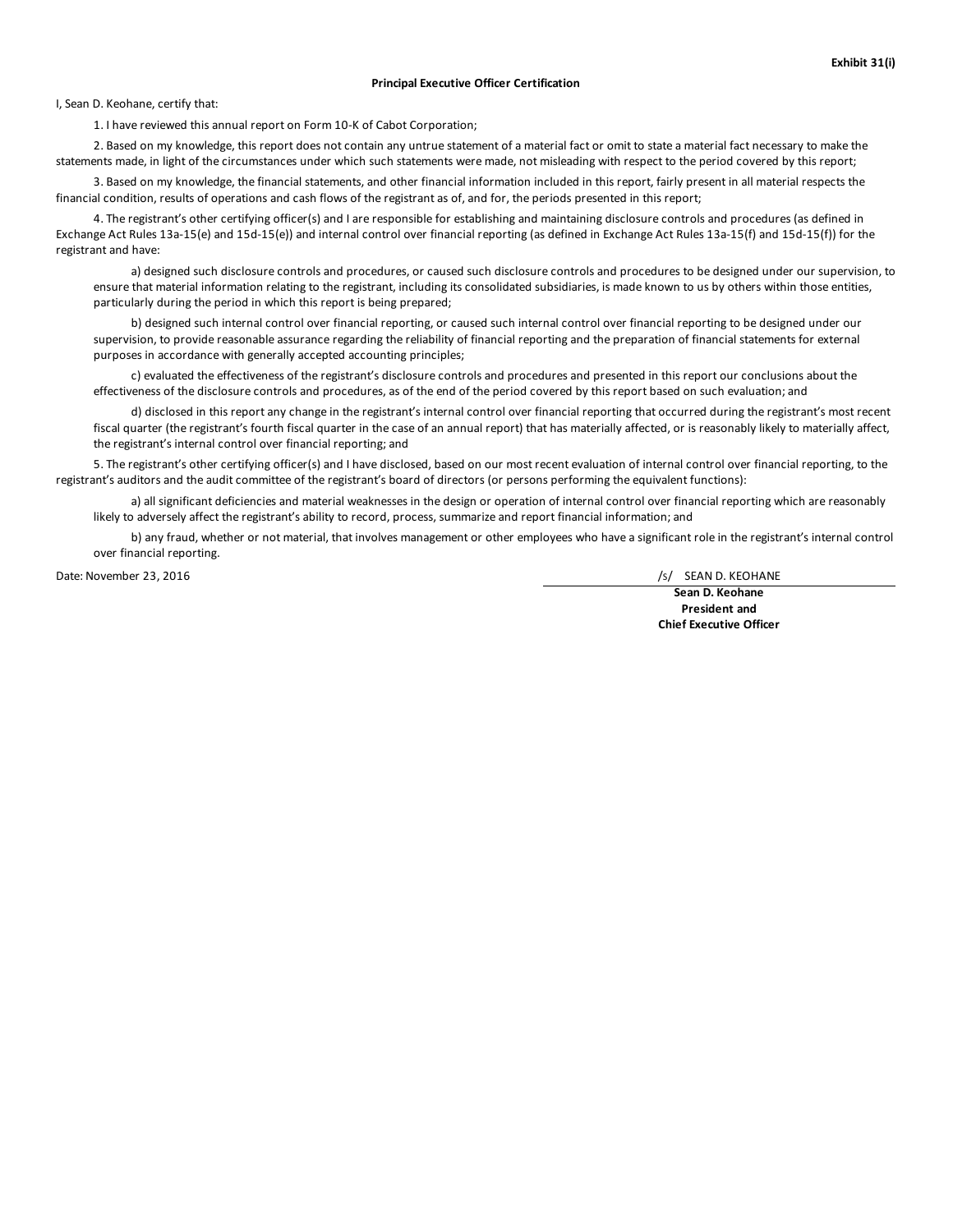## **Principal Financial Officer Certification**

I, Eduardo E. Cordeiro, certify that:

1. I have reviewed this annual report on Form 10-K of Cabot Corporation;

2. Based on my knowledge, this report does not contain any untrue statement of a material fact or omit to state a material fact necessary to make the statements made, in light of the circumstances under which such statements were made, not misleading with respect to the period covered by this report;

3. Based on my knowledge, the financial statements, and other financial information included in this report, fairly present in all material respects the financial condition, results of operations and cash flows of the registrant as of, and for, the periods presented in this report;

4. The registrant's other certifying officer(s) and I are responsible for establishing and maintaining disclosure controls and procedures (as defined in Exchange Act Rules 13a-15(e) and 15d-15(e)) and internal control over financial reporting (as defined in Exchange Act Rules 13a-15(f) and 15d-15(f)) for the registrant and have:

a) designed such disclosure controls and procedures, or caused such disclosure controls and procedures to be designed under our supervision, to ensure that material information relating to the registrant, including its consolidated subsidiaries, is made known to us by others within those entities, particularly during the period in which this report is being prepared;

b) designed such internal control over financial reporting, or caused such internal control over financial reporting to be designed under our supervision, to provide reasonable assurance regarding the reliability of financial reporting and the preparation of financial statements for external purposes in accordance with generally accepted accounting principles;

c) evaluated the effectiveness of the registrant's disclosure controls and procedures and presented in this report our conclusions about the effectiveness of the disclosure controls and procedures, as of the end of the period covered by this report based on such evaluation; and

d) disclosed in this report any change in the registrant's internal control over financial reporting that occurred during the registrant's most recent fiscal quarter (the registrant's fourth fiscal quarter in the case of an annual report) that has materially affected, or is reasonably likely to materially affect, the registrant's internal control over financial reporting; and

5. The registrant's other certifying officer(s) and I have disclosed, based on our most recent evaluation of internal control over financial reporting, to the registrant's auditors and the audit committee of the registrant's board of directors (or persons performing the equivalent functions):

a) all significant deficiencies and material weaknesses in the design or operation of internal control over financial reporting which are reasonably likely to adversely affect the registrant's ability to record, process, summarize and report financial information; and

b) any fraud, whether or not material, that involves management or other employees who have a significant role in the registrant's internal control over financial reporting.

Date: November 23, 2016 *CORDEIRO CORDEIRO CORDEIRO CORDEIRO CORDEIRO CORDEIRO CORDEIRO CORDEIRO* 

**Eduardo E. Cordeiro Executive Vice President and Chief Financial Officer**